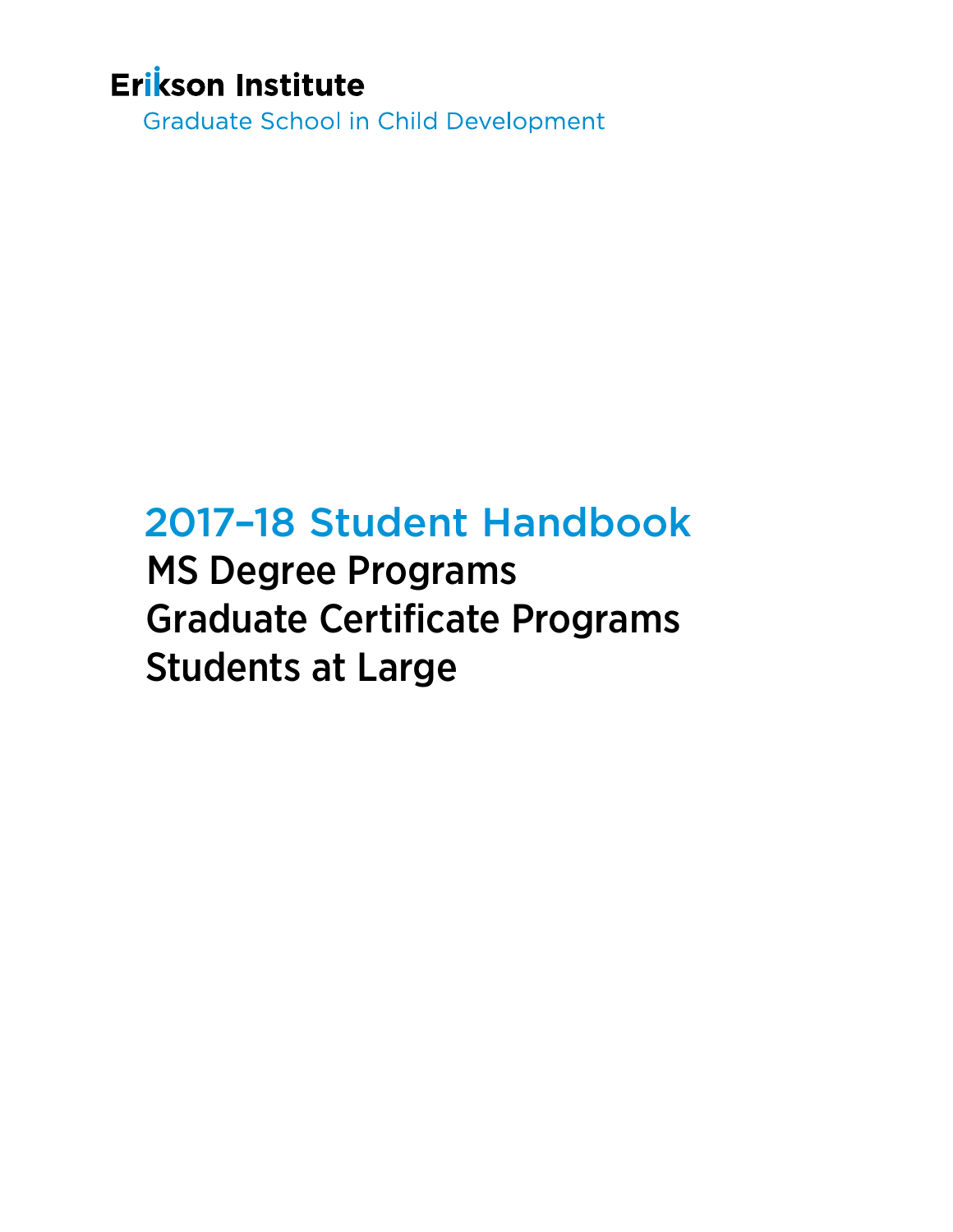# **Contents**

*Click on a section to navigate.*

| Academic calendar 2017-18                                  | 2        |
|------------------------------------------------------------|----------|
| <b>Welcome to Erikson Institute</b>                        | 3        |
| Our mission and values                                     | 4        |
| <b>Admission requirements</b>                              | 6        |
| Master's degree programs                                   | 8        |
| Master's degree course descriptions                        | 26       |
| Graduate certificate programs                              | 41       |
| Certificate program course descriptions                    | 44       |
| <b>Academic policies and procedures</b>                    | 48       |
| Academic integrity                                         | 48       |
| Academic grievance procedure                               | 50       |
| Academic probation: new students                           | 51       |
| Academic probation and warning: continuing students        | 52       |
| Academic probation: exiting academic probation             | 52       |
| Attendance and classroom decorum                           | 52       |
| Comprehensive examination                                  | 53       |
| Conferral of degrees and certificates                      | 54       |
| Continuous enrollment policy                               | 54       |
| Copyright protection for work created by others            | 54       |
| Copyright protection for work created by students          | 54       |
| Course and end-of-year evaluations                         | 56       |
| Credit hour policy                                         | 55       |
| Freedom of inquiry                                         | 55       |
| Good academic standing                                     | 56<br>56 |
| Grading system<br>Internships                              | 56       |
| <b>General campus policies and procedures</b>              | 59       |
| Building access information                                | 58       |
| Concealed carry policy                                     | 58       |
| Discrimination and harassment, including sexual harassment | 59       |
| Emergency procedures                                       | 62       |
| Gender neutral restrooms                                   | 63       |
| Information technology telecommunication networks          |          |
| and information resources                                  | 63       |
| Peer-to-peer file-sharing policy                           | 65       |
| Privacy statement for Erikson websites                     | 65       |
| Smoking policy                                             | 67       |

| Registration/student records policies<br>and procedures | 68       |
|---------------------------------------------------------|----------|
|                                                         |          |
| Academic records                                        | 68<br>68 |
| Add/drop procedures<br><b>Audited courses</b>           | 68       |
|                                                         |          |
| Change of address                                       | 68<br>69 |
| Changing programs or cohorts                            | 69       |
| Course substitution                                     |          |
| Holds on registration                                   | 69<br>69 |
| Immunization records                                    |          |
| Incomplete Policy                                       | 70       |
| Independent study<br>Leave of absence                   | 70<br>71 |
|                                                         | 72       |
| Official Institute communications                       | 72       |
| Readmission                                             | 72       |
| Registration                                            | 72       |
| Repeated courses                                        | 72       |
| Review of records                                       | 74       |
| Transcript requests<br>Transfer credit                  | 74       |
| Withdrawing from Erikson                                | 74       |
|                                                         |          |
| <b>Student rights and responsibilities</b>              | 75       |
| General                                                 | 75       |
| Finance                                                 | 75       |
| Registration                                            | 75       |
| Student conduct                                         | 75       |
| Student disciplinary process                            | 76       |
| Financial aid                                           | 78       |
| Student financial accounts                              | 83       |
| <b>Student resources</b>                                | 85       |
| <b>Student services directory</b>                       | 93       |
| <b>Faculty and staff</b>                                | 94       |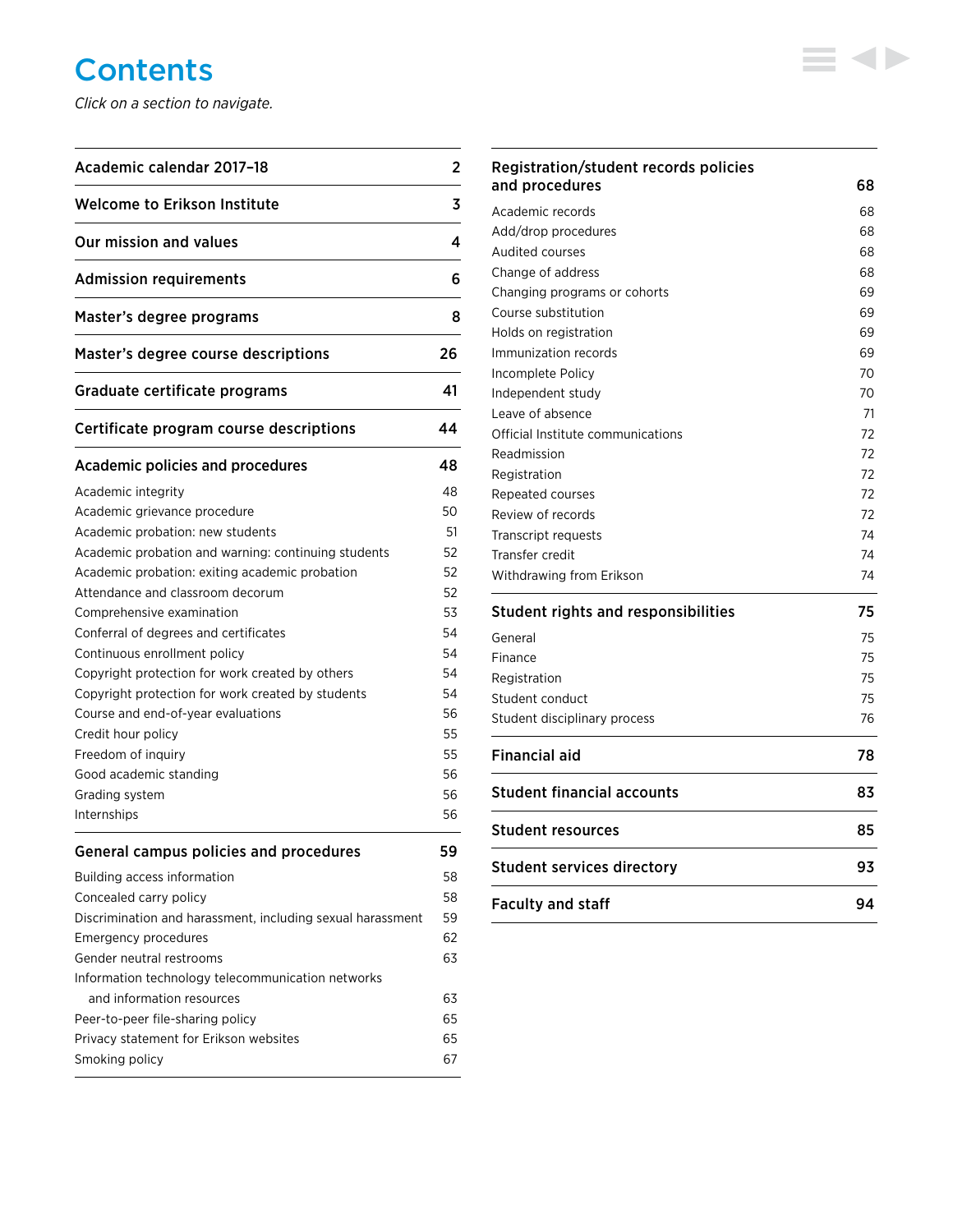# <span id="page-2-0"></span>Academic calendar 2017–18



| <b>Fall 2017</b> | Thursday, August 24, 6-8 p.m.        | Internship orientation (Concentration year MSW Students)                                                                                         |  |  |
|------------------|--------------------------------------|--------------------------------------------------------------------------------------------------------------------------------------------------|--|--|
|                  | Friday, August 25, 9 a.m. - 5 p.m.   | New master's student orientation                                                                                                                 |  |  |
|                  | Friday, August 25                    | Fall semester online classes begin                                                                                                               |  |  |
|                  | Monday, August 28                    | Fall semester on-campus classes begin                                                                                                            |  |  |
|                  | Tuesday, August 29, 9 a.m. - 5 p.m.  | Orientation and Field Prep (MSCD and Generalist Year MSW students)                                                                               |  |  |
|                  | Thursday, August 31, 9 a.m. - 5 p.m. | Orientation and Field Prep (MSCD and Generalist Year MSW students)                                                                               |  |  |
|                  | Friday, September 1                  | Add/drop period ends<br>Fall semester tuition due                                                                                                |  |  |
|                  | Friday, September 1                  |                                                                                                                                                  |  |  |
|                  | Monday, September 4                  | Labor Day holiday                                                                                                                                |  |  |
|                  | Tuesday, September 5, 9 a.m.-5 p.m.  | Orientation and Field Prep (Generalist Year MSW students)                                                                                        |  |  |
|                  | Saturday, September 9, 9 a.m.-3 p.m. | Comprehensive exam                                                                                                                               |  |  |
|                  | Monday, September 18                 | Constitution Day observed                                                                                                                        |  |  |
|                  | Friday, September 29                 | Last day to submit approved rewrites of papers or to complete<br>requirements for Summer 2017 courses if a grade of "I" or "NG"<br>was submitted |  |  |
|                  | Friday, November 3                   | Last day to withdraw from a class with a "W" grade                                                                                               |  |  |
|                  | Monday, November 6                   | Priority registration for Spring 2018 begins                                                                                                     |  |  |
|                  | Thursday-Friday, November 23-24      | Thanksgiving holiday                                                                                                                             |  |  |
|                  | Thursday, December 7                 | Fall semester online classes end                                                                                                                 |  |  |
|                  | Thursday, December 14                | Fall semester on-campus classes end                                                                                                              |  |  |
|                  | December 15, 2017-January 7, 2018    | Winter break                                                                                                                                     |  |  |
| Spring 2018      | Friday, January 5                    | Spring semester online classes begin                                                                                                             |  |  |
|                  | Monday, January 8                    | Spring semester on-campus classes begin                                                                                                          |  |  |
|                  | Friday, January 12                   | Add/drop period ends                                                                                                                             |  |  |
|                  | Friday, January 12                   | Spring semester tuition due                                                                                                                      |  |  |
|                  | Saturday, January 13, 1-3 p.m.       | Comprehensive exam orientation                                                                                                                   |  |  |
|                  | Monday, January 15                   | Martin Luther King, Jr. holiday                                                                                                                  |  |  |
|                  | Tuesday, January 30                  | Last day to submit approved rewrites of papers or to complete<br>requirements for Fall 2017 courses if a grade of "I" or "NG"                    |  |  |
|                  |                                      | was submitted                                                                                                                                    |  |  |
|                  | Saturday, February 3, 1-3 p.m.       | Internship orientation (MSCD and ECE Students)                                                                                                   |  |  |
|                  | Friday, March 2-Thursday, March 8    | Spring break for online courses                                                                                                                  |  |  |
|                  | Monday, March 5-Friday, March 9      | Spring break for on-campus courses                                                                                                               |  |  |
|                  | Monday, March 19                     | Priority registration for Summer and Fall 2018 begins                                                                                            |  |  |
|                  | Friday, March 23                     | Last day to withdraw from a class with a "W" grade                                                                                               |  |  |
|                  | Saturday, April 7                    | Comprehensive examination                                                                                                                        |  |  |
|                  | Thursday, April 26                   | Spring semester online classes end                                                                                                               |  |  |
|                  | Monday, April 30                     | Spring semester on-campus classes end                                                                                                            |  |  |
|                  | Monday, May 7                        | Master's commencement ceremony                                                                                                                   |  |  |
| Summer 2018      | Friday, May 11                       | Summer Term B 12-week online classes begin                                                                                                       |  |  |
|                  | Monday, May 14                       | Summer Term A 10-week and 12-week on-campus classes begin                                                                                        |  |  |
|                  | Friday, May 18                       | Summer term tuition due                                                                                                                          |  |  |
|                  | Friday, May 18                       | Add/drop period ends                                                                                                                             |  |  |
|                  | Monday, May 29                       | Memorial Day holiday                                                                                                                             |  |  |
|                  | Saturday, June 9                     | Comprehensive examination                                                                                                                        |  |  |
|                  | Friday, June 22                      | Last day to withdraw from a class with a "W" grade                                                                                               |  |  |
|                  | Friday, June 29                      | Last day to submit approved rewrites of papers or to complete<br>requirements for Spring 2018 courses if a grade of "I" or "NG"                  |  |  |
|                  | Wednesday, July 4                    | was submitted<br>Independence Day holiday                                                                                                        |  |  |
|                  | Wednesday, July 25                   | Summer Term A 10-week on-campus classes end                                                                                                      |  |  |
|                  | Thursday, August 2                   | Summer Term B 12-week online classes end                                                                                                         |  |  |
|                  | Wednesday, August 8                  | Summer Term B 12-week on-campus classes end                                                                                                      |  |  |

 $\equiv$  4>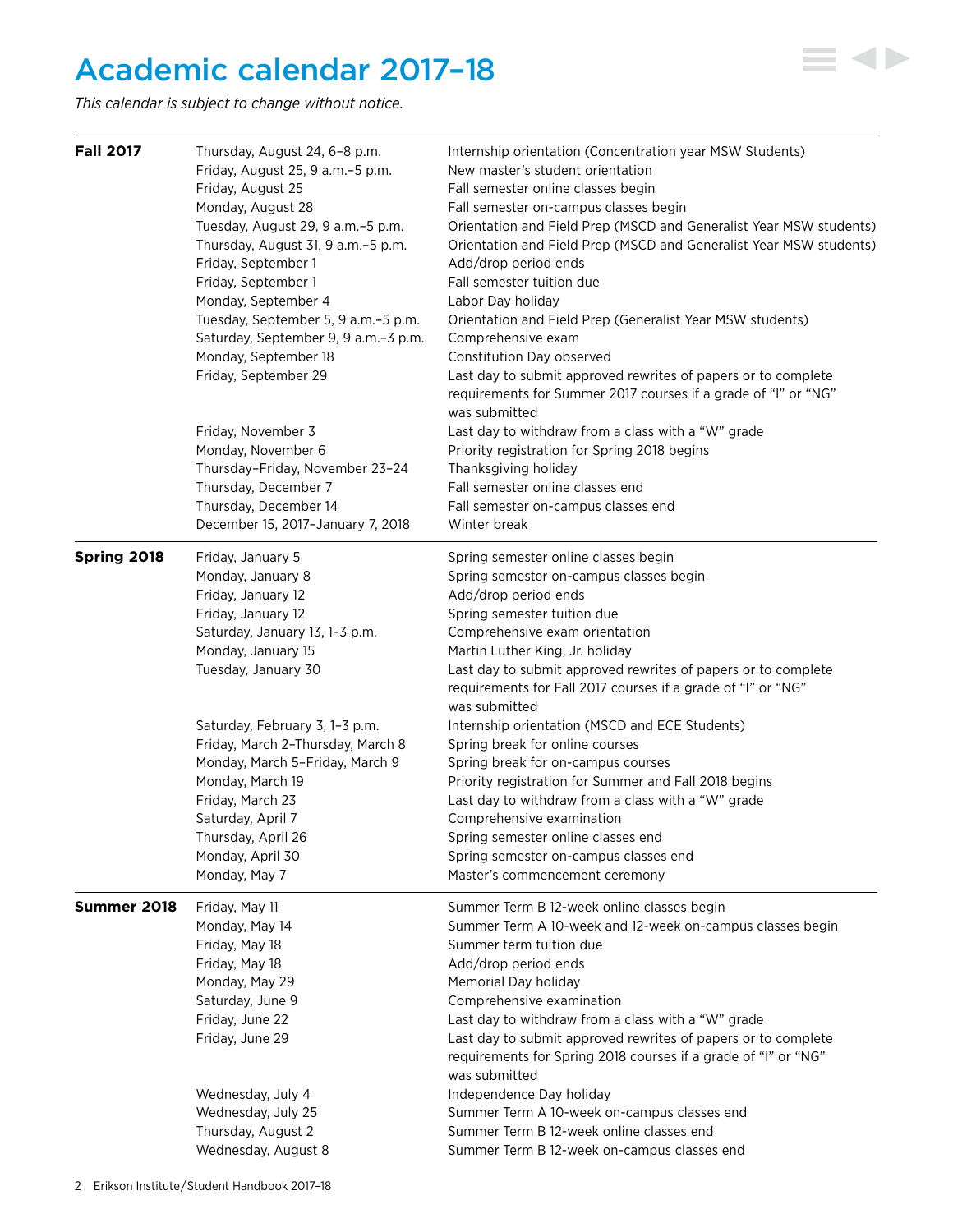# <span id="page-3-0"></span>Welcome to Erikson Institute

Each year, Erikson brings together individuals who show strong academic ability and leadership potential in the fields serving young children—early education, social work, health care, early intervention, mental health, and family support. Some come to us with years of experience working with children and families, while others are just entering the field. All have a rich variety of experiences and represent differences in culture, ethnicity, sexual orientation and expression, language, age, social background, and abilities. At Erikson you will be asked to join this professional community, to challenge your assumptions, interrogate your beliefs, build new knowledge, hone practice skills, and create lasting professional relationship. One of our primary objectives is to provide a unique educational setting where all community members learn to accept and respect differences in values, attitudes, behaviors, and learning styles in themselves and in others.

# *At Erikson you will be challenged to:*

- expand your knowledge of child development and family functioning in a variety of contexts;
- deepen your skills in working effectively with diverse children, families, and communities;
- appropriately apply knowledge in the service of diverse children, families and communities;
- use a diverse community of professionals to develop insights about yourself and share your thoughts, ideas, concerns, culture, and life experiences with other students;
- read and listen critically, raise analytical questions, and develop new problem-solving strategies; and
- develop as an ethical professional responsible to those you serve and committed to professional work that meets the highest standards in our field.

We hope and trust that your studies here will be stimulating, meaningful, and productive.

Jie-Qi Chen, PhD **Michel Frendian, Ed.M.** Michel Frendian, Ed.M. Senior Vice President for Academic Affairs Dean of Enrollment Management and Dean of Faculty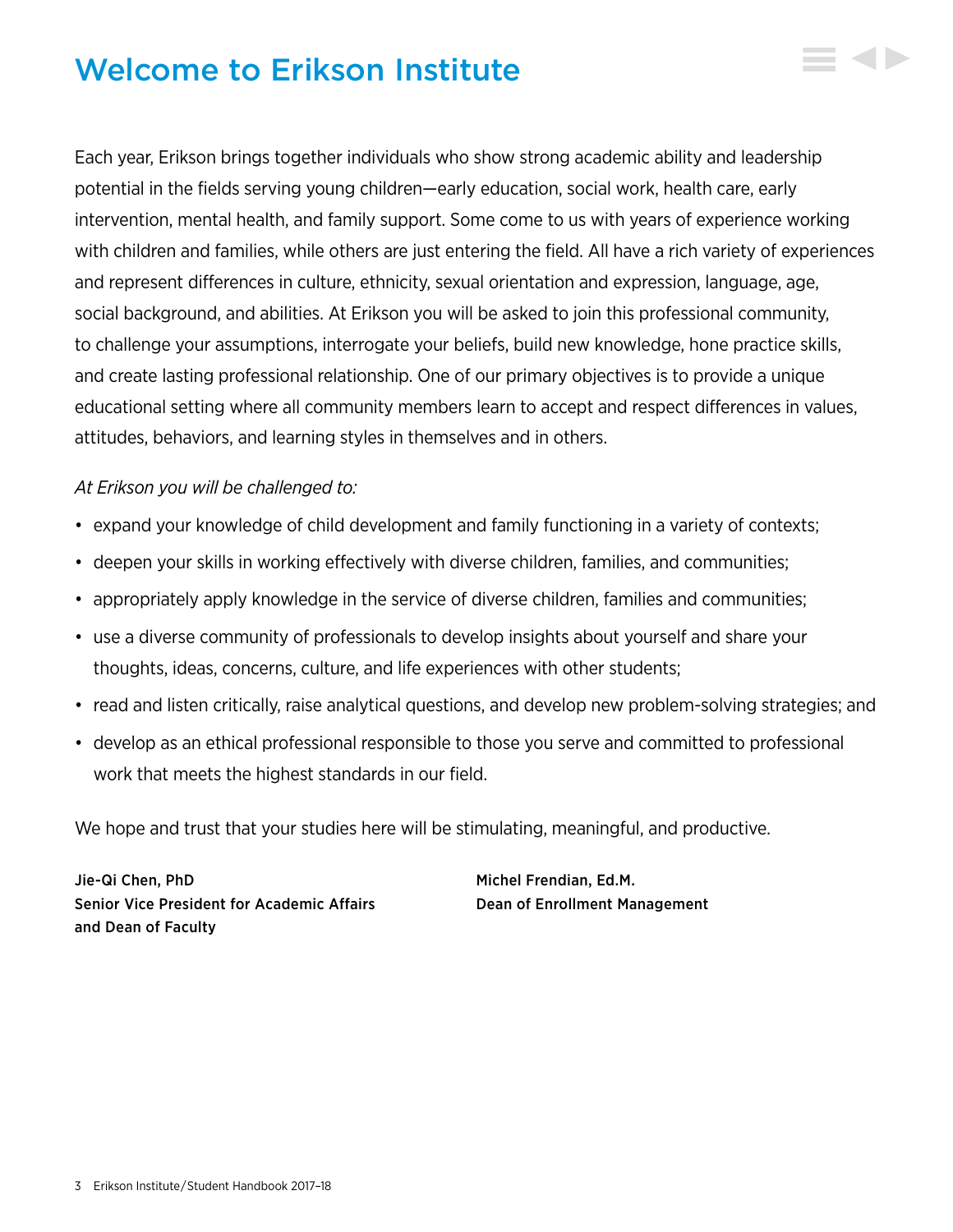# <span id="page-4-0"></span>Our mission and values

Erikson Institute is the premier independent institution of higher education committed to ensuring that all children have equitable opportunities to realize their potential.

Recognized for our groundbreaking work in the field of early childhood, we uniquely prepare child development, education, and social work leaders to improve the lives of young children and their families. Our impact and influence is further amplified through our innovative academic programs, applied research, knowledge creation and distribution, direct service, and field-wide advocacy.

Because nothing matters more than a child's early years, Erikson Institute educates, inspires, and provides leadership to serve the needs of children and families so that all can achieve optimal educational, social, emotional, and physical well-being.

# Our vision

Our vision is that every adult who works with young children will be knowledgeable, aware, skilled, and alive to the possibilities that each child presents. We are passionately committed to helping every child reach his or her potential and supporting children and families in every way possible, and we believe that we are uniquely qualified as educators, researchers, and citizens to realize this vision.

# Our values

The history and development of the Institute reveal a remarkably stable and cohesive set of values that are shared by Board of Trustees, faculty, staff, and students. They are as follows:

Freedom of inquiry and freedom of expression Freedom of inquiry and freedom of expression are at the heart of the Institute's academic mission. Erikson encourages open and vigorous discussion and strives to maintain an environment in which the free exchange of ideas and opinions can flourish.

Relationship-based education The Erikson approach to education recognizes the centrality of relationships in all learning. Erikson is committed to creating a community of teachers and learners who together can generate and share knowledge and explore assumptions guiding practice. Students acquire skills of reflection in order to develop selfknowledge and to explore their own practice. It is in the context of gradually nurtured, trusting relationships with faculty and fellow students that students can take the risk of reflecting on and sometimes striving to alter their approach and identity as professionals. We assume that if students are themselves embedded in rewarding and growth-producing relationships, they will use relationships to inspire children and collaborate with families and colleagues.

Commitment to social justice In all its activities, Erikson seeks to contribute to a significant improvement in the quality, effectiveness, and equity of education and services for all children and families and to help children develop to their fullest potential. Since its inception, Erikson has focused on equity and justice in the care and education of disadvantaged and minority children. Grounded in practical arenas and problems, Erikson is committed to providing a sound and useful base of information to guide the understanding of such complex social issues as changing family and societal needs and families in stress, as well as the nature and efficacy of services for children and families.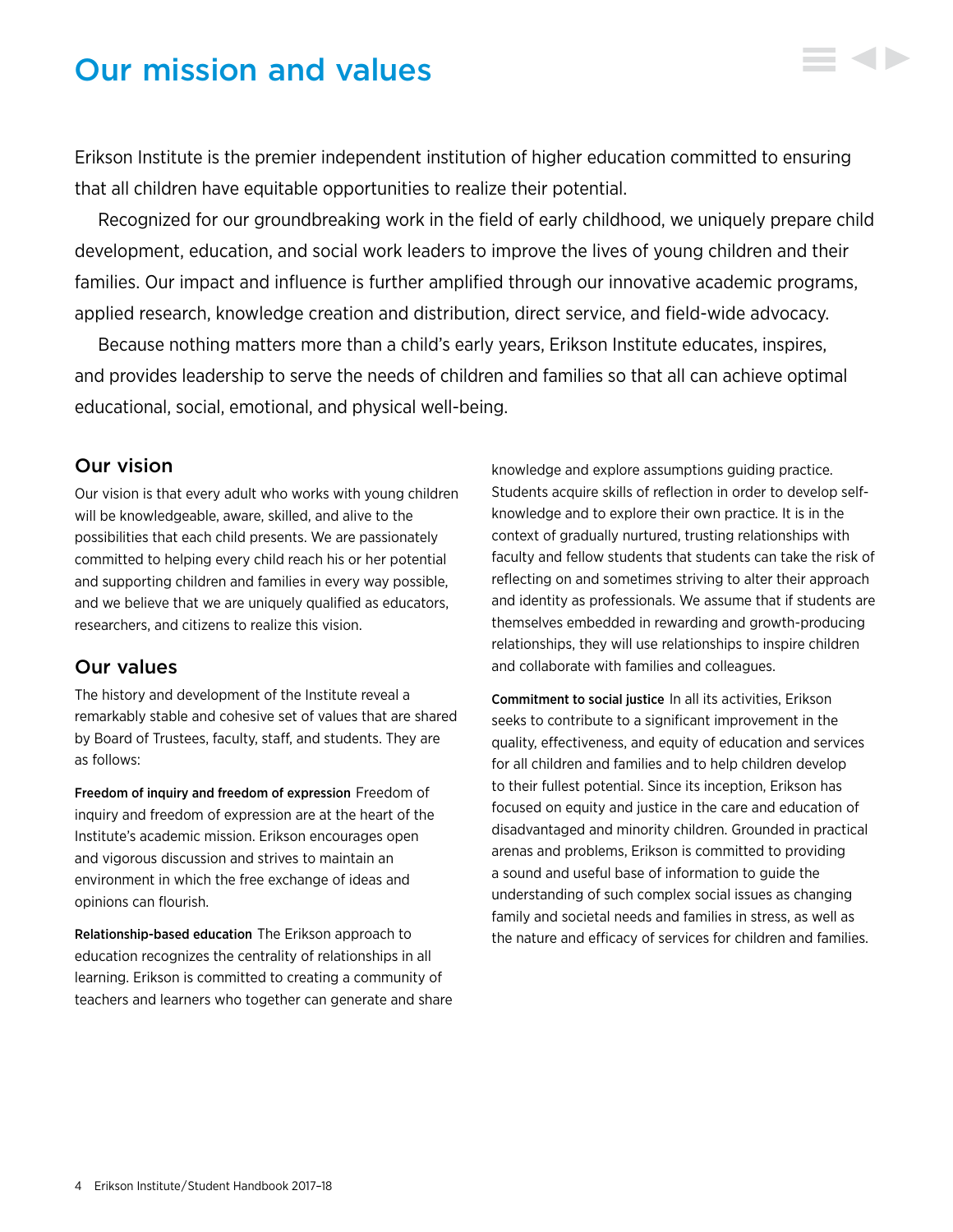Diversity Dedicated to addressing the interests and needs of an increasingly diverse society, Erikson prepares professionals to work with populations that vary in age, race, ethnicity, and physical and mental abilities. Erikson recruits a diverse student body in all its academic programs and provides them the support they need to meet Erikson's high academic standards and maintain good academic standing. Erikson is also committed to hiring and retaining faculty and staff who reflect the diversity of students and people in the communities served by the Institute.

Complexity of approach to subject, issues, and conceptual frameworks In recognition of the complexity of human experience, Erikson Institute was named in honor of the renowned psychoanalyst Erik Erikson, who was one of the first to study the importance of biological, psychological, and social influences and of history and culture in the life of each child. An appreciation of this complexity informs all activities at Erikson.

High standards and excellence Graduates consistently report Erikson's academic programs to be exacting but more than worth the effort. Students acquire an in-depth knowledge of child development theory and research as well as strong conceptual and analytic capacities. Faculty have expertise in their various sub-fields within psychology and education and maintain an active program of research and/or scholarly writing to stay abreast of the field. Faculty and staff bring these same standards to all of Erikson's activities.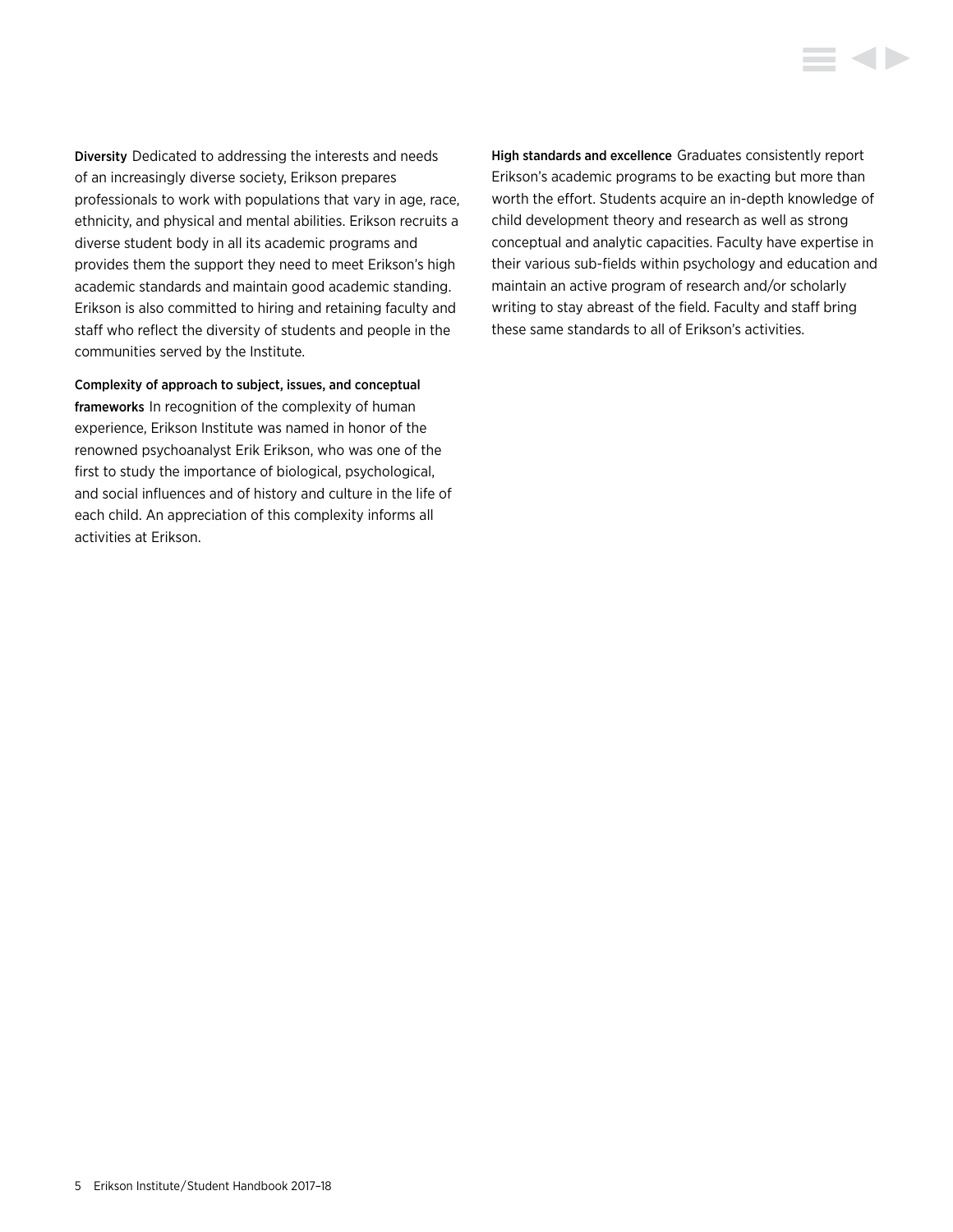# <span id="page-6-0"></span>Admission requirements

# Master's and Certificate programs

Requirements for admission to Erikson's master's degree and certificate programs include, but are not limited to, prior academic competency, practical experience with young children (birth to eight years old) in a supervised setting, and suitability for the field.

Applicants to the MS in Child Development, Dual Degree MS in Child Development/MJ in Children's Law and Policy, and the MS in Early Childhood Education leading to initial early childhood teaching license are expected to have the equivalent of one year of work and/or volunteer experience in a supervised setting with young children; two years is preferred. Your experience may be gained over several years through part-time volunteer and/or paid work.

Applicants to the child life concentration in the child development master's degree program are expected to have a minimum of 100 hours of experience working in a hospital setting, preferably under the supervision of a Certified Child Life Specialist, as well as a minimum of 100 hours of hands-on experience with children in non-medical settings such as child care or after school programs. .

Applicants to the online MS in Early Childhood Education are expected to have a minimum of two years of full-time, post-baccalaureate experience in an early childhood setting; three years is preferred.

To be considered, applicants must hold a bachelor's degree from an accredited institution of higher education with a minimum grade point average of 2.75 on a 4-point scale. The average GPA of all students admitted to the master's and certificate programs at Erikson is approximately 3.3 on a 4-point scale.

Applicants complete an application for admission, write several short essays in response to questions, provide three letters of recommendation, complete an Applicant Self-Disclosure Form, and submit official, sealed transcripts from all colleges and universities attended. The Graduate Record Examination (GRE) is not required for admission to a certificate or master's degree program. All master's degree program applicants are interviewed by a faculty member, who completes a summary of the candidate's work and volunteer experiences, academic qualifications, future plans and career goals, and an evaluation of the interview.

# Admission review process

An admission committee carefully reviews all materials submitted by applicants. With the exception of the child life concentration, admission decisions are made on a rolling basis, as soon as an application is complete, including an interview if one is required. The admission committee will review the applicant's credentials and make a decision.

The admission committees for the child life concentration will begin review of all applications immediately after the application deadline. Applicants will be notified of the target dates for admission decisions during the interview process.

Applications for all programs will be accepted beginning in September of the year preceding the academic year in which applicants wish to enroll. All decisions of the admission committees are final.

# Admission with concurrent experience requirement

Applicants who do not meet the required one year of experience working with young children, but who otherwise are strong candidates for admission to the master's degree program, will be admitted with a concurrent experience requirement. Students admitted with this requirement are asked to work a minimum of 6 hours per week in an appropriate setting and participate in an online discussion group during their first year to gain the desired experience. Maggie Brett, Director of Field Instruction and Career Counseling, works closely with students admitted with the concurrent experience requirement to identify appropriate placements.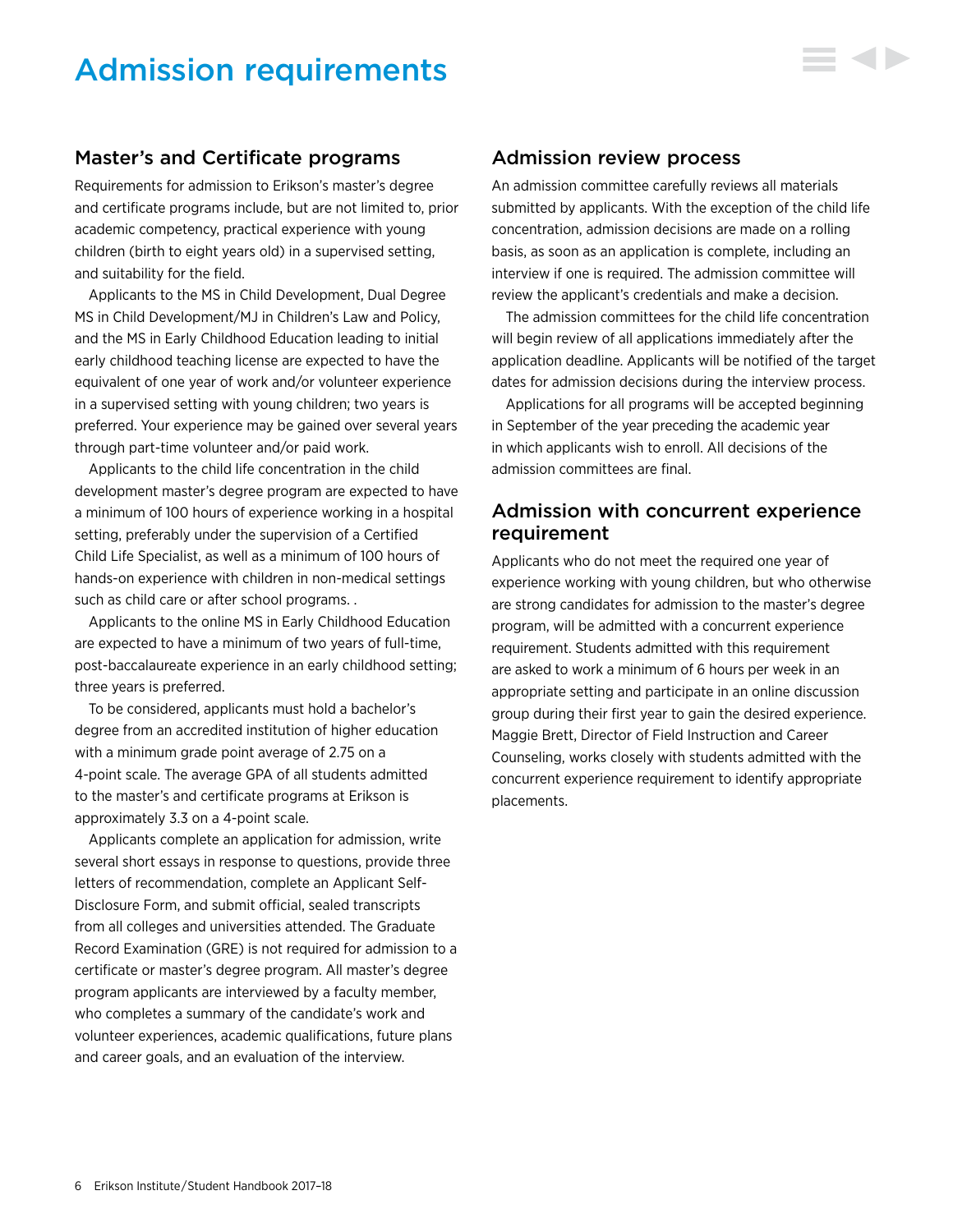# Application deadlines

*The following are firm deadlines for postmark of application materials.*

#### **January 15**

MS in Child Development with child life concentration

#### **February 1**

PhD in Child Development

*The following deadlines are priority deadlines. We will continue to accept applications after these dates if space is available.*

#### **March 1, April 1, and June 15**

MS in Child Development Dual Degree MS in Child Development/M.J. in Children's

Law and Policy

MSW

MS in Early Childhood Education leading to initial early childhood teaching license

#### **March 15**

Infant Specialist Certificate Program

#### **May 1**

Infant Mental Health Certificate Program

#### **July 15, September 15, and November 15**

Online MS in Early Childhood Education Online Early Childhood Bilingual/ESL Certificate Program Online Child Development Certificate Program

# Admission of international students

Qualified applicants from abroad are encouraged to apply for admission to Erikson Institute. In addition to the application materials described above, international applicants must submit official translations of their academic transcripts and records, if the originals are not in English, as well as a course by course official credential evaluation by a recognized firm.

Applicants whose native language is not English and/ or whose previous education was conducted in a language other then English are required to submit official score

reports from the Test of English as a Foreign Language (TOEFL) or the International English Language Testing System (IELTS) as evidence of proficiency in oral and written English. Test scores must be no more than two years old at the time of admission.

In order to be considered for admission, students taking the TOEFL exam must receive a minimum score of 80 on the internet-based TOEFL, 213 on the computer-based TOEFL, or 550 on the paper-based TOEFL. Students taking the IELTS exam must receive a minimum overall band score of 6.5, as well as minimum score of 6.0 on the academic reading and academic writing sections. Scores from the IELTS General Training exam cannot be accepted.

# Applicant self-disclosure statement

The Institute requires applicants to self disclose information related to criminal convictions, revocation, suspension, or denial of professional licenses and involvement in child abuse and neglect investigations both to comply with state law regarding field placements and also to ensure a safe environment for all members of the Institute community. The existence of a conviction or past disciplinary problem in an applicant's record does not necessarily mean that he or she will be denied admission to Institute programs or dismissed from the programs. Each case is evaluated individually on its facts and not all convictions or disciplinary actions are considered disqualifying to the course of study at the Institute.

# Nondiscrimination policy

It is the policy of Erikson Institute not to discriminate against any individual on the basis of race, color, religion, national origin, sex, sexual orientation, gender identity, gender expression, marital status, age, disability, or veteran status in matters of admissions, employment, or services or in the educational programs or activities it operates, in accordance with civil rights legislation and institutional commitment. It is also the policy of Erikson not to retaliate against any person for making a complaint in good faith about alleged discrimination or for supporting any other Erikson student or representative in making such a complaint. Any alleged violations of this policy should be directed to the Senior Vice President for Academic Affairs/Dean of Faculty.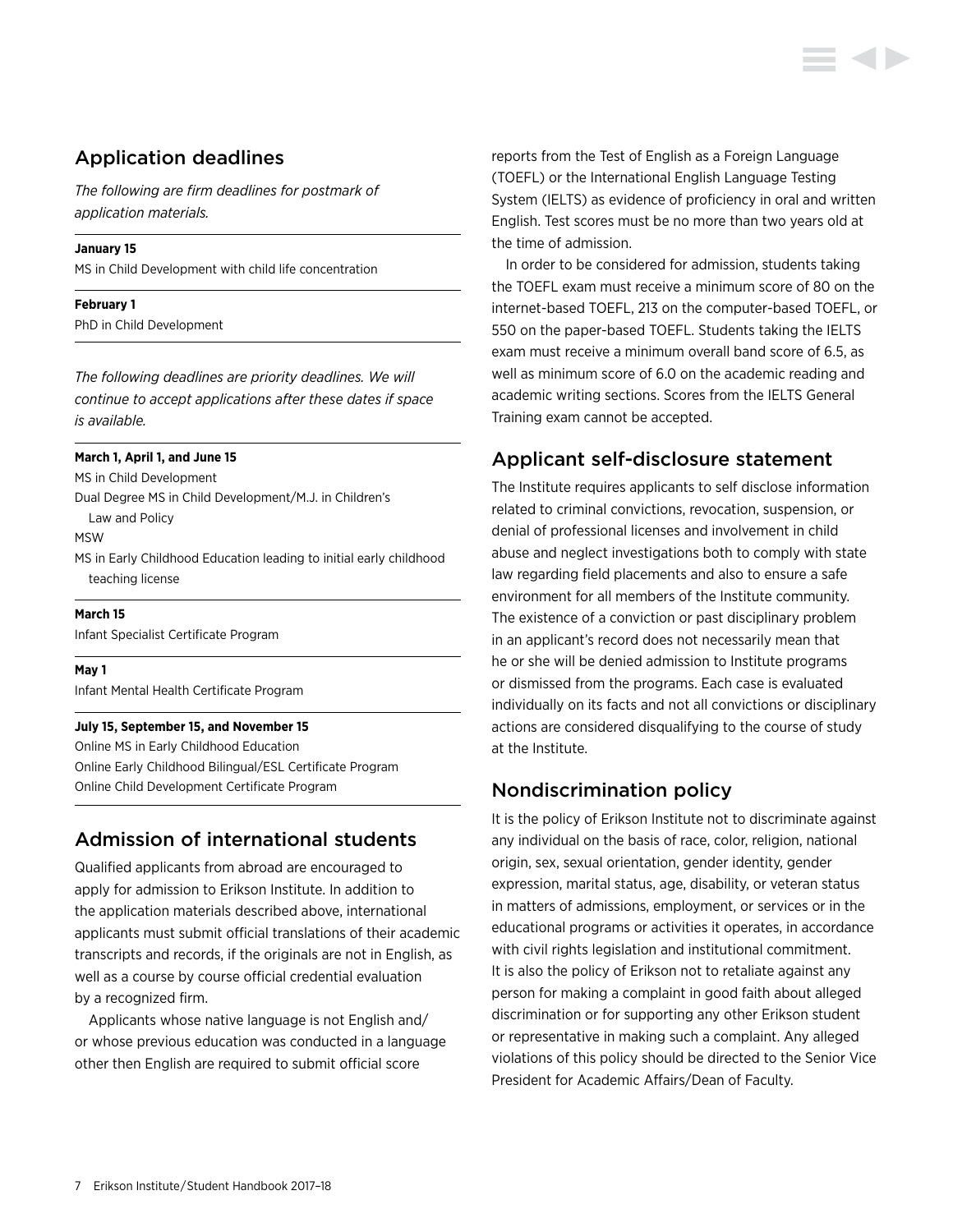# <span id="page-8-0"></span>Master's degree programs

Master's degree programs at Erikson Institute are designed to prepare individuals for professional and leadership roles in the full range of disciplines that serve young children and their families, including social services, child care, education, mental health, policy, and health care. Erikson programs focus on understanding the developmental needs of young children and families within the context of cultural, social, economic and political circumstances.

Programs include: the Master of Science in Child Development, the Master of Science in Early Childhood Education, the Master of Science in Child Development/ Master of Jurisprudence (dual degree with Loyola University Chicago), the Master of Science in Early Childhood Education leading to initial early childhood teaching license, and the Master of Social Work. Students have the additional option of specializing in administration, child life, children with special needs, early childhood bilingual/ESL education, early childhood special education, family services, or infancy depending on their chosen program of study.

Erikson's master's degree programs offer a multidisciplinary approach to the study of human development from birth through age eight. Courses cover relevant aspects of developmental psychology, anthropology, education, sociology, health, and social work with families and communities.

Within each program, cohorts of students take the same set of courses, participate in small group seminars, and engage in a two-semester field internship or action research—always with close attention and support from a faculty advisor. On-campus students choose from two cohorts: day or evening. While working independently, students are expected to interact with their instructors and peers to gain mastery of course material and to develop insight into the interrelationship of the various disciplines.

Students typically complete their degree in two or three years. The online MS in Early Childhood Education and online MS in Early Childhood Education with bilingual/ESL education concentration are 28-month programs.

#### **Master's degree programs**

| MS in Child Development                                                                                                                                          | page 11 |
|------------------------------------------------------------------------------------------------------------------------------------------------------------------|---------|
| MS in Child Development with administration<br>concentration                                                                                                     | page 12 |
| MS in Child Development with child life concentration                                                                                                            | page 12 |
| MS in Child Development with children's law<br>and policy concentration                                                                                          | page 13 |
| MS in Child Development with children with special<br>needs concentration                                                                                        | page 13 |
| MS in Child Development with family services<br>concentration                                                                                                    | page 14 |
| MS in Child Development with infancy concentration                                                                                                               | page 14 |
| MS in Child Development with infancy<br>and administration concentrations                                                                                        | page 15 |
| MS in Child Development with infancy and new<br>language learners concentrations                                                                                 | page 15 |
| Dual Degree: MS in Child Development/<br>MJ in children's law and policy                                                                                         | page 16 |
| MS in Early Childhood Education<br>(online and on-campus)                                                                                                        | page 17 |
| MS in Early Childhood Education with bilingual/ESL<br>education concentration (online and on-campus)                                                             | page 18 |
| MS in Early Childhood Education leading to initial<br>teaching licensure                                                                                         | page 18 |
| MS in Early Childhood Education leading to initial<br>teaching licensure and bilingual/ESL endorsement                                                           | page 20 |
| MS in Early Childhood Education leading to initial<br>teaching licensure and early childhood special<br>education letter of approval                             | page 21 |
| MS in Early Childhood Education leading to initial<br>teaching licensure, bilingual/ESL endorsement, and<br>early childhood special education letter of approval | page 23 |
| Subsequent or Initial Early Childhood Education<br>endorsement (with previous Masters degree)                                                                    | page 24 |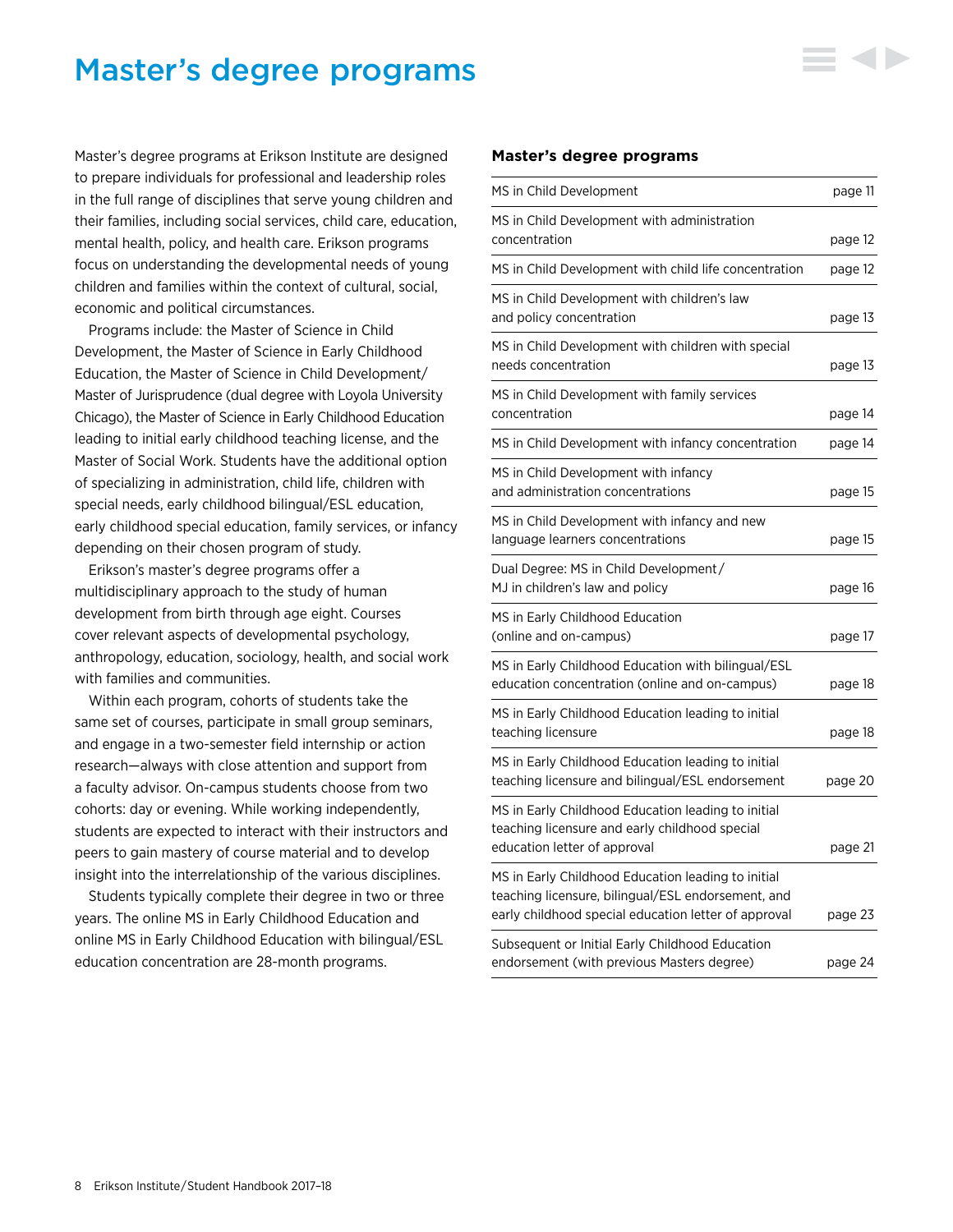# Master's degree competencies

A set of competencies has been developed in each of three domains: knowledge, practice, and reflection. Upon completion of the program students are expected to have the following:

# **Knowledge Base Competencies**

- Developmental knowledge Students will have an in-depth knowledge of typical and atypical human growth from the prenatal period to age eight in the areas of intellectual, social, emotional, physical and language development. They will understand the inter-relationships among these domains of development as well as the role of care-giving relationships in the developmental process.
- Social/cultural influences Students will have an understanding of how social, cultural, political, economic, and family contexts influence child development.
- Understanding programs Students will have knowledge of a range of schools, programs, services, and resources for children and families in different communities and settings. This includes knowledge of a range of effective approaches, curricula and inclusive practices for children of different ages, and the use of formal and informal assessment strategies to understand and meet children's needs within these settings.
- History and policy issues Students will demonstrate an understanding of the historical, philosophical, and social foundations of current policies and practices in child and family services, and current social issues facing children, families, and those who work with them.

### **Practice skills/competencies**

- Students will be able to work effectively with and for children and families in their chosen concentration using current knowledge and best practices.
- Students will be able to work effectively with other professionals in the field of early childhood as supervisors and team members.
- Students will demonstrate leadership skills through their ability to articulate and implement ideas and knowledge regarding children and families through speaking, writing, and facilitating change in a range of professional settings.
- Students will understand how to use technology to more effectively deliver services to children and families, and how to use it to further their own professional development.

### **Self-Knowledge and Reflection**

- Students will be able to reflect on their professional practices in relation to theory and research.
- Students will understand how their own history, experience, and cultural background influence their work with children, families, and colleagues.
- Students will be able to articulate a philosophy and rationale for their decisions, and to reflect on and evaluate the effects of their choices and actions on others (young children, families, and other professionals) as a basis for program planning, modification, and continuing professional development.

# General requirements for the master's degree programs

The master's degree programs include tightly-integrated core courses, a two semester internship or action research project, integrative/supervision seminars, and biweekly tutorials, if applicable. Students in the online master's in early childhood education program participate in expanded seminars in lieu of the biweekly tutorials. Upon completion of these requirements, students sit for a comprehensive examination covering the fields of early education and child development.

Concentrations require additional courses and, in some instances, the substitution of specialized courses for core courses.

To earn a master's degree from Erikson, students must:

- Complete all degree requirements within five years of the student's entry into the program
- Maintain a B average (3.0 on a 4.0 scale) with no more than two grades of C
- Complete the requirements related to assessment of professional competencies in the three areas that are the focus of graduate study at Erikson Institute: knowledge of child development, practice skills, and reflection.

Course descriptions for the master's degree programs begin on page 27. Course descriptions for the Master of Social Work program will be included in the MSW Handbook.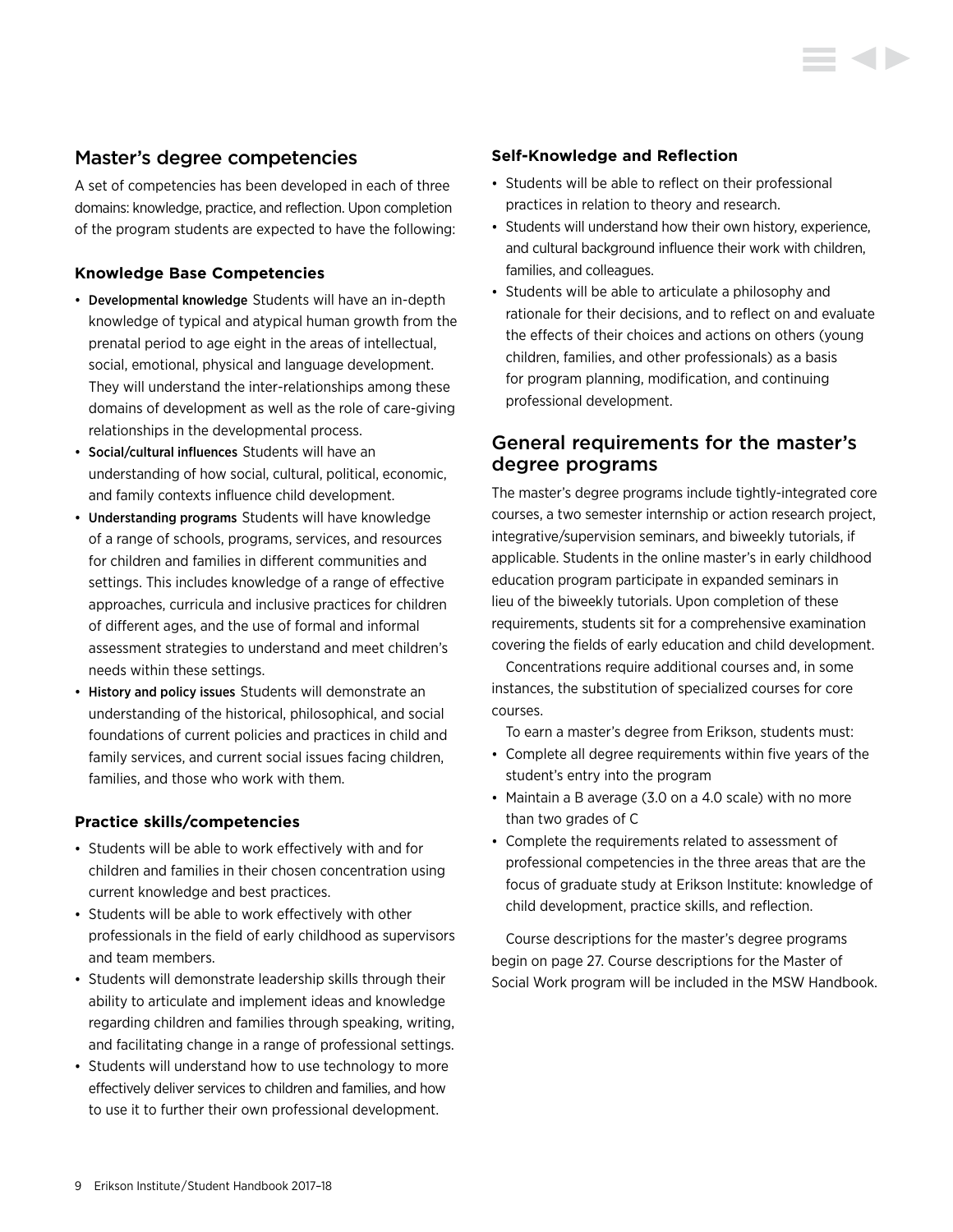# Assessment of professional competencies

During the final year of graduate study at Erikson, master's degree candidates will be asked to demonstrate that they have achieved appropriate mastery in each area of competency: knowledge, practice and reflection. Students must receive a minimum score of 20 points (out of 40 possible points) for each area of competency. Therefore, students will need to exceed this minimum score in one or more of the competency areas in order to meet the required total score of 80 across the three areas.

- Knowledge competencies The comprehensive exam evaluates understanding of and integration of knowledge and skills in thinking and analysis across the core courses that all master's students take as outlined in the Handbook. A detailed description of the knowledge competencies covered in the comprehensive exam is presented in the annual Comprehensive Exam Guide, which is available on the Master's Graduation Requirements page in the Academics section of *my.erikson.edu.*
- Practice competencies Each student will work with his/ her internship advisor and/or seminar leader to establish the evidence that will be gathered and used to evaluate practice competencies. Each student will identify specific and observable skills that she/he wants to strengthen, improve and develop in new ways. These will be recorded on the "Internship Contract" form and become the focus of study with the student's advisor and/or seminar leader.
- Reflection competencies Requirements for reflection competencies are addressed and monitored in the integrative/supervision seminars, and if applicable, in tutorials. Reflective assignments are specifically designed to match each program's experiential learning activities during the student's final year. However, all assignments help students describe, analyze and reflect upon their practice.

Guidelines for assessment of practice and reflection competencies are outlined in the annual Graduation Requirements Guide, which is available on the Master's Graduation Requirements page in the Academics section of *my.erikson.edu.*

# **Policy for students who achieve passing scores in each domain but do not achieve a total of 80 points**

If a student passes (i.e., receives 20 or more points) in each of the three areas of assessment in the Culminating Requirements, knowledge, practice, and reflection, but does not achieve the overall minimum of 80 points required for graduation (for example, earning 25, 25, 25 points respectively in the three required areas), the student will meet with the Dean of Students to pursue the following steps:

- 1. Establish a 3-person committee to oversee the completion and assessment of additional work assigned by the committee. Possible people on the committee may include the Dean of Students, program director, and faculty adviser.
- 2. The committee will work with the student to determine the appropriate additional work to be completed based on a discussion of the student's relative strengths and areas for potential growth as reflected in his/her culminating scores profile.
- 3. The committee will establish a timeline for the completion of the additional work. All work will be completed within one year, at most, of the initial meeting with the Dean of Students.
- 4. The committee will evaluate the student's additional work, once completed. Work will be evaluated as follows:
	- a. If the comprehensive exam is retaken, the student will follow the established procedure for this. The student must achieve a minimum of 24 points.
	- b. For additional practice and/or reflection experiences, the student will complete the reflective practice presentation with written essay twice more, demonstrating improvement from the first to the 2nd presentation. The first presentation must achieve a minimum level of 3 on the Practice and Reflection rubrics.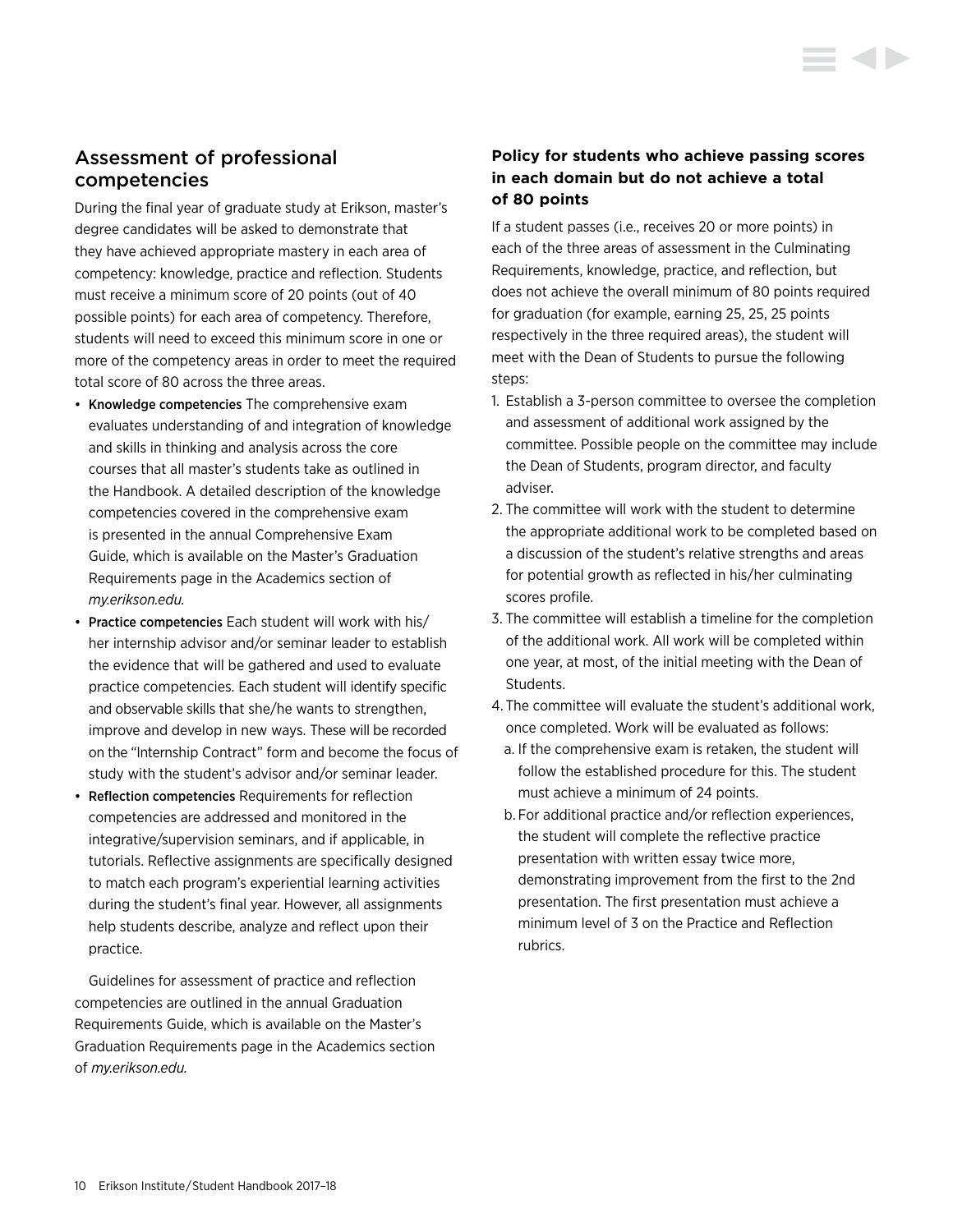# Practice requirement

In all master's degree programs, experiential learning is central to bridging the gap between theory and professional practice. Depending on the program, students complete an action research project, participate in an internship or complete student teaching requirements. Action research requires students to generate questions about their practice that lead to a research project intrinsically connected to issues of quality in teaching and learning within diverse early childhood and primary settings. Student teaching consists of a total of 550 hours in a preschool, kindergarten, and/or primary classroom mastering the practice competencies of professional teaching under the supervision of a mentoring teacher. Internships may occur in a number of settings—children's museums, community colleges, governmental organizations, Head Start programs, hospitals, preschools, public and private schools, research institutions, social service agencies, and therapeutic programs. A student's advisor, program director, and the Director of Field Education work closely with each student to design an appropriate professional practice experience.

For specific information on internship policies and procedures, see pages 56–57.

# Comprehensive examination

The comprehensive examination is one of the culminating requirements of the master's degree programs. A four-hour, written examination that covers major content areas in child development, the exam is important because:

- 1. It gives the faculty concrete evidence of the student's mastery of the subject matter and his/her ability to organize and apply what has been learned.
- 2. Studying for the exam gives students an opportunity to synthesize and integrate in a meaningful way all they have learned through their course work and internship.

The comprehensive exam is administered three times each year—in April, June, and September—if three or more people register for the exam. Refer to the academic calendar on page 2 for 2017–18 exam dates. For more information on comprehensive examination policies and procedures, see page 53.

# Specific requirements for each master's degree program

# **Master of Science in Child Development** 38 credit hours

The Master of Science in Child Development offers a comprehensive curriculum in early childhood development. As such, the program provides excellent preparation for professional or leadership roles in the full range of disciplines and systems that serve young children and their families, including education, child care, social service, mental health, policy, and health care. Graduates have had notable success in fields as different as museum education and public policy analysis.

#### **Course work**

| CHLD C410  | Social and Historical Perspectives on Early Care |
|------------|--------------------------------------------------|
|            | and Education (3)                                |
| CHI D C413 | Adult Education and Supervision (2)              |
| CHLD C421  | Social and Emotional Development I:              |
|            | Infancy and Childhood (3)                        |
| CHLD C422  | Social and Emotional Development II:             |
|            | Early Adolescence through Adulthood (3)          |
| CHLD C425  | Physical Growth and Development (3)              |
| CHLD C426  | Cognitive Development (3)                        |
| CHLD C427  | Language Development (3)                         |
| CHLD C432  | Family and Culture (3)                           |
| CHLD C490  | Research Methods (3)                             |
|            | Assessment elective course (2)                   |

#### **Internship and seminar**

| CHLD C440 | Internship $(3)$           |
|-----------|----------------------------|
| CHLD C441 | Internship II (3)          |
| CHLD C450 | Integrative Seminar I (2)  |
| CHLD C451 | Integrative Seminar II (2) |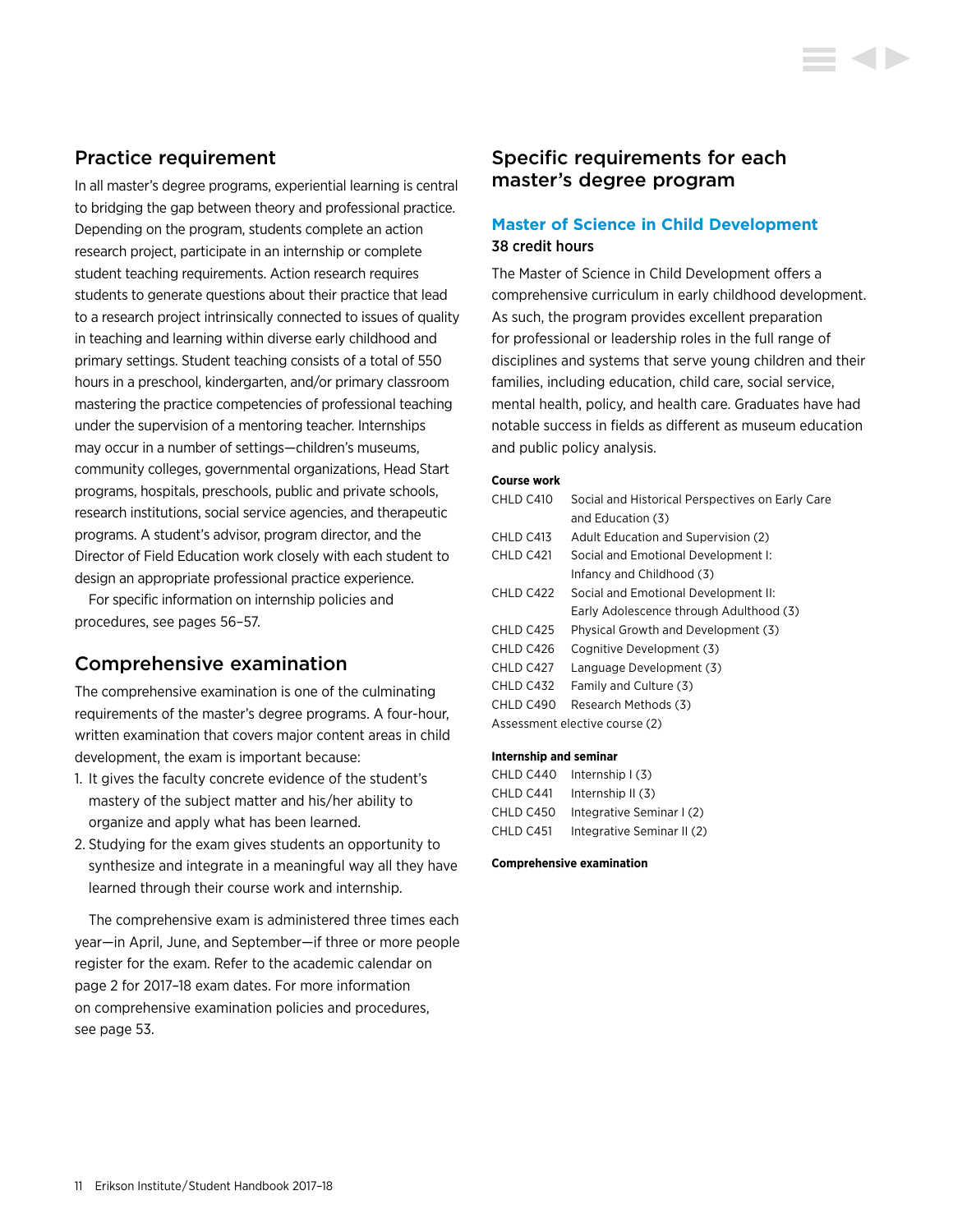### **Master of Science in Child Development with administration concentration** 42 credit hours

Intended for administrators and supervisors of early childhood programs, this concentration explores the planning and implementation of administrative systems that effectively carry out an organization's mission. The internship enables students to prepare their center/program for NAEYC accreditation, to bring the center through the accreditation process, or, for an accredited center, to augment the programs serving children and families. Students seeking to earn the Illinois Director Credential, the professional standard for management in child care and education programs, must complete their internship in an administrative setting.

#### **Course work**

| CHLD C410 | Social and Historical Perspectives on Early Care and |
|-----------|------------------------------------------------------|
|           | Education (3)                                        |
| CHLD C413 | Adult Education and Supervision (2)                  |
| CHLD C421 | Social and Emotional Development I:                  |
|           | Infancy and Childhood (3)                            |
| CHLD C422 | Social and Emotional Development II:                 |
|           | Early Adolescence through Adulthood (3)              |
| CHLD C425 | Physical Growth and Development (3)                  |
| CHLD C426 | Cognitive Development (3)                            |
| CHLD C427 | Language Development (3)                             |
| CHLD C432 | Family and Culture (3)                               |
| CHLD C490 | Research Methods (3)                                 |
|           | Assessment elective course (2)                       |
|           |                                                      |

#### **Internship and seminar**

|           | ADMN C440 Internship (3)    |
|-----------|-----------------------------|
|           | ADMN C441 Internship II (3) |
| CHLD C450 | Integrative Seminar I (2)   |
| CHLD C451 | Integrative Seminar II (2)  |

#### **Concentration course work**

| ADMN A408 Administration of Early Childhood Programs I:  |
|----------------------------------------------------------|
| Leadership, Management and Community Relations (2)       |
| ADMN A409 Administration of Early Childhood Programs II: |
| Legal and Financial Aspects (2)                          |

#### **Comprehensive examination**

# **Master of Science in Child Development with child life concentration**

### 44 credit hours

Intended for students who are interested in hospital settings, this concentration explores the field of child life. Students complete the core child development curriculum, as well as two additional courses in child life in order to meet the course requirements for certification by the Child Life Council. Upon completion of all program course work, students apply for a child life internship at one of the hospitals in the area.

#### **Course work**

| CHLD C410 | Social and Historical Perspectives on Early Care and |
|-----------|------------------------------------------------------|
|           | Education (3)                                        |
| CHLD C413 | Adult Education and Supervision (2)                  |
| CHLD C421 | Social and Emotional Development I:                  |
|           | Infancy and Childhood (3)                            |
| CHLD C422 | Social and Emotional Development II:                 |
|           | Early Adolescence through Adulthood (3)              |
| CHLD C425 | Physical Growth and Development (3)                  |
| CHLD C426 | Cognitive Development (3)                            |
| CHLD C427 | Language Development (3)                             |
| CHLD C432 | Family and Culture (3)                               |
| CHLD C490 | Research Methods (3)                                 |
|           | Assessment elective course (2)                       |
|           |                                                      |

#### **Internship, tutorial, and seminar**

| LIFE C440 | Internship and Tutorial I (3)  |
|-----------|--------------------------------|
| LIFE C441 | Internship and Tutorial II (3) |
| CHLD C450 | Integrative Seminar I (2)      |
| CHLD C451 | Integrative Seminar II (2)     |

#### **Concentration course work**

| LIFE C470 | Child Life in Health Care Settings: History, Theory,   |
|-----------|--------------------------------------------------------|
|           | Research, Scope, Methods and Professional Issues (3)   |
| LIFE C472 | Ethics in the Pediatric Health Care Setting (0.5)      |
| LIFE C473 | Therapeutic Play in Pediatric Health Care Settings (1) |
| LIFE C474 | Medical Terminology (0.5)                              |
| LIFE C475 | Grief and Loss in Children and Families (1)            |
|           |                                                        |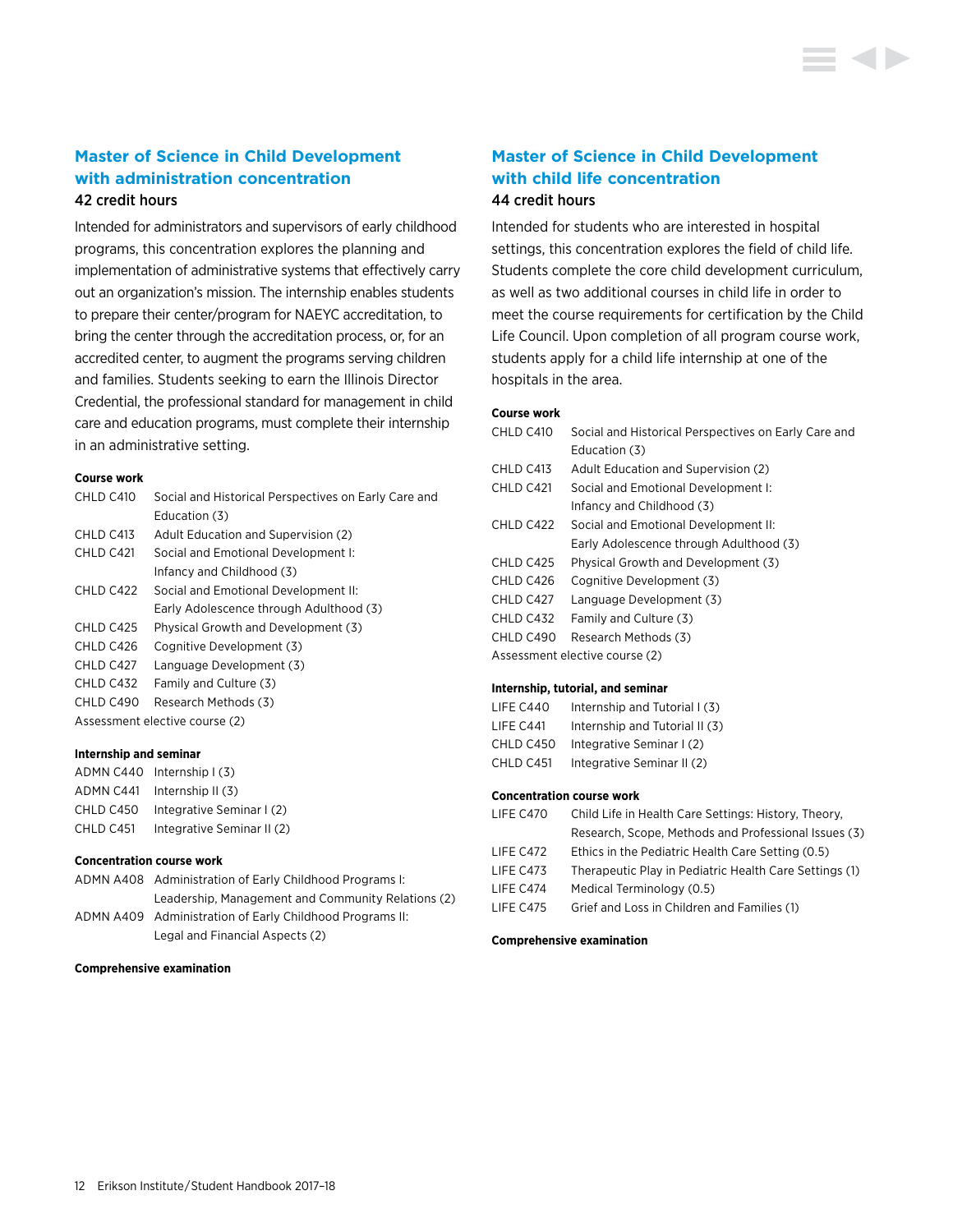# **Master of Science in Child Development with children's law and policy concentration (offered in collaboration with Loyola University Chicago School of Law)**

#### 46 credit hours

Increasingly, professionals who work with children and families find that they need to be better informed about the law and how it intersects with and impacts their work. Offered in conjunction with Loyola University Chicago School of Law's Civitas ChildLaw Center, the concentration prepares students to examine the critical issues and considerations in marrying child development knowledge and the law. To specialize in children's law and policy, you complete all the courses in the child development core curriculum and take four law courses. You also complete an internship that gives you experience in an aspect of child/ family law or policy.

#### **Course work**

| CHLD C410  | Social and Historical Perspectives on Early Care and |
|------------|------------------------------------------------------|
|            | Education (3)                                        |
| CHI D C413 | Adult Education and Supervision (2)                  |
| CHI D C421 | Social and Emotional Development I:                  |
|            | Infancy and Childhood (3)                            |
| CHI D C422 | Social and Emotional Development II:                 |
|            | Early Adolescence through Adulthood (3)              |
| CHLD C425  | Physical Growth and Development (3)                  |
| CHLD C426  | Cognitive Development (3)                            |
| CHLD C427  | Language Development (3)                             |
| CHLD C432  | Family and Culture (3)                               |
| CHLD C490  | Research Methods (3)                                 |
|            | Assessment elective course (2)                       |
|            |                                                      |

#### **Internship and seminar**

| CHLD C440 | Internship $(3)$           |
|-----------|----------------------------|
| CHLD C441 | Internship $   (3)$        |
| CHLD C450 | Integrative Seminar I (2)  |
| CHLD C451 | Integrative Seminar II (2) |

#### **Loyola course work**

| LAW 663 | Summer Institute: Children's Summer Institute (2) |
|---------|---------------------------------------------------|
| LAW 665 | Introduction to the Study of Law and the Legal    |
|         | System (2)                                        |
| LAW 667 | Introduction to Children's Law and Policy         |
| LAW 670 | Child Welfare Law and Policy (2)                  |

#### **Comprehensive examination**

# **Master of Science in Child Development with children with special needs concentration** 46 credit hours

Child development professionals work with an increasingly diverse population of young children and families, including children with diverse learning abilities and special needs. The concentration in children with special needs provides students with expertise in working with young children with developmental delay/disabilities and their families in early educational, community, and home environments. Specifically, students will gain knowledge and experience (a) identifying possible developmental delays/disabilities, (b) planning and implementing appropriate instructional or intervention strategies, and (c) working with other disability-related professionals (e.g., therapists, paraprofessionals, medical professionals, school personnel). The concentration includes an internship focusing on developing the practice and reflection skills necessary to work with children with special needs and their families.

#### **Course work**

| CHLD C410              | Social and Historical Perspectives on Early Care and             |
|------------------------|------------------------------------------------------------------|
|                        | Education (3)                                                    |
| CHLD C413              | Adult Education and Supervision (2)                              |
| CHLD C421              | Social and Emotional Development I:<br>Infancy and Childhood (3) |
| CHLD C422              | Social and Emotional Development II:                             |
|                        | Early Adolescence through Adulthood (3)                          |
| CHLD C425              | Physical Growth and Development (3)                              |
| CHLD C426              | Cognitive Development (3)                                        |
| CHLD C427              | Language Development (3)                                         |
| CHLD C432              | Family and Culture (3)                                           |
| CHLD C490              | Research Methods (3)                                             |
|                        | Course elective (2) (in consultation with program advisor)       |
| Internship and seminar |                                                                  |
| CHLD C440              | Internship $(3)$                                                 |
| CHLD C441              | Internship $II(3)$                                               |
| CHLD C450              | Integrative Seminar I (2)                                        |
| CHLD C451              | Integrative Seminar II (2)                                       |
|                        | <b>Concentration course work</b>                                 |
| EDUC T438              | Children with Special Needs and Diverse Abilities (2)            |
|                        |                                                                  |

- SPED S411 Family and Professional Collaboration in Early Childhood Special Education (2)
- SPED S412 Assessment of Infants and Preschool-Age Children with Developmental Delay/Disability (2) SPED S413 Communication and Language Development in Young
- Children with Development Delay/Disability (2)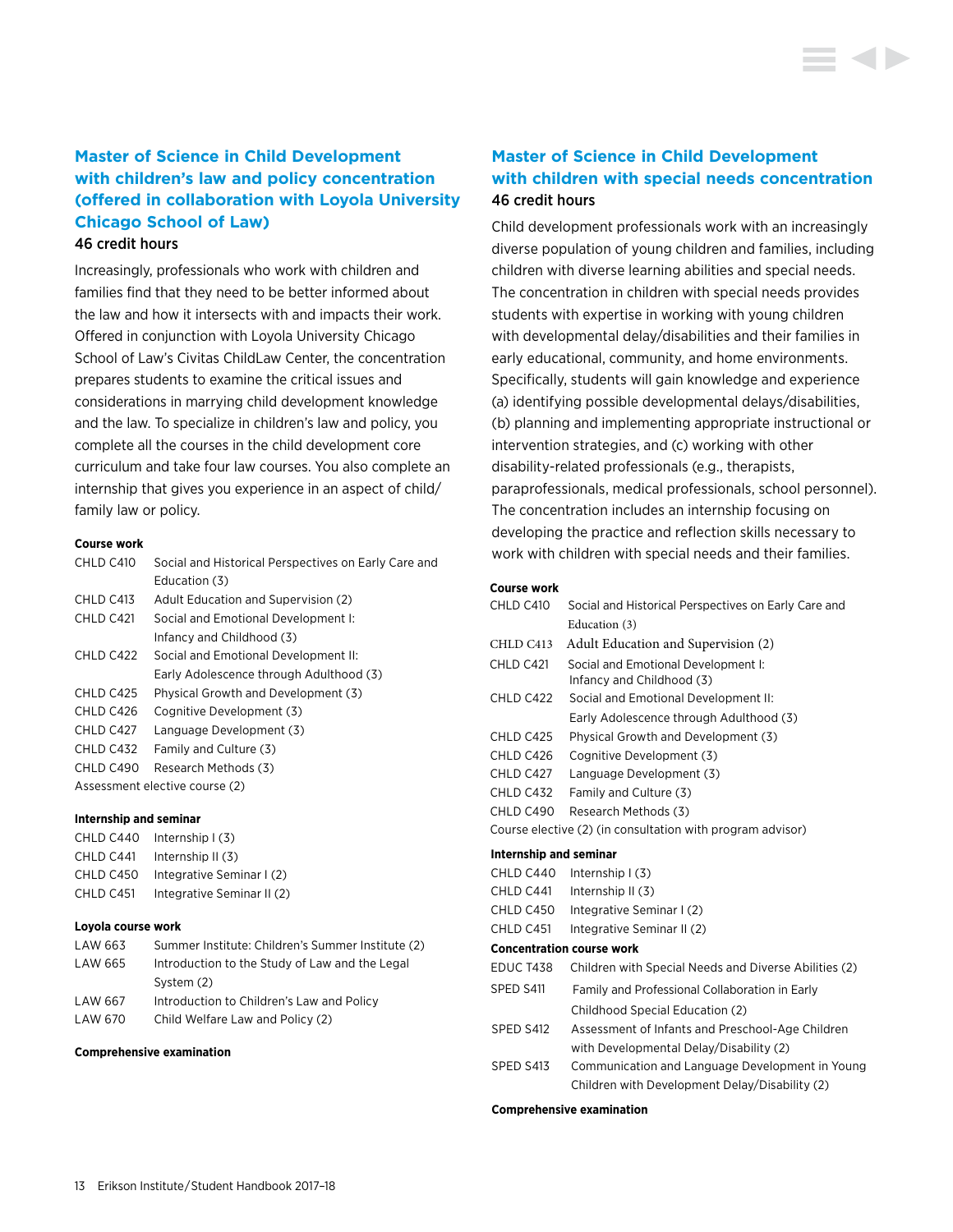### **Master of Science in Child Development with family services concentration** 44 credit hours

An increasing number of early childhood professionals enter positions in which expertise in working with families and the systems that support them is as important as expertise in working with young children. While the family services concentration does not lead to clinical licensure, it prepares professionals to work effectively with families and with the social, legal, and political contexts in which young children and their families are embedded. Particular focus is placed on the many structures and systems that support the developing child, from families and communities in their many configurations, to the welfare system, early intervention, medical/mental health, courts, and schools.

#### **Course work**

| CHLD C421                      | Social and Emotional Development I:     |
|--------------------------------|-----------------------------------------|
|                                | Infancy and Childhood (3)               |
| CHLD C422                      | Social and Emotional Development II:    |
|                                | Early Adolescence through Adulthood (3) |
| CHLD C425                      | Physical Growth and Development (3)     |
| CHI D C426                     | Cognitive Development (3)               |
| CHLD C427                      | Language Development (3)                |
| CHLD C432                      | Family and Culture (3)                  |
| CHLD C490                      | Research Methods (3)                    |
| Assessment elective course (2) |                                         |

#### **Internship and seminar**

| CHLD C440 | Internship $(3)$           |
|-----------|----------------------------|
| CHLD C441 | Internship $   (3)$        |
| CHLD C450 | Integrative Seminar I (2)  |
| CHLD C451 | Integrative Seminar II (2) |

#### **Concentration course work**

| FAML F412 | History of Social Welfare and Social Policy (3)      |
|-----------|------------------------------------------------------|
| FAML F415 | Children, Families, and the Law (3)                  |
| FAML F436 | Working with Individuals, Families, and Groups (3)   |
| FAML F438 | Working with Children with Special Needs and Diverse |
|           | Abilities and Their Families (2)                     |

#### **Comprehensive examination**

# **Master of Science in Child Development with infancy concentration** 45 credit hours

The infancy concentration prepares professionals for the complex role of the infant/family specialist, who works with infants and families together in the context of their communities. You may work toward a State of Illinois early intervention credential through this program. Students complete an internship in a setting with infants and their families. If you seek credentialing in early intervention, you will need to complete an internship at an early intervention or diagnostic site. You and the director of the infant studies program will discuss the requirements for credentialing. To complete an internship in an early intervention site, you must be available during the daytime, Mondays through Fridays, during your internship year.

#### **Course work**

| CHLD C410 | Social and Historical Perspectives on Early Care           |
|-----------|------------------------------------------------------------|
|           | and Education (3)                                          |
| CHLD C421 | Social and Emotional Development I:                        |
|           | Infancy and Childhood (3)                                  |
| CHLD C422 | Social and Emotional Development II:                       |
|           | Early Adolescence through Adulthood (3)                    |
| CHLD C425 | Physical Growth and Development (3)                        |
| CHLD C426 | Cognitive Development (3)                                  |
| CHLD C427 | Language Development (3)                                   |
| CHLD C432 | Family and Culture (3)                                     |
| CHLD C490 | Research Methods (3)                                       |
|           | Course elective (2) (in consultation with program advisor) |

#### **Internship and seminar**

| INF C440        | Internship $(3)$           |
|-----------------|----------------------------|
| <b>INF C441</b> | Internship $II(3)$         |
| <b>INF C450</b> | Integrative Seminar I (2)  |
| INF C451        | Integrative Seminar II (2) |

#### **Concentration course work**

| <b>INF 1492</b> | Infant/Toddler Screening and Assessment (2)  |
|-----------------|----------------------------------------------|
| <b>INF 1496</b> | Emerging Developmental Differences (2)       |
| <b>INF 1497</b> | Prevention/Early Intervention Methods I (2)  |
| <b>INF 1498</b> | Prevention/Early Intervention Methods II (2) |
| <b>INF1499</b>  | Infant and Family Service Systems (1)        |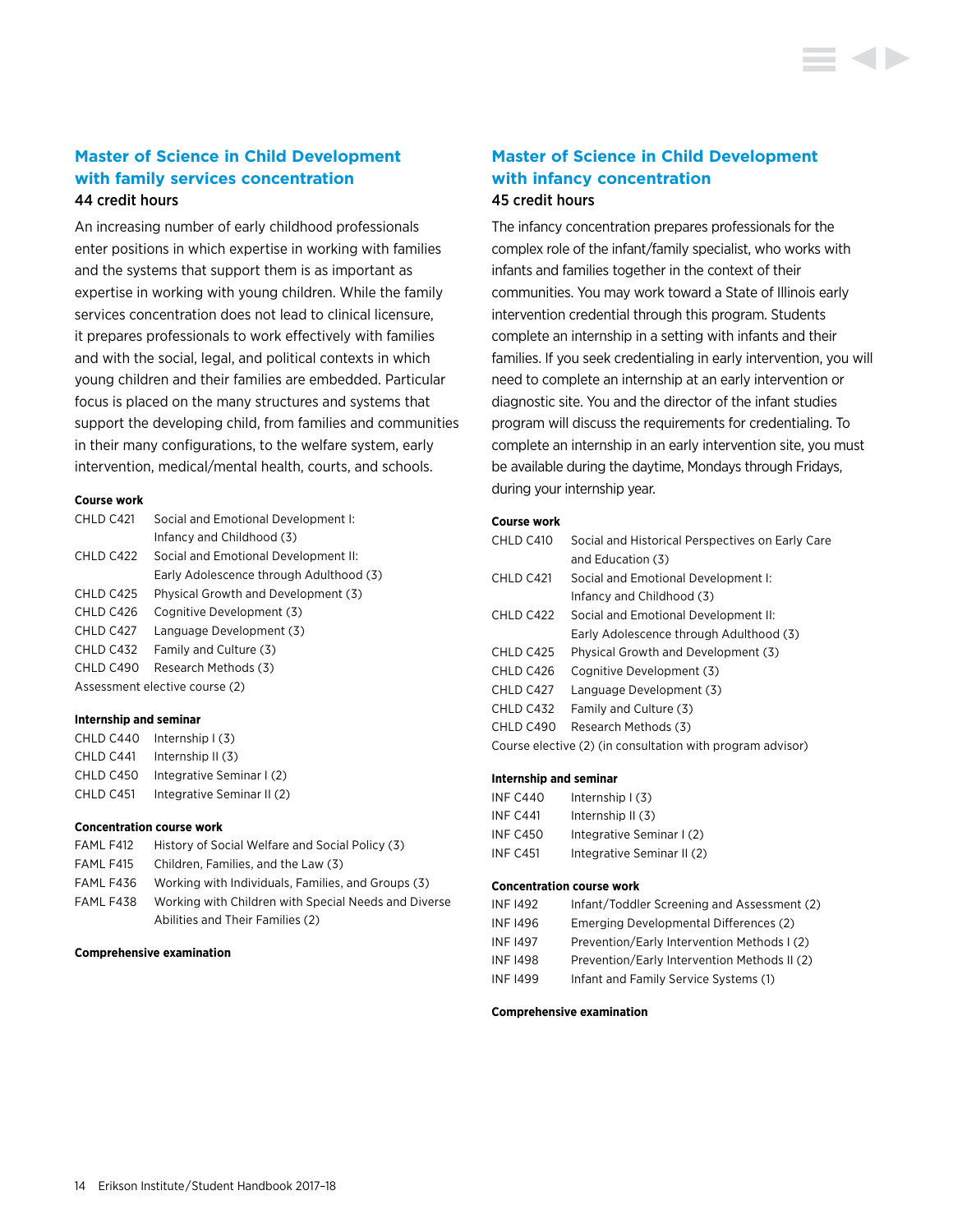# **Master of Science in Child Development with infancy and administration concentrations** 49 credit hours

Students complete the supplemental course work for both concentrations and do an internship that combines infancy and administrative responsibilities.

#### **Course work**

| CHLD C410  | Social and Historical Perspectives on Early Care and       |
|------------|------------------------------------------------------------|
|            | Education (3)                                              |
| CHLD C421  | Social and Emotional Development I:                        |
|            | Infancy and Childhood (3)                                  |
| CHLD C422  | Social and Emotional Development II:                       |
|            | Early Adolescence through Adulthood (3)                    |
| CHLD C425  | Physical Growth and Development (3)                        |
| CHLD C426  | Cognitive Development (3)                                  |
| CHI D C427 | Language Development (3)                                   |
| CHLD C432  | Family and Culture (3)                                     |
| CHLD C490  | Research Methods (3)                                       |
|            | Course elective (2) (in consultation with program advisor) |

#### **Internship and seminar**

| <b>INF C440</b> | Internship $(3)$           |
|-----------------|----------------------------|
| <b>INF C441</b> | Internship $II(3)$         |
| <b>INF C450</b> | Integrative Seminar I (2)  |
| <b>INF C451</b> | Integrative Seminar II (2) |

#### **Concentration course work**

|                 | ADMN A408 Administration of Early Childhood Programs I:  |
|-----------------|----------------------------------------------------------|
|                 | Leadership, Management and Community Relations (2)       |
|                 | ADMN A409 Administration of Early Childhood Programs II: |
|                 | Legal and Financial Aspects (2)                          |
| <b>INF 1492</b> | Infant/Toddler Screening and Assessment (2)              |
| <b>INF1496</b>  | Emerging Developmental Differences (2)                   |
| <b>INF 1497</b> | Prevention/Early Intervention Methods I (2)              |
| <b>INF 1498</b> | Prevention/Early Intervention Methods II (2)             |
| <b>INF 1499</b> | Infant and Family Service Systems (1)                    |
|                 |                                                          |

#### **Comprehensive examination**

# **Master of Science in Child Development with infancy and new language learners concentrations** 48 credit hours

New language learners are one of the fastest growing populations in the various systems that serve children and families. The concentration in infancy and new language learners prepares professionals to work with culturally and linguistically diverse infants and toddlers and their families, particularly in, but not limited to, early intervention where an increasing number of families come from diverse linguistic backgrounds.

#### **Course work**

| CHLD C421                                                  | Social and Emotional Development I:     |
|------------------------------------------------------------|-----------------------------------------|
|                                                            | Infancy and Childhood (3)               |
| CHLD C422                                                  | Social and Emotional Development II:    |
|                                                            | Early Adolescence through Adulthood (3) |
| CHLD C425                                                  | Physical Growth and Development (3)     |
| CHLD C426                                                  | Cognitive Development (3)               |
| CHLD C427                                                  | Language Development (3)                |
| CHLD C432                                                  | Family and Culture (3)                  |
| CHLD C490                                                  | Research Methods (3)                    |
| Course elective (2) (in consultation with program advisor) |                                         |

#### **Internship and seminar**

| INF C440        | Internship $(3)$           |
|-----------------|----------------------------|
| <b>INF C441</b> | Internship $II(3)$         |
| <b>INF C450</b> | Integrative Seminar I (2)  |
| <b>INF C451</b> | Integrative Seminar II (2) |

#### **Concentration course work**

| BESL B402      | Language Development in New Language Learners (3) |
|----------------|---------------------------------------------------|
| EDUC T408      | Foundations of American Schooling and Bilingual   |
|                | Education (3)                                     |
| <b>INF1492</b> | Infant/Toddler Screening and Assessment (2)       |
| <b>INF1496</b> | Emerging Development Differences (2)              |
| <b>INF1497</b> | Prevention/Early Intervention Methods I (2)       |
| <b>INF1498</b> | Prevention/Early Intervention Methods II (2)      |
| <b>INF1499</b> | Infant and Family Service Systems (1)             |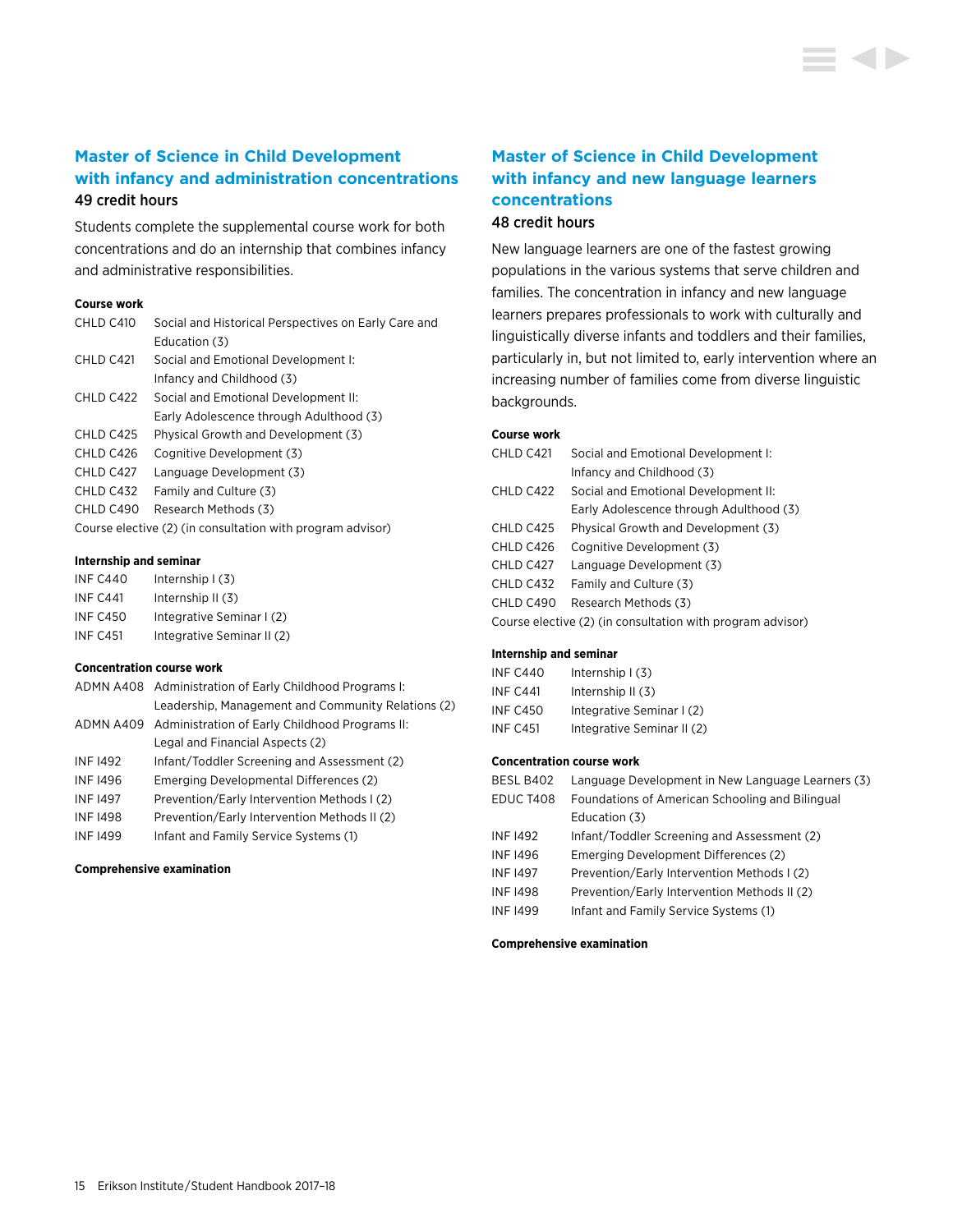# **Master of Science in Child Development/ Master of Jurisprudence with children's law and policy concentration (dual degree in collaboration with Loyola University Chicago School of Law)** 56 credit hours

The dual degree program in child development and children's law and policy—the first of its kind in the country is the ideal preparation for professionals who want an advanced understanding of the law as it relates to their work on behalf of children and families, and for those who aim to lead and advocate more effectively on behalf of children and families impacted by the legal system. Offered in collaboration with Loyola University Chicago School of Law's Civitas ChildLaw Center, the program combines theoretical and practical training in child development with knowledge of the structure and functions of the legal system.

As an MS/MJ dual degree student, you will complete three years of course work, including a two-semester internship in a child/family law and policy focused setting during the final year of the program. Upon completing the 56-credit hours of required course work, you will receive the MS in Child Development from Erikson Institute and the MJ in Children's Law and Policy from Loyola University Chicago. The MJ is a graduate degree similar to a traditional master's degree and does not qualify graduates to sit for the bar or practice law. All MJ courses, with the exception of LAW 663 Children's Summer Institute, are offered in an asynchronous online. Child law courses are taught by law professors, practicing attorneys, and child welfare professionals who have first-hand experience with legal issues that impact children and families. For more information about the program, please visit *<www.luc.edu/childlaw>*.

### *MS in child development requirements (38 credits)*

#### **Course work**

| CHLD C410 | Social and Historical Perspectives on Early Care and |
|-----------|------------------------------------------------------|
|           | Education (3)                                        |
| CHLD C413 | Adult Education and Supervision (2)                  |
| CHLD C421 | Social and Emotional Development I:                  |
|           | Infancy and Childhood (3)                            |
| CHLD C422 | Social and Emotional Development II:                 |
|           | Early Adolescence through Adulthood (3)              |
| CHLD C425 | Physical Growth and Development (3)                  |
| CHLD C426 | Cognitive Development (3)                            |
| CHLD C427 | Language Development (3)                             |
| CHLD C432 | Family and Culture (3)                               |
| CHLD C490 | Research Methods (3)                                 |
|           | Assessment elective course (2)                       |
|           |                                                      |

#### **Internship and seminar**

| CHLD C440 | Internship $(3)$           |
|-----------|----------------------------|
| CHLD C441 | Internship $   (3)$        |
| CHLD C450 | Integrative Seminar I (2)  |
| CHLD C451 | Integrative Seminar II (2) |

#### **Comprehensive examination**

### *MJ in children's law and policy requirements (18 credits)*

#### **Required course work**

| LAW 663 | Children's Summer Institute (2)                    |
|---------|----------------------------------------------------|
| LAW 665 | Introduction to the Study of Law and Legal Systems |
|         | $(2.$ online)                                      |
| LAW 667 | Children's Law Policy and Practice (2, online)     |
| LAW 668 | Leadership Development (4, online)                 |

#### **Elective course work**

In consultation with the academic program adviser at Civitas ChildLaw Center, students select five courses from the following for a total of 10 credit hours:

| LAW 669 | Education Law and Policy (2)         |
|---------|--------------------------------------|
| LAW 670 | Child Welfare Law and Policy (2)     |
| LAW 671 | Juvenile Justice Law and Policy (2)  |
| LAW 672 | Family Law (2)                       |
| LAW 673 | Mental Health Law (2)                |
| LAW 678 | International Children's Rights (2)  |
| LAW 679 | Children's Health Law and Policy (2) |
|         |                                      |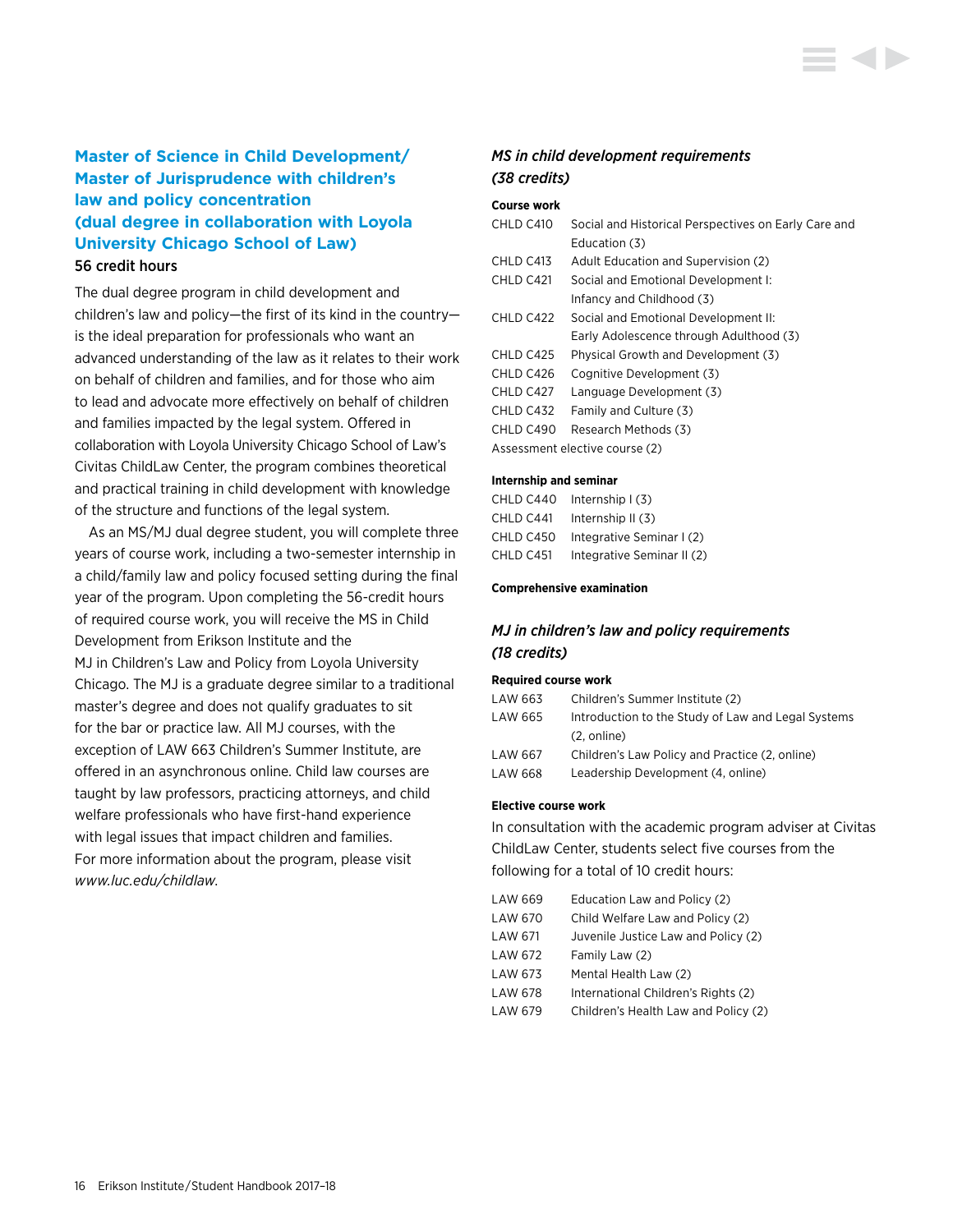# **Master of Science in Early Childhood Education (online)**

#### 38 credit hours

The online Master of Science in Early Childhood Education program is designed for experienced early childhood educators working with children from birth to age eight. Core courses in the program provide a comprehensive, interdisciplinary understanding of child development. Four specialized early childhood education courses specifically address the roles of educators by focusing on curriculum and assessment and effective teaching for prekindergarten through third grade. In the final two semesters, students choose a focus of interest relevant to their development as a professional and complete an appropriate action research project.

#### **Course work**

| CHLD C414                                     | Working With Adults: Collaboration and Supervision (3)   |
|-----------------------------------------------|----------------------------------------------------------|
| CHLD C421                                     | Social and Emotional Development I:                      |
|                                               | Infancy and Childhood (3)                                |
| CHLD C425                                     | Physical Growth and Development (3)                      |
| CHLD C426                                     | Cognitive Development (3)                                |
| CHLD C427                                     | Language Development (3)                                 |
| CHLD C432                                     | Family and Culture (3)                                   |
| <b>EDUC T408</b>                              | Foundations of American Schooling and Bilingual          |
|                                               | Education (3)                                            |
| EDUC T414                                     | Key Concepts in Teaching and Learning in the Disciplines |
|                                               | for the Early Childhood Curriculum (2)                   |
| <b>EDUC T432</b>                              | Advanced Methods of Teaching and Learning across the     |
|                                               | Pre-K to Grade 3 Curriculum (3)                          |
| EDUC T461                                     | Assessment for Classroom Teachers (2)                    |
| <b>Action Research, tutorial, and seminar</b> |                                                          |

```
EDUC T470 Integrative Seminar: Leadership in Early Childhood 
             Education I (2)
EDUC T471 Integrative Seminar: Leadership in Early Childhood 
             Education II (2)
EDUC T472 Integrative Seminar: Leadership in Early Childhood 
             Education III (2)
EDUC T480 Integrative Seminar: Action Research in Diverse Early 
              Education Settings I (2)
EDUC T481 Integrative Seminar: Action Research in Diverse Early 
             Education Settings II (2)
```
#### **Comprehensive examination**

# **Master of Science in Early Childhood Education (on-campus)**

### 38 credit hours

The Master of Science in Early Childhood Education is designed specifically for licensed teachers who want to carry their teaching to the next level. Core courses provide a comprehensive, interdisciplinary understanding of child development. Through a special internship, tutorial, and seminar sequence, students identify a special project or research topic of their own choosing. Students receive advanced instruction in critical subject areas and participate in a specially designed internship in their own classrooms.

#### **Course work**

| CHLD C413        | Adult Education and Supervision (2)                  |
|------------------|------------------------------------------------------|
| CHLD C421        | Social and Emotional Development I:                  |
|                  | Infancy and Childhood (3)                            |
| CHLD C422        | Social and Emotional Development II:                 |
|                  | Early Adolescence through Adulthood (3)              |
| CHLD C425        | Physical Growth and Development (3)                  |
| CHLD C426        | Cognitive Development (3)                            |
| CHLD C427        | Language Development (3)                             |
| CHLD C432        | Family and Culture (3)                               |
| EDUC T408        | Foundations of American Schooling and Bilingual      |
|                  | Education (3)                                        |
| <b>EDUC T432</b> | Advanced Methods of Teaching and Learning across the |
|                  | Pre-K to Grade 3 Curriculum (3)                      |
| EDUC T461        | Assessment for Classroom Teachers (2)                |

#### **Internship and seminar**

| Internship $(3)$           |
|----------------------------|
| Internship $II(3)$         |
| Integrative Seminar I (2)  |
| Integrative Seminar II (2) |
|                            |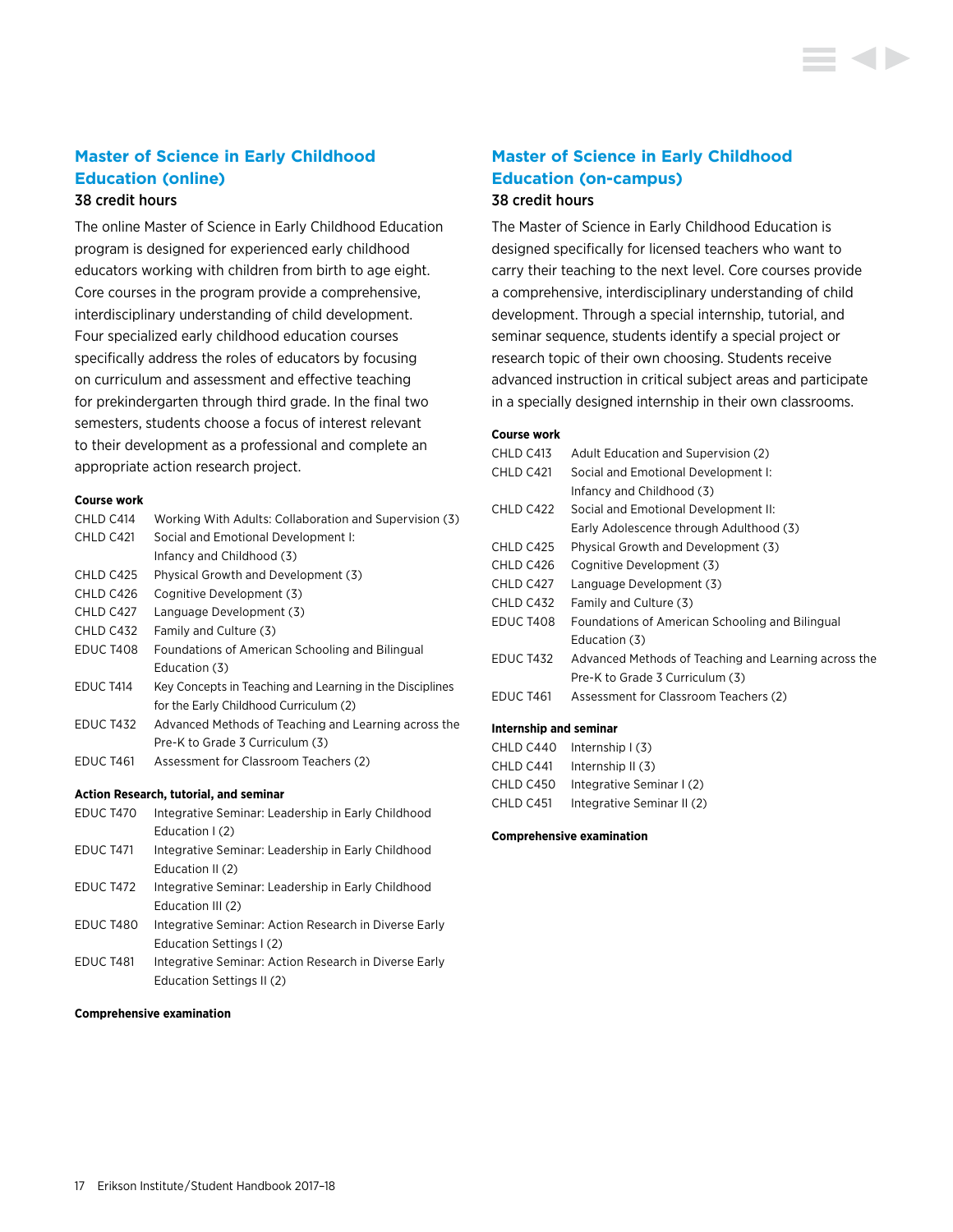# **Master of Science in Early Childhood Education with bilingual/English as a second language education concentration (online and on-campus)**

#### 39 credit hours

In the U.S., the majority of dual language children—those learning a home language and English simultaneously are eight years old or younger. Erikson's concentration in Bilingual/English as a Second Language Education helps early childhood educators expand the breadth and depth of their knowledge of the development of young children, and gain an in-depth understanding of the developmental characteristics and learning needs of children growing up with more than one language.

For teachers with a valid Illinois early childhood or elementary teaching license, the program will also fulfill the Illinois State Board of Education requirements for adding the bilingual and/or ESL endorsement.

#### **Course work**

| CHLD C414 | Working With Adults: Collaboration and Supervision (3) |
|-----------|--------------------------------------------------------|
| CHLD C421 | Social and Emotional Development I:                    |
|           | Infancy and Childhood (3)                              |
| CHLD C425 | Physical Growth and Development (3)                    |
| CHLD C426 | Cognitive Development (3)                              |
| CHLD C427 | Language Development (3)                               |
| CHLD C432 | Family and Culture (3)                                 |
| EDUC T408 | Foundations of American Schooling and Bilingual        |
|           | Education (3)                                          |
|           |                                                        |
|           |                                                        |

#### **Action Research, tutorial, and seminar**

| BESL B470 | Integrative Seminar: Leadership in Early Childhood |
|-----------|----------------------------------------------------|
|           | Education $(2)$                                    |
| BESL B471 | Integrative Seminar: Leadership in Early Childhood |
|           | Education II (2)                                   |
| BESL B472 | Integrative Seminar: Leadership in Early Childhood |
|           | Education III (2)                                  |
| BESL B407 | Methods/Materials for New Language Learners II (2) |

#### **Concentration course work**

| BESL B402 | Language Development in New Language Learners (3) |
|-----------|---------------------------------------------------|
| BESL B404 | Assessment of New Language Learners (2)           |
| BESL B405 | Emergent Literacy with New Language Learners (3)  |
| BESL B406 | Methods/Materials for New Language Learners I (2) |
|           |                                                   |

#### **Comprehensive examination**

# **Master of Science in Early Childhood Education leading to initial teaching licensure** 44 credit hours

Erikson offers a comprehensive and integrated curriculum for prospective teachers of young children from birth through secpmd grade. Students work toward the initial professional educator license with early childhood endorsement from the Illinois State Board of Education together with the Master of Science in Early Childhood Education.

#### **Prerequisites for admission to teacher candidacy**

Illinois State Board of Education Test of Academic Proficiency (TAP) EDUC T414 Key Concepts in Teaching and Learning in the

| Disciplines for the Early Childhood Curriculum (2) |
|----------------------------------------------------|
|----------------------------------------------------|

#### **Course work**

| CHLD C421        | Social and Emotional Development I:                      |
|------------------|----------------------------------------------------------|
|                  | Infancy and Childhood (3)                                |
| CHLD C425        | Physical Growth and Development (3)                      |
| CHLD C426        | Cognitive Development (3)                                |
| CHLD C427        | Language Development (3)                                 |
| CHLD C432        | Family and Culture (3)                                   |
| EDUC T408        | Foundations of American Schooling and Bilingual          |
|                  | Education (3)                                            |
| EDUC T438        | Children with Special Needs and Diverse Abilities (2)    |
| EDUC T461        | Assessment for Classroom Teachers (2)                    |
|                  | Internship, tutorial, and methods/integrative seminars   |
| EDUC T466        | Proseminar for Teachers I (0)                            |
| EDUC T467        | Proseminar for Teachers II (0)                           |
| EDUC T404        | Teaching and Learning in Diverse and Inclusive Settings: |
|                  | Science and Social Studies (2)                           |
| EDUC T405        | Teaching and Learning in Diverse and Inclusive Settings: |
|                  | Reading and Writing (2)                                  |
| EDUC T406        | Teaching and Learning in Diverse and Inclusive Settings: |
|                  | Mathematics (2)                                          |
| <b>EDUC T412</b> | Preschool Curricular Approaches in Diverse and           |
|                  | Inclusive Settings (2)                                   |
| <b>EDUC T446</b> | Internship, Student Teaching, and Tutorial I (3)         |
| EDUC T447        | Internship, Student Teaching, and Tutorial II (3)        |
| <b>EDUC T456</b> | Integrative Seminar: Classroom Management and            |
|                  | Instructional Techniques in Diverse and Inclusive        |
|                  | Settings I (2)                                           |
| EDUC T457        | Integrative Seminar: Classroom Management and            |
|                  | Instructional Techniques in Diverse and Inclusive        |
|                  | Settings II (2)                                          |
| SPED S410        | Curricular and Instructional Methods in Early Childhood  |
|                  | Special Education (2)                                    |
|                  |                                                          |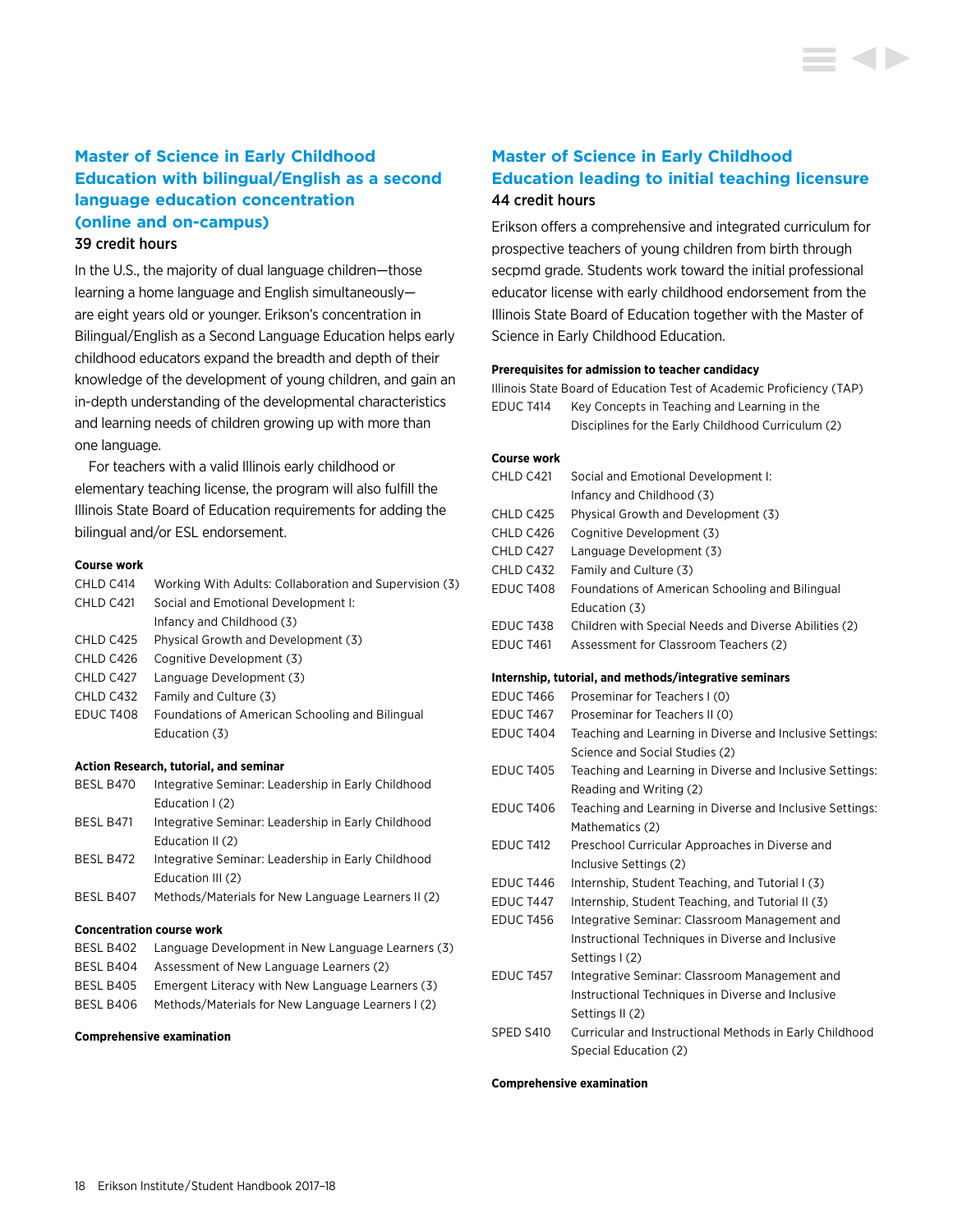#### **Student teaching and internship**

Teacher candidates must be available for daytime study and student teaching during the final year of their program. Teacher candidates spend 10 weeks during the spring semester student teaching full-time in a public school early childhood classroom, completing a total of 300 hours. During the fall semester and the remaining 5 weeks of the spring semester, teacher candidates work in the same classroom for an additional 225 hours of clinical experience.

#### *Additional requirements for teacher licensure*

There are several additional requirements set by the Illinois State Board of Education (ISBE) to qualify for the Illinois professional educator license with early childhood endorsement:

#### *Field experiences, observations, and participation in early childhood programs*

In the context of program course work, teacher candidates must complete 150 clock hours of observation and participation in early childhood programs, that must include a minimum of:

| 25 hours |
|----------|
|          |
| 25 hours |
| 50 hours |
| 50 hours |
|          |

#### *General education competencies*

The Institute's licensure officer reviews transcripts of all prior undergraduate and graduate course work, along with previous professional experiences, to verify that teacher candidates have the requisite content knowledge in math, science, U.S. history, and U.S. government, at a minimum. Competence in other content areas, including English language arts, social sciences, physical growth and development, and the fine arts, may also be assessed based on performance in prior undergraduate and graduate course work.

#### *State licensing examinations administered by ISBE*

These include the following:

- Test of Academic Proficiency, a prerequisite for admission to the teacher licensure program;
- Illinois Test for Early Childhood, which teacher candidates must pass prior to their final year in the program; and
- Illinois edTPA: Teacher Performance Assessment, which teacher candidates complete during their student teaching semester.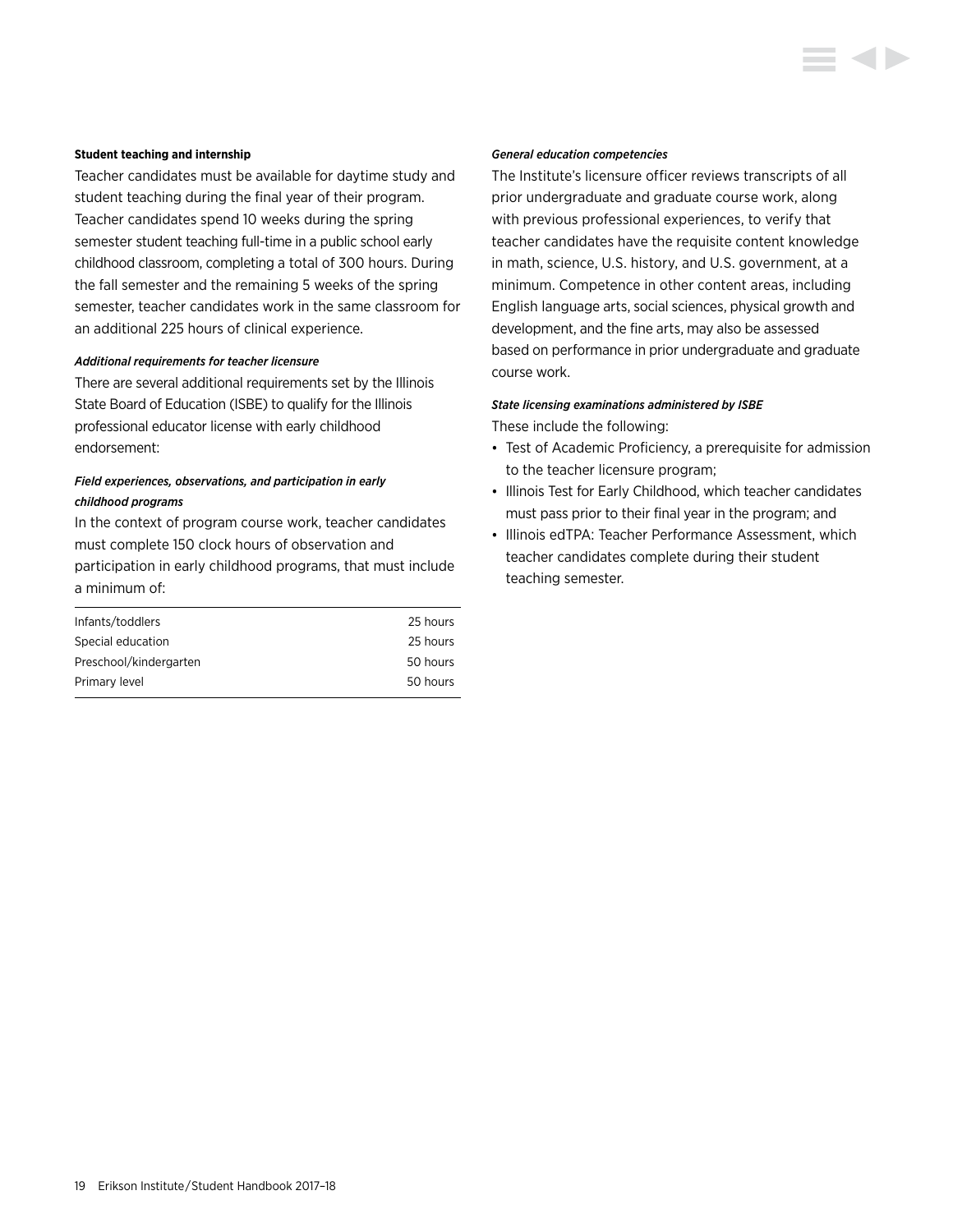# **Master of Science in Early Childhood Education leading to initial teaching licensure and bilingual/ESL endorsement** 51 credit hours

This program is tailored to prepare students to seek three distinct credentials: the Master of Science degree from Erikson, as well as the Illinois initial professional educator license with early childhood endorsement and bilingual or ESL endorsement from the Illinois State Board of Education. Unique in Illinois, this program responds to the urgent need for more early childhood teachers who can effectively meet the needs of new language learners in a culturally, linguistically, and developmentally appropriate manner. Upon completion of all program requirements, teacher candidates will be eligible to seek ISBE approval to teach new language learners from a variety of language traditions in early childhood classrooms (birth through second grade).

#### **Prerequisites for admission to teacher candidacy**

Illinois State Board of Education Test of Academic Proficiency (TAP) EDUC T414 Key Concepts in Teaching and Learning in the Disciplines for the Early Childhood Curriculum (2)

#### **Course work**

| CHLD C421 | Social and Emotional Development I:                   |
|-----------|-------------------------------------------------------|
|           | Infancy and Childhood (3)                             |
| CHLD C425 | Physical Growth and Development (3)                   |
| CHLD C426 | Cognitive Development (3)                             |
| CHLD C427 | Language Development (3)                              |
| CHLD C432 | Family and Culture (3)                                |
| EDUC T408 | Foundations of American Schooling and Bilingual       |
|           | Education (3)                                         |
| EDUC T438 | Children with Special Needs and Diverse Abilities (2) |

#### **Internship, tutorial, and methods/integrative seminars**

| EDUC T466 | Proseminar for Teachers I (0)                            |
|-----------|----------------------------------------------------------|
| EDUC T467 | Proseminar for Teachers II (0)                           |
| EDUC T404 | Teaching and Learning in Diverse and Inclusive Settings: |
|           | Science and Social Studies (2)                           |
| EDUC T406 | Teaching and Learning in Diverse and Inclusive Settings: |
|           | Mathematics (2)                                          |
| EDUC T412 | Preschool Curricular Approaches in Diverse and           |
|           | Inclusive Settings (2)                                   |
| BESL B446 | Internship, Student Teaching, and Tutorial I:            |
|           | Bilingual/ESL (3)                                        |

| BESL B447        | Internship, Student Teaching, and Tutorial II:          |
|------------------|---------------------------------------------------------|
|                  | Bilingual/ESL (3)                                       |
| <b>EDUC T456</b> | Integrative Seminar: Classroom Management and           |
|                  | Instructional Techniques in Diverse and Inclusive       |
|                  | Settings I (2)                                          |
| EDUC T457        | Integrative Seminar: Classroom Management and           |
|                  | Instructional Techniques in Diverse and Inclusive       |
|                  | Settings II (2)                                         |
| SPED S410        | Curricular and Instructional Methods in Early Childhood |
|                  | Special Education (2)                                   |
|                  |                                                         |
|                  | <b>Concentration course work</b>                        |
| RESI R402        | Language Development in New Language Learners (3)       |

| BESL B402 | Language Development in New Language Learners (3) |
|-----------|---------------------------------------------------|
| BESL B416 | Methods and Materials for Teaching New Language   |
|           | Learners $(2)$                                    |
|           |                                                   |

- BESL T409 Teaching and Learning in Diverse and Inclusive Settings: Reading and Writing for Bilingual and English Language Learners (3)
- EDUC T462 Assessment of New Language Learners (3)

#### **Comprehensive examination**

#### **Additional requirements for teacher licensure**

There are several additional requirements set by the Illinois State Board of Education (ISBE) to qualify for the Illinois professional educator license with early childhood endorsement:

#### *Student teaching and internship*

Teacher candidates must be available for daytime study and student teaching during the final year of their program. Teacher candidates spend 10 weeks during the spring semester student teaching full-time in a public school early childhood classroom, completing a total of 300 hours. During the fall semester and the remaining 5 weeks of the spring semester, teacher candidates work in the same classroom for an additional 225 hours of clinical experience.

### *Field experiences, observations, and participation in early childhood programs*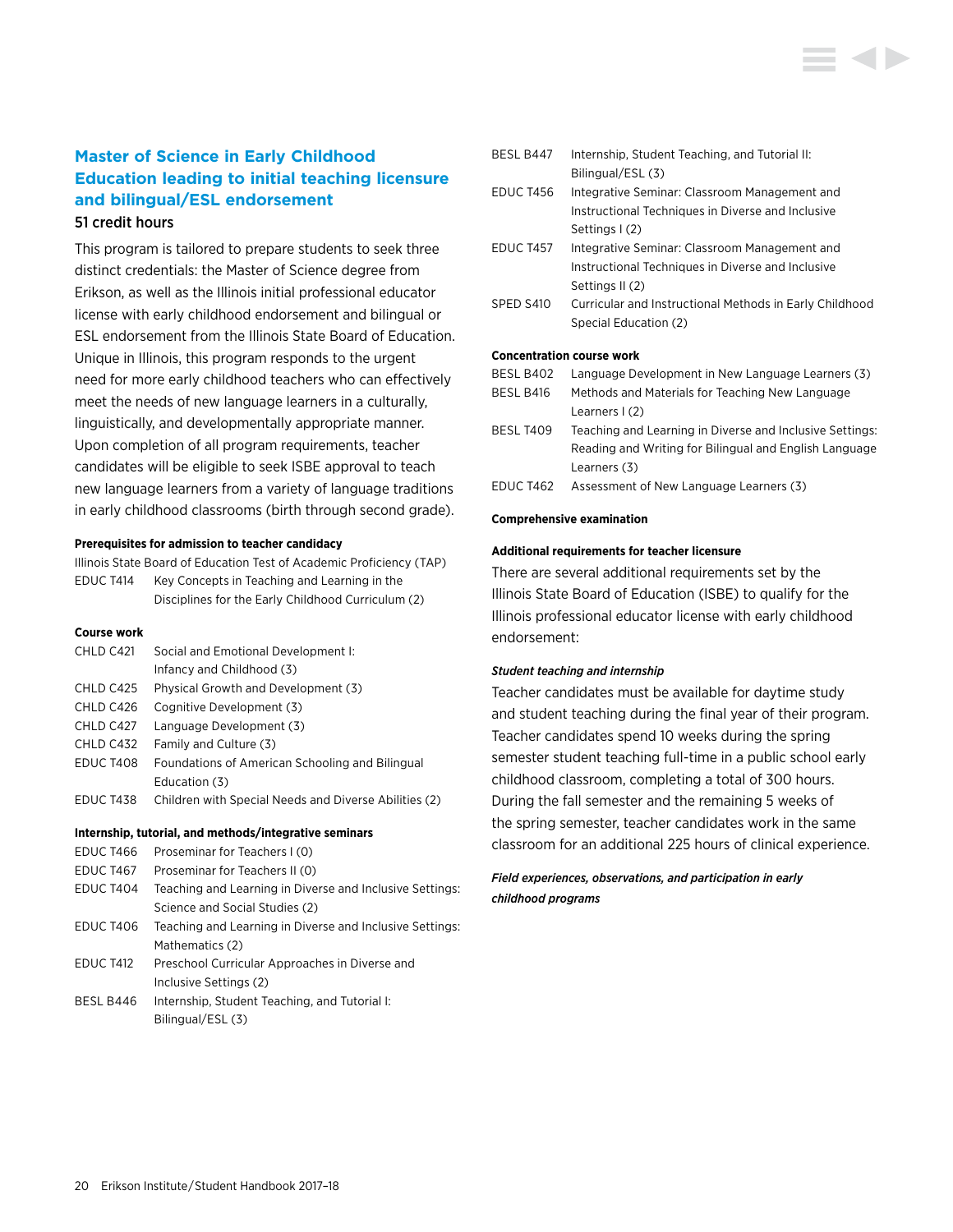In the context of program course work, teacher candidates must complete 150 clock hours of observation and participation in early childhood programs, that must include a minimum of:

| Infants/toddlers       | 25 hours |
|------------------------|----------|
| Special education      | 25 hours |
| Preschool/kindergarten | 50 hours |
| Primary level          | 50 hours |

Teacher candidates work closely with the director of teacher education to ensure that a minimum of 100 of the above hours are in bilingual or ESL settings, depending on the student's desired endorsement.

#### *General education competencies*

The Institute's licensure officer reviews transcripts of all prior undergraduate and graduate course work, along with previous professional experiences, to verify that teacher candidates have the requisite content knowledge in math, science, U.S. history, and U.S. government, at a minimum. Competence in other content areas, including English language arts, social sciences, physical growth and development, and the fine arts, may also be assessed based on performance in prior undergraduate and graduate course work.

#### *State licensing examinations administered by ISBE*

These include the following:

- Test of Academic Proficiency, a prerequisite for admission to the teacher licensure program;
- Illinois Test for Early Childhood, which teacher candidates must pass prior to their final year in the program;
- Illinois edTPA: Teacher Performance Assessment, which teacher candidates complete during their student teaching semester; and
- Candidates seeking the bilingual endorsement must also pass the appropriate target language test for ISBE.

# **Master of Science in Early Childhood Education leading to initial early childhood teaching licensure and early childhood special education letter of approval**  50 credit hours

Early childhood teachers increasingly need to be able to educate students with varying learning abilities, developmental delays, and/or disabilities. Erikson's concentration in early childhood special education prepares teachers to meet the needs of these learners and receive a letter of approval in addition to the Illinois professional educator license with early childhood endorsement to teach young children with special needs from birth through age five.

The concentration courses focus on assessment of developmental delay and/or disability, atypical language development, specialized instructional methods, and collaboration with professionals and families of young children with disabilities.

#### **Prerequisites for admission to teacher candidacy**

|           | Illinois State Board of Education Test of Academic Proficiency (TAP) |
|-----------|----------------------------------------------------------------------|
| EDUC T414 | Key Concepts in Teaching and Learning in the                         |
|           | Disciplines for the Early Childhood Curriculum (2)                   |

### **Course work**

| CHLD C421 | Social and Emotional Development I:                   |
|-----------|-------------------------------------------------------|
|           | Infancy and Childhood (3)                             |
| CHLD C425 | Physical Growth and Development (3)                   |
| CHLD C426 | Cognitive Development (3)                             |
| CHLD C427 | Language Development (3)                              |
| CHLD C432 | Family and Culture (3)                                |
| EDUC T408 | Foundations of American Schooling and Bilingual       |
|           | Education (3)                                         |
| EDUC T438 | Children with Special Needs and Diverse Abilities (2) |
| EDUC T461 | Assessment for Classroom Teachers (2)                 |
| SPED S411 | Family and Professional Collaboration in Early        |
|           | Childhood Special Education (2)                       |
| SPED S412 | Assessment of Infants and Preschool-aged Children     |
|           | with Disabilities/Developmental Delay (2)             |
| SPED S413 | Communication and Language Development and            |
|           | Disabilities (2)                                      |
|           |                                                       |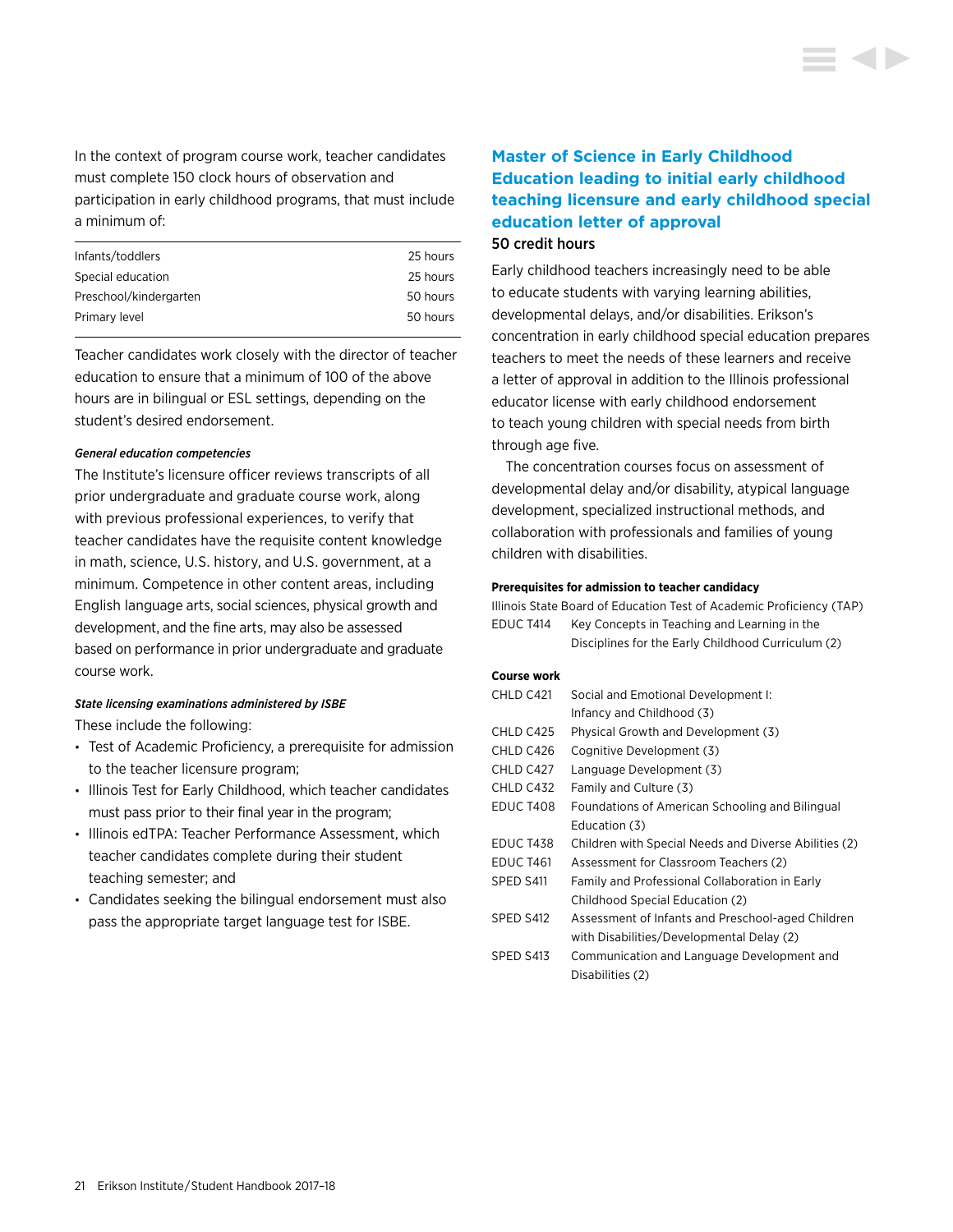

#### **Internship, tutorial, and methods/integrative seminars**

| EDUC T466        | Proseminar for Teachers I (0)                            |
|------------------|----------------------------------------------------------|
| <b>EDUC T467</b> | Proseminar for Teachers II (0)                           |
| EDUC T404        | Teaching and Learning in Diverse and Inclusive Settings: |
|                  | Science and Social Studies (2)                           |
| <b>EDUC T405</b> | Teaching and Learning in Diverse and Inclusive Settings: |
|                  | Reading and Writing (2)                                  |
| EDUC T406        | Teaching and Learning in Diverse and Inclusive Settings: |
|                  | Mathematics (2)                                          |
| <b>EDUC T412</b> | Preschool Curricular Approaches in Diverse and           |
|                  | Inclusive Settings (2)                                   |
| EDUC T446        | Internship, Student Teaching, and Tutorial I (3)         |
| EDUC T447        | Internship, Student Teaching, and Tutorial II (3)        |
| <b>EDUC T456</b> | Integrative Seminar: Classroom Management and            |
|                  | Instructional Techniques in Diverse and Inclusive        |
|                  | Settings I (2)                                           |
| <b>EDUC T457</b> | Integrative Seminar: Classroom Management and            |
|                  | Instructional Techniques in Diverse and Inclusive        |
|                  | Settings II (2)                                          |
| SPED S410        | Curricular and Instructional Methods in Early Childhood  |

Special Education (2)

#### **Comprehensive examination**

#### **Additional requirements for teacher licensure**

There are several additional requirements set by the Illinois State Board of Education (ISBE) to qualify for the Illinois professional educator license with early childhood endorsement:

#### *Student teaching and internship*

Teacher candidates must be available for daytime study and student teaching during the final year of their program. Teacher candidates spend 10 weeks during the spring semester student teaching full-time in a public school early childhood classroom, completing a total of 300 hours. During the fall semester and the remaining 5 weeks of the spring semester, teacher candidates work in the same classroom for an additional 225 hours of clinical experience.

#### *Field experiences, observations, and participation in early childhood programs*

In the context of program course work, teacher candidates must complete 150 clock hours of observation and participation in early childhood programs, that must include a minimum of:

| Infants/toddlers       | 25 hours |
|------------------------|----------|
| Special education      | 25 hours |
| Preschool/kindergarten | 50 hours |
| Primary level          | 50 hours |
|                        |          |

In addition to the above observation hours, each early childhood special education concentration course includes a minimum of 15 hours of field experience working with children with special needs and their families.

#### *General education competencies*

The Institute's licensure officer reviews transcripts of all prior undergraduate and graduate course work, along with previous professional experiences, to verify that teacher candidates have the requisite content knowledge in math, science, U.S. history, and U.S. government, at a minimum. Competence in other content areas, including English language arts, social sciences, physical growth and development, and the fine arts, may also be assessed based on performance in prior undergraduate and graduate course work.

### *State licensing examinations administered by ISBE*

These include the following:

- Test of Academic Proficiency, a prerequisite for admission to the teacher licensure program;
- Illinois Test for Early Childhood, which teacher candidates must pass prior to their final year in the program; and
- Illinois edTPA: Teacher Performance Assessment, which teacher candidates complete during their student teaching semester.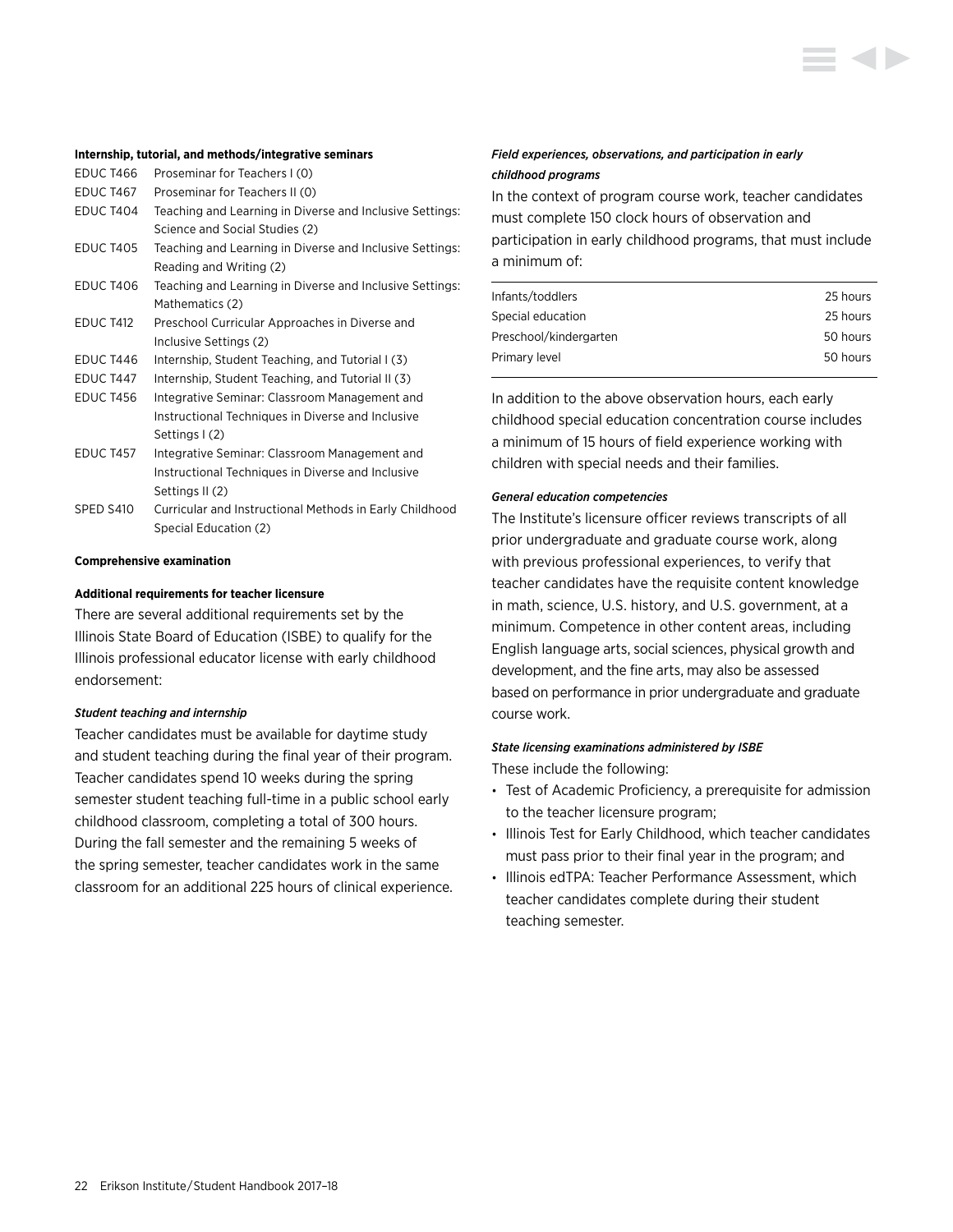# **Master of Science in Early Childhood Education leading to initial teaching licensure, bilingual/English as a second language endorsement, and early childhood special education letter of approval**

#### 57 credit hours

Combining the course work from the bilingual/ESL and early childhood special education concentrations, this program prepares high quality early childhood teachers to meet the needs of young children with disabilities, including culturally and linguistically diverse children, in inclusive classrooms. Upon completion of the concentration, students will be eligible for the following credentials:

- 1. Master of Science in Early Childhood Education
- 2. Illinois Professional Educator License (teaching license)
- 3. Early childhood teaching endorsement
- 4.Bilingual and/or ESL teaching endorsement; and
- 5. Early Childhood Special Education Letter of Approval

#### **Prerequisites for admission to teacher candidacy**

Illinois State Board of Education Test of Academic Proficiency (TAP) EDUC T414 Key Concepts in Teaching and Learning in the Disciplines for the Early Childhood Curriculum (2)

#### **Course Work**

| CHLD C421        | Social and Emotional Development I:                   |
|------------------|-------------------------------------------------------|
|                  | Infancy and Childhood (3)                             |
| CHLD C425        | Physical Growth and Development (3)                   |
| CHLD C426        | Cognitive Development (3)                             |
| CHLD C427        | Language Development (3)                              |
| CHLD C432        | Family and Culture (3)                                |
| <b>EDUC T408</b> | Foundations of American Schooling and Bilingual       |
|                  | Education (3)                                         |
| <b>EDUC T438</b> | Children with Special Needs and Diverse Abilities (2) |
| SPED S411        | Family and Professional Collaboration in Early        |
|                  | Childhood Special Education (2)                       |
| SPED S412        | Assessment of Infants and Preschool-aged Children     |
|                  | with Disabilities/Developmental Delay (2)             |
| SPED S413        | Communication and Language Development and            |
|                  | Disabilities (2)                                      |

#### **Internship, tutorial, and methods/integrative seminars**

| <b>EDUC T466</b>                 | Proseminar for Teachers I (0)                             |  |
|----------------------------------|-----------------------------------------------------------|--|
| EDUC T467                        | Proseminar for Teachers II (0)                            |  |
| EDUC T404                        | Teaching and Learning in Diverse and Inclusive Settings:  |  |
|                                  | Science and Social Studies (2)                            |  |
| EDUC T406                        | Teaching and Learning in Diverse and Inclusive Settings:  |  |
|                                  | Mathematics (2)                                           |  |
| <b>EDUC T412</b>                 | Preschool Curricular Approaches in Diverse and            |  |
|                                  | Inclusive Settings (2)                                    |  |
| BESL B446                        | Internship, Student Teaching, and Tutorial I:             |  |
|                                  | Bilingual/ESL (3)                                         |  |
| BESL B447                        | Internship, Student Teaching, and Tutorial II:            |  |
|                                  | Bilingual/ESL (3)                                         |  |
| <b>EDUC T456</b>                 | Integrative Seminar: Classroom Management and             |  |
|                                  | Instructional Techniques in Diverse and Inclusive         |  |
|                                  | Settings I (2)                                            |  |
| EDUC T457                        | Integrative Seminar: Classroom Management and             |  |
|                                  | Instructional Techniques in Diverse and Inclusive         |  |
|                                  | Settings II (2)                                           |  |
| SPED S410                        | Curricular and Instructional Methods in Early Childhood   |  |
|                                  | Special Education (2)                                     |  |
|                                  |                                                           |  |
| <b>Concentration course work</b> |                                                           |  |
| BESL B402                        | Language Development in New Language Learners (3)         |  |
|                                  | DECL D416 Methode and Materials for Teaching Nouslanguage |  |

# BESL B416 Methods and Materials for Teaching New Language Learners I (2)

- BESL T409 Teaching and Learning in Diverse and Inclusive Settings: Reading and Writing for Bilingual and English Language Learners (3)
- EDUC T462 Assessment of New Language Learners (3)

#### **Additional requirements for teacher licensure**

There are several additional requirements set by the Illinois State Board of Education (ISBE) to qualify for the Illinois professional educator license with early childhood endorsement:

#### *Student teaching and internship*

Teacher candidates must be available for daytime study and student teaching during the final year of their program. Teacher candidates spend 10 weeks during the spring term student teaching full-time in a public school early childhood classroom, completing a total of 300 hours. During the fall term and the remaining 5 weeks of the spring term, teacher candidates work in the same classroom for an additional 225 hours of clinical experience.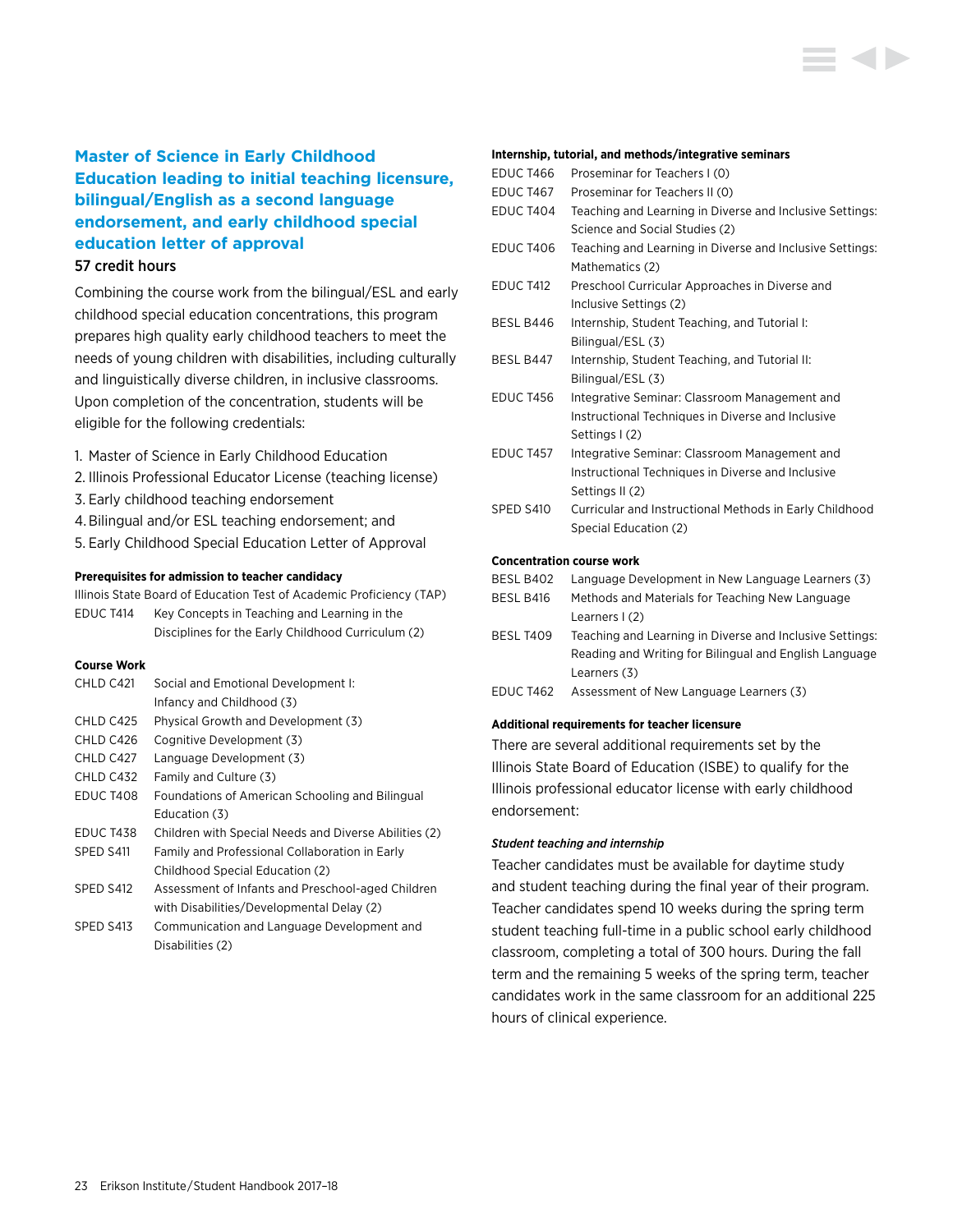### *Field experiences, observations, and participation in early childhood programs*

In the context of program course work, teacher candidates must complete 150 clock hours of observation and

participation in early childhood programs, that must include a minimum of:

| Infants/toddlers          | 25 hours |
|---------------------------|----------|
| Special education         | 25 hours |
| Preschool/kindergarten    | 50 hours |
| Primary level<br>50 hours |          |
|                           |          |

In addition to the above observation hours, each early childhood special education concentration course includes a minimum of 15 hours of field experience working with children with special needs and their families.

#### *General education competencies*

The Institute's licensure officer reviews transcripts of all prior undergraduate and graduate course work, along with previous professional experiences, to verify that teacher candidates have the requisite content knowledge in math, science, U.S. history, and U.S. government, at a minimum. Competence in other content areas, including English language arts, social sciences, physical growth and development, and the fine arts, may also be assessed based on performance in prior undergraduate and graduate course work.

#### *State examinations administered by ISBE*

These include the following:

- Test of Academic Proficiency, a prerequisite for admission to the teacher licensure program;
- Illinois Test for Early Childhood, which teacher candidates must pass prior to their 10-week student teaching assignment;
- Illinois edTPA: Teacher Performance Assessment, which teacher candidates complete during their student teaching semester; and
- Candidates seeking the bilingual endorsement must also pass the appropriate target language test for ISBE.

# **Subsequent or Initial Early Childhood Education endorsement (for students with previous Masters degree)** 24 credit hours

This intensive one-year program is open to students who have already been awarded a Master's degree in a discipline similar to education or child development. It offers a comprehensive and integrated curriculum for current or prospective teachers of young children from birth to third grade. Students work toward requirements to add either an initial license, if master's was outside of the education field; or a subsequent endorsement in Early Childhood Education with the Illinois State Board of Education.

#### **Course Work**

| EDUC T404        | Teaching and Learning in Diverse and Inclusive Settings:<br>Science and Social Studies (2) |
|------------------|--------------------------------------------------------------------------------------------|
| EDUC T405        | Teaching and Learning in Diverse and Inclusive Settings:                                   |
|                  | Reading and Writing (2)                                                                    |
| <b>EDUC T406</b> | Teaching and Learning in Diverse and Inclusive Settings:<br>Mathematics (2)                |
| <b>EDUC T412</b> | Preschool Curricular Approaches in Diverse and                                             |
|                  | Inclusive Settings (2)                                                                     |
| EDUC T414        | Key Concepts in Teaching and Learning in the                                               |
|                  | Disciplines for the Early Childhood Curriculum (2)                                         |
| <b>EDUC T438</b> | Children with Special Needs and Diverse Abilities (2)                                      |
| EDUC T446        | Internship, Student Teaching, and Tutorial I (3)                                           |
| EDUC T447        | Internship, Student Teaching, and Tutorial II (3)                                          |
| <b>EDUC T456</b> | Integrative Seminar: Classroom Management and                                              |
|                  | Instructional Techniques in Diverse and Inclusive                                          |
|                  | Settings I (2)                                                                             |
| <b>EDUC T457</b> | Integrative Seminar: Classroom Management and                                              |
|                  | Instructional Techniques in Diverse and Inclusive                                          |
|                  | Settings II (2)                                                                            |
| SPED S410        | Curricular and Instructional Methods in Early Childhood                                    |
|                  | Special Education (2)                                                                      |

#### **Additional requirements for teacher licensure**

There are several additional requirements set by the Illinois State Board of Education (ISBE) to qualify for the Illinois professional educator license with early childhood endorsement:

#### *Student teaching and internship*

Teacher candidates must be available for daytime study and student teaching during the final year of their program. Teacher candidates spend 10 weeks during the spring term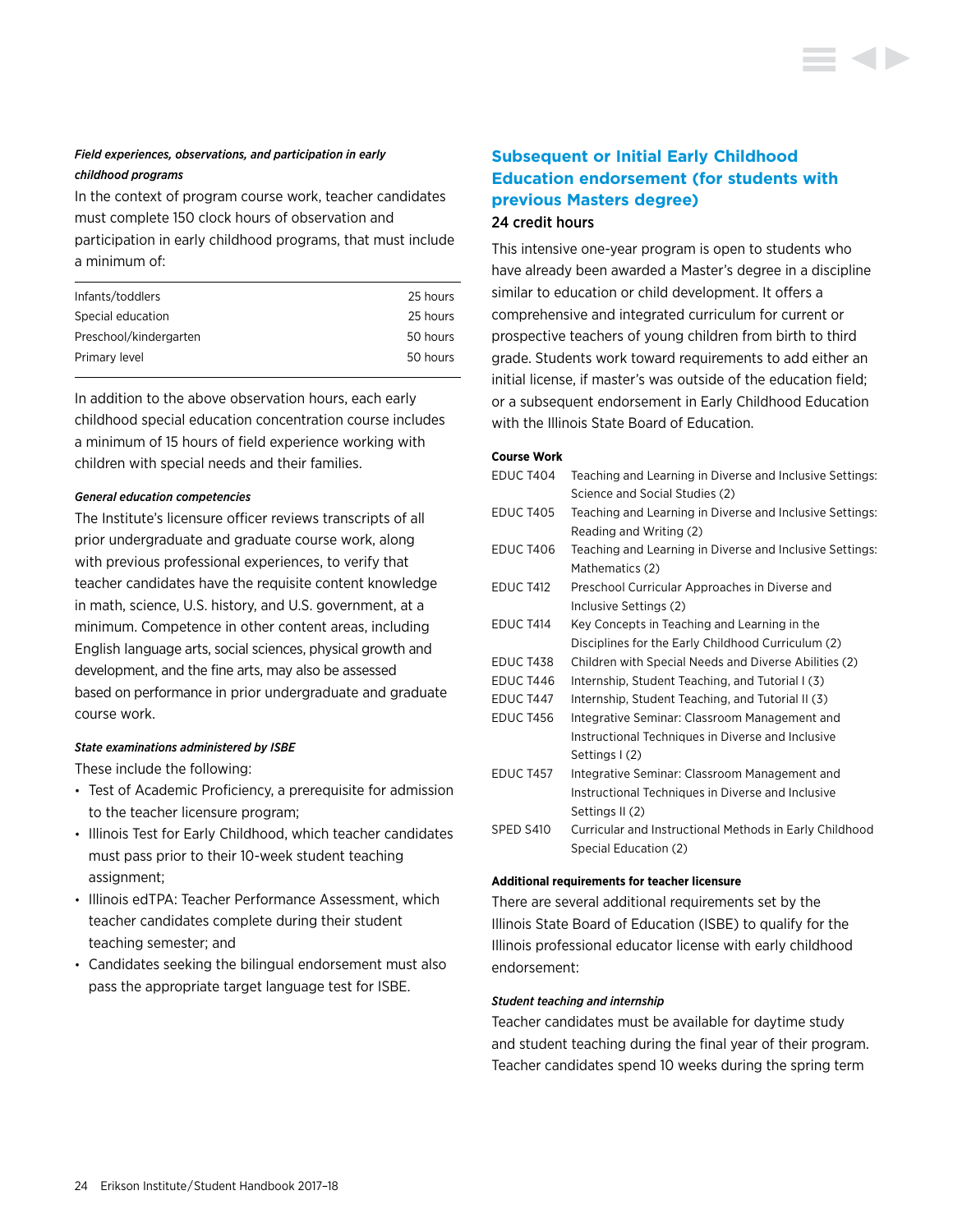student teaching full-time in a public school early childhood classroom, completing a total of 300 hours. During the fall term and the remaining 5 weeks of the spring term, teacher candidates work in the same classroom for an additional 225 hours of clinical experience.

#### *Field experiences, observations, and participation in early childhood programs*

In the context of program course work, teacher candidates must complete 150 clock hours of observation and participation in early childhood programs, that must include a minimum of:

| Infants/toddlers       | 25 hours |
|------------------------|----------|
| Special education      | 25 hours |
| Preschool/kindergarten | 50 hours |
| Primary level          | 50 hours |

In addition to the above observation hours, each early childhood special education concentration course includes a minimum of 15 hours of field experience working with children with special needs and their families.

#### *General education competencies*

The Institute's licensure officer reviews transcripts of all prior undergraduate and graduate course work, along with previous professional experiences, to verify that teacher candidates have the requisite content knowledge in math, science, U.S. history, and U.S. government, at a minimum. Competence in other content areas, including English language arts, social sciences, physical growth and development, and the fine arts, may also be assessed based on performance in prior undergraduate and graduate course work.

#### *State examinations administered by ISBE*

These include the following:

- Test of Academic Proficiency, a prerequisite for admission to the teacher licensure program;
- Illinois Test for Early Childhood, which teacher candidates must pass prior to their 10-week student teaching assignment; and
- Illinois edTPA: Teacher Performance Assessment, which teacher candidates complete during their student teaching semester.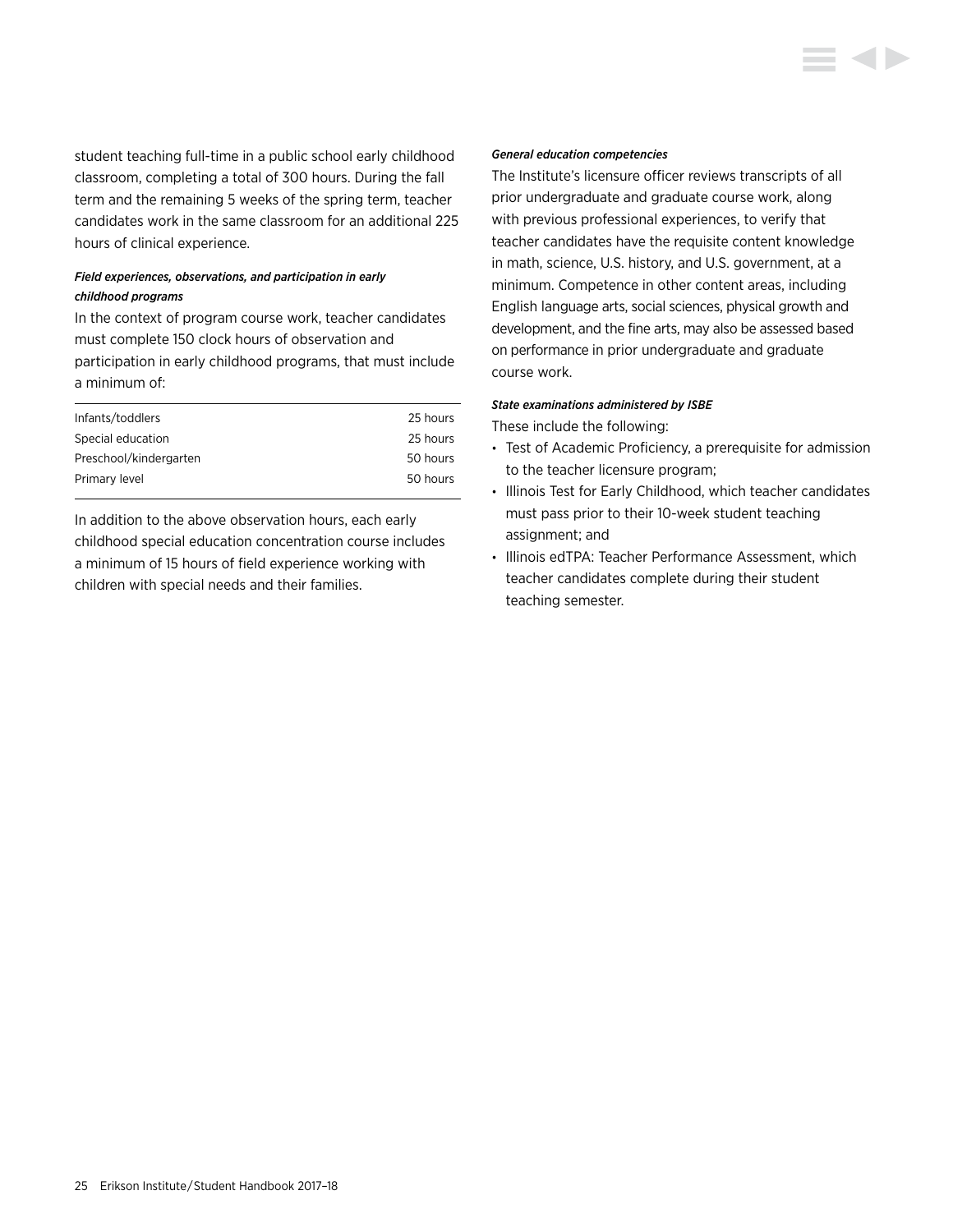# <span id="page-26-0"></span>Master's degree child development core courses

### **CHLD C410 Social and Historical Perspectives on Early Care and Education (3 credit hours)**

This course provides an overview of the social and historical circumstances that have influenced how we care for and educate young children. The course familiarizes students with the cultural ideas, beliefs, values, and social purposes that have shaped and continue to influence public and private education and child care in the United States. It explores curricular approaches, policy frameworks, financing, and organizational practice. The goal of the course is to enable students to place their own professional practice in a broader historical and educational context.

### **CHLD C413 Adult Education and Supervision (2 credit hours)**

This course focuses on three aspects of adults (professionals and parents) as learners. First, it considers relationships in adult learning, covering factors in teaching-learning interactions such as authority, social status, and institutional culture. Second, the course will also examine two teachinglearning formats—formal education (including in-service education and college courses), and supervision (including reflective practice) to identify delivery models and techniques. Finally, the course examines models of parent education and support programs and their effectiveness.

### **CHLD C414 Working with Adults: Collaboration and Supervision (3 credit hours)**

This course is designed to help students work collaboratively with parents, other family members, and colleagues in diverse and inclusive infant, preschool, and school-age settings. The course begins by examining the values and beliefs of the culture of professionalism. The dynamics of family, professional, and team relationships are explored within the context of personal history, culture, and adult development and learning. Students use active learning strategies to practice skills in communication, collaboration, problem solving, and interdisciplinary team process. Models of supervision in early childhood programs are described. Across relationships, students learn to focus on strengths, partner around vulnerabilities, and develop self-knowledge as a professional competency.

# **CHLD C421 Social and Emotional Development I: Infancy and Childhood (3 credit hours)**

- 4 D

This course focuses on the study of social and emotional development in children from birth through age eight. It primarily considers how children experience themselves and others; the role of relationships in development; and the interaction of biological, psychological and social forces. Throughout the course, culture is seen as shaping every aspect of human development, and is reflected in child-rearing beliefs and practices designed to promote healthy adaptation. Students are expected to acquire a working knowledge of the emotional and social domains of development through the integration of natural observation and use of media resources with relevant theory and research. Other domains of development, including cognitive, linguistic and physical, will be discussed as they relate to social and emotional development.

# **CHLD C422 Social and Emotional Development II: Early Adolescence through Adulthood (3 credit hours)**

This course builds on theories and concepts presented in C421 Social and Emotional Development I: Infancy and Childhood. It focuses on two major areas: 1) Psychosocial development from early adolescence through adulthood, and 2) Issues involved in understanding and working with parents and families. The developmental tasks of the adolescent are considered with an emphasis on coping mechanisms and the formation of identity. Adult development and parenting are considered in the contexts of personal history, culture, and multiple systems of helping, such as family, community, religious, and professional networks. This course also provides a framework for working with families. Students are expected to develop selfknowledge and the capacity to form a working relationship with families by examining their personal beliefs and expectations about parenting and professionalism.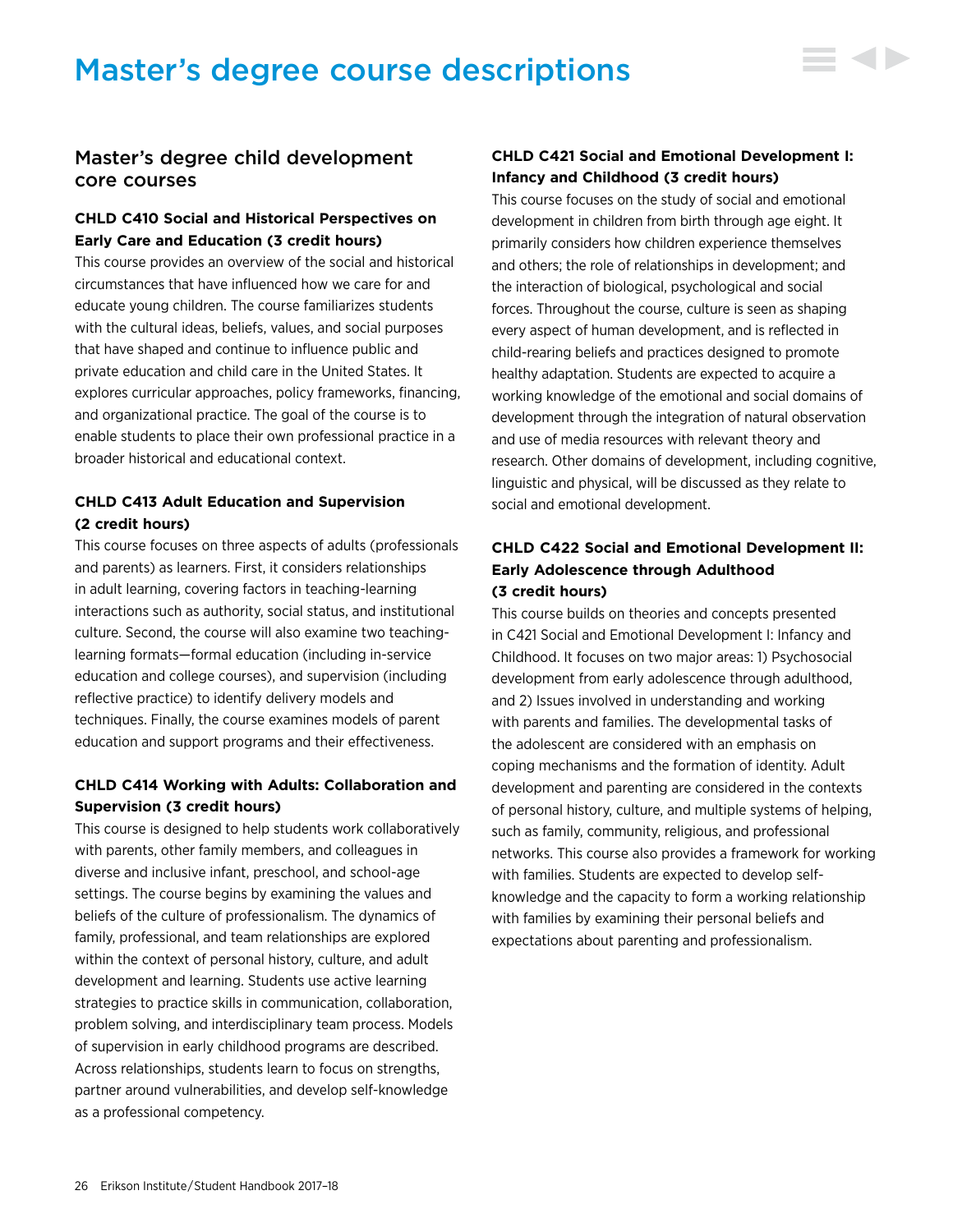## **CHLD C425 Physical Growth and Development (3 credit hours)**

This course is an examination of physical growth and development beginning with prenatal development and extending through eight years of age. Areas of study will include the physical, neurological, motor, and sensory processes of maturation. Specifically, students will explore in depth the paths of typical development in these areas, and in addition will gain an entry level of understanding atypical patterns and events that lead to developmental disabilities and delays. General health, growth, nutrition, and wellness will be discussed as well the socio-cultural and socio-economic influences on these issues. Students will gain an appreciation for the importance of health status and individual sensory profiles in children's learning as well as the interrelationship of nutrition and physical movement in maintaining health and developmental progress. Strategies for observing neurobehavioral functioning in infants and children will be explored.

#### **CHLD C426 Cognitive Development (3 credit hours)**

This course provides students with a basic knowledge of cognitive development in children from birth through age eight and fosters awareness of the application of this knowledge to children with diverse abilities and varying cultural and linguistic backgrounds. The primary foci of the course are understanding 1) different theoretical frameworks for examining and analyzing sequences and variations in the processes of cognitive change, 2) the interactive relationship between the child and the social context in the course of development, 3) the interrelationship of cognitive development and other aspects of development, 4) the reciprocity between language and cognition, and 5) the role of play in young children's learning and development.

### **CHLD C427 Language Development (3 credit hours)**

This course promotes students' understanding of typical and atypical language development in the first eight years of life. The language learning process (oral, written, bilingual and second language learning) is studied as an integral part of the development of thinking and development of the child's sense of self in home and community settings, including school. Students learn how factors such as age, sex, diverse abilities, and cultural experiences influence language competence and performance. Alternative

communication systems for young children are explored. The role of play—particularly with language itself and in conversations with adults, peers, and siblings—in fostering language development is examined. Students learn how group experiences and well-chosen children's literature can be used to maximize language and literacy development.

#### **CHLD C432 Family and Culture (3 credit hours)**

This course is designed to help students gain knowledge about diversity through an examination of social science research on child development, child rearing across cultures, and issues of equity, power, and privilege. Among the variety of issues addressed in this course are strategies for developing and maintaining supportive relationships with children and families with a range of child-rearing practices, language differences, racial identities, cultural traditions, and economic vulnerabilities. In addition, the course offers students opportunities for critical self-reflection about their cultural, racial, ethnic, sexual, and social class identities, and how to engage in responsive and reciprocal relationships with children, families, and communities different from themselves.

#### **CHLD C439 Child Assessment (2 credit hours)**

This course provides students with a basic understanding of the assessment of young children from three to eight years of age. The primary foci of the course are 1) the purposes and processes of a variety of assessment methods currently used to evaluate learning and development of young children and 2) challenges in assessing young children from developmental, educational, psychological, and cultural perspectives. Students will learn principles of appropriate assessment, acquire a working knowledge of basic measurement concepts, and gain understanding of the methods of interview, observation, standardized testing, and alternative assessment approaches for young children.

### **CHLD C490 Research Methods (3 credit hours)**

This course provides students with a basic understanding of the role of research in developmental and educational studies. Topics covered include 1) an overview of the strengths and weaknesses of popular research designs used in education and in applied studies of child development; 2) the use of statistics in developmental and educational research; and 3) how to critically review research literature, including scientific journal articles.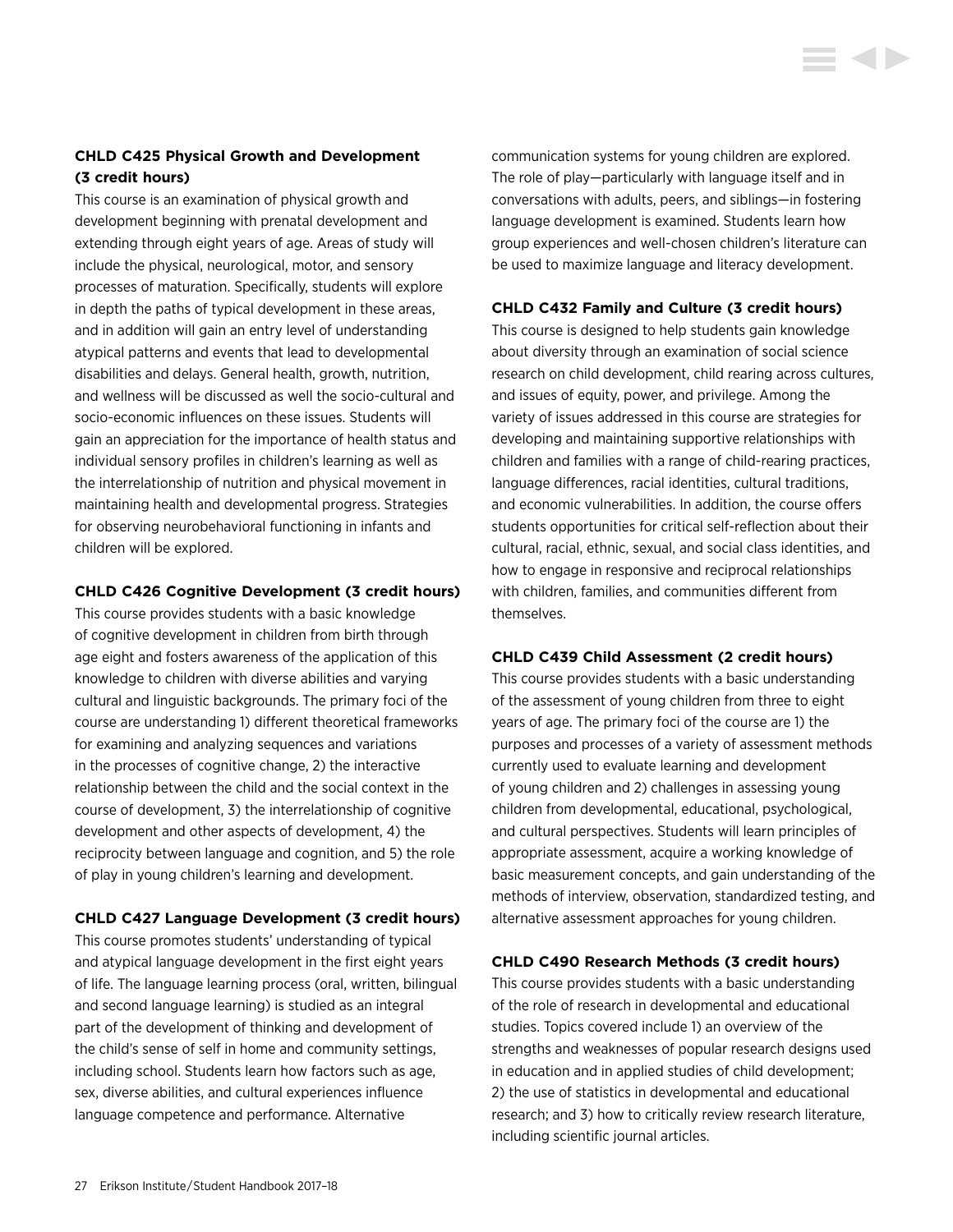# **CHLD C440 and C441 Internship I and II (3 credit hours each)**

Students spend 15 hours a week in a yearlong (nine-month) internship designed to meet their specific professional needs. Internships typically take place in a setting for children and families but may also include working with adults (e.g., college teaching or staff training) or special advocacy, research, or demonstration projects.

# **CHLD C450 and C451 Integrative Seminar I and II (2 credit hours each)**

Concurrent with the internship, students participate in a weekly supervision seminar (1.5 hours per week) that focuses on bridging theory and practice and developing appropriate plans and strategies for practice. Seminars also aim to help students reflect on their practice by considering problem-solving and decision-making strategies. Students also address issues of professionalism (including the development of leadership skills) and develop an understanding of group process.

# Child development concentration courses

#### *Administration concentration*

# **ADMN A408 Administration of Early Childhood Programs I: Leadership, Management and Community Relations (2 credit hours)**

This course focuses the organizational factors in administering and supervising programs for young children and their families. It examines key concepts and practices of leadership and management. It reviews components of educational programming, including planning and implementing a child-centered curriculum, promoting the inclusion of children and families with developmental differences and/or other special needs, and implementing assessment procedures. This course also provides an overview of personnel policies and best human resources practices. Ethical and legal considerations and practical implications are addressed throughout the course.

# **ADMN A409 Administration of Early Childhood Programs II: Legal and Financial Aspects (2 credit hours)**

This course is designed to consider the legal and financial aspects of administering programs for young children and their families. This course explores the regulatory framework within which early childhood programs operate, including the distinctions among the government, nonprofit and forprofit sectors. It focuses on financial terms and concepts, including forecasting, budgeting, implementing, monitoring, and reporting revenue and expenses. The course considers both the data needed for strategic planning as well as processes for decision-making, including cost analysis. Ethical and legal considerations and practical implications are addressed throughout the course.

#### *Infancy concentration*

# **INF I492 Infant/Toddler Screening and Assessment (2 credit hours)**

*Prerequisite: 30 hours of hands-on, direct experiences with infants and toddlers or consent of Sharon Syc, Clinical Associate Professor, Co-director Infant Specialist Program. Note: Students in Erikson's master's degree program must complete CHLD C439 Child Assessment before taking this course.*

This course takes a relationship-based developmental approach to observation, screening, and assessment of children from birth through age three. Assessment is viewed as an integral part of the intervention process and as a collaboration between parents and providers. Students are trained to focus on underlying developmental processes as well as the appearance of individual milestones in cognitive, social/emotional, communication, and sensory and motor development. Students are guided in partnering with parents to assess the child's strengths and challenges to development, and to identify the family's priorities for services. Selected screening tools, standardized tests, and criterion-referenced instruments are reviewed. Students receive introductory training in one screening and one assessment tool, including administration, interpretation, referral, and recommendations for developmental intervention. The rationale and practices for screening, referral, and assessment in various infant/toddler settings (e.g., child care, Early Head Start, early intervention) are examined.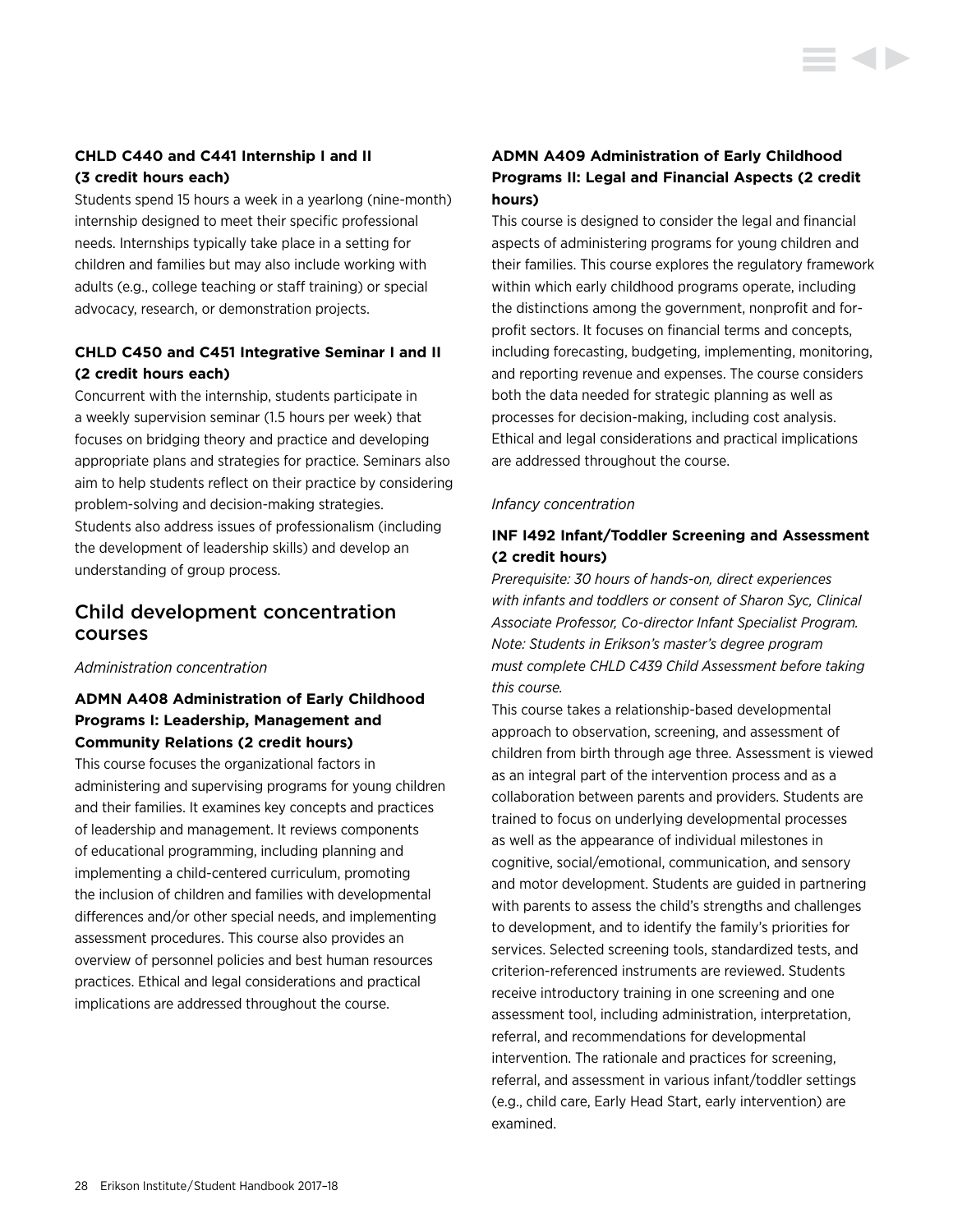### **INF I496 Emerging Developmental Differences (2 credit hours)**

This course is an examination of developmental and behavioral characteristics of infants and toddlers specifically when presented as veering off typical and expected trajectories. Differences will be examined in the context of developmental domains as well as behavioral characteristics typically seen in children in the first three years of life. Within each domain students will learn to identify developmental differences as well as to differentiate variations in developmental pace whether slower or more advanced in the context of overall development. This course will begin with an examination of prenatal variables with consideration as to how those variables inform newborn characteristics specifically focused on prematurity. Students will be exposed to the ways in which emerging developmental differences inform and interface various diagnoses. Interpersonal, social, cultural, and linguistic environments will be viewed as integral throughout the examination of developmental and behavioral characteristics of infants, toddlers and their families.

### **INF I497 Prevention/Early Intervention Methods I (2 credit hours)**

This course examines the relationship-based philosophy, principles, strategies, and interventions that underlie effective early intervention and primary prevention services for infants and toddlers at risk of developmental delays or disabilities and their families.

Special focus is placed on the design and implementation of relationship-based, family-centered, child sensitive services; on the development of collaborative relationships between professionals and families to support the family; the parent-child relationship; and infant toddler development. Students are expected to become involved in the "parallel process" ("Do unto others as you would have others do unto others") by applying theses principles and practices in their class projects involving families and as part of class participation. Although the course blends theory and research with relationship-building strategies and reflective practice, the emphasis is on students applying what they are learning.

# **INF I498 Prevention/Early Intervention Methods II (2 credit hours)**

**STATISTICS** 

Building upon a relationship-based philosophy, this course explores the principles, strategies, and interventions that underlie effective early intervention for infants and toddlers with or at risk for developmental delays or disabilities and their families. Students will examine current legislation, philosophy, policies, and practices associated with the early intervention system. Special attention will be given to family-centered practice, natural environments, transdisciplinary services, culturally appropriate services, and evidence-based practice. Intervention strategies for enhancing the development of infants and toddlers with disabilities and supporting child and family outcomes will be examined. Emphasis will be placed on skill-building activities and planning interventions.

# **INF I499 Infant and Family Service Systems (1 credit hour)**

This course is an introduction to different professional service systems that focus their work on supporting infants, toddlers and families. Each course session will provide readings and information by a specialist from the field on a particular service system thus introducing participants to the scope of work and role of the infant specialist professional. Service systems covered will include home visiting and home based practice, center based child care and family home care, parenting groups and parent education, child birth support, foster care, early intervention Part C: working with infants and toddlers with disabilities, infants and toddlers in health care settings, infant mental health, adoption and international adoption, advocacy and professional development.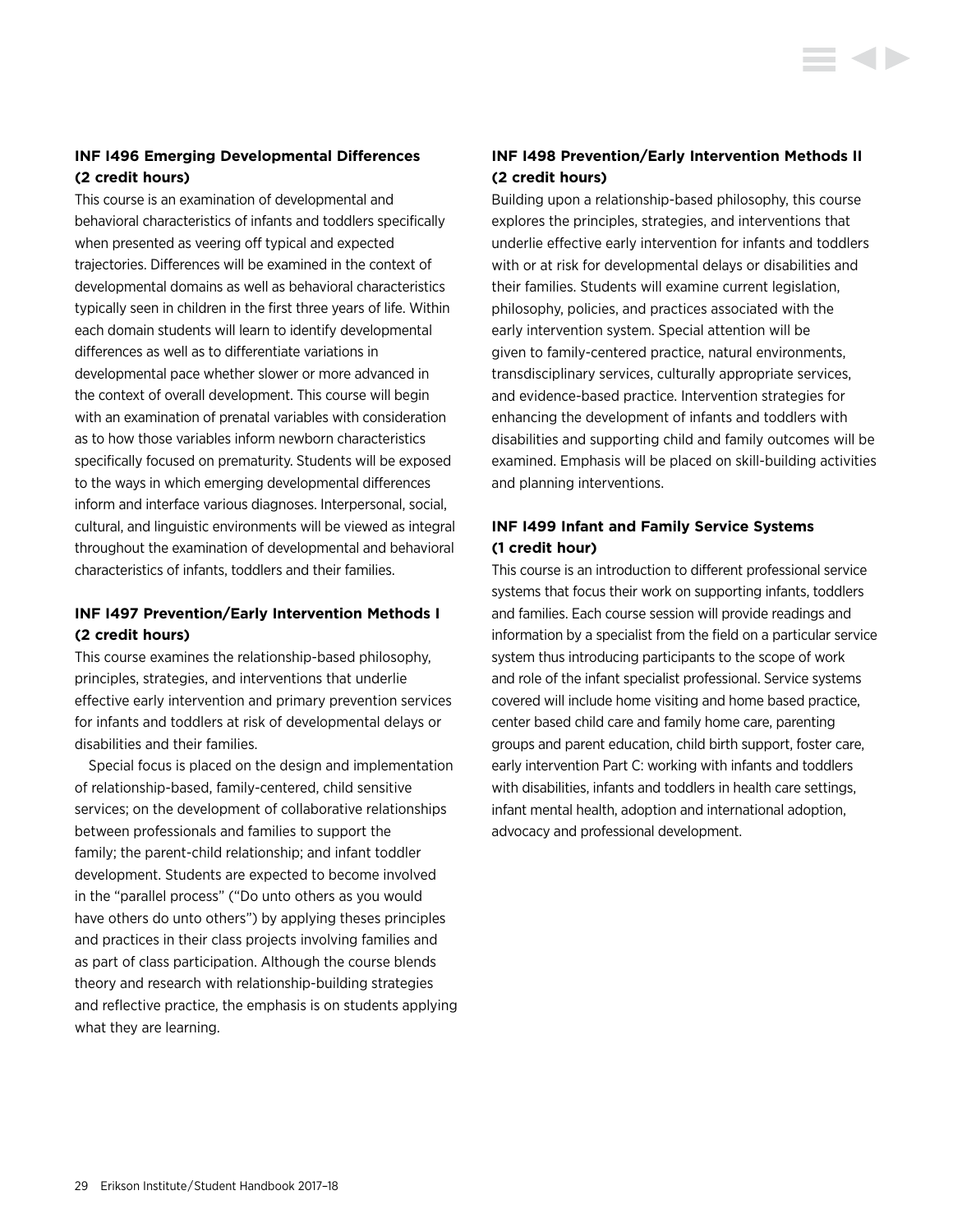#### *Child life concentration*

### **LIFE C440 and C441 Internship and Tutorial I and II (3 credit hours each)**

Students spend 15 hours a week in a yearlong (ninemonth) child life internship designed to meet their specific professional needs. Internships typically take place in a setting for children and families but may also include working with adults (e.g., college teaching or staff training) or special advocacy, research, or demonstration projects. The accompanying biweekly tutorial brings a student together with his or her faculty advisor to integrate theory and practice, acquire self-knowledge, reflect on practice, develop appropriate approaches to working with or on behalf of children and families, and encourage professional development and identity.

# **LIFE C470 Child Life in Health Care Settings: History, Theory, Research, Scope, Methods and Professional Issues (3 credit hours)**

*Note: Enrollment in this course requires 100 hours of hands on experience with children in a hospital setting and 100 hours of hands on experience with children in non-medical settings such as child care or after school programs. Completion of a child life practicum is strongly encouraged. Students outside of the child life concentration wishing to register for this course must first seek permission of MSCD with child life concentration program director.* This course will present an overview of the history, philosophy, theory, research, practice and professional issues of the field of Child Life. It will focus on the skills, knowledge and requirements necessary to be nationally certified as a Child Life Specialist. Participants will gain an understanding of the Official Documents of the Child Life Council (CLC/ACLP), will be introduced to the spectrum of child life practice, and will learn about the impact of illness and health care on children from birth through adolescence and their families. Research and evidence based practice will be included in presenting various approaches, such as preparation for surgeries and procedures, education about illness and treatment, and therapeutic activities such as play, used to meet the developmental and emotional needs of children within family-entered care. Professional issues including ethics, boundaries and inter-disciplinary teamwork will be explored.

### **LIFE C471 Child Life: Methods, Advocacy, and Professional Issues (3 credit hours)**

*LIFE C470 is strongly recommended as a prerequisite for this course.*

*Note: 100 hours of hands on experience with children in a hospital setting and 100 hours of hands on experience with children in non-medical settings such as child are or after school programs, are needed to register for this course. Clinical sites are moving toward accepting as interns those who have completed a child life practicum. Students outside of the child life concentration wishing to register for this course must first seek approval from the professor.*

This course will explore theory, research and practice in the field of Child Life, including the skills, knowledge and requirements necessary to be nationally certified as a Child Life Specialist. Topics will include evidence-based practice, expressive activities and issue specific interventions, therapeutic use of humor and animals, and complimentary therapies. The needs of special populations including children with intellectual and developmental disabilities, the children of adult patients, patients with mental illness, and children who have been abused or experienced trauma will be examined. Professional issues including confidentiality, boundaries, ethics, and interdisciplinary teamwork will be explored. Students will examine issues in clinical practice, program administration and evaluation, and the political and economic challenges child life specialists face in today's healthcare environment.

### **LIFE C472 Ethics in the Pediatric Health Care Setting (0.5 credit hours)**

This course will examine the CLC Code of Professional Practice and Ethical Responsibility and explore more deeply the principles and challenges of ethics of this field. A variety of scenarios will be used to further understand the range of issues and situations that may arise and how to assess, process and amend relationships and situations that may interfere with professional integrity and responsibilities to oneself, children and families, and/or colleagues in the pediatric setting.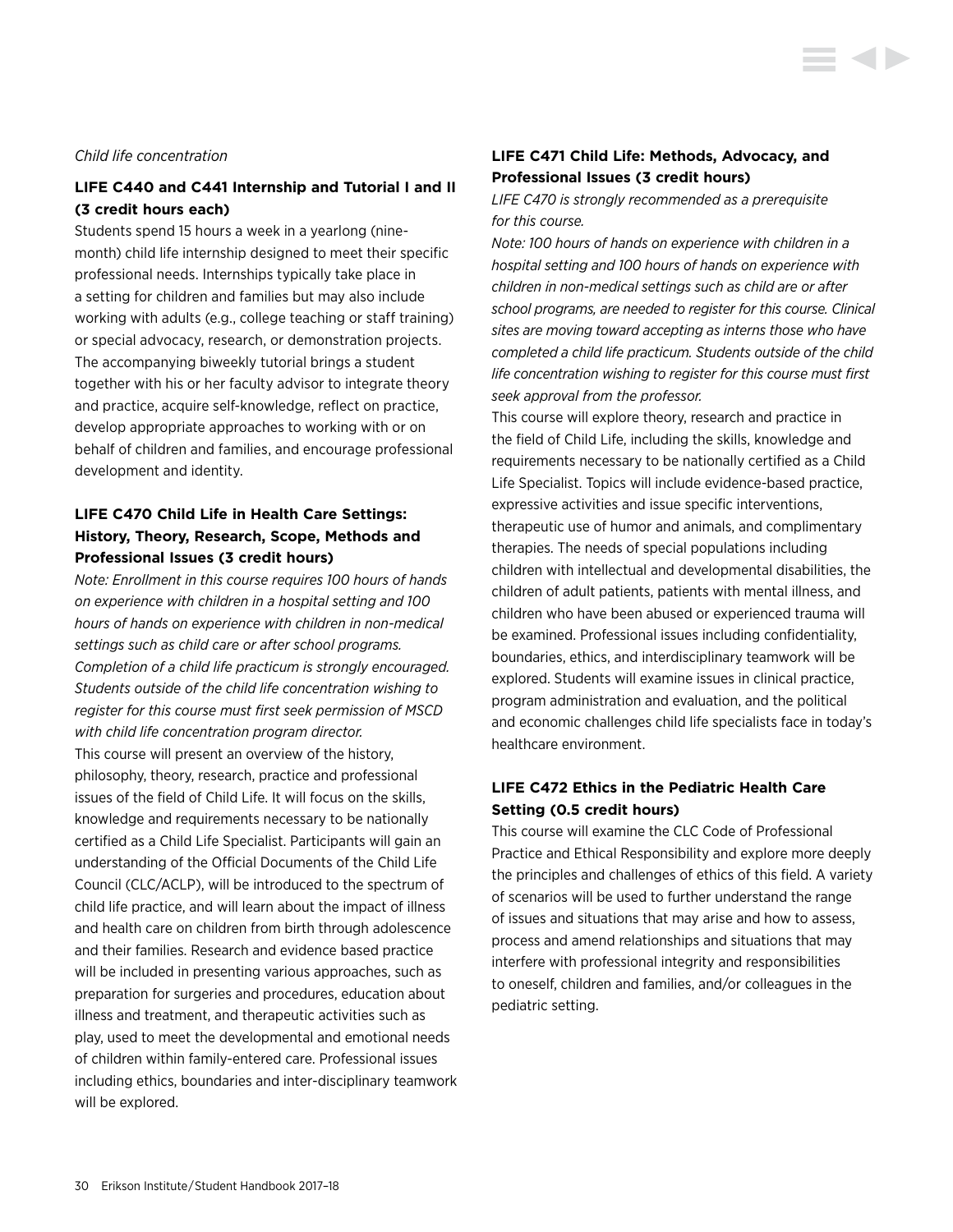# **LIFE C473 Therapeutic Play in Pediatric Health Care Settings (1 credit hour)**

This course will review play and its many functions in the hospital setting such as recreational play (to facilitate normalization), developmentally supportive play, and procedural and medical play (to support procedures and establish control). It will focus in particular on therapeutic play and its role in facilitating the expression of emotions, alleviation of stress, increase of coping skills, and mastery of the healthcare experience. Participants will explore what they can learn from observing play, how it can inform their assessment and interventions, and they will learn about different formats of therapeutic play.

### **LIFE C474 Medical Terminology (0.5 credit hours)**

This course will familiarize participants with medical terminology used in pediatric health care settings. Emphasis will be placed on pronunciation and understanding terminology that may arise in explaining medical procedures and information about a new diagnosis to children and their families. Participants will also be familiarized with resources to draw upon for new terminology they may encounter as their practice advances or becomes more specialized.

# **LIFE C475 Grief and Loss in Children and Families (1 credit hour)**

This course will focus on children and their families' experience of grief and loss from a developmental and cultural perspective. It will explore the ways children and families grieve and cope with loss and present strategies that may provide support and foster coping. It will help participants better understand how children's perceptions and behavior in regard to grief and loss might be misunderstood, unacknowledged or overlooked by family members and other adults. It will also explore ways of supporting families including siblings in their grief and/or loss in relation to a child.

#### *Family services concentration*

# **FAML F412 History of Social Welfare and Social Policy (3 credit hours)**

This course provides an overview of historical responses to the needs of children and families and the foundation of the American welfare state. It examines past and current social policies and other factors that have given rise to and shaped the systems that support children and families, including early care, health, mental health, and education. The status of the family is considered, with particular attention to conceptions of family and trends in family formation, the impact of poverty and discrimination on children and families, the rise of immigrant and refugee families, and disparities in child welfare. The course explores the role of family services and child welfare programs in enhancing family well-being as well as strategies to improve collaboration among service providers to maximize benefits to families.

# **FAML F438 Working with Children with Special Needs and Diverse Abilities and Their Families (2 credit hours)**

This course provides students with a knowledge base for working with children with special needs and diverse abilities and their families. Students will be introduced to a range of physical, cognitive, linguistic, emotional, and behavioral disabilities and challenges. They will also explore the interdependent influence of family, culture, poverty, social class, race, privilege, and community on the development, education, and well-being of children with special needs and diverse abilities. Students will consider the personal experience of children and families as they negotiate assessment, diagnosis, and intervention in multiple helping systems, including early intervention, educational, social service, medical, community, mental health, and legal systems. An emphasis will be placed on understanding and supporting children's and families' changing needs from a multicultural perspective and learning how to effectively communicate with, support, empower, and advocate for all families. Elements of effective family-professional partnerships are examined. Strategies for working with children and collaborating with families in various settings are emphasized. The course also details pertinent legislation affecting the education and well-being of children with special needs and diverse abilities.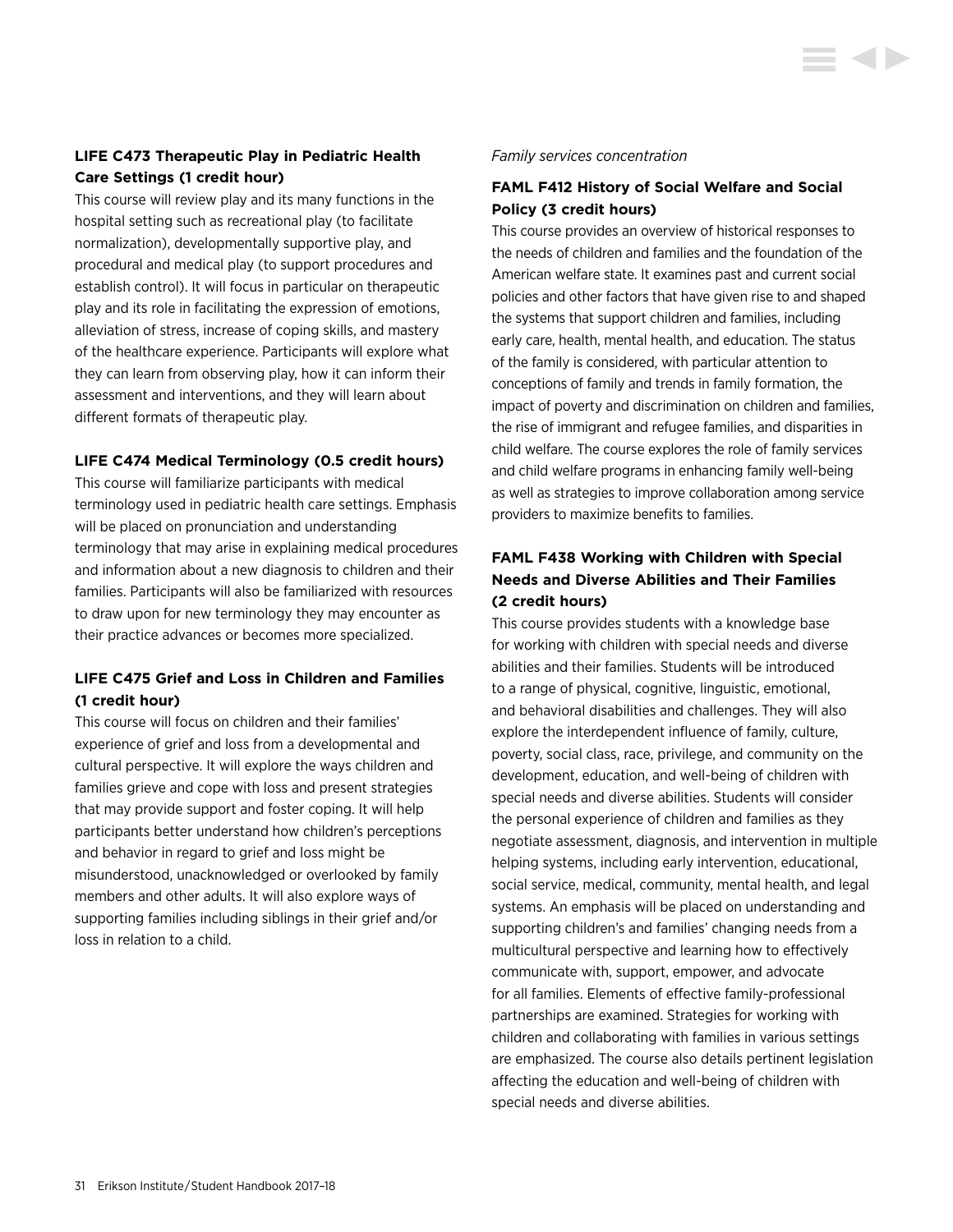# **FAML F436 Working with Individuals, Families, and Groups (3 credit hours)**

This course introduces students to the theoretical foundations and fundamental purposes, functions, and methods of working with children, families, and groups. The course explores ways of understanding family structures and dynamics, including definitions of the family, cultural underpinnings of diverse family structures, and gender roles. The course also examines the nature of the helping relationship and approaches to engaging with families and groups, including roles, boundaries, confidentiality, and the balance of power. It presents a range of possible interventions with different kinds of families and groups within their historical and socio-cultural contexts, including family therapy, early intervention, and community- and school-based interventions. Different group formats and interventions are also examined, including self-help groups, parent training groups, therapeutic groups, and online groups. Ethical and legal issues in working with children, families, and groups are considered.

# **FAML F415 Children, Families and the Law (3 credit hours)**

This course is designed to prepare students to understand and work with the legal system though exploring a range of complex issues involving family and children's best interests. These include understanding how "family" is defined, and whether current laws and policies regarding parental autonomy and permanency for children, and children involved in the child welfare system, adequately serve the best interests of children and families across diverse cultural contexts. The course also addresses the issue of multidisciplinary decision-making and advocacy processes related to understanding and respecting children's and families' rights. Disparities in social policies and the legal system are also explored in relation to vulnerable and disenfranchised populations, children with disabilities, and families with mental illness. Broader legal and social justice issues related to immigration, international law, trans-cultural adoption, and unaccompanied minors are also discussed.

# Early childhood education and teacher licensure courses

# **EDUC T404 Teaching and Learning in Diverse and Inclusive Settings: Science and Social Studies (2 credit hours)**

This course examines the content and methods of teaching social studies and the sciences to young children from diverse family, linguistic and cultural backgrounds in kindergarten through grade three. The course explores the big ideas and process of inquiry in each domain; processes by which children learn; and methods for guiding children in conceptualizing the social and scientific world they inhabit. The primary foci of the course include:

- 1. Understanding the big ideas and inquiry processes in social studies and the sciences, and connections between the domains that teachers can utilize to bridge children's theories with new knowledge;
- 2. Creating learning environments that are
	- a. child-centered: helping children make connections between prior knowledge and current learning tasks;
	- b. knowledge-centered: providing an understanding of concepts in each discipline and the connections between the disciplines; i.e., providing a cognitive road map to help students understand the big ideas and inquiry processes in social studies and science;
	- c. assessment-centered: articulating learning goals and using systematic ongoing observation and documentation of children's progress toward meeting goals;
	- d. learning-centered: providing a broad range of learning resources and organizational formats to support children's leaning including hands-on materials and technology resources used in large group, small group, pair shares, individual work, and open-ended play, experimentation, and exploration activities;
	- e. community-centered: establishing norms of respect, collaboration, and perseverance toward goals.
- 3. Methods of curriculum development, pedagogy, and assessment for the social sciences and sciences that help teacher candidates structure learning activities where children learn to think, discuss, and inquire about topics in the disciplines. Candidates will develop learning opportunities that explicitly address the needs of children from diverse backgrounds including those with special needs and for whom English is a second language.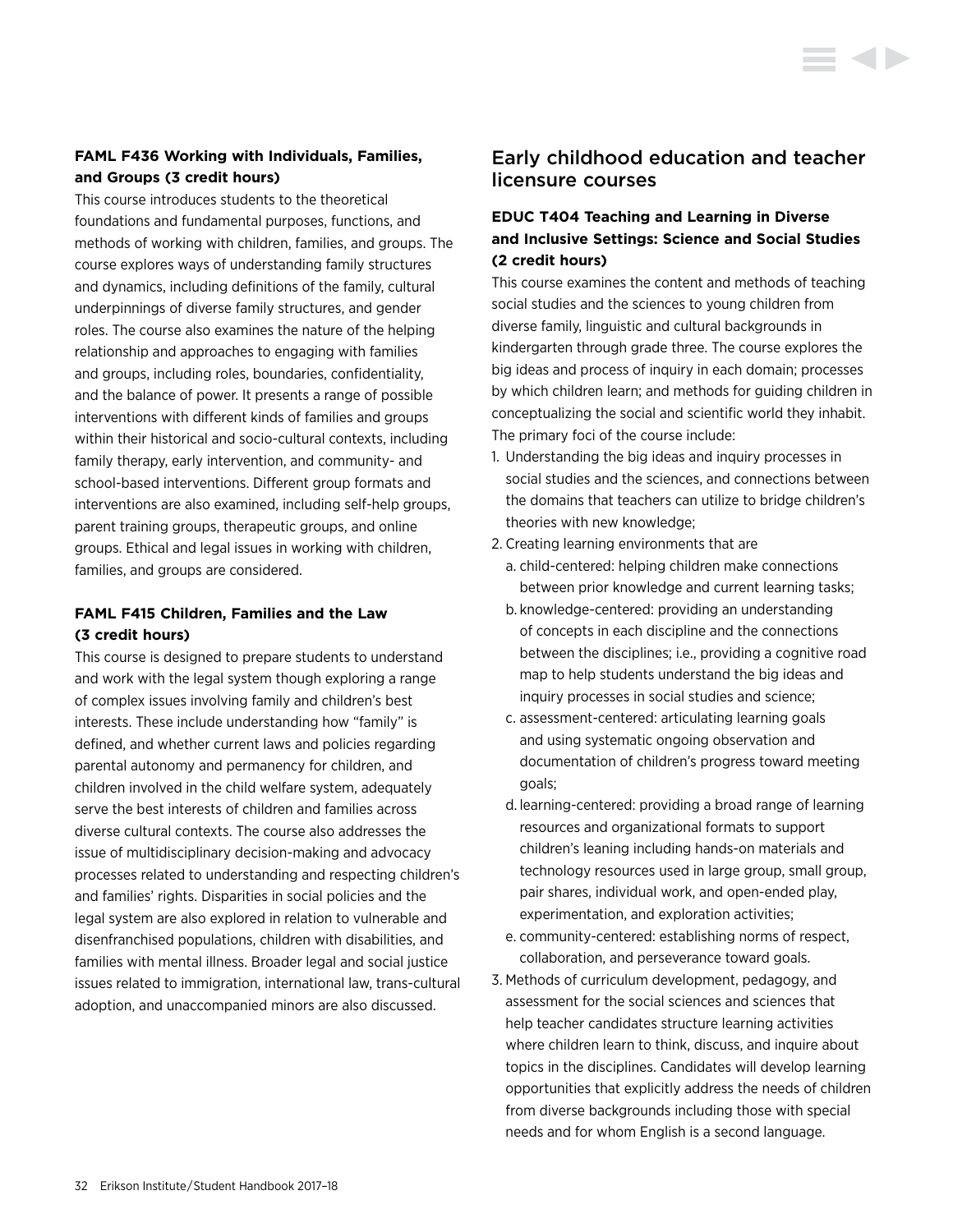# **EDUC T405 Teaching and Learning in Diverse and Inclusive Settings: Reading and Writing (2 credit hours)**

This course prepares teacher candidates to guide young children from diverse family and cultural backgrounds in learning to read and write. Teacher candidates learn to recognize and describe developmental stages in learning to read and write for 4- to 8-year-olds, describe and identify different factors that influence the learning process, and design curricula for reading and writing that meet the Illinois Learning Outcomes and Illinois Early Childhood Education Standards. Teacher candidates develop a framework for building a classroom library of fiction and nonfiction reading materials that reflect the literary traditions and points of view of a diverse multicultural society. Methods of teaching reading and writing use this broad base of literature to facilitate the integration of reading and writing with mathematics, science, social studies, and the arts.

### **EDUC T406 Teaching and Learning in Diverse and Inclusive Settings: Mathematics (2 credit hours)**

This course examines the content and methods of teaching mathematics to young children from diverse family, linguistic and cultural backgrounds in kindergarten through grade three. The course prepares teacher candidates to use their knowledge of mathematics to develop children's ability to approach and solve problems in the various areas of mathematical thinking including number concept, geometry, probability, and measurement. Simultaneously the course furthers the language as well as the conceptual understanding skills of all children, including English language learners and individuals with special needs. Teacher candidates design and present lesson plans, develop curriculum plans, and use formal and informal strategies to assess children's thinking processes as well as their skills and knowledge. The pedagogical approaches studied respect mistakes and misunderstandings as learning opportunities for everyone.

## **EDUC T408 Foundations of American Schooling and Bilingual Education (3 credit hours)**

This course explores the historical, political, and legal foundations of early childhood and early elementary public education in U.S. schools, including the foundations of bilingual, English as a Second Language (ESL), and special education programs. Students also study the sociocultural, pedagogical, linguistic, and political issues underlying current models of education for English speaking and non-English speaking children, as well as models for bilingual and ESL instruction.

# **EDUC T412 Preschool Curricular Approaches in Diverse and Inclusive Settings (2 credit hours)**

This course examines the history of and current research base for quality education programs for preschool and kindergarten children of diverse cultures, languages, and economic and developmental backgrounds. The course explores how teachers of three- to five-year-old children can promote the development of knowledge and skills of thinking and symbolic representation in literacy, mathematics, science, social studies, physical growth, and the fine arts. Simultaneously, the course furthers the language as well as conceptual thinking of all children, including ELLs and bilingual children. The course examines the dynamics of teachers and children in a variety of teaching and learning philosophies. The course prepares future teachers to promote the intellectual potential of children from English speaking homes as well as ELLs and bilingual children. Teacher candidates learn to use a range of strategies for three- to five-year-olds within a variety of learning activities such as dramatic play, group problemsolving, observation, direct instruction, and Socratic discussions.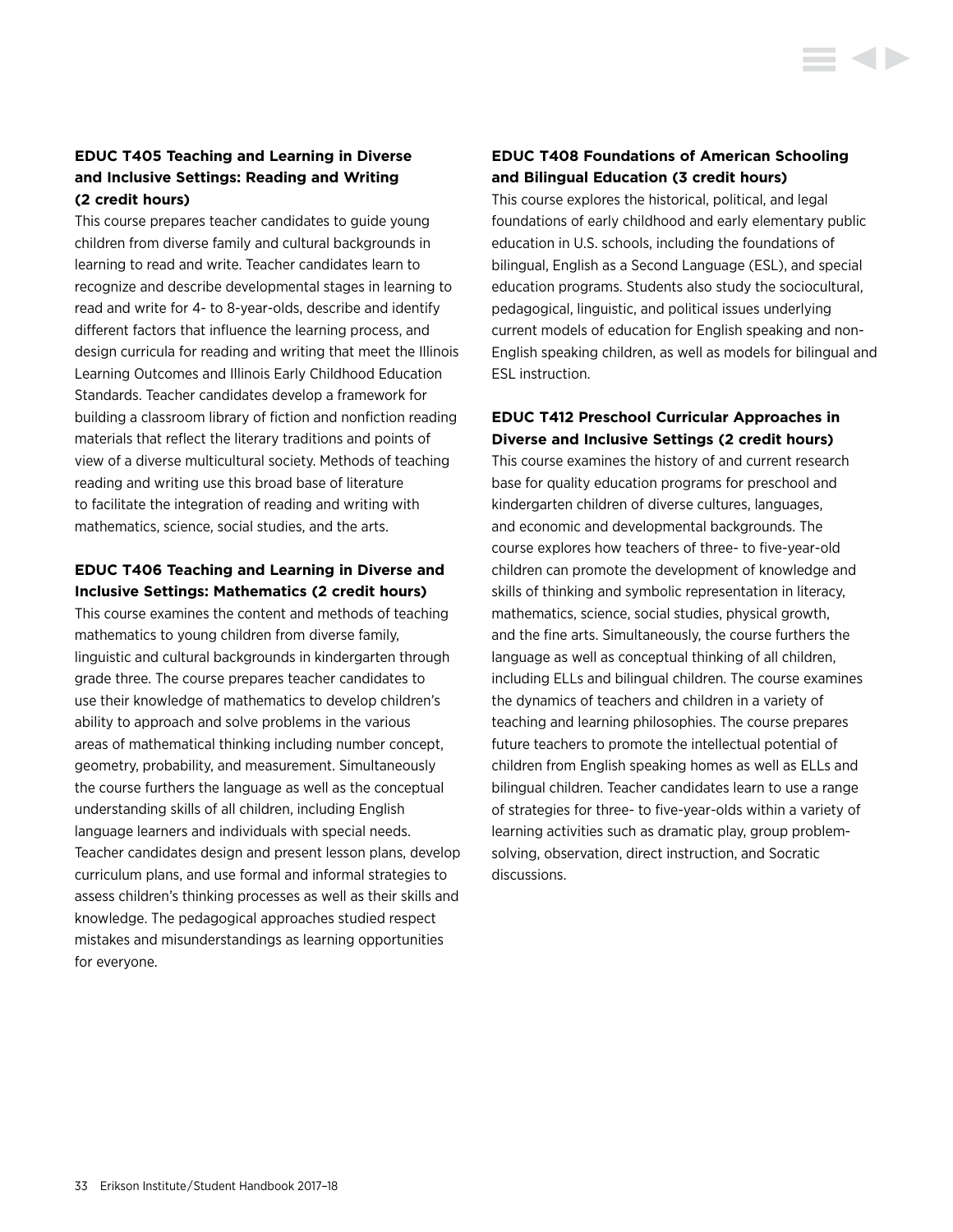# **EDUC T414 Key Concepts in Teaching and Learning in the Disciplines for the Early Childhood Curriculum (Prerequisite, 2 credit hours)**

Teacher candidates examine a network of key concepts in the disciplines of the sciences, mathematics, humanities, and social sciences. This course provides a framework for understanding the concepts, habits of mind, and skills characteristic of professionals in each of the disciplines. The goal of the course is to prepare teachers to 1) recognize important "big ideas" in the disciplines, 2) become effective in facilitating children's emerging understandings and skills in the various domains of thinking as these understandings are cultivated in classroom life, and 3) design learning experiences that are responsive to the learning needs of children from diverse cultural and language backgrounds as well as representing a range of special needs.

This course models the dynamics of a diverse and inclusive learning community using a mixture of presentation of ideas, concepts, and skills followed by discussion, activities, hands-on investigations, and demonstrations of games, materials, and technology supports for children's learning: normally developing, special needs, and English language learners.

# **EDUC T432 Advanced Methods of Teaching and Learning across the Pre-K to Grade 3 Curriculum (3 credit hours)**

This course is designed to help students further their understanding of effective curricula and pedagogical methods in the content areas across the pre-K to grade 3 continuum. Students critically examine the philosophical underpinnings of their own practice and use their understanding of children's diverse abilities, interests, and cultural and linguistic backgrounds to develop challenging and meaningful curriculum projects based on the big ideas of the disciplines. Students acquire strategies to assume leadership roles in their school communities in order to impact the overall quality of instruction and to create a coherent and consistent learning context for children in pre-K to third grade classrooms.

### **EDUC T438 Children with Special Needs and Diverse Abilities (2 credit hours)**

This course is designed for general education classroom teacher candidates to provide an overview of the growth and development of children with special needs and diverse abilities, with a special focus on those children classified as having learning disabilities. Candidates study characteristics of various disabilities and find out where to go for more in-depth information on specific types of special needs and related support services. Teacher candidates consider the implications of various special needs and diverse abilities in both self-contained and inclusive settings, and in society more broadly. The course covers referral, assessment, specific teaching methods including assistive technologies and alternative communication systems, collaboration among professionals, and partnership with families. Teacher candidates study diverse cultural perspectives on special needs and the place of multicultural responsiveness in the development of Individual Family Service Plans (IFSP's), Individual Education Plans (IEP's), and inclusive classrooms. The course also details pertinent legislation affecting the education of children with special needs and diverse abilities.

# **EDUC T461 Assessment for Classroom Teachers (2 credit hours)**

This course examines the construct and practice of assessment for teaching in preschool to third grade classrooms. The course considers the critical issues related to assessment and accountability in schools, focusing on why assessment is necessary, who the various assessment audiences are, what kind of assessment information is useful for each, and the time frame appropriate for such assessment information. Students study a variety of assessment methods currently used to evaluate teaching and learning in classrooms. They also discuss ways to communicate formative information about student progress to families; collaborate with colleagues to use assessment results to modify grade-level curricula for children with diverse abilities; and advocate for culturally, linguistically, and developmentally-appropriate forms of assessment.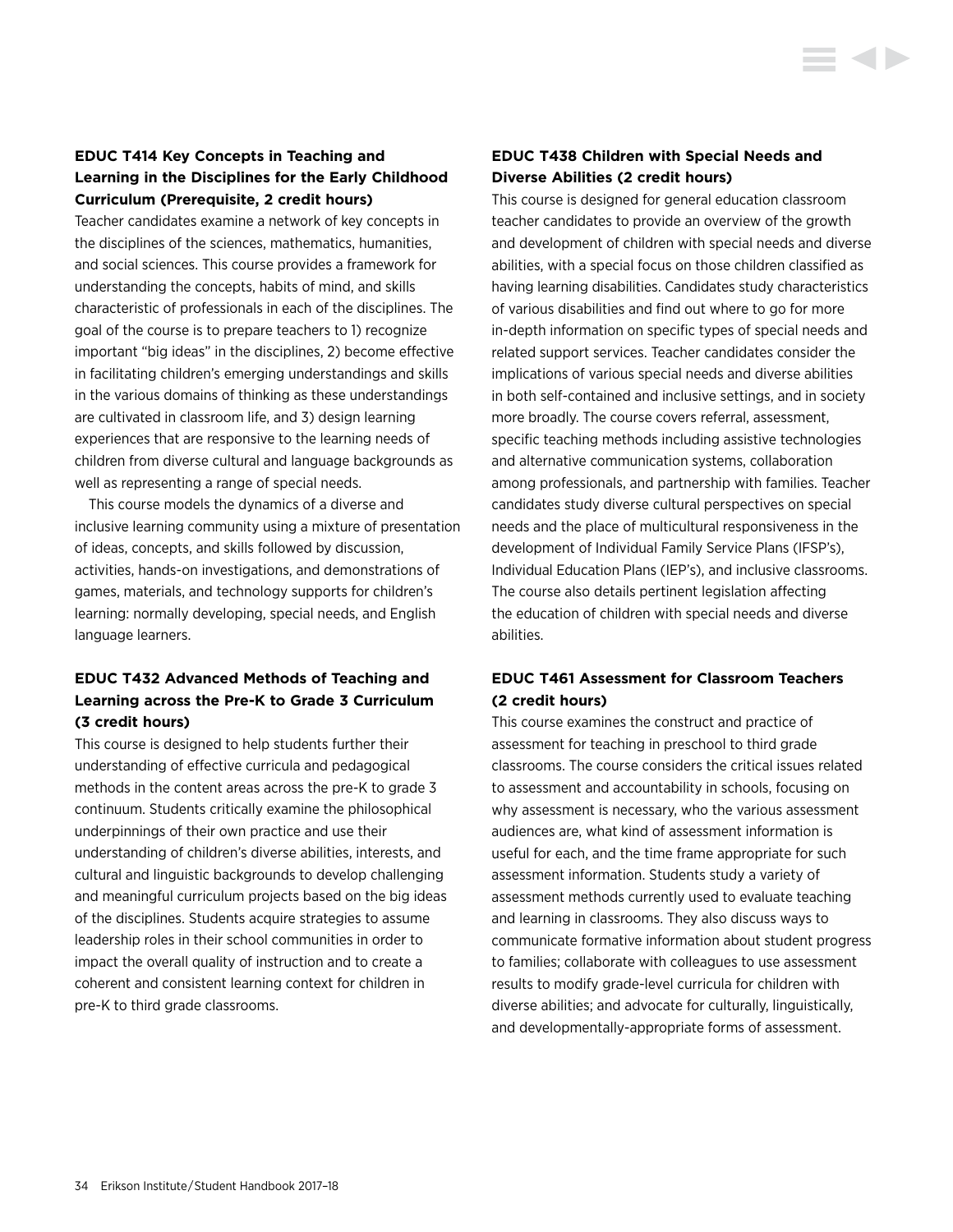# **EDUC T446 and T447 Internship, Student Teaching, and Tutorial I and II (3 credit hours each semester)**

Teacher candidates spend a total of 550 hours in a preschool, kindergarten, and/or primary classroom mastering the practice competencies of professional teaching under the supervision of a mentoring teacher. Student teaching includes 10 consecutive weeks of fulltime participation in the responsibilities of teaching in an early childhood classroom. The tutorial, a biweekly meeting between the teacher candidate and faculty advisor, is a bridge between academic courses and student teaching experiences. Goals for the tutorial include: integration of theory with practice, refining methods of teaching, deepening one's understanding of how to work effectively with children and families from diverse backgrounds, reflecting on all aspects of professional teaching practice, and developing further goals for professional development.

# **EDUC T456 Integrative Seminar: Classroom Management and Instructional Techniques in Diverse and Inclusive Settings I (2 credit hours)**

This course is the first part of a year long seminar designed to accompany teacher candidates' clinical experience and student teaching. In this seminar, teacher candidates 1) reflect on and further develop instructional techniques across the curriculum in preparation for student teaching; 2) develop a philosophy for and skills in classroom management; and 3) monitor emerging skills and understanding of each of the IL Early Childhood content standards and their expression in the Erikson's practice competencies. In this seminar, teacher candidates pay close attention to the dynamics that shape group life and transform it into a community that nurtures and includes all individuals, with particular attention to the needs of English Language Learners, bilingual children, and special needs children.

# **EDUC T457 Integrative Seminar: Classroom Management and Instructional Techniques in Diverse and Inclusive Settings II (2 credit hours)**

This course is the second part of a yearlong seminar designed to accompany teacher candidates' clinical experience and student teaching in a kindergarten or primary classroom. In this seminar, teacher candidates 1) complete all requirements of student teaching; 2) develop a philosophy for and skills in classroom management that are responsive to children from diverse backgrounds; and 3) further develop effective methods and instructional techniques for all curriculum areas as they participate in student teaching. Seminar (and tutorial) sessions support teacher candidates with integrating theory and practice, refining methods of teaching, deepening their understanding of how to work effectively with children and families from diverse backgrounds, reflecting on all aspects of professional teaching practice, and developing further goals for professional development.

# **EDUC T466 and T467 Proseminar for Teacher Candidates I and II (0 credit hours)**

This seminar provides a forum for teacher candidates to 1) begin their study of the Illinois Early Childhood Standards, Erikson Institute's Conceptual Framework for Teacher Education, and 2) to discuss clinical experiences being carried out within the context of their academic courses. Candidates discuss observations of and interactions with children, parents, teachers, and staff at the various sites. The faculty advisor guides discussion of clinical experiences and the many layers of diversity at work in any child care setting. Teacher candidates learn to see the complexity of factors at work in the interactions among participants in a classroom or program, and between the school or program and contemporary American society.

The seminar is designed to give candidates a heightened awareness of the critical questions about human development, teaching and learning, educational philosophy, and school organization and governance that are shaped by educators, parents and community members, as well as tax-paying citizens and voters. The seminar leader guides teacher candidates' reflection on experiences and development of professional skills toward mastery of the ten outcomes detailed in Erikson Institute's Conceptual Framework for the Teacher Education Program.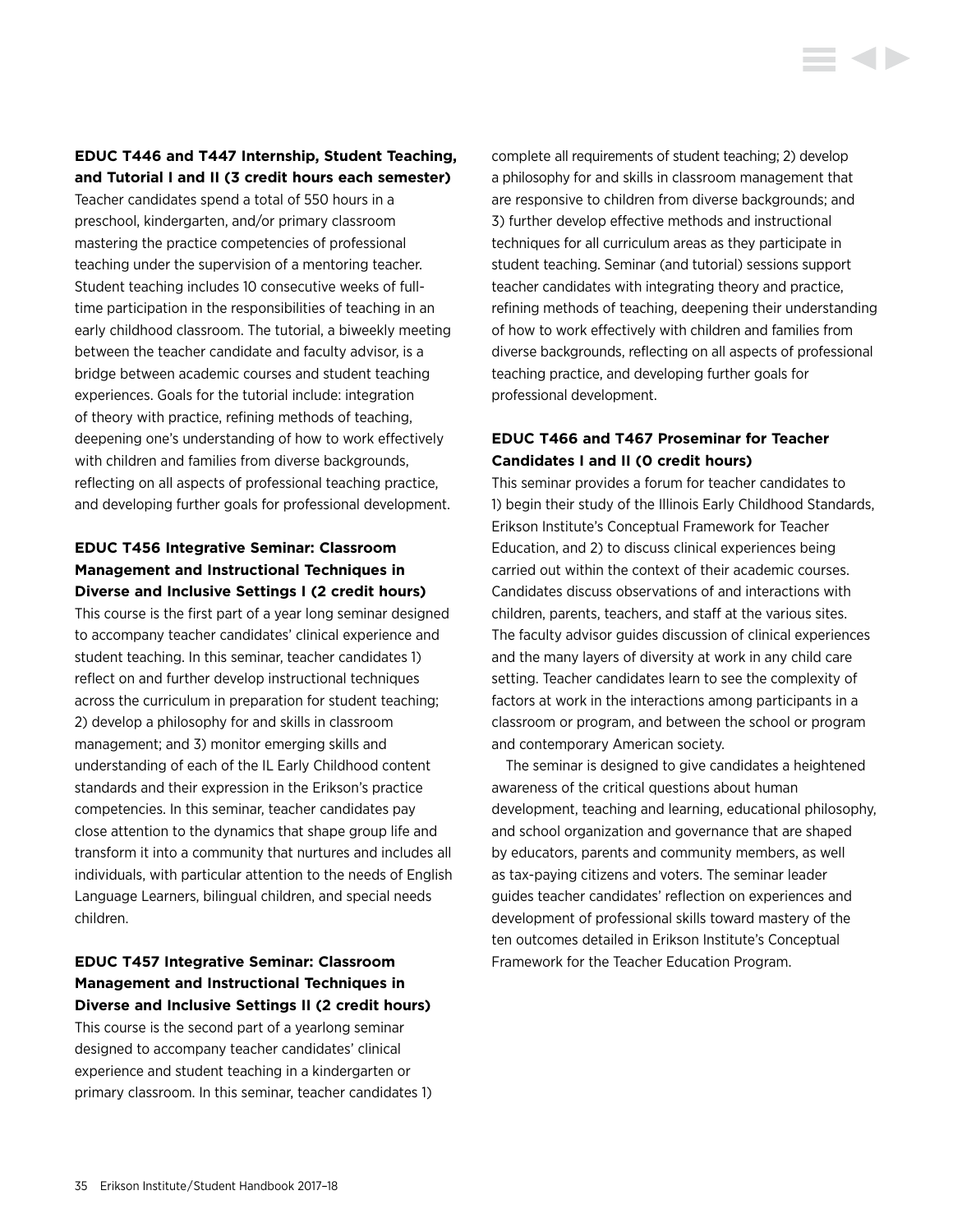## **EDUC T470, T471 and T472 Integrative Seminar: Leadership in Early Childhood Education I, II and III (2 credit hours each semester)**

This small group seminar creates a community of practice that helps students to examine their teaching and learning, integrate theory and practice, refine methods of teaching, deepen their understanding of how to work effectively with children and families from diverse backgrounds, reflect on all aspects of professional teaching practice, and develop leadership skills.

# **EDUC T480 and T481 Integrative Seminar: Directed Action Research in Diverse Early Education Settings I and II (2 credit hours each semester)**

Educational programs serving diverse young children demand practitioners who are capable of reflecting about the application of theory to practice, and engage in the critical examination of a variety of issues pertaining to working with these students and their families. Participants in this two semester course generate questions about their practice that lead to an action research intrinsically connected to issues of quality in teaching and learning within diverse early childhood and primary settings. The course supports students as they generate questions about their practice, gather data in response to the question, and utilize this data to support in-depth individual and collective reflection about their professional work.

NOTE: All course requirements for each semester of T480 and T481 must be completed inside of the 15-week semester course structure. Time and coaching are provided for each step in the action research process. Erikson Institute's incomplete policy does not apply to these courses as students are not able to take an incomplete in the final year of the program. If a student is not able to complete requirements within the 15-week semester, they will have to retake T480 or T481 Integrative Seminar when it is offered next with a relevant faculty instructor.

*Bilingual/English as a second language concentration and certificate program*

## **BESL B402 Language Development in New Language Learners (3 credit hours)**

This course develops students' understanding of language development in the first eight years of life and the principles that govern the process. The language learning process is studied as an integral part of both the development of thinking and the child's sense of self. The purpose of the course is also to provide a framework for considering how language development in bilingual individuals is different from that of monolinguals. This course is designed to assist educators in understanding how the multiple realities of bilingualism interact with the educational context and therefore may influence the academic performance of bilingual students. Students learn how the various contexts both inside and outside of a child's home interact with factors such as age, sex, race, social class, and cultural experiences to influence language competence and performance. Students examine the role of adults, peers, and siblings in fostering language development, and learn how group experiences in early childhood programs can be arranged to maximize language development in new language learners.

# **BESL B404 Assessment of New Language Learners (2 credit hours)**

This course will present a developmental approach to formal and informal observation and assessment procedures appropriate for young children from 3- to 8-years-of-age. The course will especially focus on the issues in assessment in working with culturally and linguistically diverse children. The course will explore assessment issues as they relate to appropriate instructional practices, evaluation of language and academic progress, and communicating with families regarding young children's development. Students will become familiar with a variety of assessment techniques, tests, procedures, and screening instruments.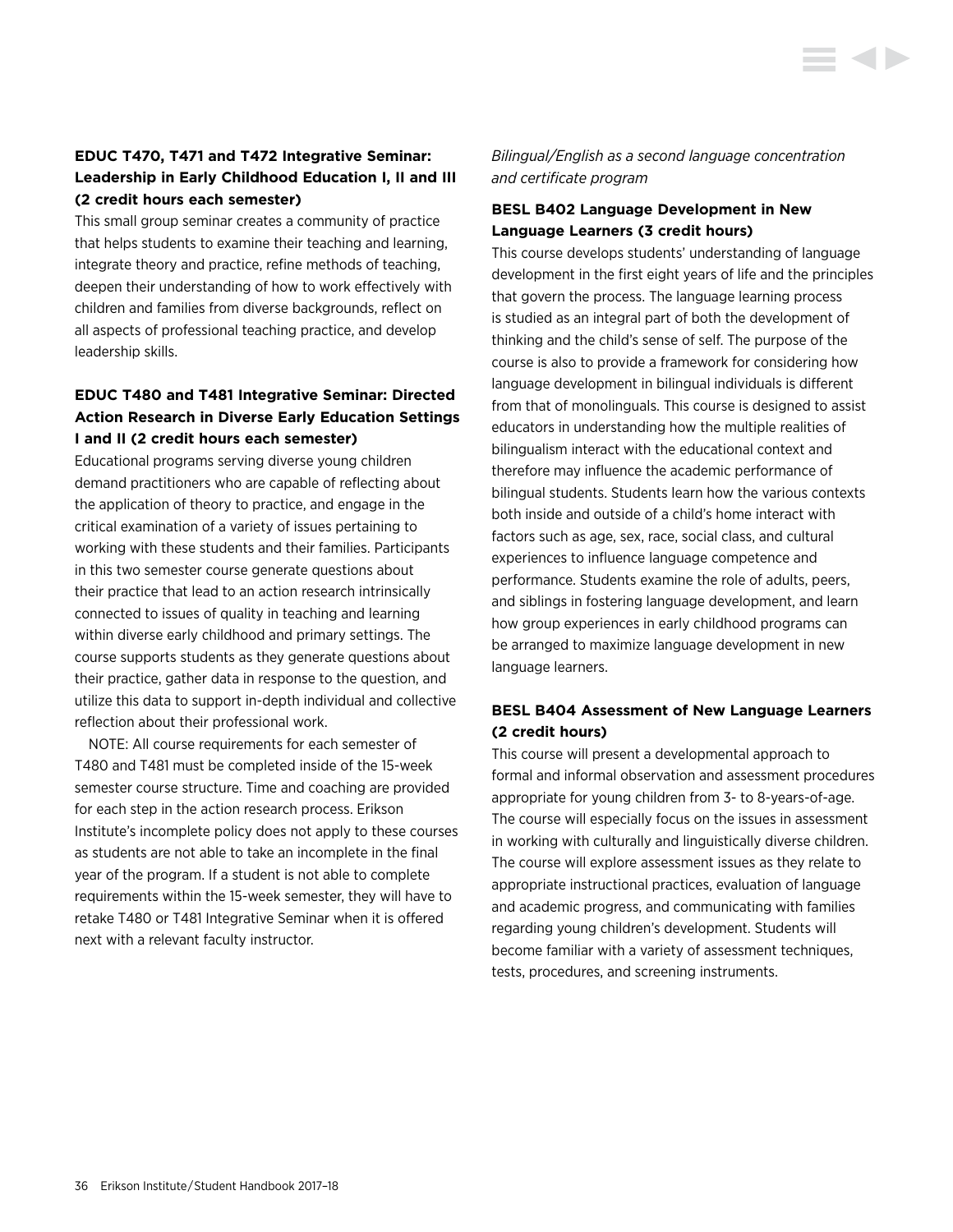## **BESL B405 Emergent Literacy with New Language Learners (3 credit hours)**

This methods course is designed to help students examine the definition of what it means to read and write; recognize and describe developmental stages in learning to read and write; describe and identify different factors that influence learning to read and write; and design and implement an emergent curriculum in a culturally and linguistically diverse early childhood classroom. The course will focus on the role of parents and teachers in promoting literacy development in early childhood classrooms, the relationship between oral and written language, and the role of high quality multicultural literature and story telling in emergent literacy.

# **BESL B406 Methods and Materials for Teaching New Language Learners I (2 credit hours)**

The widespread presence of language minority students in American schools posits a variety of challenges for all involved in their education. Classroom teachers in particular face the daily practical demands imposed by curricula and learning standards on one hand, and a student population whose linguistic, economic, ethnic, and cultural diversity warrants instruction that is complex and dynamic, on the other. In consequence, today's teachers must gain knowledge about instructional strategies proven effective to teach language minority students, and be prepared to examine the implications of language and culture for the selection of materials and pedagogy.

This course will allow in-service teachers currently working with language minority students to consider the theoretical underpinnings and pedagogical rationale for a variety of teaching methods used to support successful learning for young English learners, and to incorporate them into the practice of their own early childhood classroom.

# **BESL B407 Methods and Materials for Teaching New Language Learners II: Reflective Practice (2 credit hours)**

This yearlong reflective practice seminar will give teachers the opportunity to examine their ongoing classroom practice during the course of a school year. Students engage in a systematic examination of their frameworks of knowledge; the relationship between students, content, and subject

matters; the interconnections of culture, language, and home-school relationships; and themselves as teachers. This reflective process is conducted in a collaborative and interactive manner that focuses on actual practice and allows for the interplay of inquiry and experience. The seminar will meet twice a month in a small group format that fosters open discussion and the examination of issues.

NOTE: All course requirements for each semester of B407 must be completed inside of the 15-week semester course structure. Time and coaching are provided for each step in the action research process. Erikson Institute's incomplete policy does not apply to these courses as students are not able to take an incomplete in the final year of the program. If a student is not able to complete requirements within the 15-week semester, they will have to retake B407 Methods and Materials when it is offered next with a relevant faculty instructor.

## **BESL B416 Methods and Materials for Teaching New Language Learners (2 credit hours)**

English Learners (ELs) are a significant presence in many U.S. schools, and data indicate that more than half of public school teachers across the nation have students in their classrooms whose first language is other than English. The widespread presence of ELs in American schools creates a variety of challenges for all involved in their education. Classroom teachers must juggle the demands imposed by curricula and learning standards on the one hand, and a student population whose linguistic and cultural diversity warrants instruction that is complex and dynamic, on the other. This course prepares early childhood BL/ESL teacher candidates to work with English learners in all content areas of the curriculum. Teacher candidates learn methods of teaching proven effective in teaching ELs, and learn how to consider home language and cultural backgrounds of children as well as their emerging English language skills in selecting materials and making pedagogical decisions in planning and teaching. Upon completing the course, teacher candidates are knowledgeable about the theoretical underpinnings and pedagogical rationale for a variety of teaching strategies widely used in early childhood classrooms, and how they can be utilized to support successful learning for young English Learners.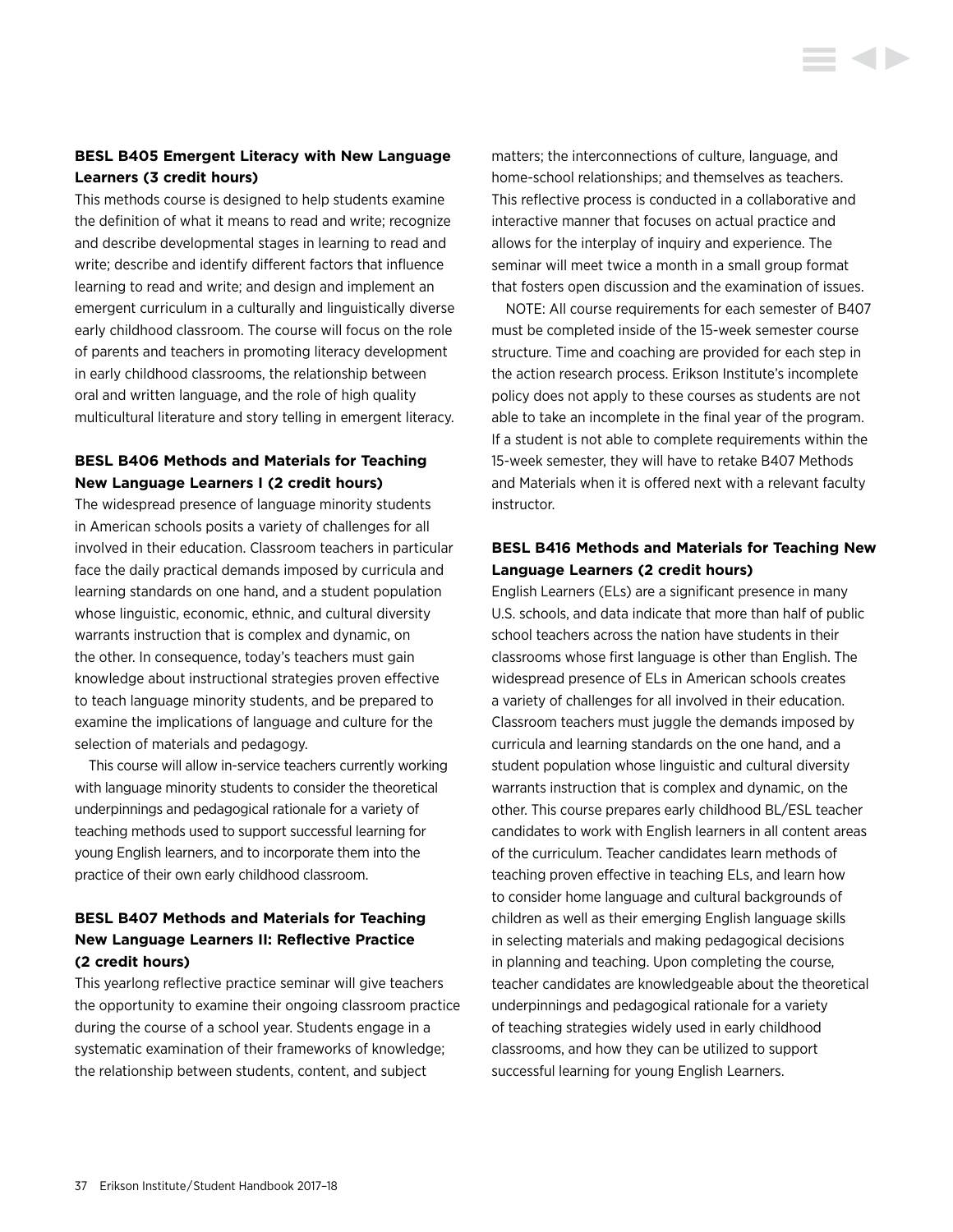This course prepares teacher candidates to guide young children from diverse family, culture and language backgrounds in learning to read and write. Teacher candidates learn to recognize and describe developmental stages in learning to read and write for 4- to 8-year-olds in their home language and English as a second language. Teacher candidates will become proficient in describing and identifying different factors that influence the learning process, and designing curricula for reading and writing that meet the Illinois Learning Outcomes and Illinois Early Childhood Education Standards. Teacher candidates develop a framework for building a classroom library of fiction and nonfiction reading materials that reflect the literary traditions and points of view of a diverse multicultural society. Methods of teaching reading and writing use this broad base of literature to facilitate the integration of reading and writing with mathematics, science, social studies, and the arts.

# **EDUC T462 Assessment of New Language Learners (3 credit hours)**

This course examines the construct and practice of assessment for classroom teachers of pre-k to third grade children from culturally and linguistically diverse backgrounds. The primary foci of the course are 1) examining critical issues regarding assessment and accountability in schools serving culturally and linguistically diverse students, 2) studying the challenges and promises in using assessment results to improve classroom teaching of English Language Learners; and 3) implementing a variety of assessment methods currently used to evaluate teaching and learning in classrooms, including assessment of English language skills, and assessing academic learning across the full range of curriculum content areas. Teacher candidates learn principles of assessment to shape meaningful and effective learning for their students, and learn how to conduct developmental screening, evaluate classroom quality, and implement performance-based assessments. Teacher candidates learn how to communicate assessment results to school personnel as well as to parents and families regarding their young children's development and school learning.

# **BESL B446 and B447 Internship, Student Teaching and Tutorial I and II: Bilingual/ESL (3 credit hours each semester)**

Teacher candidates spend a total of 550 hours in a preschool, kindergarten, and/or primary classroom with children who are bilingual, or for whom English is a second language. They master the practice competencies of professional teaching under the supervision of a mentoring teacher who is licensed to work with linguistically diverse children. Student teaching includes 10 consecutive weeks of full-time participation in the responsibilities of teaching in an early childhood classroom. The tutorial, a biweekly meeting between the teacher candidate and faculty advisor, is a bridge between academic courses and student teaching experiences. Goals for the tutorial include: integration of theory with practice, refining methods of teaching for children growing up with more than one language, deepening one's understanding of how to work effectively with children and families from diverse cultural and language backgrounds, reflecting on all aspects of professional teaching practice, and developing further goals for professional development.

# **BESL B470, B471 and B472 Integrative Seminar: Leadership in Early Childhood Education I, II and III (2 credit hours each semester)**

This small group seminar creates a community of practice that helps students to examine their teaching and learning, integrate theory and practice, refine methods of teaching, deepen their understanding of how to work effectively with children and families from diverse backgrounds, reflect on all aspects of professional teaching practice, and develop leadership skills.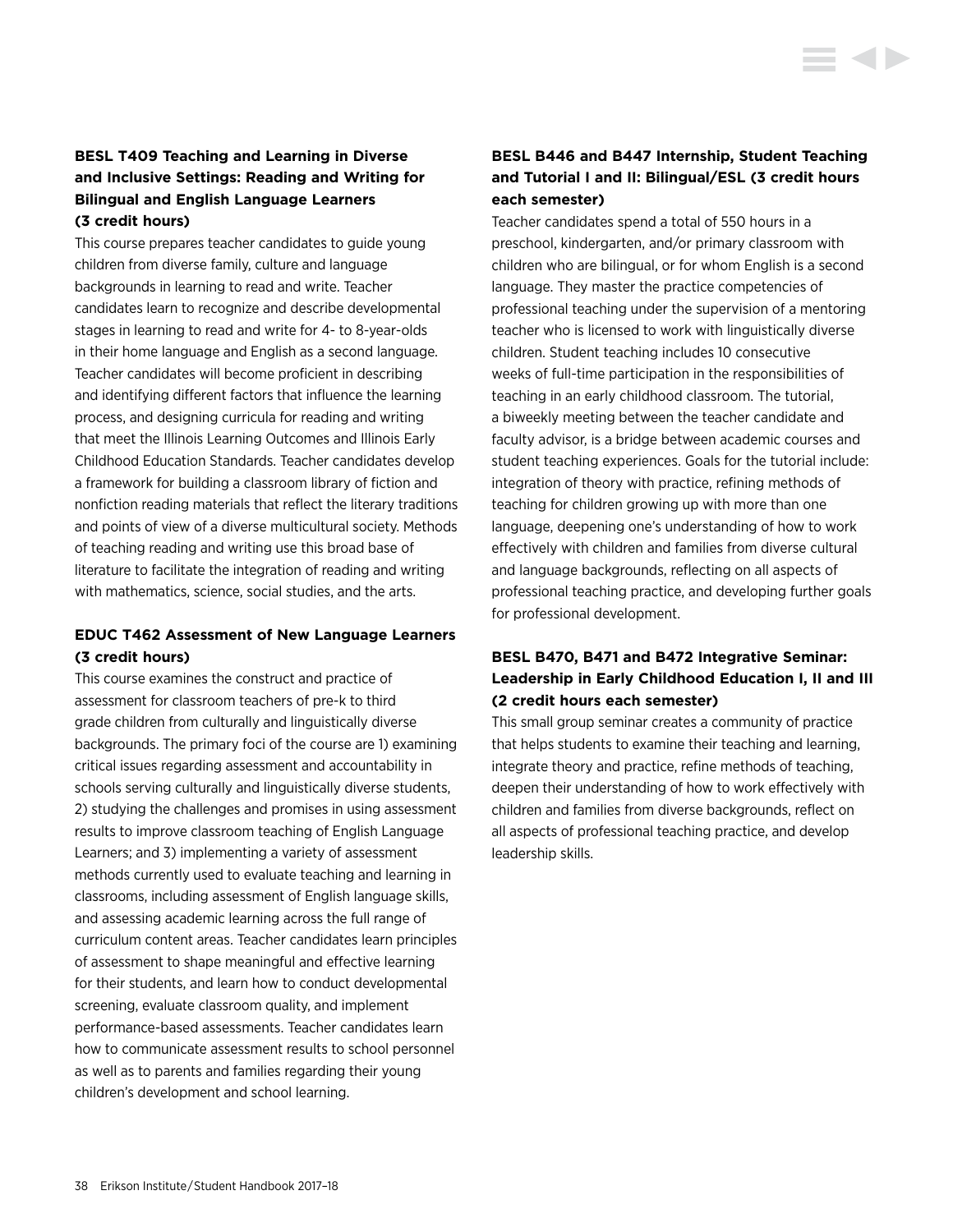#### *Early childhood special education concentration*

**SPED S410 Curricular and Instructional Methods in Early Childhood Special Education (2 credit hours)**

This course examines instructional and curricular methods of promoting social, emotional, cognitive, adaptive, and motor development for young children (birth through age five) that have or are at risk for developmental delay or disability. Emphasis will be on the design and implementation of curricula and instruction that meets the needs of diverse learners utilizing Universal Design for Learning (UDL) and Differentiated Instruction as instructional frameworks. Students will use their understanding of typical and atypical development across domains to develop, modify, and evaluate lesson plans, instructional strategies, and formative assessments. Students will integrate theories of child development and various methods of instruction (including naturalistic, embedded, incidental, direct, and multi-tiered) to create curricula that support students with special needs in various settings such as home, school and the community. Attention will be paid to current theories of ethical teaching practices in early childhood special education settings.

## **SPED S411 Family and Professional Collaboration in Early Childhood Special Education (2 credit hours)**

This course examines the impact of disability on families who have young children (birth through age five) with special needs. It also explores the interdependent influence of family, culture, and community on the development and education of young children with disabilities. Areas of study include Family Systems theory, family-centered practice, family-professional partnerships, professional collaboration and teaming, and family-community engagement. Specifically, students will explore historical and cultural perspectives on families of young children with disabilities, legal and philosophical foundations for family participation in the education of young children with disabilities, and conceptualizations of family-centered practice. Elements of effective family-professional partnerships are examined as well as social, cultural, linguistic, and economic considerations for family-professional partnerships. Models and strategies for collaborating with families and other

professionals, including paraprofessionals, particularly as they relate to family-centered practice, Individualized Family Service Plans (IFSP) and Individualized Education Plans (IEP), family-community engagement, child and family outcomes are emphasized.

**STATE** 

# **SPED S412 Assessment of Infants and Preschoolaged Children with Disabilities/Developmental Delay (2 credit hours)**

This course provides students with a basic understanding of assessment of young children who have or are at risk for developmental delays or disabilities from birth through age five. Students will become familiar with formal and informal methods and instruments for assessing young children's social, emotional, cognitive, communication, and motor skills in a range of contexts including home, school, and community learning environments. Students will develop an understanding of the importance of family concerns, priorities, and resources in assessing young children. Students will identify methods for conducting formative and summative individual assessment as well as program evaluation. Culturally responsive approaches to involving the family with the assessment process will be addressed.

## **SPED S413 Communication and Language Development and Disabilities (2 credit hours)**

This course will focus on typical and atypical communication and language development in children from birth through age five with or at risk for disabilities. Topics will include early language development, origins and characteristics of atypical language development, and the relationship between communication/language delays and early learning and development across domains. Specific language disabilities and atypical language development related to disabilities such as autism and Down syndrome will also be discussed. Students will explore methods of identifying and addressing communication and language delays through total communication including assistive technology and alternative communication systems. The role of families and importance of family-professional partnerships in enhancing language development will be emphasized.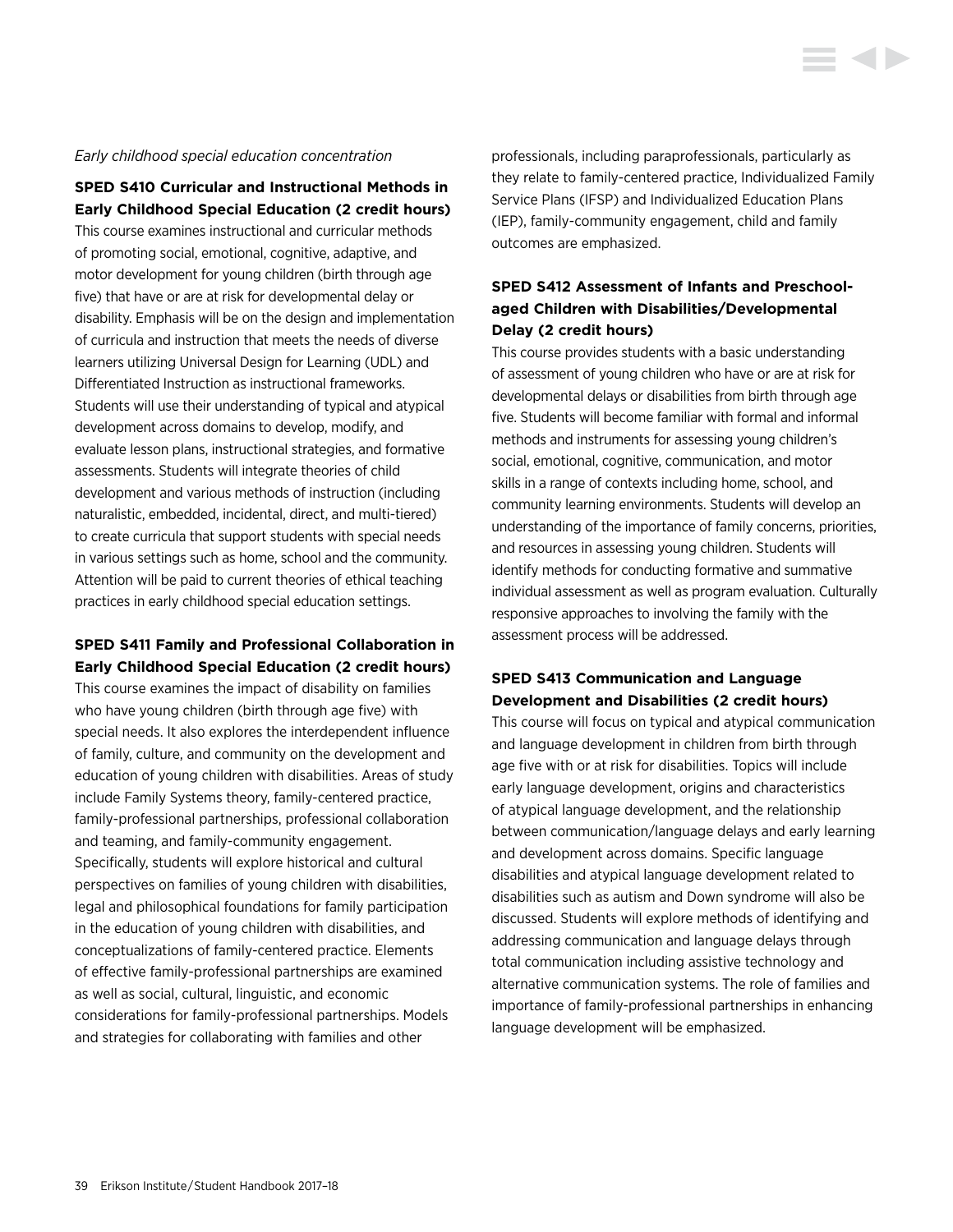# Academic writing program courses

# **W005 Academic Writing Preparation (0 credit hours)**

This four-week course, offered free of charge, is an orientation to the process of graduate-level academic writing. Students in this course will learn how to read for an assignment, organize a paper, and integrate course materials in a written, academic format. Students will also learn where and how to look for help on assignments. The goal of this course is to help students prepare for the demands of a graduate program by developing and/or augmenting reading and writing skills and strategies for time management. Students can register for this course as either an online or on-campus class. It is open to all students.

## **W006 Writing Tutorial I (0 credit hours)**

Erikson students are expected to be proficient writers, and this course is designed to help them with this process. Interested students may be assigned a weekly writing tutorial, typically consisting of one or two students and a tutor. Writing tutors are Erikson alumni with first-hand knowledge of the Erikson curriculum and they support students in mastering academic writing. Students are required to attend tutoring sessions and to meet deadlines negotiated between tutor and student as necessary for timely submission of course papers.

## **W007 Writing Tutorial II (0 credit hours)**

The course is similar to Writing Tutorial I. Students who have been experiencing particular difficulty with written assignments during the first semester may be offered tutoring support at this point. (Students who have been in tutoring during the first semester may be ready to work more interdependently going forward.)

# **W008 Course-Specific Group Study Sessions (0 credit hours)**

Each semester, the Academic Success Center facilitates group study sessions that focus on the content of core child development courses. These tutor-led sessions provide an opportunity for students and their peers to support each other in their program of study. Core courses include Human Development I and II, Cognition Development, Language Development, and Family and Culture. Group study sessions are open to all students.

# **W009 Academic Writing Group Study Session (0 credit hours)**

Each semester, the Academic Success Center facilitates group study sessions that focus on academic writing. These sessions provide an opportunity for students to practice their writing and to learn new writing skills. The content of these sessions will change depending on student-led inquiries about academic writing and assignments. Writing group sessions are open to all students.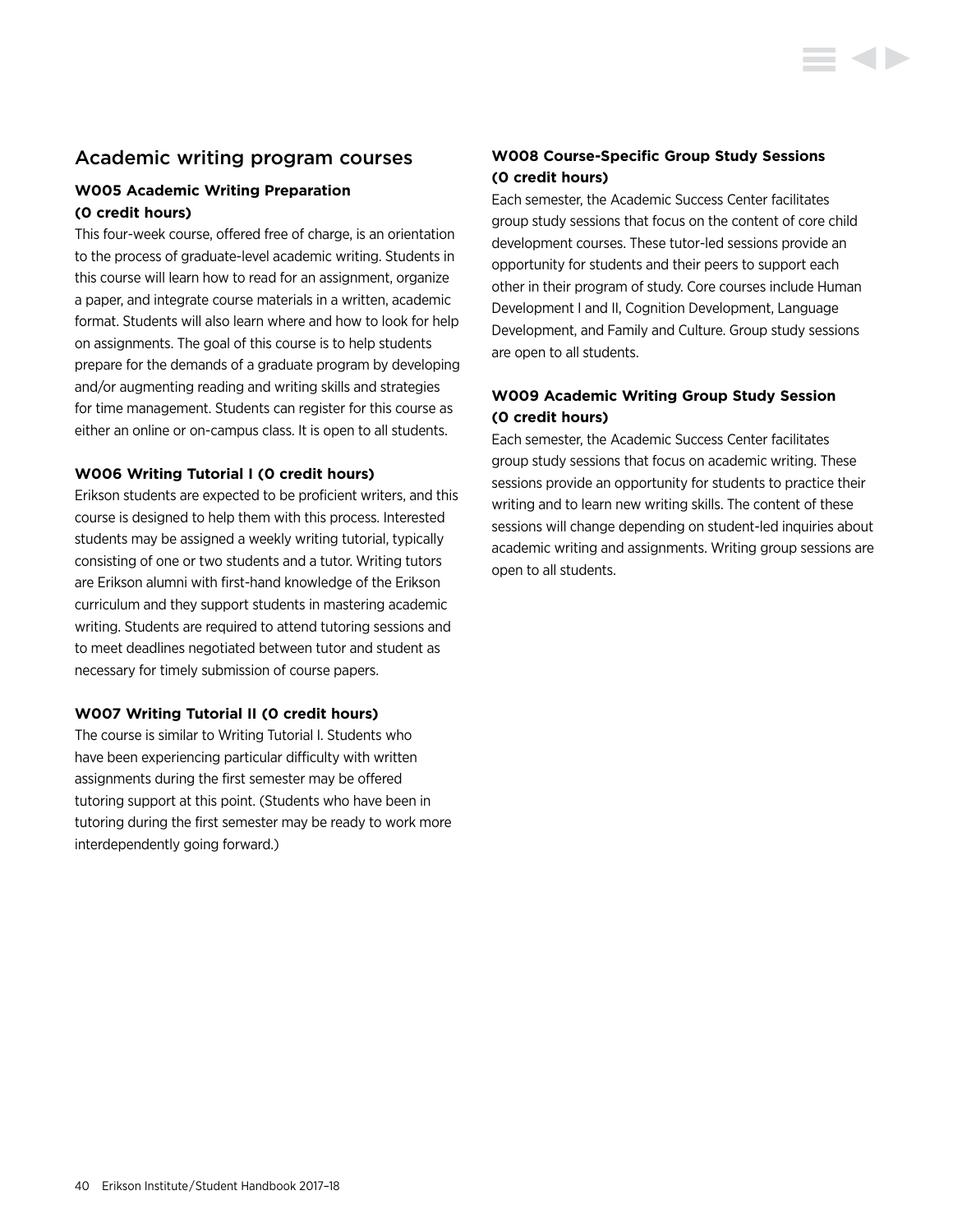# Graduate certificate programs

Graduate certificate programs are courses of study designed to update your skills or prepare you to enter a specialized field of early childhood, such as infant studies, bilingual education, or English as a Second Language education. Some students who are not sure if they are ready to embark on a master's program—those who have been out of school for a long time, for example, or who have many other commitments—appreciate the shorter duration and narrower focus of a certificate program. A certificate program does not lead to a degree, and most courses you take in the program may not be applied to a master's degree.

The certificate programs prepare students to meet some of the credentialing requirements of outside agencies. It is your responsibility to determine if you meet all of the requirements for credentialing.

Erikson offers graduate certificates in the following areas:

- Early childhood bilingual/English as a second language
- Infant mental health
- Infant specialist

To earn a graduate certificate from Erikson, students must:

- Complete all program requirements, including requisite internship or methods seminar sequence, within three years of the student's entry into the certificate program
- Receive a grade of B or better in each internship course if an internship is required)
- Maintain a B average (3.0 on a 4.0 scale) with no more than one grade of C+, C, or C−

# **Child Development Certificate Program (online)**

Erikson's Child Development graduate certificate program aims to improve professional practice by gaining a deep, research–based understanding of early childhood development and family functioning. Drawing on the core curriculum in our flagship master's degree program, the courses in the certificate program integrate relevant aspects of a range of disciplines including developmental psychology, neurobiology, anthropology, psychiatry, education, sociology, health and social work.

#### **Course Work**

| CHLD C421  | Social and Emotional Development I: |
|------------|-------------------------------------|
|            | Infancy and Childhood (3)           |
| CHLD C425  | Physical Growth and Development (3) |
| CHLD C426  | Cognitive Development (3)           |
| CHI D C427 | Language Development (3)            |
| CHLD C432  | Family and Culture (3)              |
| CHLD C460  | Culminating Project and Seminar (3) |
|            |                                     |

# **Early Childhood Bilingual/English as a Second Language Certificate Program** 18 credit hours

This graduate certificate is designed to meet the needs of novice and veteran early childhood teachers who seek the bilingual or ESL endorsement/approval by the Illinois State Board of Education. The program provides the training you need for the challenging role of early childhood educator. It is designed to prepare teachers from a range of settings—preschools, early childcare programs, and public school classrooms—to work effectively with children in a multicultural, multilingual classroom. The program can be completed in two years.

Bilingual endorsement/approval: The bilingual education endorsement/approval typically allows an early childhood teacher to instruct young children in their native language and English. Early childhood teachers with a valid Illinois early childhood or elementary teaching license who have completed the eighteen hours of required course work must pass a reading, written, and oral examination administered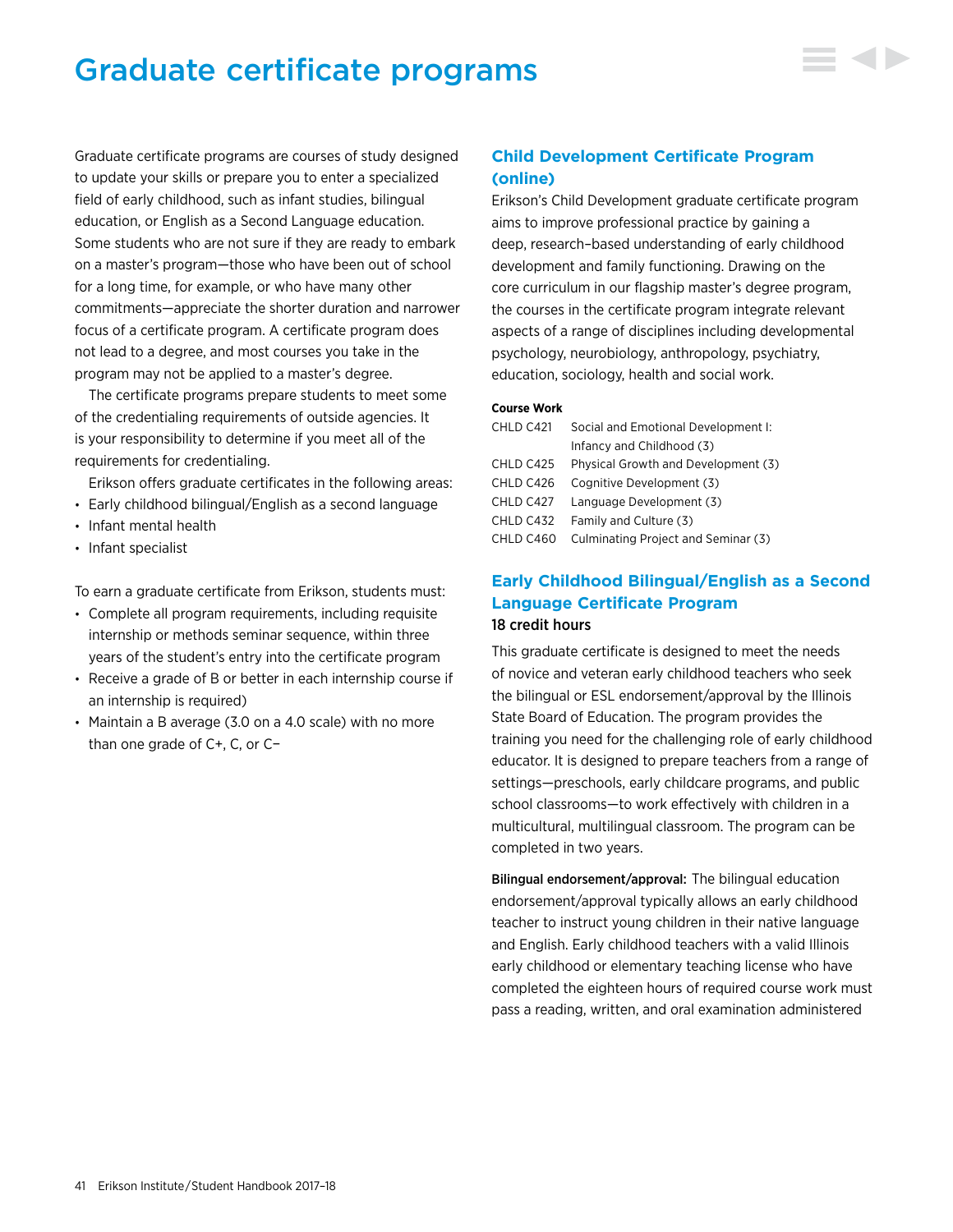by the State of Illinois Board of Education for second language proficiency. The Erikson bilingual program is designed to enable licensed teachers in Pre-K through 3rd grade classrooms who have the language proficiency necessary to teach in bilingual classrooms to add the bilingual approval and continue to work or seek employment in a bilingual education program.

#### English as a second language (ESL) endorsement/approval: The

English as a second language endorsement/approval typically prepares monolingual (i.e., English language speaking) early childhood teachers to effectively instruct second language learners in English. The Erikson ESL program is designed to enable licensed teachers in Pre-K through 3rd grade classrooms to add the ESL endorsement/ approval and continue to work or seek employment in an ESL program.

#### **Course work**

| EDUC T408 | Foundations of American Schooling and Bilingual   |
|-----------|---------------------------------------------------|
|           | Education (3)                                     |
| CHLD C432 | Family and Culture (3)                            |
| BESL B402 | Language Development in New Language Learners (3) |
| BESL B404 | Assessment of New Language Learners (2)           |
| BESL B405 | Emergent Literacy with New Language Learners (3)  |
| BESL B406 | Methods and Materials for Teaching New Language   |
|           | Learners I (2)                                    |
| BESL B407 | Methods and Materials for Teaching New Language   |
|           | Learners II: Reflective Practice (2)              |

# **Infant Mental Health Certificate Program** 18 credit hours

Erikson's Irving B. Harris infant studies program offers a graduate certificate in infant mental health for experienced infant/family specialists and mental health professionals. The program prepares specialists to support the emotional health and development of infants, toddlers, and families in a range of settings. Specialists are trained to identify, intervene, and/or collaborate with others to support parentchild relationship challenges and child social/emotional behavioral concerns. Further, specialists are prepared to help programs move toward a relationship-based approach to practice and to mentor others in the infant/family field.

Taken over two years, the infant mental health certificate program includes course work, field experience, an internship, and group reflective practice experience throughout the course work.

#### **Prerequisites**

| (Waived for students who have taken these or similar courses within |                                                                                  |
|---------------------------------------------------------------------|----------------------------------------------------------------------------------|
| the past five years)                                                |                                                                                  |
| <b>INF1390</b>                                                      | Infant/Toddler Growth and Development: Typical<br>and Atypical (3)               |
| <b>INF 1492</b>                                                     | Infant/Toddler Screening and Assessment (3)                                      |
| <b>Course work</b>                                                  |                                                                                  |
| <b>IMH1370</b>                                                      | Foundations of Infant Mental Health (2)                                          |
| <b>IMH1371</b>                                                      | Infant Observation (2)                                                           |
| <b>IMH 1372</b>                                                     | Infant Mental Health Practice: Developmental<br>Intervention (3)                 |
| <b>IMH1373</b>                                                      | Field Experience in Infant Mental Health (2)                                     |
| <b>IMH1374</b>                                                      | Parent-Child Relationship Assessment in Early<br>Childhood (2)                   |
| <b>IMH 1375</b>                                                     | Infant/Early Childhood Mental Health Practice:<br>Parent-Child Relationships (4) |
|                                                                     |                                                                                  |

#### **Internship and clinical supervision**

IMH I376 Infant Mental Health Internship (3)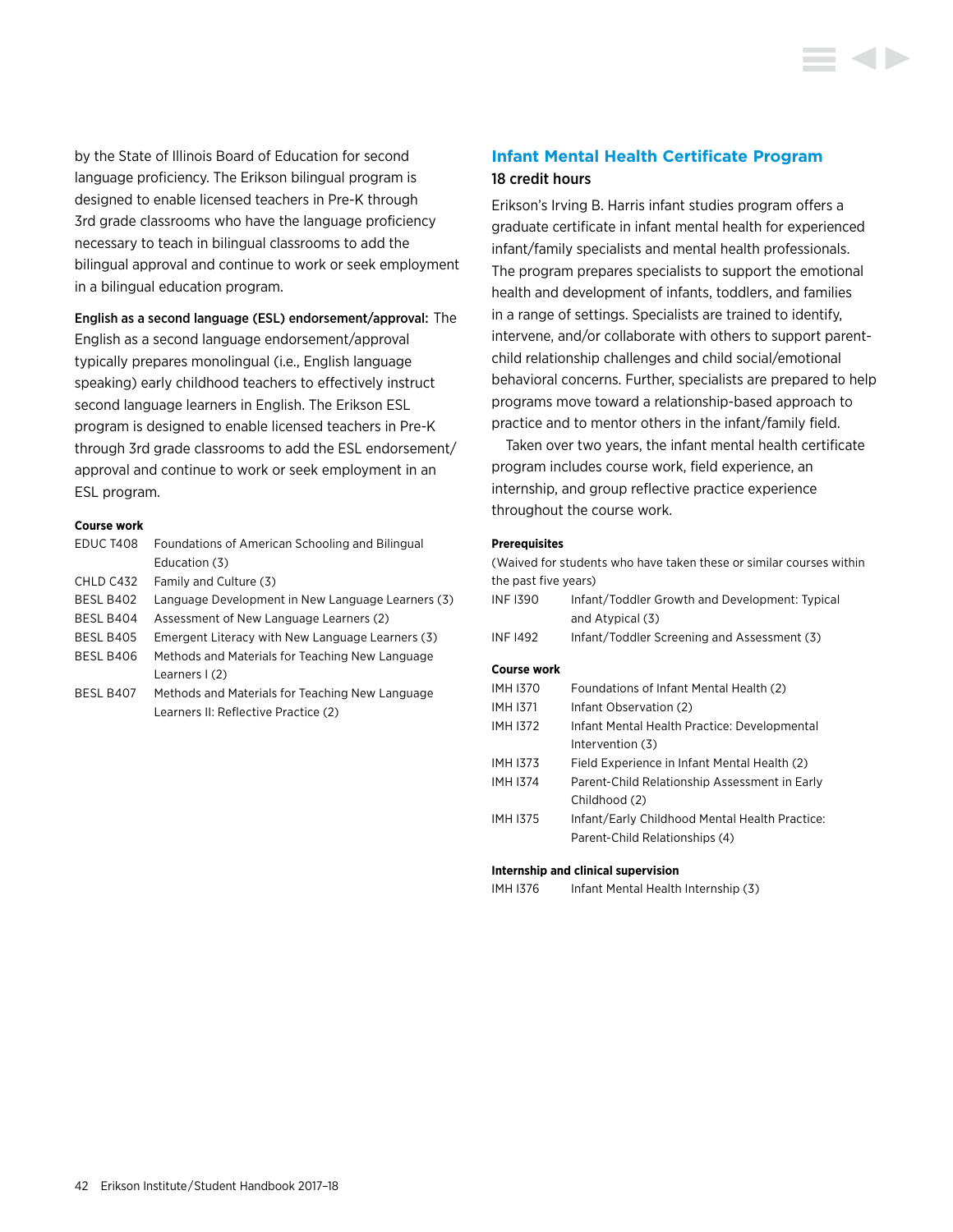## **Infant Specialist Certificate Program**

### 18 credit hours

Erikson's Irving B. Harris infant studies program offers an infant specialist graduate certificate designed to prepare experienced professionals, including those with advanced degrees, to work with children from birth through age three and their families. In addition to the campus-based program, Erikson offers selected infant specialist courses through online distance learning.

Students can choose to concentrate in one of two areas: infant/toddler child care or prevention/early intervention. The curriculum for both concentrations includes four courses plus a yearlong internship focusing on the area of concentration.

Students can prepare to meet the requirements for credentialing as an early intervention specialist in the State of Illinois by taking Prevention/Early Intervention Methods I and II and doing an internship in Part C early intervention services. **Note:** To be credentialed in early intervention as a developmental therapist, you must already hold a bachelor's degree or higher in early childhood education, early childhood special education, special education, special education: deaf/hard of hearing or blind/partially sighted, child development, early intervention or elementary education, or from an early intervention approved college/ university program. While Erikson courses prepare students to meet some of the requirements for credentialing/certification, there may be additional requirements. You should check with Provider Connections, a contractor to the Illinois Department of Human Services (IDHS) Bureau of Early Intervention, *[www.wiu.edu/ProviderConnections](http://www.wiu.edu/ProviderConnections)*, for complete certification requirements.

Students in the program also have the option to prepare for the Illinois Gateways Infant Toddler Credential. Those seeking the credential through Erikson's Entitled Route must complete the infant/toddler child care concentration as well as provide documentation of experience with infants and toddlers, professional contributions, and eligibility for the equivalent-level Illinois Gateways to Opportunity ECE Credential.

#### **Course work**

| INF 1390 | Infant/Toddler Growth and Development: Typical and |
|----------|----------------------------------------------------|
|          | Atypical (3)                                       |
| INF 1391 | Family Studies (3)                                 |
| INF 1392 | Infant/Toddler Screening and Assessment (3)        |
|          |                                                    |

#### **Internship and seminar**

| INF 1394 | Internship and Seminar I (3)  |
|----------|-------------------------------|
| INF 1395 | Internship and Seminar II (3) |

#### **Concentration course work**

| INF 1393       | Designing Quality Child Care for Infants, Toddlers,   |
|----------------|-------------------------------------------------------|
|                | and Their Families (3) (For students completing       |
|                | concentration in infant/toddler child care)           |
| <b>INF1397</b> | Prevention/Early Intervention Methods I (1.5)         |
|                | (For students completing concentration in prevention/ |
|                | early intervention)                                   |
| <b>INF1398</b> | Prevention/Early Intervention Methods II (1.5)        |
|                | (For students completing concentration in prevention/ |
|                | early intervention)                                   |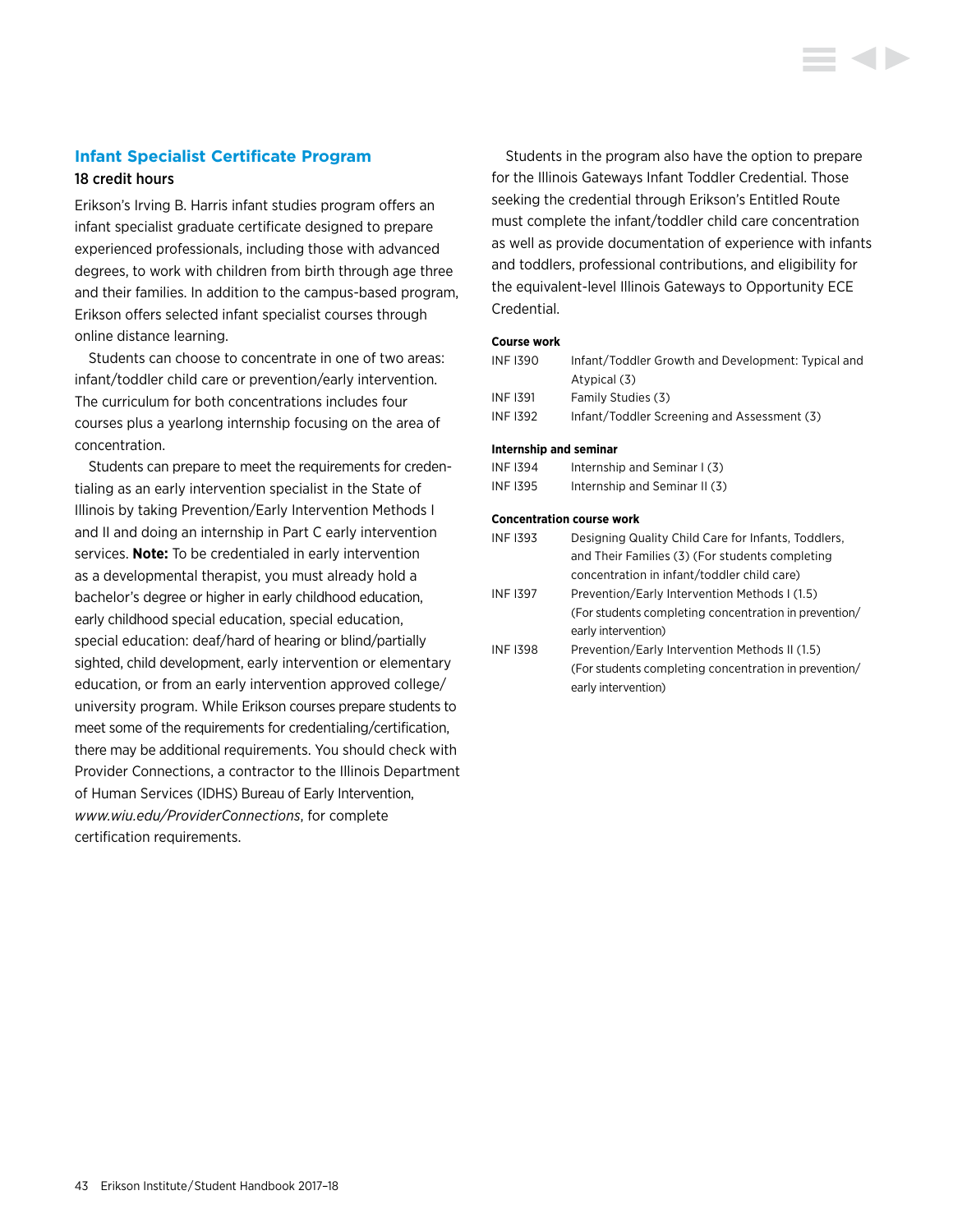# Certificate program course descriptions

# Child development certificate courses

Courses for the child development certificate consist of CHLD C421 Social and Emotional Development I; CHLD C425 Physical Growth and Development; CHLD C426 Cognitive Development; CHLD C427 Language Development; and CHLD C432 Family and Culture, as well as a Culminating Project. For descriptions of the above listed courses, see pages 26–27.

## **CHLD C460 Culminating Project and Seminar (3 credits)**

This reflective practice seminar and culminating project will give students the opportunity to examine their practice while integrating and applying theoretical frameworks and funds of knowledge from previous coursework and experience. The course will specifically focus on using ecological, biopsychosocial, and life course approaches to examining the contexts and systems in which students practice, and the ways in which they understand and engage the adults, children and families with whom they interact. Students will also examine the implications of integrating and applying cognitive, linguistic, social, emotional, and physical domains of knowledge, as they are shaped by history, culture, and experience. Throughout the semester, students will be asked to systematically apply these domains of knowledge to a particular issue or question in their practice, and to complete a culminating project to integrate and share their efforts.

# Early childhood bilingual/English as a second language certificate courses

Courses for the early childhood bilingual/ESL certificate consist of CHLD C432 Family and Culture, EDUC T408 Foundations of American Schooling and Bilingual Education, as well as the courses required for the master's degree concentration in bilingual/ESL. See pages 27, 33, and 36–37 for course descriptions.

# Infant specialist certificate courses **INF I390 Infant/Toddler Growth and Development: Typical and Atypical (3 credit hours)**

▋◀▶

The Infant/Toddler Growth and Development course is designed to introduce students to in-depth knowledge of infant development, including developmental patterns of infants at risk. The knowledge includes an understanding of the basic developmental processes in the domains of cognitive, social/emotional, communication, and sensory and motor development. Throughout the course, consideration will be given to the interaction of social, cultural, and interpersonal environments with infant development. Special focus will be placed on the influences of developmental challenges in the child's emerging capacities for engagement in relationships and in learning.

## **INF I391 Family Studies (3 credit hours)**

This course is designed to promote an empathic understanding of parenting and family life from pregnancy through the first three years of life. Using family systems and attachment theory as organizing frameworks, the course explores the structure and function of families, psychological processes of parenting, and the development of the parent/ infant/family relationship within the context of culture and community. Conceptual models of stress and coping guide the exploration of family vulnerability and resiliency. The contributions and challenges of early childhood disability to family relationships are explored. Further, the course provides guidelines for examining the nature of the relationship between the family and service provider and the tenets of relationship-based, family-centered approaches to infant/family work.

# **INF I392 Infant/Toddler Screening and Assessment (3 credit hours)**

*Prerequisite: 30 hours of hands-on, direct experiences with infants and toddlers or consent of co-director of Infant Specialist program.*

This course takes a relationship-based developmental approach to observation, screening, and assessment of children from birth through age three. Assessment is viewed as an integral part of the intervention process and as a collaboration between parents and providers. Students are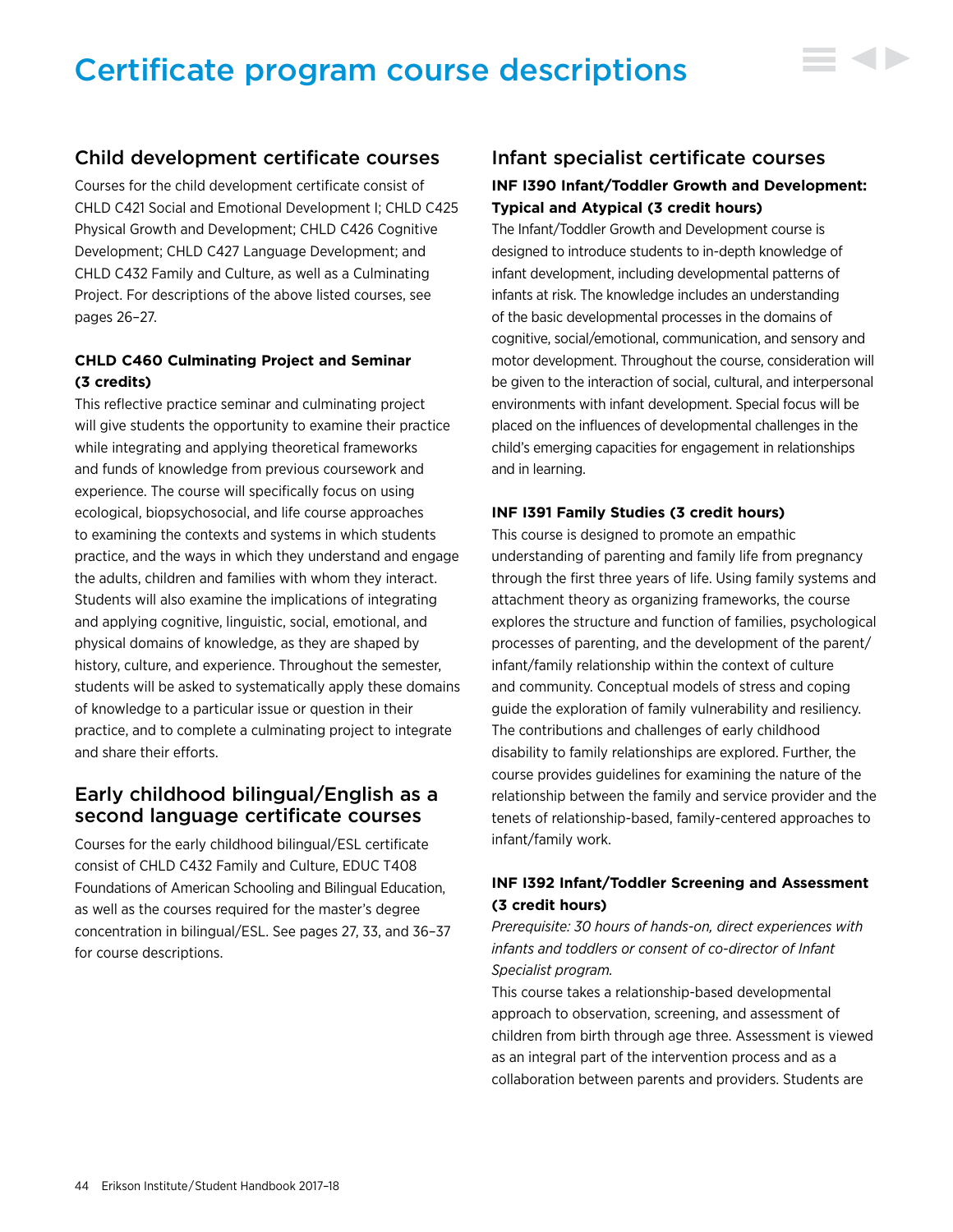trained to focus on underlying developmental processes as well as the appearance of individual milestones in cognitive, social/emotional, communication, and sensory and motor development. Students are guided in partnering with parents to assess the child's strengths and challenges to development, and to identify the family's priorities for services. Selected screening tools, standardized tests, and criterion-referenced instruments are reviewed. Students receive introductory training in one screening and one assessment tool, including administration, interpretation, referral, and recommendations for developmental intervention. The rationale and practices for screening, referral, and assessment in various infant/toddler settings (e.g., child care, Early Head Start, early intervention) are examined.

# **INF I393 Designing Quality Child Care for Infants, Toddlers and Their Families (3 credit hours)**

For student specializing in infant/toddler child care. This course addresses the key principles and policies underlying the design of quality child care programs for children under three and their families. Building on a model of relationshipbased care, this course provides an exploration of the components of quality care and helps participants reflect on program philosophy that will help guide day-to-day practice. Course participants will be required to consider both the theoretical and practical implications of quality standards for very young children and reflect on their own interpretations of how this may be best supported.

# **INF I397 Prevention/Early Intervention Methods I (1.5 credit hours)**

*For students specializing in prevention/early intervention* This course examines the relationship-based philosophy, principles, strategies, and interventions that underlie effective early intervention and primary prevention services for infants and toddlers at risk of developmental delays or disabilities and their families.

Special focus is placed on the design and implementation of relationship-based, family-centered, child sensitive services; on the development of collaborative relationships between professionals and families to support the family; the parentchild relationship; and infant toddler development. Students are expected to become involved in the "parallel process" ("Do unto others as you would have others do unto others") by

applying theses principles and practices in their class projects involving families and as part of class participation. Although the course blends theory and research with relationshipbuilding strategies and reflective practice, the emphasis is on students applying what they are learning.

# **INF I398 Prevention/Early Intervention Methods II (1.5 credit hours)**

*For students specializing in prevention/early intervention* Building upon a relationship-based philosophy, this course explores the principles, strategies, and interventions that underlie effective early intervention for infants and toddlers with or at risk for developmental delays or disabilities and their families. Students will examine current legislation, philosophy, policies, and practices associated with the early intervention system. Special attention will be given to family-centered practice, natural environments, transdisciplinary services, culturally appropriate services, and evidence-based practice. Intervention strategies for enhancing the development of infants and toddlers with disabilities nd supporting child and family outcomes will be examined. Emphasis will be placed on skill-building activities and planning interventions.

# **INF I394 and I395 Internship and Seminar I and II (3 credit hours each semester)**

The internship consists of 10 hours per week of directed field experience, tailored to your learning needs and supported through individual supervision and an internship process seminar. Your faculty advisor helps you select an internship site or an internship project. You can intern within your place of employment, if you undertake a special project focused on a new aspect of your work with infants and toddlers. For the campus based program, an Erikson faculty advisor provides supervision and goes onsite to observe and meet with you and the site supervisor. You also participate in an infant studies internship reflective practice seminar. If you wish to meet the requirements for an early intervention specialist credential in the State of Illinois through Provider Connections, you must take INF I397 and INF I398 and intern in Part C early intervention services. You must be available during the daytime, Mondays through Fridays, and be able to commit to a minimum of 15 hours a week to complete this type of internship.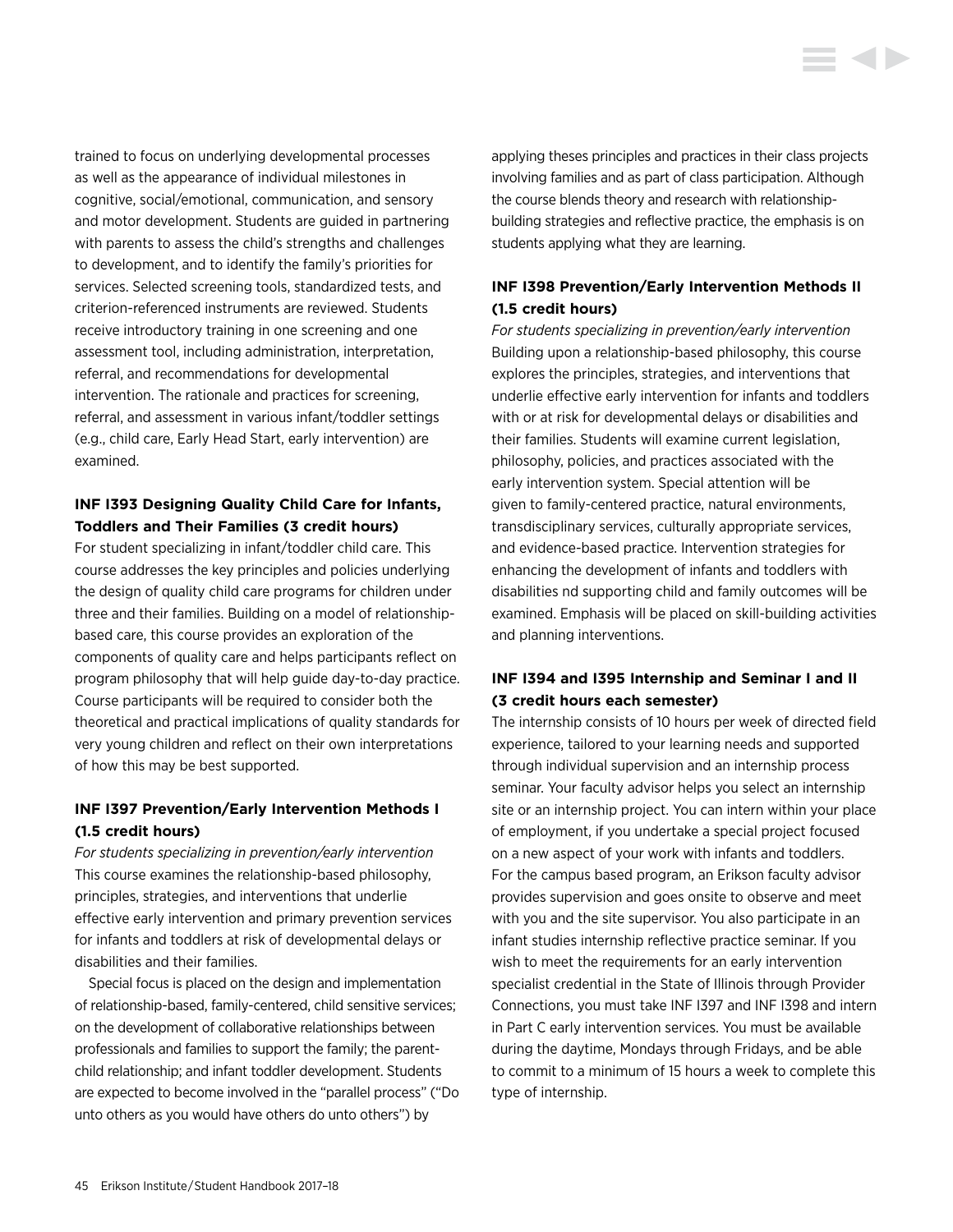# Infant mental health certificate courses

## **IMH I370 Foundations of Infant Mental Health (2 credit hours)**

This course will provide an historical, theoretical, and empirical overview of the field of infant mental health. The different definitions and parameters of infant mental health will be explored, from promotion to prevention, intervention and treatment. Classic literature will be revisited, including the evolution of the concept from early infant psychiatry to the pioneering work of Selma Fraiberg to modern conceptions that focus on the promotion of social-emotional well being in the early years. The empirical basis to practice will also be examined, focusing on how important theories of social development (e.g., attachment, temperament) are applied to infant mental health work. Emphasis is placed on how infant mental health principles provide a foundation for work with infants, toddlers, and families across all settings and disciplines.

## **IMH I371 Infant Observation (2 credit hours)**

Observing infants and toddlers over time in the context of their families and homes is the foundation for understanding parent-child relationships and for assessment and intervention. This two semester course guides participants through a process of observation, which includes visits to the family of a newborn twice each month, recording descriptive notes, and discussing the observations in a monthly seminar. The intent of this process is to be able to describe as completely as possible what one sees, to understand the complexities of "seeing" through the lens of one's personal experience, and to witness the narrative of a baby evolve over time.

# **IMH I372 Infant Mental Health Practice: Developmental Intervention (3 credit hours)**

As a foundation for infant mental health practice across settings, this course reviews a range of approaches to developmental intervention with young children with social/ emotional, behavioral and developmental concerns and their families, and addresses how the child's and family's strengths and vulnerabilities inform the intervention process. Emphasis is placed on the Developmental Individual differences, Relationship-based model (DIR) paradigm

and DIRFloortime strategies as a comprehensive approach covering developmental capacities of the child, children's individual differences in sensory, motor, and reactivity and the relationships that support development. Participants will learn to observe functional emotional developmental levels, understand individual sensory profiles, and implement Floortime strategies in different settings. Participants will also learn to integrate behavioral strategies as needed to assist parents with their child's development and with common behavior problems and regulatory issues such as sleeping, feeding, toileting, discipline, and coping with stress. The course is accompanied by a clinical seminar and can be credited toward some of the requirements for a DIR certificate.

# **IMH I373 Field Experience in Infant Mental Health (2 credit hours)**

This course is taken in conjunction with IMH I372 Infant Mental Health Practice: Developmental Interventions. Participants will spend 30 hours in the field applying concepts from the class in weekly work with one child. Additionally, participants will video their interactions with the child, prepare post-contact process notes and participate in a weekly group reflective process session to build their capacity to provide developmental interventions for young children.

# **IMH I374 Parent-Child Relationship Assessment in Early Childhood (2 credit hours)**

This course explores social/emotional and relationship screening and assessment. Students will explore and discuss a range of screening tools and then will have more in-depth exposure to selected tools through a hands-on, assessment experience with a young child and caregivers. All students will be trained in the Brief Infant Toddler Social Emotional Assessment (BITSEA), the Crowell Procedure, and the Working Model of the Child Interview (WMCI). Students will be introduced to the use of the FEAS in assessment, and the Parent Development Interview. Students will conduct a thorough and multi-modal assessment of the parent-child relationship and will integrate the information learned into a professional report.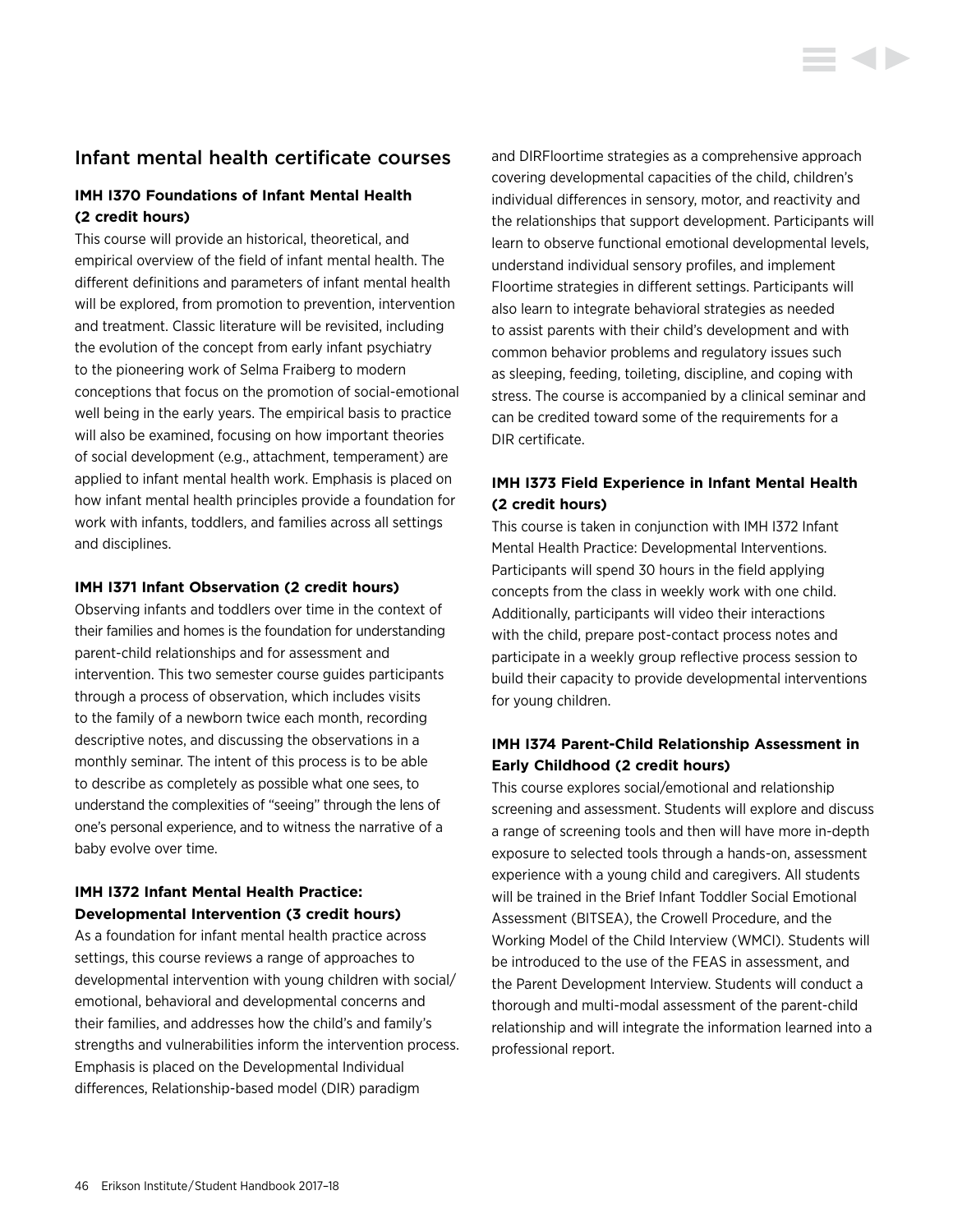## **IMH I375 Infant/Early Childhood Mental Health Practice: Parent-Child Relationships (4 total credits) (2 credit hours each semester)**

This yearlong course focuses on developing relationships with families and on how these relationships can support growth and development for young children and families. Emphasis is placed on culture and context in Infant and Early Childhood Mental Health (IECMH) practice. In the fall semester, the course focuses on approaches to working with diverse families, understanding and assessing developmental and relational difficulties, using assessment as a collaborative process, and core concepts of relational therapies. Special focus is placed on interventions where children and/or families have experienced trauma or loss, considering the impact on development and relationships and resiliency in the face of significant challenge. In the spring semester, the course addresses relational approaches to early regulatory challenges and social-emotional and behavioral problems during the preschool years. Students learn exemplary approaches and strategies for IECMH-informed practice in home visitation, child care, early intervention, primary care and child welfare. Students study the role of the IECMH consultant and practice using the consultation stance to promote change. The important role of policy, advocacy and systems building in IECMH is addressed. Use of reflective practice and supervision is a unifying factor in this course. Students develop in-depth intervention skills as well as learn to recognize the limits of their practice, based on their disciplinary training.

## **IMH I376 Infant Mental Health Internship (1.5 credit hours each semester)**

Infant Mental Health Practice: Parent-Child Relationships will be taken in conjunction with an internship in an infant mental health setting. Individual clinical supervision will be provided throughout the internship year and will offer a uniquely supportive learning relationship in which to integrate theory and practice. Further, students will individually design and complete an integrative leadership project, which will build their capacity to bring a relationship-based approach to both their own and other settings.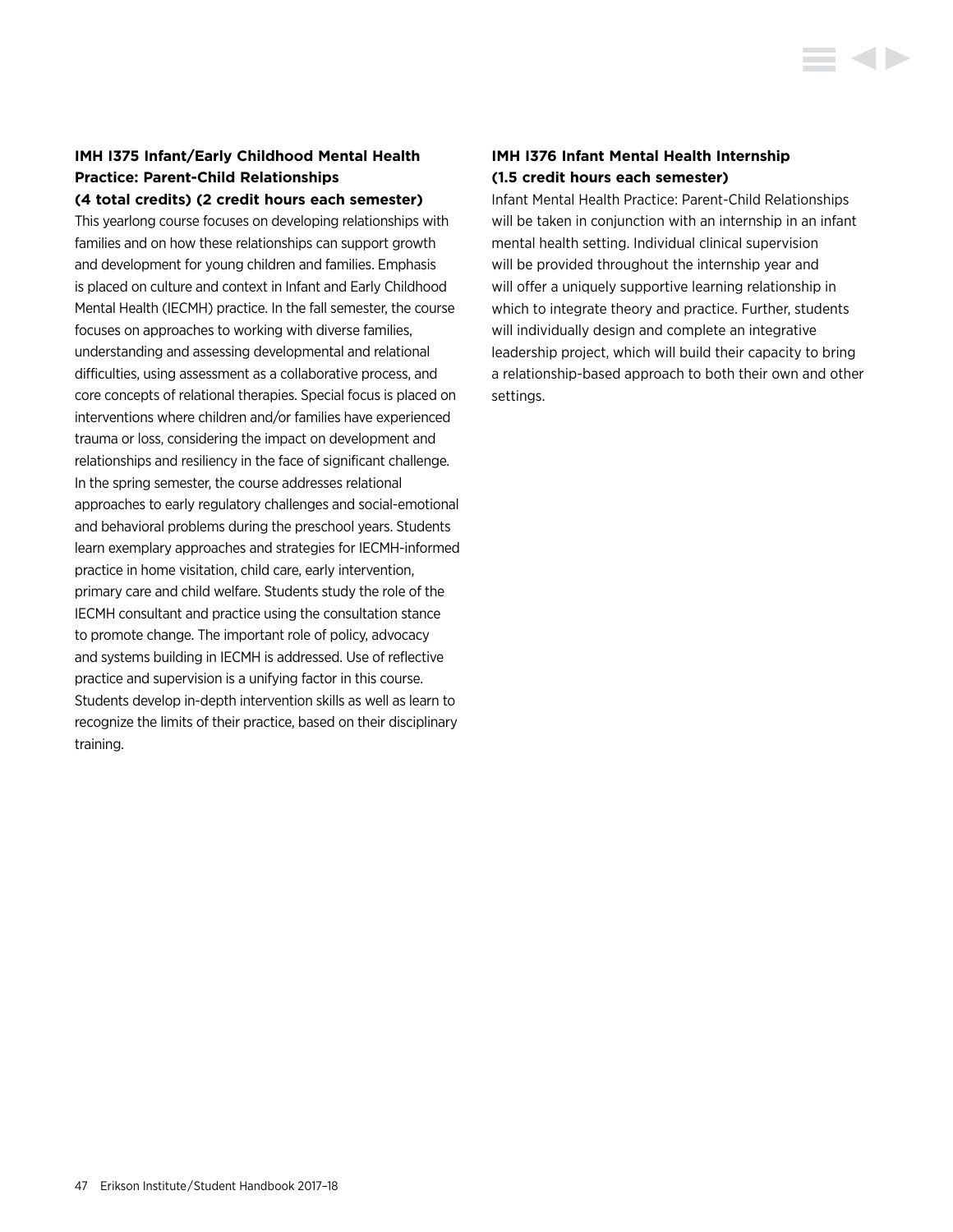# Academic policies and procedures

The following policies apply to all degree, certificate, and at-large students. It is each student's responsibility to become familiar with and abide by these policies while enrolled as a student at Erikson.

## **Academic integrity**

The academic integrity policies of Erikson Institute are based on the respect for individual achievement that lies at the heart of academic culture. Every faculty member and student belongs to a community of scholars in which academic integrity is a fundamental commitment. It is critical that students contribute to the ideal of academic integrity and accept individual responsibility for their work.

Academic dishonesty or misconduct undermines the learning experience and may be grounds for dismissal. Academic dishonesty or misconduct can include, but is not necessarily limited to, the following unacceptable conduct: 1) cheating (including use of unauthorized materials, altering a graded work, or allowing another person to do one's work); 2) plagiarism (including copying of material from published or posted works of others without proper attribution); 3) obtaining an unfair advantage (including unauthorized use of examination materials, defacement or theft of materials needed by others, unauthorized collaboration on assignments, or intentional interference with another student's academic work); 4) fabrication of data; 5) falsification of records or official documents; 6) unauthorized access to computerized academic or administrative records or systems; or 7) aiding and abetting any such acts of academic dishonesty.

Specific examples of academic dishonesty, including but not limited to the above, and additional information is available in the library and through the writing tutorial program. However, all graduate students entering Erikson Institute are presumed to be familiar with basic standards of academic integrity within the higher education community. To this end, every student should obtain her/his own copy of *Doing Honest Work in College: How to Prepare Citations, Avoid Plagiarism, and Achieve Real Academic Success* by Charles Lipson (2004). Student failure to practice academic integrity will, depending upon the seriousness of the misconduct, result in a sanction ranging from a lowered grade or grade of "F" for the assignment to expulsion from the Institute.

#### **Informal resolution of concerns regarding academic dishonesty**

▄▗▖▖

Suspected cases of academic dishonesty should be reported to the course instructor, the Administration, or any faculty member of the Institute. If the complaint relates to a specific course or a project being supervised by a particular instructor, the complaint will be referred back to that faculty member, who will have initial jurisdiction over any instance of academic dishonesty relating to that faculty member's course or work performed under that faculty member's supervision. In such circumstances, the faculty member may personally meet with the student to discuss the alleged misconduct and its consequences (e.g., zero on an exam, a lower grade for the course, etc.). If the student and faculty member reach an agreement, the incident need not be the subject of any further proceedings; however, a written statement or "letter of understanding" must be drafted by the faculty member, signed by the faculty member and student to record the resolution of this matter, and retained by the faculty member, with a copy of the resolution promptly forwarded to the Dean of Students.

If a complaint about academic dishonesty in a specific course or under a specific faculty member's supervision is not resolved informally between the student and faculty member as described above, then the faculty member must notify the student in writing (by both email and certified mail, if possible) of the alleged misconduct.

A copy of that written notice will be provided to the Dean of Students, who will initiate an investigation as described below in "Investigation and Resolution of Formal Academic Dishonesty Complaint."

Once a student receives formal or informal notice that a faculty member or other Institute community member has expressed concerns about the student's potential violation of the Academic Integrity Policy, the student may not change his or her registration in a course in which the charge is pending or in which a finding of academic dishonesty has been made. Once a complaint has been referred to the Administration after failure to achieve an informal resolution, the complaint may not be withdrawn by the complaining party without the Administration's approval, nor may any faculty member resolve the matter without the Administration's approval. A student may not receive an Institute degree or certificate while a charge of academic dishonesty is pending or while a sanction imposed pursuant to a finding of academic dishonesty is in effect.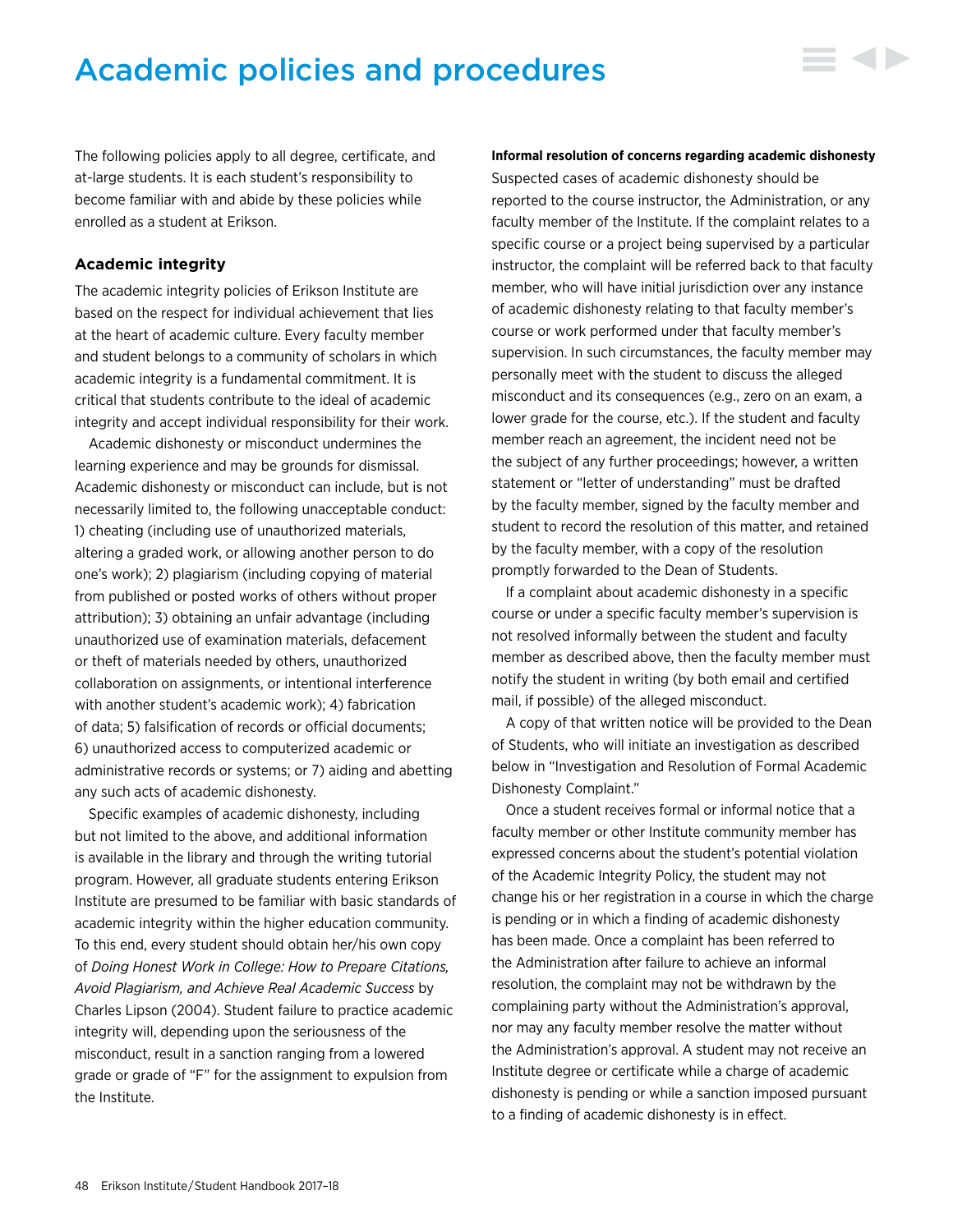The Institute has the authority to pursue an investigation of alleged academic dishonesty and enter a finding of violation or sanctions (including rescission of a degree or certificate) against a student or former student, notwithstanding that student's having already withdrawn or transferred from the institution or graduated with a degree or certificate.

#### **Other concerns about academic dishonesty**

In certain circumstances, a student may suspect another student or Institute representative of academic dishonesty, or an Institute representative other than a student's course instructor may develop such concerns about a student. In such circumstances, that suspicion should be reported or complaint made to the faculty member teaching the particular course at issue or to the Dean of Students. If any faculty member becomes aware of such a suspicion or complaint relating to a course other than one being taught by that faculty member, this information should also be reported to the Dean of Students. Once such a complaint or concern reaches the Dean of Students, the Dean will attempt to resolve the matter informally if no informal resolution has yet been attempted, using a process similar to the Informal Resolution process noted above; if such a resolution cannot be achieved, the Dean will then institute an Investigation and Resolution as set forth below.

The Institute reserves the right to modify the procedures set forth below for investigation, resolution, and appeal of academic dishonesty complaints, as appropriate to the particular case, upon notice to the complaining/reporting party and to the student or other Institute representative who is the subject of the complaint.

## **Investigation and resolution of formal academic dishonesty complaint**

Where a complaint is referred by a faculty member to the Dean of Students for formal investigation, the procedure undertaken shall be as follows. The Dean of Students may conduct the investigation or designate another representative of the Institute to conduct such investigation, as the Dean deems appropriate. The Dean or designee shall then review the facts of the alleged incident, including statements made by the reporting individual, the accused individual, and supporting material. The accused individual and reporting individual shall both have the opportunity to meet separately with the investigating Dean or designee and provide written material or documents considered relevant to resolution of the complaint. The investigating

Dean or designee may, but need not, conduct interviews or undertake other investigation as suggested by the parties or as deemed appropriate, including seeking information from individuals outside the Institute about appropriate academic conduct or anything else relevant to investigation of the complaint. The investigating Dean of Students or designee has the discretion to limit or expand the scope of the investigation as deemed appropriate to dispose fully and fairly of the complaint. The investigating Dean or designee also has the discretion to confer with the Dean of Enrollment Management or any other Erikson Institute representative, as appropriate, in the course of such investigation or when considering a range of possible sanctions.

i d b

At the conclusion of the investigation, the Dean of Students or designee shall, subject to any applicable FERPA limitations, notify the reporting party and the accused party in writing about the investigator's conclusions as to 1) whether an academic integrity violation occurred and, if so, 2) the sanction to be placed upon the accused for the violation. In any investigation in which a violation is found regarding a student's conduct in a specific course or program, or in any investigation stemming from a faculty member's complaint about a student, the Dean of Students or designee should first confer with the appropriate faculty member about the proposed sanction. If an affected faculty member and the Dean of Students (or designee) cannot agree on an appropriate sanction, the Dean (or designee) shall make the final decision as to the appropriate sanction, but the faculty member shall have a right to appeal that determination as set forth in the "Appeal of Academic Dishonesty Determination" procedure set forth below.

Investigations conducted pursuant to this paragraph shall be maintained as confidential by all parties to the greatest extent reasonable, but the Institute reserves the right to investigate such matters fully and to disseminate information, both within and beyond the Institute, to the extent deemed necessary to reach a fair and appropriate resolution.

#### **Appeal of academic dishonesty determination**

A student may appeal to the Institute a finding of academic dishonesty and/or the particular sanction assessed upon such finding by filing a written notice of appeal with the Senior Vice President for Academic Affairs/Dean of Faculty of Erikson Institute within 10 business days of the date that the student receives the written notification of resolution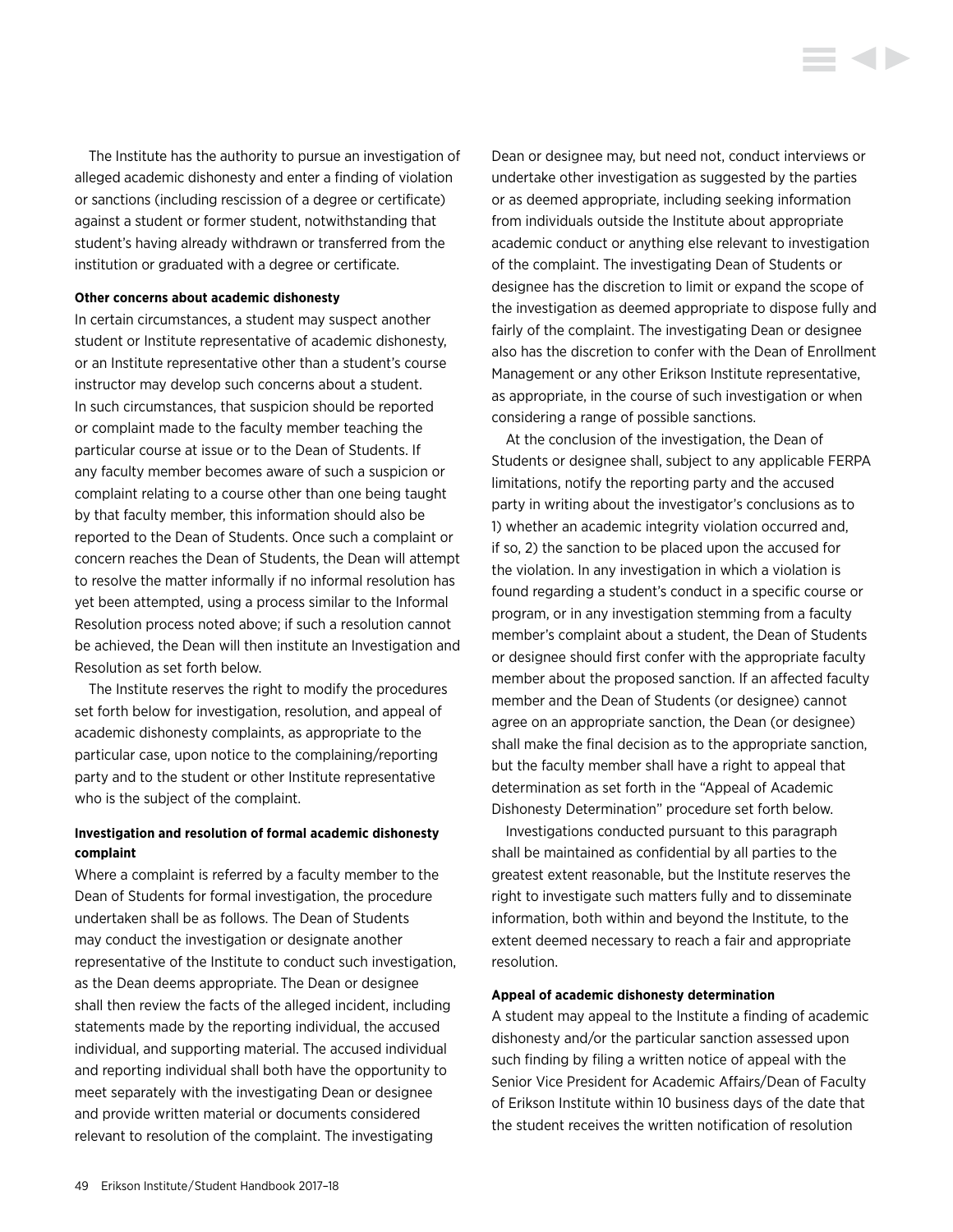described above. The student's written notice of appeal must state whether the student is appealing the finding of dishonesty, the sanction, or both, and must describe in detail the grounds for appeal. Such an appeal may be considered by the Senior Vice President for Academic Affairs/Dean of Faculty or the Senior Vice President's designee, who will evaluate the matter to the extent considered appropriate under the circumstances. Grounds for appeal will be limited to alleged errors in procedures, misinterpretation of policies, or a clear discrepancy between a finding of liability and the sanction assessed. An appeal is not an evidentiary hearing or a reconsideration of the evidence, and the Senior Vice President for Academic Affairs/Dean of Faculty or designee need not, but may, interview the parties and accept supplemental written submissions or documentation. The decision of the Senior Vice President for Academic Affairs/ Dean of Faculty or designee on an appeal shall be final.

Where an appeal is taken regarding a serious sanction such as a grade of "F," suspension or expulsion, the sanction may, but need not, be stayed by the Senior Vice President's office pending the resolution of the appeal; no degree, certificate, or honors shall be awarded during the pendency of an appeal.

Where a faculty member disagrees with an academic dishonesty decision or a sanction assessed with respect to a student's work in the faculty member's course or under the faculty member's supervision, the faculty member may file an appeal with the Senior Vice President for Academic Affairs/Dean of Faculty, and this appeal shall be subject to the same time and notice requirements applicable to a student filing an appeal as noted above. A faculty member's appeal shall be heard by the Senior Vice President for Academic Affairs/Dean of Faculty or designee using the same process and limited scope of review applicable to a student's appeal. The decision of the Senior Vice President for Academic Affairs/Dean of Faculty or designee regarding a faculty member's appeal shall also be final.

#### **Academic grievance procedure**

Academic disputes can arise relating to alleged mistakes or inequities in grading; application of due dates and extensions for late work; imposition of additional requirements after the course has begun; and similar issues. With respect to any academic grievance or dispute other than one involving academic integrity, a student should use the following grievance procedure.

Where a student has questions or concerns about any requirement relating to a course or to any grading issue, the student should first attempt to resolve the problem directly with the instructor. If the issue is resolved informally between student and instructor, the matter ends and no formal record need be maintained.

If an academic grievance is not settled informally, or if the student wishes to pursue the matter formally, the student must file a written grievance with the Dean of Students within 10 business days after the issue for complaint has occurred. The Dean of Students (or designee) will consider the grievance within ten business days, determine whether it merits continued review, and dismiss it if it does not. The student grievant will be notified in writing if the Dean or designee determines that the grievance lacks merit, and this written decision is final.

If the Dean of Students or designee concludes upon initial review of the grievance that continued consideration is warranted, the Dean (or designee) shall then conduct an appropriate investigation, discussing the matter with the complaining student and with the instructor at issue, permitting both such parties to submit written materials if appropriate, and undertaking any other necessary investigation. The Dean of Students or designee may effect a negotiated resolution between the student and faculty member at this stage, which resolution should be written, signed by the student and faculty member, and retained by the office of the Dean of Students.

Upon conclusion of such an investigation without a negotiated resolution, the Dean of Students or designee shall determine whether the grievance has merit and whether any relief is warranted. If the Dean of Students or designee finds that the grievance lacks merit or that no changes to the challenged grade or course requirements are warranted, the Dean of Students or designee shall so notify the grievant and the affected faculty member in writing, with a copy of such resolution to be sent to the Senior Vice President for Academic Affairs/Dean of Faculty. In this situation, the decision of the Dean of Students (or designee) shall be final.

If the Dean of Students (or designee) determines, after investigation, that a student's academic grievance has merit and that a change in a grade or course requirement may be warranted, the Dean of Students (or designee) shall prepare a written recommendation for the consideration of the Senior Vice President for Academic Affairs/Dean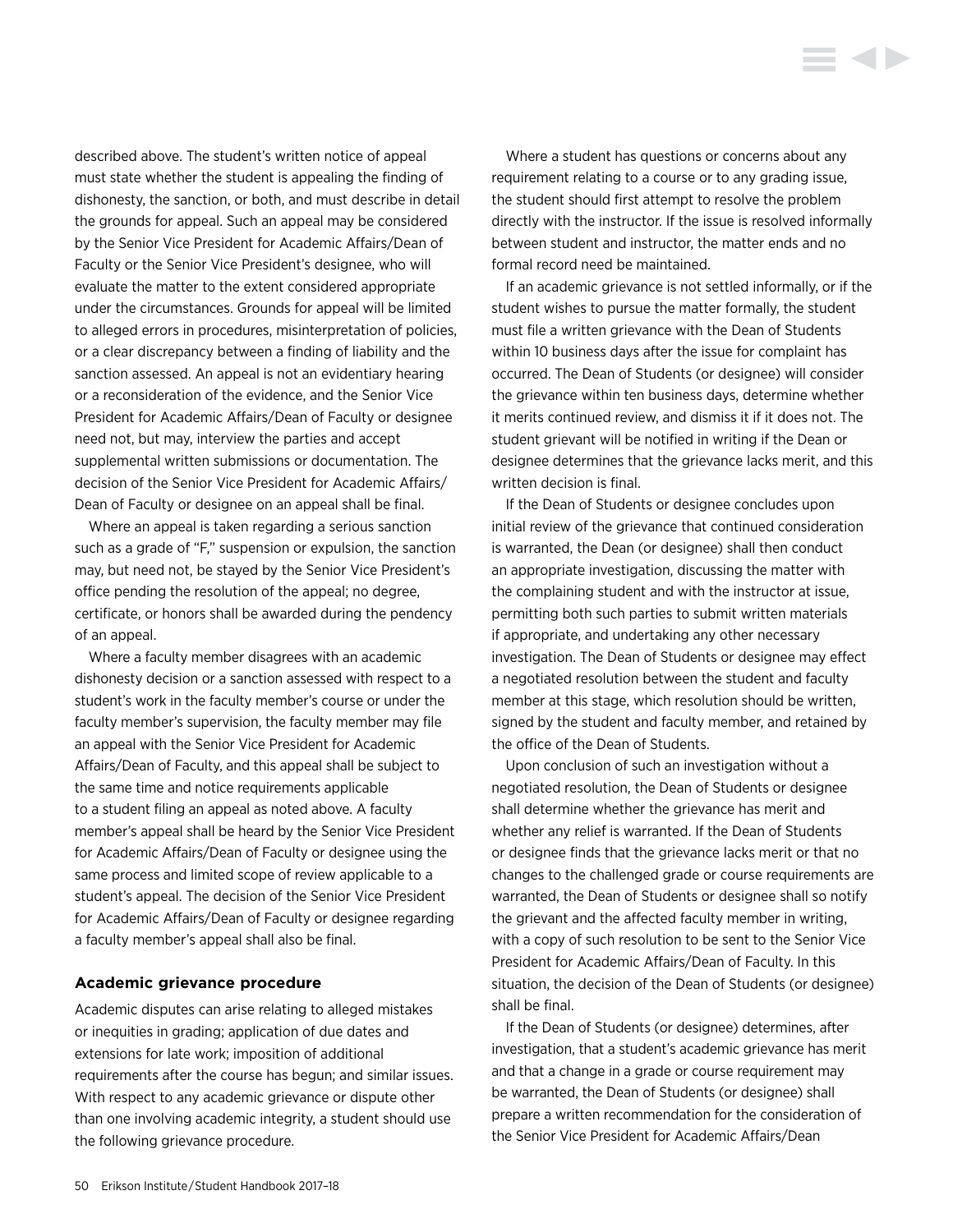of Faculty. The Senior Vice President for Academic Affairs/ Dean of Faculty shall discuss the proposed recommendation with the student grievant, affected faculty member, and other members of the faculty or administration, as appropriate. The Senior Vice President for Academic Affairs/ Dean of Faculty may also investigate the grievance.

If investigation is deemed appropriate, the Senior Vice President for Academic Affairs/Dean of Faculty may ultimately accept, reject, or modify the recommended resolution. The Senior Vice President for Academic Affairs/ Dean of Faculty will notify the student grievant and the affected faculty member of the Senior Vice President for Academic Affairs/Dean of Faculty' decision upon the recommendation, which shall constitute the final decision on the grievance.

### **General grievance procedure applicable to other student grievances**

The Academic Grievance Procedure set forth above does not apply to any issues relating to academic integrity, student discipline, or denial of accommodation, which are governed by separate, specific procedures set forth in this Handbook. With respect to any other disputed decisions or conduct by Erikson representatives, however, a student is free to file a grievance under the above Academic Grievance Procedure section, and a modified version of the investigation and resolution process set forth above will be used to resolve the disputed issue. The Institute reserves the right to modify its Academic Grievance Procedure as appropriate to the specific nature of the grievance; for instance, depending upon the nature of the grievance or the identity of the Erikson representative whose conduct is being challenged, the above procedure might be changed, or a different decision maker designated, to allow for full and fair resolution of a particular grievance. The student grievant and any other parties to such a grievance will be notified if modifications to the Academic Grievance Procedure are implemented for any particular grievance.

Where a grievance includes issues covered under one or more of the Institute's applicable grievance procedures, the Institute will determine which such procedure will apply to the particular grievance and will notify the grievant and other parties to this effect. Any questions about how a grievance should be filed or how it will be processed should be directed to the Dean of Students or the Senior Vice President for Academic Affairs/Dean of Faculty.

#### **Handbook grievance and appeal procedures**

All of the grievance, appeal, and disciplinary procedures set forth in this Handbook are intended as fact finding and dispute resolution mechanisms and do not afford students any contractual rights. The Institute reserves the right to modify these procedures at any time and, where circumstances warrant in a particular case and at the Institute's discretion, to modify, combine, or fashion a new procedure to address a particular case or dispute fully and fairly.

**STARTING** 

#### **Academic probation: new students**

Students admitted to a certificate program on academic probation will work closely with their program advisor over the course of the first two semesters of enrollment. They must receive a final grade of B or better in each course in the first two semesters. Students who do not meet these conditions will be dismissed from the certificate program.

Students admitted to a master's degree program on academic probation enter the three-year option of the Master of Science in Child Development or Master of Science in Early Childhood Education leading to initial early childhood teaching license. They will not be considered for admission to one of the concentrations until they have successfully fulfilled the conditions of their probation.

Master's degree students admitted on probation must meet the following conditions.

- 1. During the summer prior to their enrollment, they are required to successfully complete a free four-week writing tutorial, "Academic Writing Preparation," to give them a head start on the types of reading and writing they will encounter in the master's program. Attendance is mandatory. At the conclusion of this tutorial, the instructor, in consultation with the Dean of Students, will decide whether or not the student will be allowed to enroll in the degree program.
- 2. Students who do continue will take a reduced course load during their first year and work closely with a writing tutor who is familiar with the content of the courses. During the first semester, they will take CHLD C421 Social and Emotional Development I. They must complete all course assignments within the deadlines indicated by the instructor and course syllabus. They must receive a final grade of B or better. For assistance with course work and writing assignments, students may be required to meet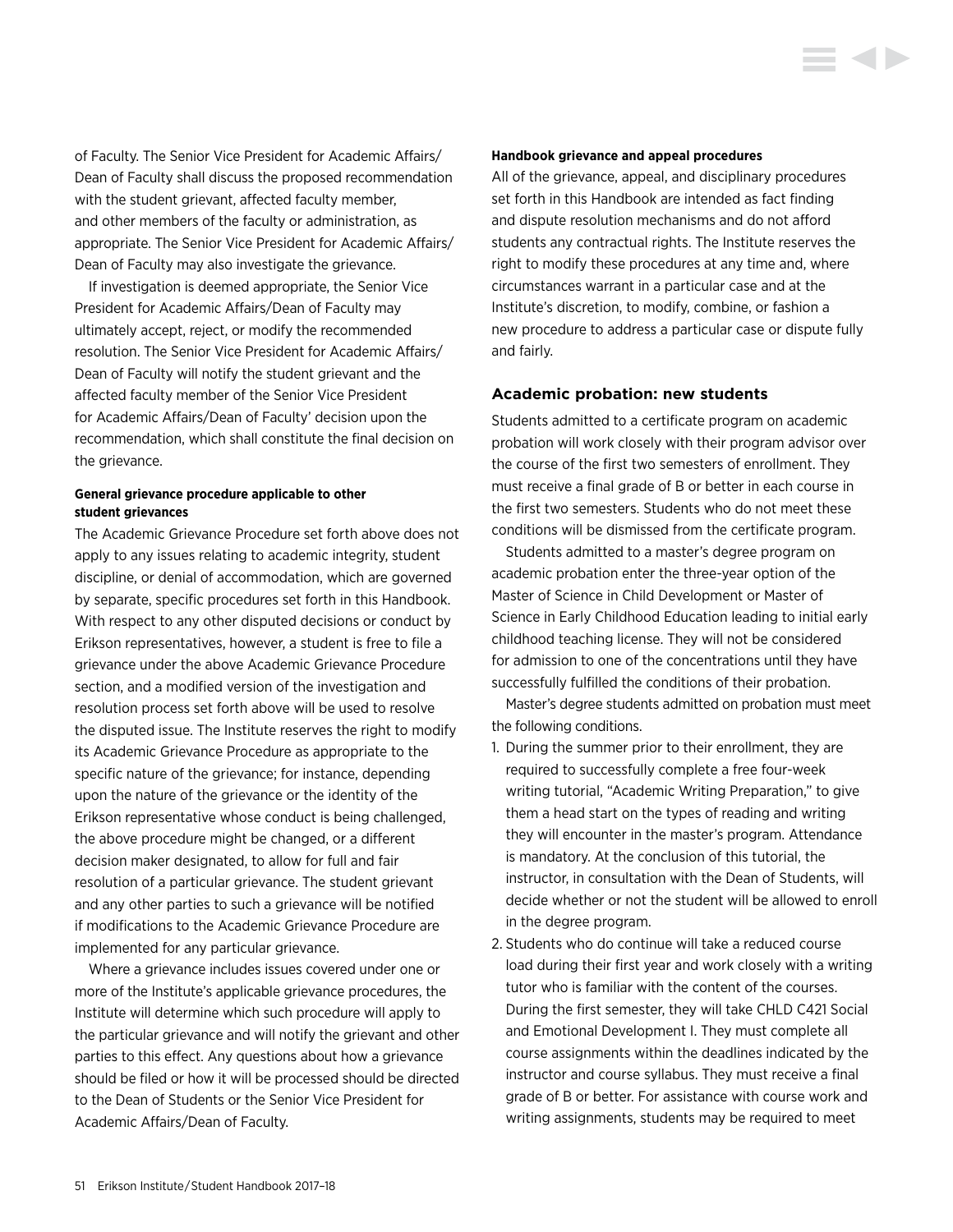weekly with their writing tutor throughout the semester. They may rewrite a paper only once. Students who do not meet these conditions will be dismissed from the degree program.

- 3. Upon successful completion of the first semester, the student's advisor and instructor will decide whether the student should register for one or two courses during spring semester. The spring courses are CHLD C422 Social and Emotional Development II: Early Adolescence through Adulthood and CHLD C432 Family and Culture. Teacher candidates will enroll in CHLD C432 Family and Culture and CHLD C425 Physical Growth and Development.
- 4.Upon successful completion of the first year, with a cumulative grade point average of B (3.0) or better and satisfactory performance in the writing tutorial, students will be removed from academic probation and may increase their course load during their second and third years, with the approval of their advisor. If needed, they may continue working with a writing tutor.

## **Academic probation and warning: continuing students**

- 1. Master's students who receive a second C+, C, or C− are issued an academic warning that they are in danger of academic dismissal.
- 2. Certificate students who receive a C+, C, or C− are issued an academic warning that they are in danger of academic dismissal.
- 3. Students who fail to maintain at least a 3.0 grade point average or who receive a D will be placed on academic probation.
- 4. Students placed on academic probation and their advisors will be notified by the Director, Registration and Student Records Office. Each student on probation is required to meet with her/his advisor before beginning course work for the following term. No student may continue on academic probation for more than one term (including the summer). In rare cases, the Dean of Enrollment Management may extend the period of academic probation for an additional term if it is determined that exiting academic probation within one term is not possible based on the program course sequence.
- 5. Failure to exit academic probation will result in dismissal from the program. This provision does not apply to students who fail to achieve a passing grade on the

comprehensive examination. See page 53 for policies regarding the comprehensive examination. Students on academic probation may not begin their internship until they have regained good academic standing.

- 6. Master's students receiving a third C+, C, or C−, a second D, or any combination of three grades of C+, C, C−, and D, or receiving a failing grade (F or FR) in any course will be dismissed from the program.
- 7. Certificate students receiving a second C+, C, or C−, a second D, or any combination of two grades of C+, C, C−, and D, or receiving a failing grade (F or FR) in any course will be dismissed from the program.
- 8. Students who have been dismissed from an academic program may seek an appeal of the decision by submitting a letter in writing outlining the reasons for requesting the appeal. This letter must be submitted within 10 working days of the date that the student receives the written notification of dismissal. The letter shall be addressed to the Dean of Faculty and Senior Vice President for Academic Affairs. Such an appeal may be considered by the Dean of Faculty or her designee, who will evaluate the matter to the extent considered appropriate under the circumstances. The decision of the Dean of Faculty or designee on an appeal shall be final.

# **Academic probation: exiting academic probation**

- For continuing students falling below a 3.0 GPA: within one term, the student must bring her/his cumulative GPA for all course work up to 3.0.
- For continuing students receiving a D grade in a course: the student must repeat the course the next time it is offered. Students who are prevented from exiting academic probation because the needed course is not offered during the following term will have their probation extended until the end of the term in which the course is next scheduled.

## **Attendance and classroom decorum**

Class participation is an important part of your academic program, and attendance is expected for all classes. Most class work is designed to extend or complement the readings, not duplicate them. An attendance sheet is kept for each class.

Each instructor will set the attendance and participation guidelines for her/his respective course. You are responsible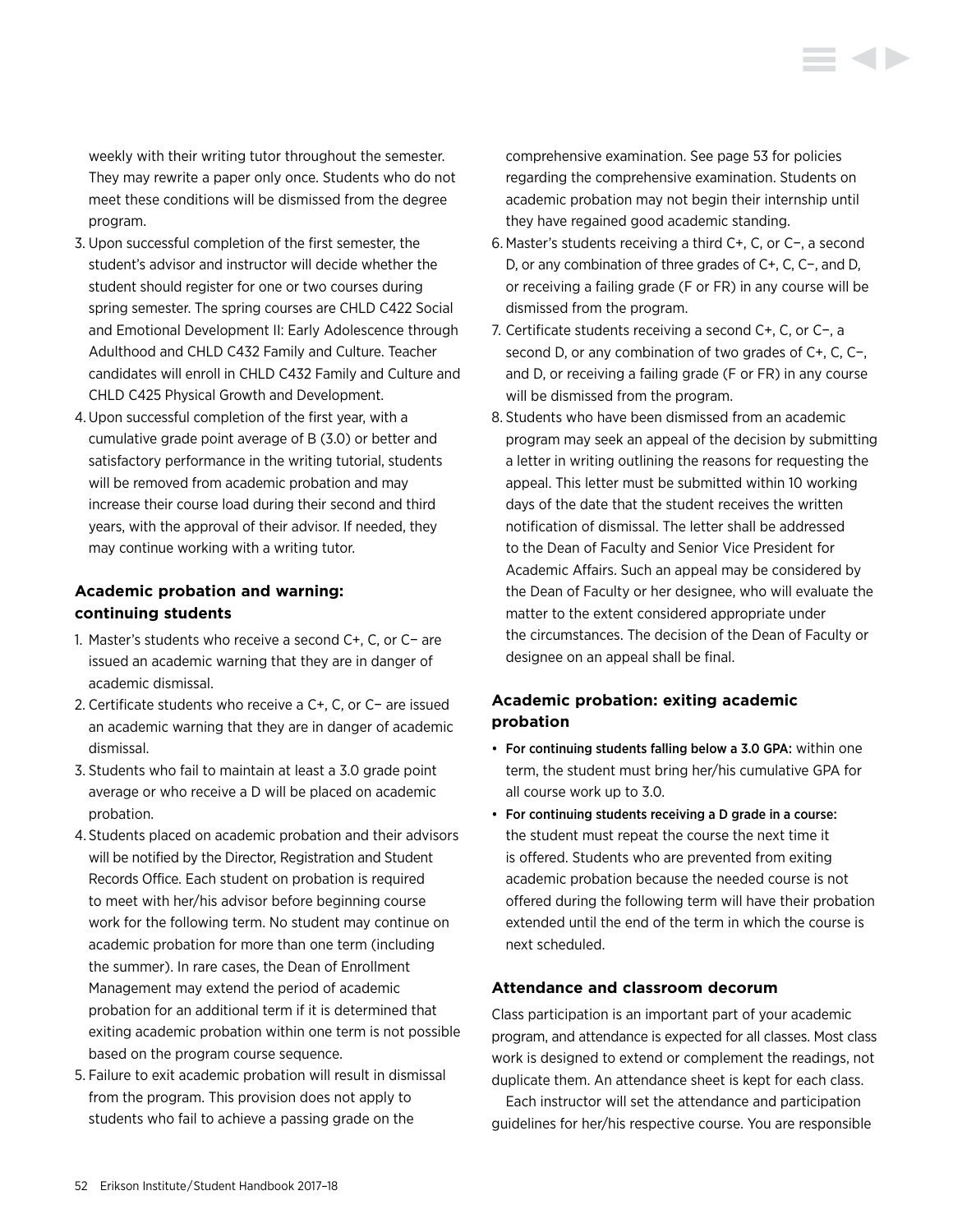for reviewing your course syllabi for the attendance policy for each of your classes, and if you must miss a class, you should notify the instructor in advance. Failure to comply with the published attendance and participation expectations for a course can result in a lowered grade for class participation, additional readings or assignments to make up for the missed class, or a lower/non-passing final grade for the course.

For students in the field placement, internship or action research phase of their degree or certificate program, attendance at weekly integrative/supervision seminars is mandatory. The seminar is designed to bridge the gap between the academic program and the practice component. It provides an opportunity for students to share experiences and to question, probe and analyze problems and issues of both a theoretical and a practical nature. Students whose attendance is likely to be impacted by a documented disability or chronic situation should contact Colette Davison, Dean of Students and coordinator of disability services to discuss.

Additionally, students are expected to refrain from behavior and/or activities in the classroom that can be disruptive to the educational process. Examples of such behavior include, but are not limited to, the following: conducting personal business; working on assignments for other courses; text/IM messaging; and using personal devices for activities unrelated to the class.

#### **Comprehensive examination**

The comprehensive examination, a four-hour, written examination that covers major content areas in child development and early education, is one of the culminating requirements of the master's degree programs.

You must have satisfactorily completed all of your Erikson course requirements excluding your final semester of internship, tutorial (if applicable), and seminar before you will be allowed to take the comprehensive exam. You may petition your advisor to take the spring comprehensive exam if during your final spring semester you are registered for one academic course, e.g., Social and Historical Perspectives, or are registered for a concentration course over the summer. All tuition and fees must be paid in order to register for comprehensive exam. All academic grades, including final grades for outstanding "Incomplete" grades, must be submitted to the Registration and Student Records Office

four weeks before the date of the examination. Students who plan to take the exam in June must have all their work completed by the end of the school year in May. All library materials must be returned before the examination results will be recorded for graduation. The comprehensive exam must be taken within a year of completing course and internship/action research requirements. If for any reason this is not possible, the student should request a meeting with the Dean of Students to discuss their situation.

**STARTING** 

The questions on the comprehensive examination cover the entire core academic program. Copies of past examinations and resources for preparing for the comp exam are available in the Comp Resources section of the Academic Success Center site on my.erikson, and you are encouraged to review them. You are also encouraged to join a study group to prepare for the exam. Faculty are available to meet with students to give advice. It is the student's responsibility to ask for this assistance. If you are a student who is requesting accommodations for taking the comp exam based on a documented disability, please contact the Dean of Students and coordinator of disability services to discuss your request.

Comprehensive examination results shall be reported as pass or fail. If a student fails the exam, she/he will meet with her/his advisor to devise a plan for preparing to retake it. When the advisor and the student agree that the plan has been completed, the advisor will give approval for a second attempt. If a student fails a second time, a small committee including the academic advisor, the program director or a designated faculty member, and the Dean of Students will meet prior to a third attempt. The committee may review the student's academic history; including transcripts, reflection and practice points, and previous comprehensive exams to determine if any reasonable accommodations are warranted for a third attempt. If deemed by the committee as warranted, the nature of the accommodation will be determined with input from the student.

If a student fails on the third attempt, she/he may petition to take the comprehensive exam for a fourth time by submitting a formal written request to the Dean of Students. Students repeating the exam must do so within one year of the previous attempt.

For more information on the comprehensive examination, see page 11.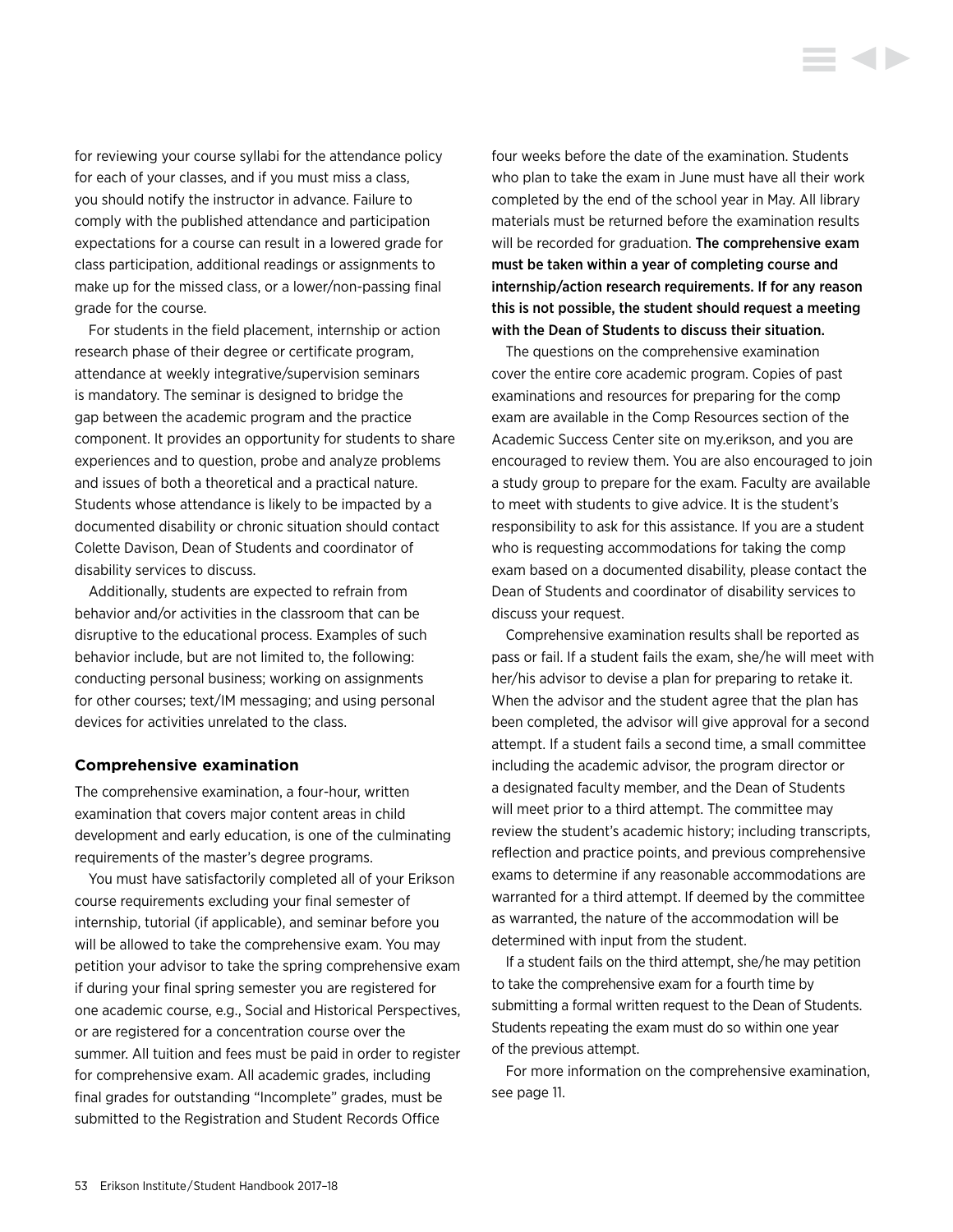### **Conferral of degrees and certificates**

Erikson has four official degree/certificate conferral dates each year. Dates for 2017–18 are September 15, December 14, May 10, and June 29. Master's degree students who plan to graduate must complete and submit an application for master's degree conferral, along with the \$175 degree conferral application fee, no later than February 14, 2018. Applications for master's degree conferral are available on *my.erikson.edu*. Certificate students do not have to submit an application for conferral of the certificate of completion.

To receive your degree or certificate, you must have fulfilled all program requirements, including passing the comprehensive examination for master's degree students. All tuition and fees must be paid and all library materials returned before a student can be approved for graduation.

## **Continuous enrollment policy**

Erikson Institute students are required to be registered for every semester during the academic year (Fall, Spring, and Summer), unless no courses are required of a student for a given term per their program plan or if the student is on an approved leave of absence. A student who is not registered for any two consecutive terms will be administratively withdrawn from her or his program by the Registration and Student Records Office. She or he will be subject to the readmission policy (see page 72). Students who have completed all course requirements and are pending completion of the comprehensive examination or culminating requirements for their degree conferral will not be subject to this policy.

#### **Copyright protection for work created by others**

Erikson Institute respects the intellectual property rights of others, including yours. We take great care to ensure that our use of copyrighted materials in Erikson courses and other areas conforms to copyright law. We expect you to do so as well. It is your responsibility to make a good faith determination that your use of copyrighted materials complies with U.S. Copyright Law (*[www.copyright.gov/](www.copyright.gov/title17/) [title1](www.copyright.gov/title17/)7/*) and Erikson's Intellectual Property Policy, available on the Academics homepage on *my.erikson.edu*.

You should familiarize yourself with sections of the Intellectual Property Policy that are particularly relevant to students. Please take time to review Part I, "Use of Copyrighted Material of Others" (pages 1–11) to ensure that you use such materials correctly. The policy covers "fair use" in many different situations, including use of copyrighted materials available on the Internet. Under Part II, "Ownership of Intellectual Property," you will want to look at "Work Created by Students," page 17. Given the complexity of copyright law, we encourage you to err on the side of caution. If you have any questions regarding appropriate use of copyrighted materials, please don't hesitate to contact the library staff, who are your best resource.

#### **Penalties for Copyright Violations**

Users who violate policies regarding the use of copyrighted materials may be subject to disciplinary actions, including dismissal from the Institute and legal penalties.

Under federal law, a person found to have infringed upon a copyrighted work may be liable for actual damages and lost profits attributable to the infringement, and statutory damages from \$200 up to \$150,000. The copyright owner also has the right to permanently enjoin an infringer from further infringing activities, and the infringing copies and equipment used in the infringement can be impounded and destroyed. If a copyright owner hired an attorney to enforce his or her rights, the infringer of a work may also be liable for the attorney's fees as well as court costs. Finally, criminal penalties may also be assessed against the infringer and could include jail time depending upon the nature of the violation. For more information on penalties for violation of federal copyright laws, see *[www.copyright.gov/](www.copyright.gov/title17/92chap5.html) [title17/92chap5.html](www.copyright.gov/title17/92chap5.html).*

## **Copyright protection for work created by students**

Erikson Institute's intellectual property policy seeks to encourage the a) creation of original scholarship, including online work and electronic media, b) development of educational materials, applications and products, and c) dissemination of Erikson's work throughout the profession and the academic community, with such work identified with Erikson Institute.

Erikson students shall own copyrights in the papers, theses, dissertations, and other scholarly works they produce while at Erikson, except in the following circumstances:

1. Scholarly work authored by a faculty member with assistance from a student shall be owned by the Erikson faculty member;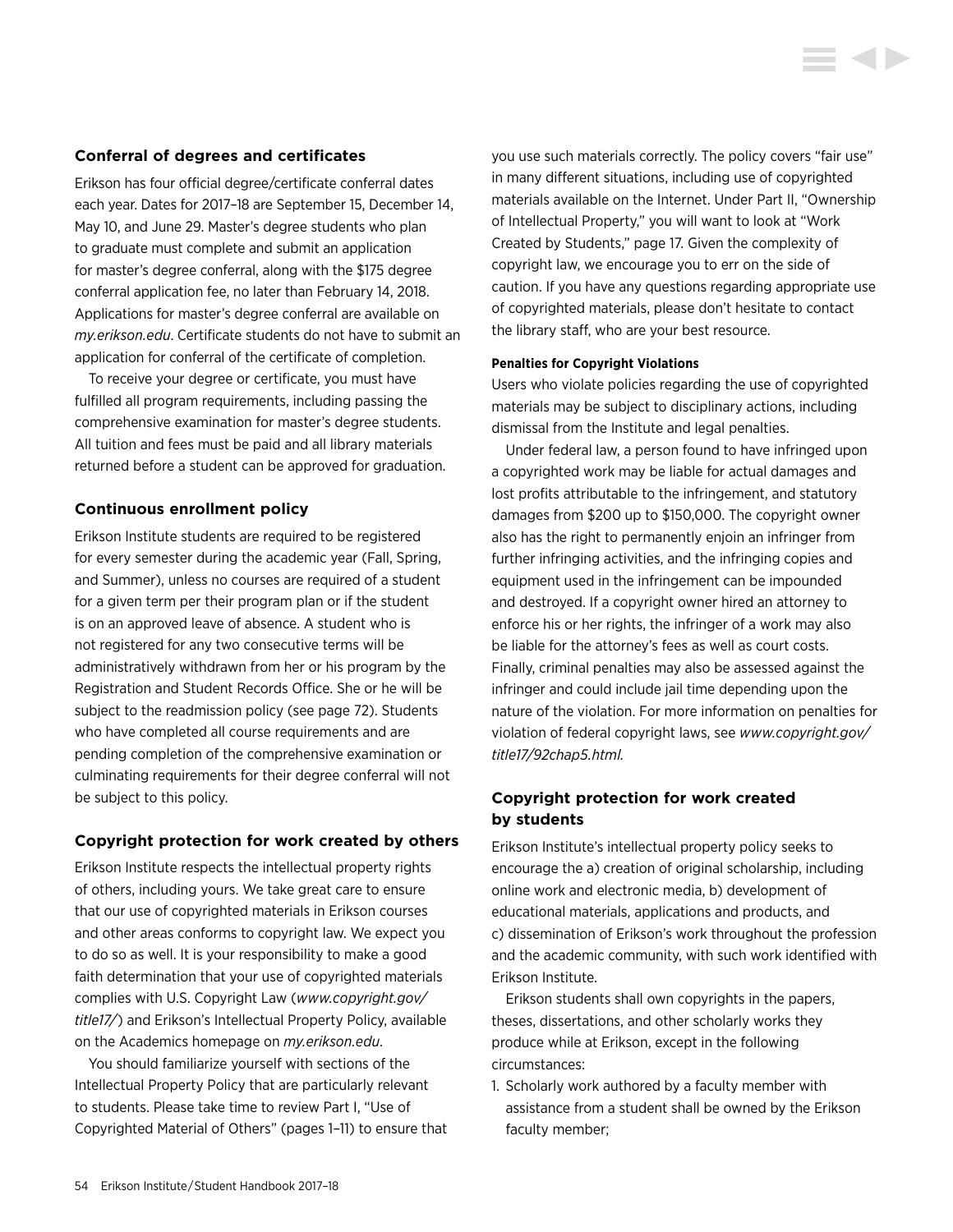- 2. Erikson owns any student work that constitutes or is part of a sponsored work as defined in the Institute's intellectual property policy;
- 3. Erikson owns any work for which Erikson has obtained a written transfer of copyright from the student and Erikson owns any student works created as part of the student's employment at Erikson.

#### **Erikson rights regarding student-owned work**

- 1. Erikson has an interest in using certain student-owned works for academic purposes (e.g., grading), and in maintaining copies of student work for administrative and disciplinary purposes. As a condition of enrollment, Erikson students grant Erikson the irrevocable, perpetual right to use and retain all copies of student work for these purposes.
- 2. Student works that constitute notes of classroom lectures or exercises shall not be used by the student for commercial purposes.

The full text of the Institute's Intellectual Property Policy is available on the Academics home page on *my.erikson.edu*.

#### **Course and end-of-year evaluations**

At the end of each semester, you will complete a course evaluation for each of your courses. At the end of the academic year, you will complete a more comprehensive evaluation of your overall experience with Erikson's academic programs and support services. Evaluation results are taken into account by faculty and staff as they review the curriculum and various services for students.

#### **Credit hour policy**

Erikson Institute awards credits for degree and certificate program courses based on the semester hour unit. The number of credits assigned to Erikson degree and certificate program courses is a function of the depth and breadth of subject matter deemed appropriate by program faculty to achieve the outcomes of the respective program, and approved through the faculty curriculum review process. The Institute's credit hour policy is intended to ensure consistency in assigning credit hours to courses and to comply with national, state and accreditation agencies.

Each unit of credit is understood to represent a *minimum* of three hours of actual work per week for the *typical* student during a 15 week semester, or a *minimum* of

4.5 hours of actual work per week during the 10 week summer term.

For lecture and seminar courses, an average of one hour per week is typically allotted to faculty led instruction (i.e. lecture and/or discussions) for each unit of credit awarded. Courses will be designed and expectations established so that the typical student will need to study and/or engage in an average of two hours of out of classroom activity for every hour of faculty led instruction in order to achieve the intended learning outcomes. Out of classroom activities include, but are not limited to:

- Reading assigned texts;
- Viewing recorded lectures;
- Completing assignments;
- Completing online modules;
- Participating in synchronous or asynchronous discussion with other students;
- Taking exams;
- Conducting field observations; and/or
- Collaborating on group projects

The Institute's credit hour policy for online and hybrid courses is consistent with the standards for courses offered through face-to-face instruction, although some or all of course content and faculty-student interaction occurs through one or more forms of distance education.

For master's level internship, student teaching, action research and field placement courses, one credit is awarded for a minimum of 5 hours of work per week in a supervised setting over the course of the term for master's program courses. For internship and action research courses in the certificate programs, one credit is award for a minimum of 3 hours of work per week in a supervised setting over the course of the term.

For research practicum and independent study courses, the scope of the study or research will be established to require the typical student to work an average of 45 hours per credit earned.

#### **Freedom of inquiry**

At Erikson, students are encouraged to engage in free discussion, inquiry, and expression. Student academic performance is evaluated solely on academic achievement, including adherence to the traditional canons of scholarly honesty and integrity, and not on unrelated opinions and conduct.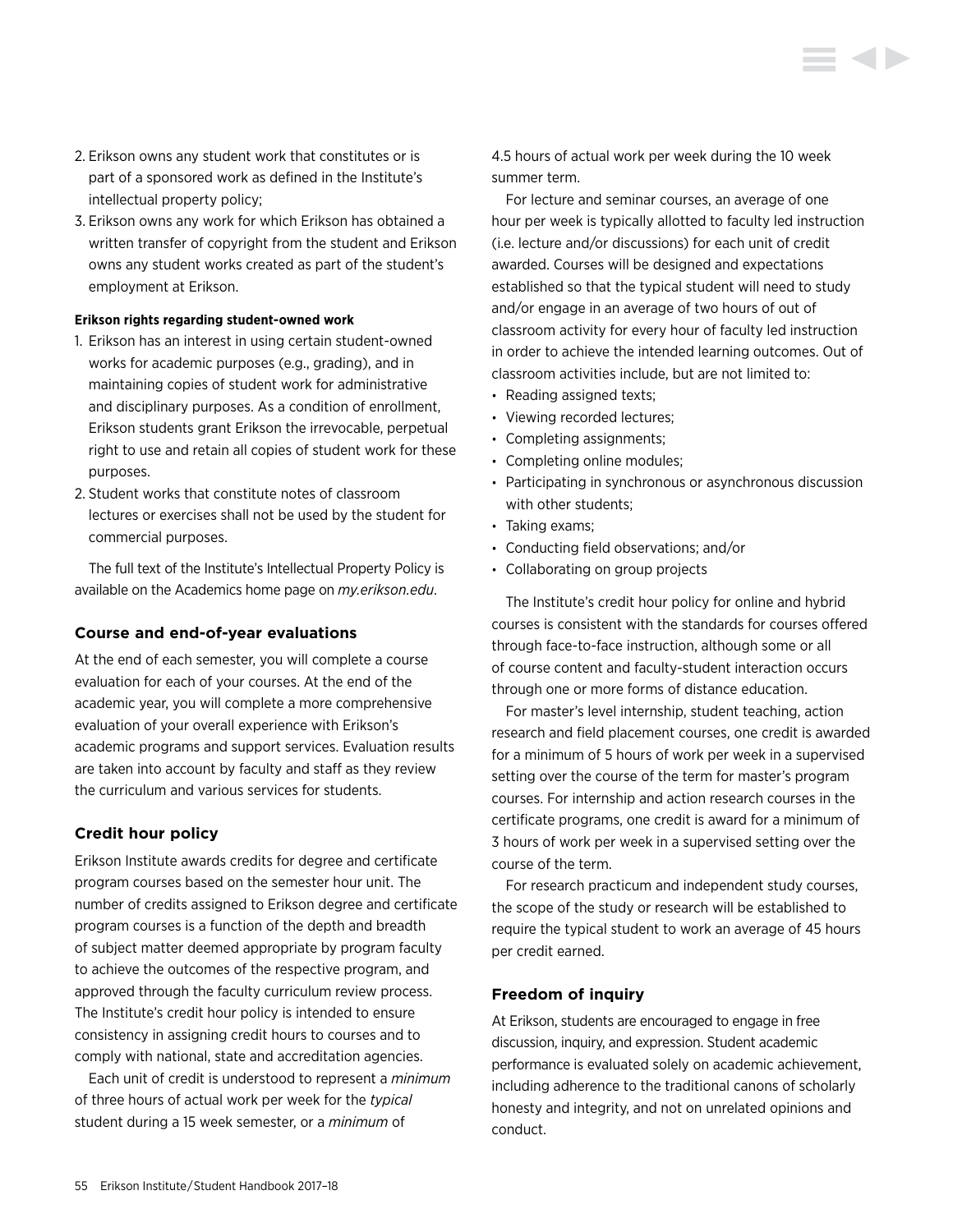### **Good academic standing**

Students are to maintain an overall grade point average that will result in a GPA of not less than B (3.0) upon completion of all program requirements. No more than two grades of C+, C, or C− may be counted towards master's degree requirements. No more than one grade of C+, C, or C− may be counted towards certificate program requirements. No grade of grade of D may be counted toward the degree or certificate requirements, nor does a D grade fulfill a course requirement. Such grades, however, will be calculated in the GPA, unless the course is repeated in a future semester. For more information on repeated courses, see page 72. No student will be awarded a diploma or receive a graduate certificate with less than a cumulative 3.0 grade point average for all Erikson courses. Students receiving a failing grade in a course, including a grade of FR which is recorded because of failure to complete the required coursework by the appropriate deadline, are automatically dismissed from the program.

## **Grading system**

Erikson Institute is on a 4 point grading system. The unit of credit is the semester hour. The following grade notations are used in calculating the Grade Point Average (GPA=the quotient of total quality points divided by total hours attempted).

#### **Grades included in GPA**

| Grade     | <b>Quality points</b> | <b>Definition</b>   |
|-----------|-----------------------|---------------------|
| A+, A     | 4.00                  | Excellent           |
| $A-$      | 3.67                  | Very good           |
| B+        | 3.33                  | Good                |
| B         | 3.00                  | Above Average       |
| B-        | 2.67                  | Average             |
| $C+$      | 2.33                  | Fair                |
| C         | 2.00                  | Acceptable          |
| $C-$      | 1.67                  | Passing             |
| D         | 1.00                  | Unacceptable        |
| F         | 0.00                  | Fail                |
| FR.       | 0.00                  | Failure by rule     |
| <b>NG</b> | 0.00                  | No grade submitted* |
| WF        | 0.00                  | Withdrawal, fail    |

#### **Grades not included in GPA**

| Grade          | <b>Definition</b> |
|----------------|-------------------|
| AU             | Audited           |
| $\overline{1}$ | Incomplete*       |
| W              | Withdrawal        |
| <b>CR</b>      | Credit            |
| NC.            | No credit         |
| <b>NOP</b>     | Not passed        |
| <b>WIP</b>     | Work in progress  |
| P              | Pass              |
|                |                   |

*\*Grades of I (Incomplete) and NG (No Grade Submitted) will be permanently changed to a grade of FR (Failure by Rule) if course requirements are not met by the deadline published in the academic calendar.* 

## **Internships**

The following information is specific to students enrolled in the on-campus Masters of Science degree programs. Students enrolled in the PhD program or certificate programs that require an internship or field placement receive information about their respective program's internship requirements, policies, and procedures through the program director. Students enrolled in the online MS in Early Childhood Education program complete a two-semester action research project instead of an internship. MSW students should refer to the MSW Handbook for information on field placement.

Organizations serving as internship sites make a significant investment in Erikson students. In return, you and the Institute both have an obligation to fulfill the terms of the internship agreement. You will be expected to work the hours agreed upon, respect the organization's goals and procedures, and adhere to a code of professional ethics and confidentiality. In addition, you will be expected to adhere to the student responsibilities that apply to all students of Erikson Institute and that are discussed in more details in the "Student Rights and Responsibilities" section, page 76.

Prior to beginning an internship, each student will be required to undergo and successfully complete a namebased student background check. The existence of a conviction in an applicant's record does not necessarily mean that he or she will be dismissed from the programs. Each case is evaluated individually on its facts and not all convictions or disciplinary actions are considered disqualifying to the course of study at the Institute. Some internship sites require fingerprint background checks, and the responsibility for obtaining and paying for that belongs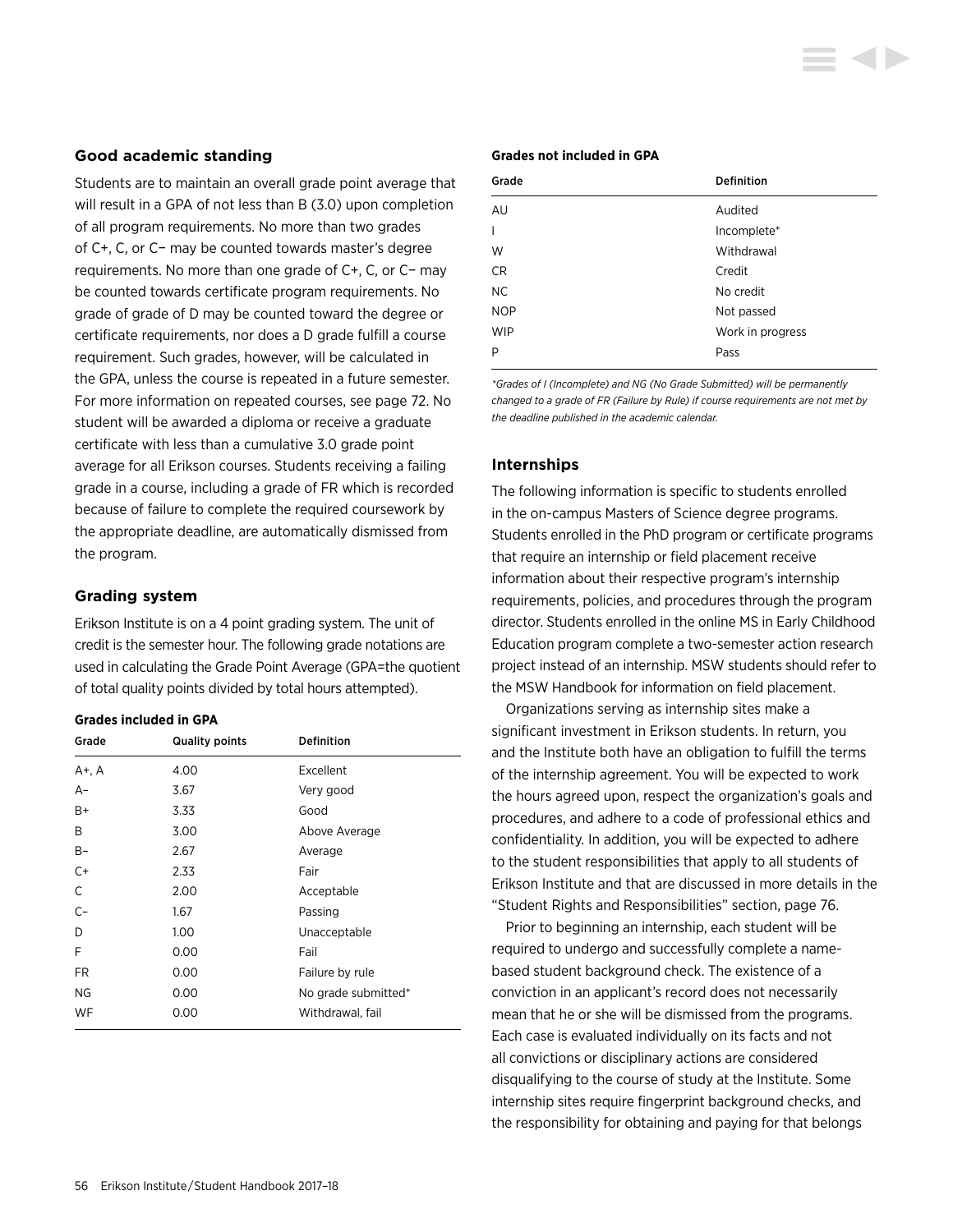to the student. Students must have a minimum 3.0 grade point average and have successfully completed all child development core courses before beginning internship.

Students typically have one internship placement for the entire academic year. We strive to help students find internships that reflect their interests. Students in one of the concentration tracks, however, may have specific requirements concerning previous experience, the type of internship, setting, and number of hours per week. Hours and specific commitments vary. Contact time, supervisory conferences, and group meetings are arranged by the student, his/her Erikson advisor, the field director, the field liaison, and the internship supervisor.

You are expected to work a minimum of 15 hours per week. Some internship placements require prior experience, for which advanced planning is needed.

#### **Internship placement at student's employment site**

Students are discouraged from pursuing an internship where they are employed. The purpose of field education is for the student to be a true learner, to be exposed to various practice opportunities and populations, and to get the broadest possible experience. Often the boundary between student and employee can become blurred, and the learning can become secondary.

If students want to pursue the possibility of an internship at their place of employment, they must begin the process by notifying the field director and their program director of their intention at least six months prior to the scheduled beginning of the internship. The student's program director, in consultation with the field director, will determine whether the activities performed as a student differ sufficiently from his/her job responsibilities, that the internship supervision is distinct from the employment supervision, and that the internship supervisor can provide reflective supervision and oversee the student's learning goals. For an approved placement at a place of employment, there may be an additional requirement of a written project, depending on the nature of the field learning experience and the student's learning needs.

There is no guarantee that the placement will be approved. In the case where it is not approved, the student will be responsible for completing an alternative approved placement.

The following policies are in place to ensure that the student's learning is the priority:

1. The student must have been employed by the agency for at least 1 year prior to the request.

- 2. The field learning experiences must occur in a different unit or division, and must be separate and distinct from any activities currently performed for pay. The internship assignments must be relevant to the student's learning goals.
- 3. It is strongly preferred that a separate supervisor is assigned to be the student's internship supervisor. If this is impossible, a separate hour must be used weekly for the sole purpose of internship supervision.
- 4. The program director, the field director or his/her designate will conduct a site visit prior to the student beginning field work to establish clear boundaries in roles of the student/employee, clarify learning opportunities, and distinguish work to be done as an employee and tasks to be undertaken for internship.
- 5. Once all of the material is reviewed, the program director, in consultation with the field director, makes the decision in regard to whether the placement is appropriate for new learning for the student. If approved, the internship supervisor needs to demonstrate throughout the year that the commitment to student learning is maintained.

#### **Internship orientation**

Erikson holds two mandatory internship orientations. The first orientation (in February) provides an overview of the requirements for an internship and a listing of potential sites. You will be asked to complete a questionnaire identifying the type of internship you would like. Working closely with your advisor and/or the Field Education and Career Services Office, you will apply to appropriate sites over the spring and summer.

The second orientation (in late August), a 2-day workshop, Field 101, reviews the particulars of the integrative seminars, placements, and internship contract. The internship contract is to be filled out by you, your advisor, and your internship supervisor and will establish general and specific learning goals on which your performance will be evaluated.

#### **Internship evaluation**

Your internship supervisor will complete a detailed evaluation twice during your internship, in fall and spring. You will also complete a self-evaluation at the same time and discuss the results with your internship supervisor and your advisor. All evaluations are included in your file. If you disagree with the evaluation, you may write a formal reply that will also be placed in your file. At the end of your internship, you will also write an evaluation of your experience to help future students in selecting their placements.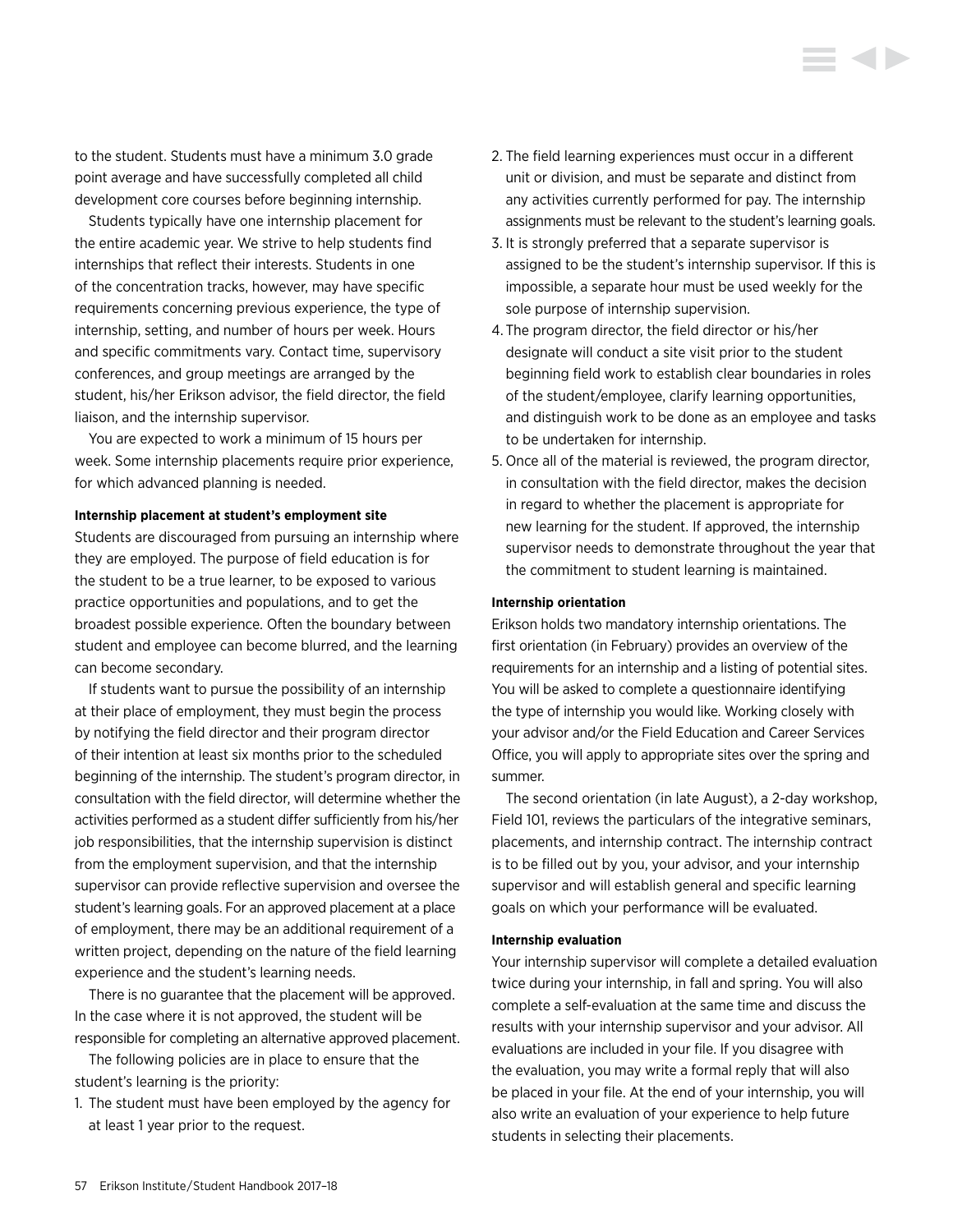# General campus policies and procedures

#### **Building access information**

The operating hours for the building during the regular academic term are as follows:

| Monday-Thursday | 8 a.m.–8 p.m.   |
|-----------------|-----------------|
| Fridav          | 8 a.m. - 5 p.m. |

The operating hours for the building during the semester break periods is 8 a.m.–5 p.m., Monday–Friday and closed on Saturdays. For safety and security purposes, the building is kept locked at all other times.

Students are issued a photo ID/access card which is used to check-in at the building. All students must swipe their photo ID/access card at the main lobby security desk located on the first floor in order to enter the building. Student photo ID/access cards must be returned to Erikson upon withdrawal from the Institute or completion of the degree/certificate program. If lost, the replacement cost for each card is \$50. Guests and visitors can gain access to the building by checking in and presenting a valid photo ID at the main lobby security desk on the first floor.

#### **Concealed carry policy**

#### **Purpose**

Erikson is committed to providing a safe and secure environment for its community and guests.

In support of this commitment, Erikson will establish restrictions on carrying firearms or weapons on the Erikson campus in accordance with the 2013 Illinois Firearm Concealed Carry Act, Section 65.

#### **Scope**

This policy applies to all employees, students, visitors and individuals conducting business on the Erikson campus. Campus includes, but is not limited to, the LaSalle Street campus and field placement sites whether owned, leased or controlled by Erikson, where Erikson programs, activities and classes are held.

#### **Policy**

Erikson maintains a Firearms and Weapons Free Campus. No person covered by this policy, regardless of whether that person has a valid federal or state license to possess a firearm or weapon, is authorized to possess a firearm or weapon while engaged in Erikson related business or activities.

#### **Exceptions**

The provisions of this policy do not apply to the possession of firearms or weapons on the Erikson campus, or at any Erikson sponsored activity if the firearm or weapon is carried by a full-time law enforcement officer required to carry a firearm or weapon as a condition of his or her employment, the firearm or weapon is carried by an enforcement officer from an external agency conducting official business at Erikson or any other exception that is deemed necessary as determined by the Chief Facilities Officer. The exceptions to the prohibitions of concealed carry do not apply to off-duty law enforcement officers on campus including off-duty law enforcement officers attending classes as students.

#### **Enforcement**

Any of the aforementioned individuals who violate this policy, which means he or she is found to have carried a firearm or weapon onto the Erikson campus knowingly or is found to have carried a firearm or weapon under circumstances in which the individual should have known that he or she was in possession of a firearm or weapon will face the following disciplinary actions:

- Employees may be subject to discipline up to and including immediate termination;
- Students may be subject to discipline up to and including immediate expulsion;
- Individuals visiting or conducting business on the Erikson campus may be banned and/or referred to an external law enforcement agency, which may lead to arrest and prosecution.

Erikson's Facilities and Enrollment Departments, in consultation with other relevant departments and executive management, shall be responsible for the development and distribution of information regarding this policy to the Erikson campus community; shall be responsible for the development and promulgation of procedures and protocols for confiscation of weapons; shall promulgate policies and procedures to be used in determining whether any exceptions to this policy are necessary and shall be responsible for determining the clear and conspicuous posting of signage at all entrances stating that concealed firearms are prohibited. Signs shall be in accordance with the design approved by the Illinois State Police.

The Chief Facilities Officer and Dean of Enrollment Management shall be the designees of the President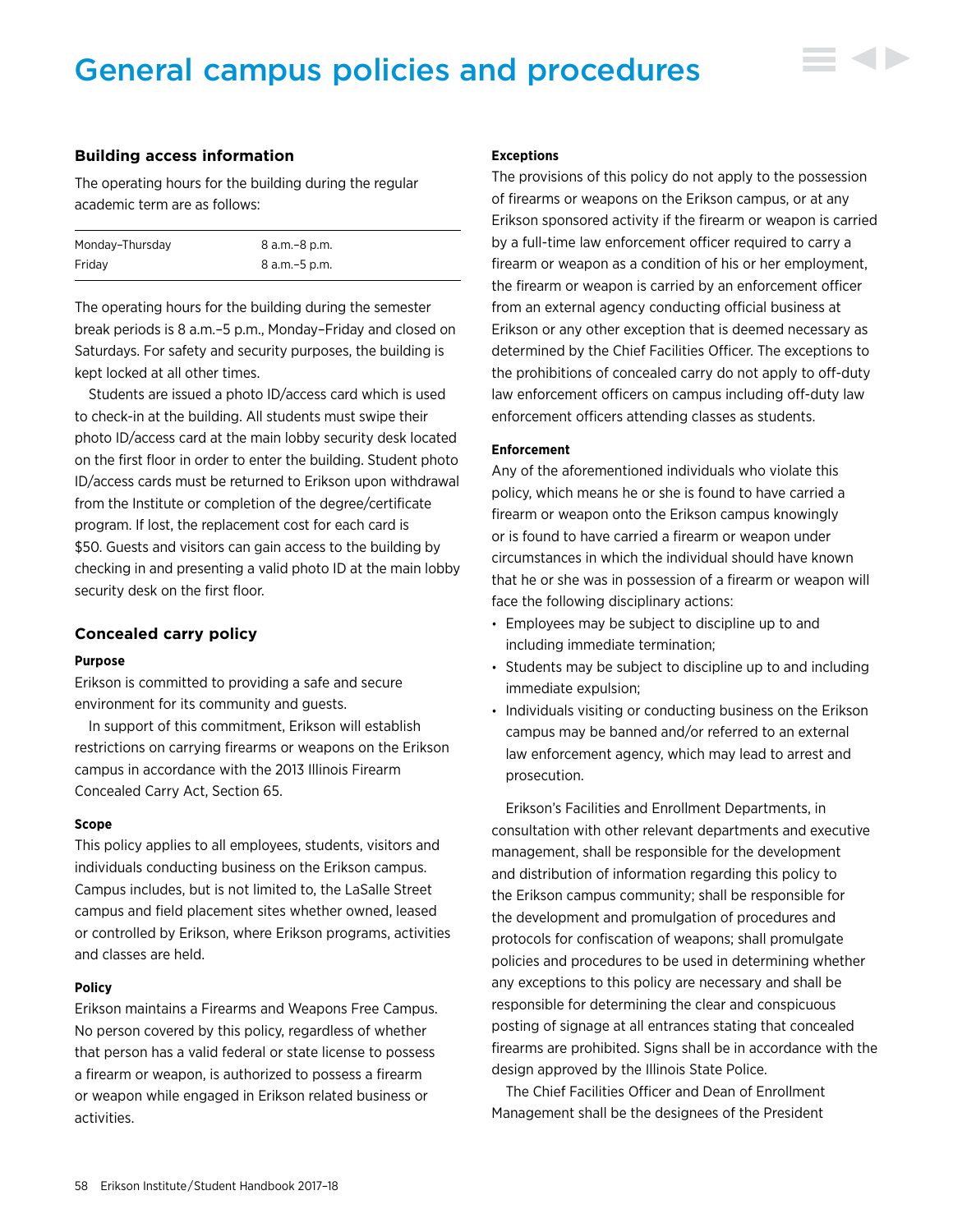of Erikson responsible for reporting any employee, student or visitor who is determined to pose a clear and present danger to the Chicago Police Department and the Illinois State Police.

#### **Definitions**

- A. "firearm" is defined as: loaded or unloaded handgun. A "handgun" is defined as any device which is designed to expel a projectile or projectiles by the action of an explosion, expansion of gas, or escape of gas that is designed to be held and fired by the use of a single hand.
- B. "weapon" is defined as: Any device, whether loaded or unloaded, that shoots a bullet, pellet, flare or any other projectile including those powered by CO2. This includes, but is not limited to, machine guns, rifles, shotguns, handguns or other firearm, BB/pellet gun, spring gun, paint ball gun, flare gun, stun gun, taser or dart gun and any ammunition for any such device. Any replica of the foregoing is also prohibited. Any explosive device including, but not limited to, firecrackers and black powder. Any device that is designed or traditionally used to inflict harm including, but not limited to, bows and arrows, any knife with a blade longer than three inches, hunting knife, fixed blade knife, throwing knives, dagger, razor or other cutting instrument the blade of which is exposed.

## **Discrimination and harassment, including sexual harassment**

All Erikson students have the right to learn and work in a positive environment free of discrimination or harassment, either verbal or physical, that is based on race, religion, color, age, sex, sexual orientation, gender, gender identity, gender expression, national origin, citizenship, marital or parental status, military discharge status, physical or mental disability, or any other protected status or characteristic. An example of "discrimination" would be different treatment of two similarly situated students on the basis of their different races. An example of racial "harassment" would be a pattern of belittling remarks made about a person's racial origins or of joking based upon stereotypes about a particular race, gender, or religion. Both discrimination and harassment are violations of the civil rights laws and are absolutely prohibited at Erikson Institute.

In keeping with this commitment, we will not tolerate discrimination against or harassment of students by anyone, including any faculty member, staff member, fellow student, vendor, trustee, or employee of Erikson. The Institute also strictly prohibits discrimination against or harassment of other Erikson representatives by students. Such conduct, or any interference with the investigation of an alleged incident, or retaliation will result in disciplinary action, possibly up to and including dismissal of students and termination of employees.

Title IX of the Education Amendment of 1972 prohibits discrimination on the basis of sex in any federally funded education program or activity. Erikson Institute has a Title IX policy that expressly prohibits discrimination on the basis of sex, sexual orientation, gender, and/or gender identity in any Institute program or activity consistent with Title IX of the Educational Amendments of 1972 and other applicable state and federal laws. Sexual misconduct, including sexual harassment, non-consensual sexual intercourse and/ or contact, exploitation, harassment, and interpersonal violence such as stalking, dating violence and/or domestic violence are forms of sex discrimination that deny or limit a community member's ability to participate in Erikson Institute's programs or activities. Every student must avoid conduct that reasonably could be interpreted as discrimination or harassment under this policy, even if such conduct was not intended to be offensive. Like every representative of Erikson, a student is expected and encouraged to inform fellow students or others whenever conduct is unwelcome, offensive or in poor taste. Only through such open communication can we maintain the type of learning environment and workplace where everyone has an equal opportunity to flourish.

Erikson Institute provides educational, preventative and training programs regarding sex, sexual orientation, gender and gender identity-based discrimination; encourages the reporting of any incident that might violate this policy; provides timely services to those who have been affected by discrimination; and utilizes prompt and equitable methods of investigation and resolution to stop discrimination, remedy any harm, and prevent recurrence. Violations of this Policy may result in the imposition of sanctions including, but not limited to termination, dismissal, or expulsion.

This Policy applies to all members of Erikson Institute community, including students, faculty, staff, administrators, board members, contractors, vendors, and visitors, regardless of their sex, sexual orientation, gender or gender identity. The Policy applies to on-campus and off campus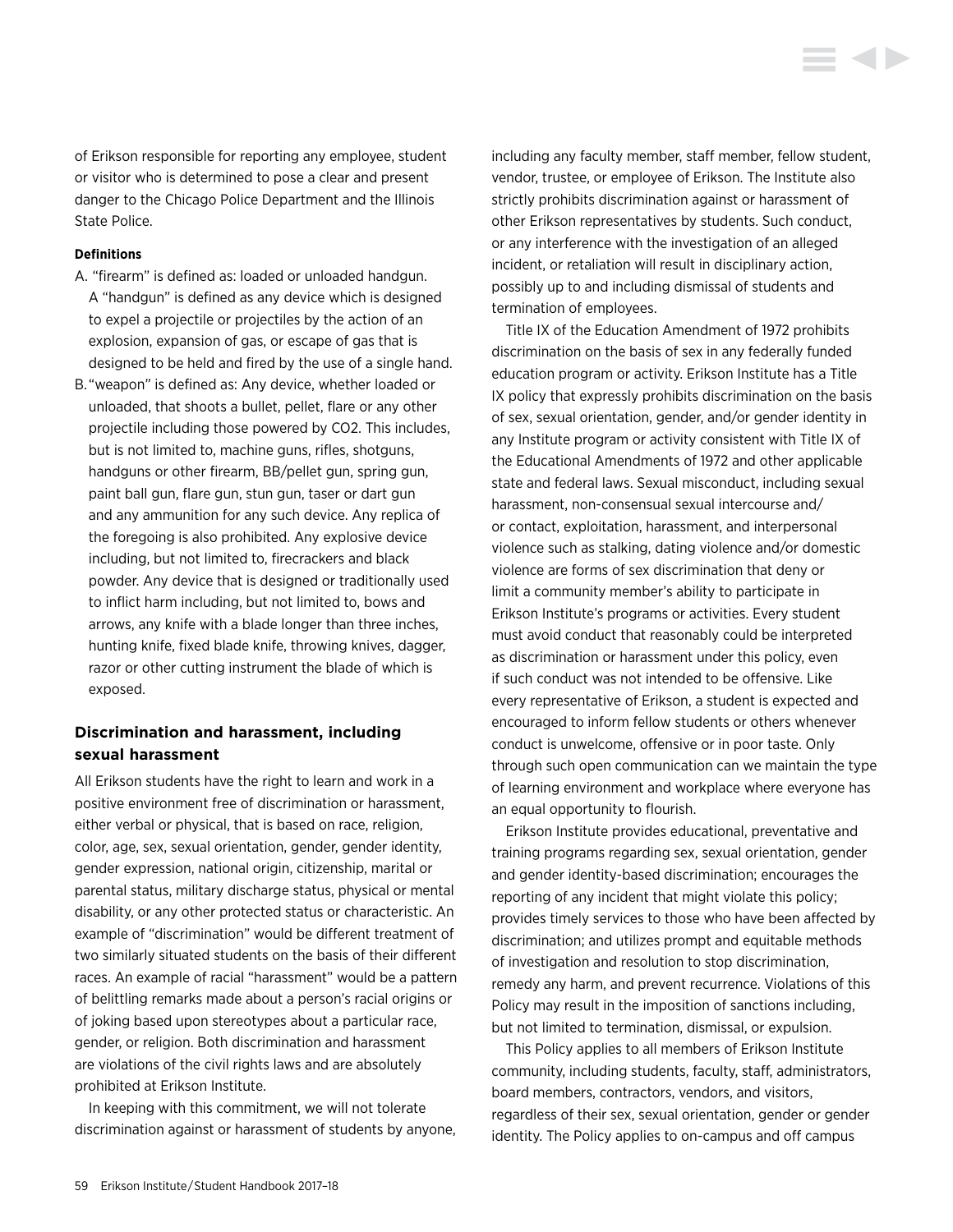conduct, including online or electronic conduct, when the off campus conduct: (i) occurs during an Institute sponsored employment or education activity or program; (ii) adversely impacts the education or employment of a member of the Erikson Institute community; or (iii) otherwise threatens the health and/or safety of a member of the Erikson Institute community.

Any of the prohibited conduct set forth in this Policy can occur between strangers or acquaintances, individuals involved in intimate or sexual relationships, individuals of any sex or gender identity, and/or individuals of the same or different sexes or gender identities. In addition, some of the prohibited misconduct also violates the criminal laws of the State of Illinois.

Sex discrimination is adverse treatment of an individual based on sex or gender, rather than individual merit. Sex discrimination encompasses sexual misconduct, as defined below, but also includes other discriminatory behavior that does not constitute sexual misconduct.

#### **Sexual Misconduct**

Sexual misconduct is a broad term that encompasses sexual harassment, non-consensual sexual intercourse or contact, sexual exploitation, domestic violence, dating violence, and stalking.

The following offenses are considered "sexual misconduct" and prohibited by Erikson Institute.

"Sexual Harassment." Sexual harassment is unwelcome conduct of a sexual nature, including unwelcome sexual advances, requests for sexual favors, and other verbal, nonverbal, graphic or physical conduct of a sexual nature, without regard to whether the parties are of the same or different gender when:

- Submission to such conduct is either explicitly or implicitly a term or condition of an individual's employment or status in a course, program or Institute-sponsored activity, or is used as the basis for employment or educational decisions affecting that individual (also referred to as "quid pro quo"); or
- Such conduct is sufficiently severe, pervasive, or persistent that it has the purpose or effect of unreasonably interfering with an individual's educational experience or working conditions (also referred to as "hostile environment").

"Gender-Based Harassment." Gender-based harassment includes acts of verbal, nonverbal, or physical aggression, intimidation, or hostility based on gender, sex or sexstereotyping, even if those acts do not involve conduct of a sexual nature. Use of the term "sexual harassment" throughout this policy includes gender-based harassment/ misconduct.

"Sexual Orientation-Based/Gender Identity-Based Harassment." Sexual orientation-based harassment includes verbal, non-verbal and physical acts of aggression, intimidation, or hostility based on an individual's actual or perceived heterosexuality, homosexuality, bisexuality, or transsexuality/ gender identity. Use of the term "sexual harassment" throughout this policy includes sexual orientation-based and gender identity-based harassment/misconduct.

"Non-Consensual Sexual Intercourse (or attempts to commit the same)." Non-consensual sexual intercourse is any penetration of the sex organs, anus, or mouth of another person when affirmative consent is not present or force is used. This includes penetration or intrusion, however slight, by an object or any part of the body, specifically including cunnilingus, fellatio, vaginal intercourse, and anal intercourse.

"Non-Consensual Sexual Contact (or attempt to commit the same)." Non-consensual sexual contact is the intentional touching or fondling a person's genitals, breasts, thighs, groin, or buttocks, or any other contact of a sexual nature (including by bodily fluids), when consent is not present or force is used. This includes contact done directly, through clothing, or with an object. It also includes causing or inducing a person, when consent is not present, to similarly touch, fondle, or contact oneself or someone.

"Sexual Exploitation." Sexual exploitation occurs when a person takes non-consensual or abusive sexual advantage of another for his/her own benefit, or to benefit anyone other than the one being exploited, and that behavior does not otherwise constitute one of the other sexual misconduct offenses in this policy. Examples of sexual exploitation include, but are not limited to, invasion of sexual privacy, prostituting another person, non-consensual photographing, video or audio-taping of sexual activity, non-consensual showing or sharing of otherwise consensual images, engaging in voyeurism, knowingly transmitting a sexually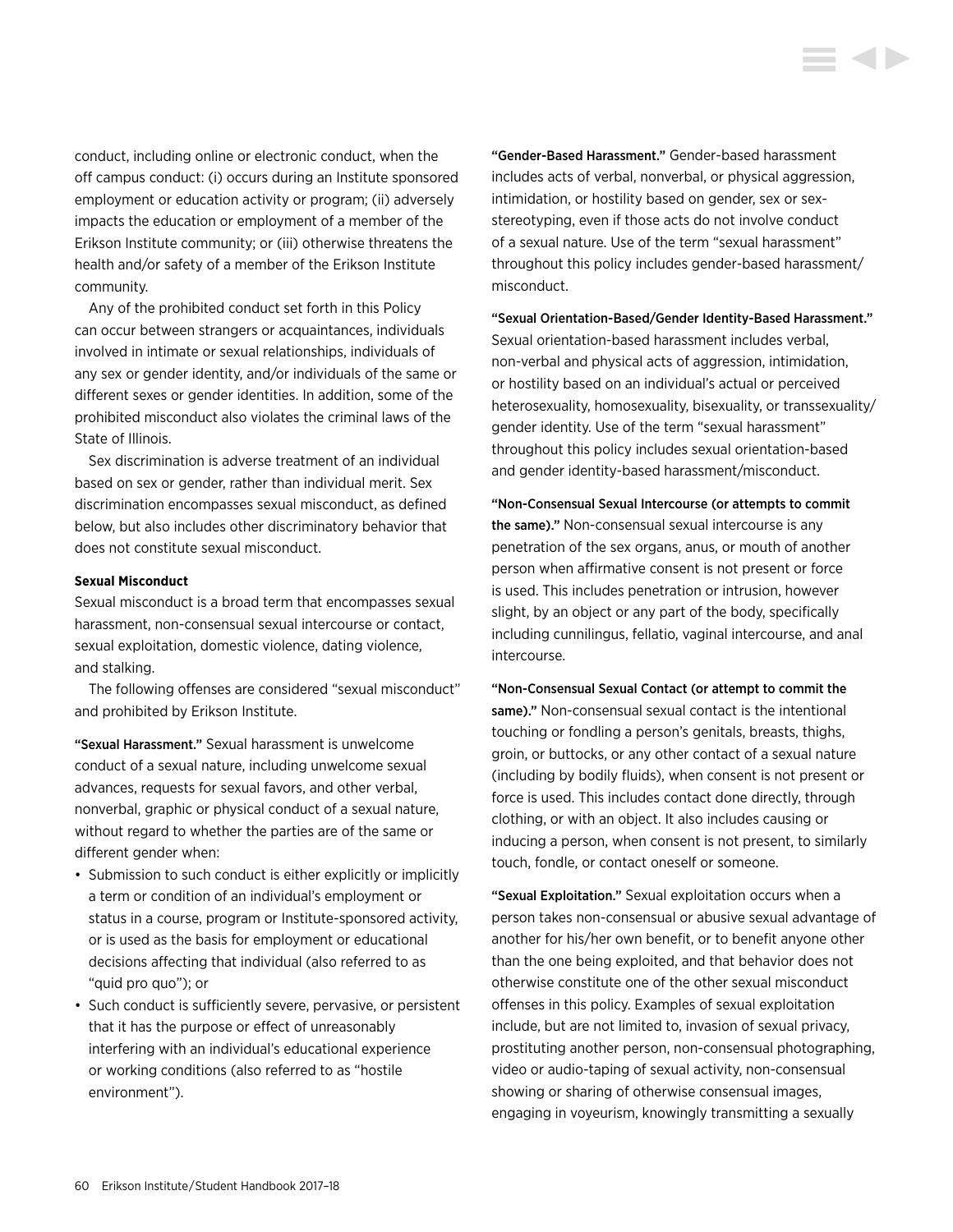transmitted infection (STI) to another without disclosing STI status, exposing one's genitals in non-consensual circumstances, and inducing another to expose their genitals. Sexually-based stalking and/or bullying may also be forms of sexual exploitation.

"Dating Violence." Dating violence is violence or the threat of violence by another person with whom the individual is or has been in a social relationship of a romantic or intimate nature. The existence of such a relationship shall be determined based on a consideration of the following factors: the length of the relationship, the type of relationship, and the frequency of interaction between the persons involved in the relationship. Dating violence does not include acts covered under the definition of domestic violence below.

"Domestic Violence." Domestic violence is violence committed or threatened to commit by a current or former spouse or intimate partner of the individual, by someone with whom the individual shares a child in common, by someone who is cohabitating with or has cohabitated with the individual as a spouse or intimate partner, by someone similarly situated to a spouse of the individual under the domestic or family violence laws of the jurisdiction in which the violence occurred, or any other person against an adult or youth who is protected from that person's acts under the domestic or family violence laws of the jurisdiction in which the violence occurred.

"Stalking." Stalking is a course of conduct directed at a specific person that would cause a reasonable person to fear for their safety (or the safety of a third person) or suffer substantial emotional distress. For purposes of this definition, course of conduct means two or more acts, including, but not limited to, acts in which the stalker directly, indirectly, or through third parties, by any action, method, device, or means follows, monitors, observes, surveils, threatens, or communicates to or about, a person, or interferes with a person's property.

#### **Reporting options and resources**

There are various reporting options and resources available to Erikson Institute community. Erikson Institute encourages those who believe they may have experienced sexual discrimination/misconduct to talk to one or more of the below individuals or agencies.

Confidential Sources. The following resources are available to discuss incidents of misconduct in confidence, and will only report to Erikson Institute that an incident occurred without revealing any personally identifying information. Disclosures to these entities *will not* trigger an Institute investigation into an incident. Faculty, staff and students wishing to obtain confidential assistance without making a report to Erikson Institute may do so by speaking with one of the following confidential sources:

| <b>Student Assistance Program</b>                       | 1-888-628-4824 |
|---------------------------------------------------------|----------------|
| (Please mention Erikson Institute/Group Number 5065872) |                |

The following off-campus organizations also provide confidential assistance and additional resources and will not make any report to Erikson Institute:

| <b>Chicago Rape Crisis Hotline</b>          | 888-293-2080        |
|---------------------------------------------|---------------------|
| National Sexual Assault                     | 800-656-HOPE (4673) |
| Telephone Hotline                           |                     |
| State of Illinois Domestic Violence Hotline | 877-863-6338        |

Reporting to Erikson Institute. Erikson Institute strongly encourages individuals to report incidents of sexual discrimination/misconduct to the Title IX Coordinator or other Institute employee. With the exception of the confidential resources identified directly above, all other Institute employees who receive a report of sexual discrimination/misconduct are required to report all the details of an incident (including the identities of both the complainant and alleged respondent) to the Title IX Coordinator. Upon receiving notice of an alleged violation of this Policy, Erikson Institute shall provide the Complainant with a separate written document listing the Complainant's available rights and options.

The following resources may be contacted to initiate an investigation into an incident of sexual discrimination/ misconduct:

| <b>Title IX Coordinator</b>          |                                    |
|--------------------------------------|------------------------------------|
| Patricia Lawson                      | plawson@erikson.edu, 312-893-7120  |
| Dean of Students                     |                                    |
| Colette Davison                      | cdavison@erikson.edu, 312-893-7173 |
| <b>Chief Human Resources Officer</b> |                                    |
| David Wilson                         | dwilson@erikson.edu, 312-893-7200  |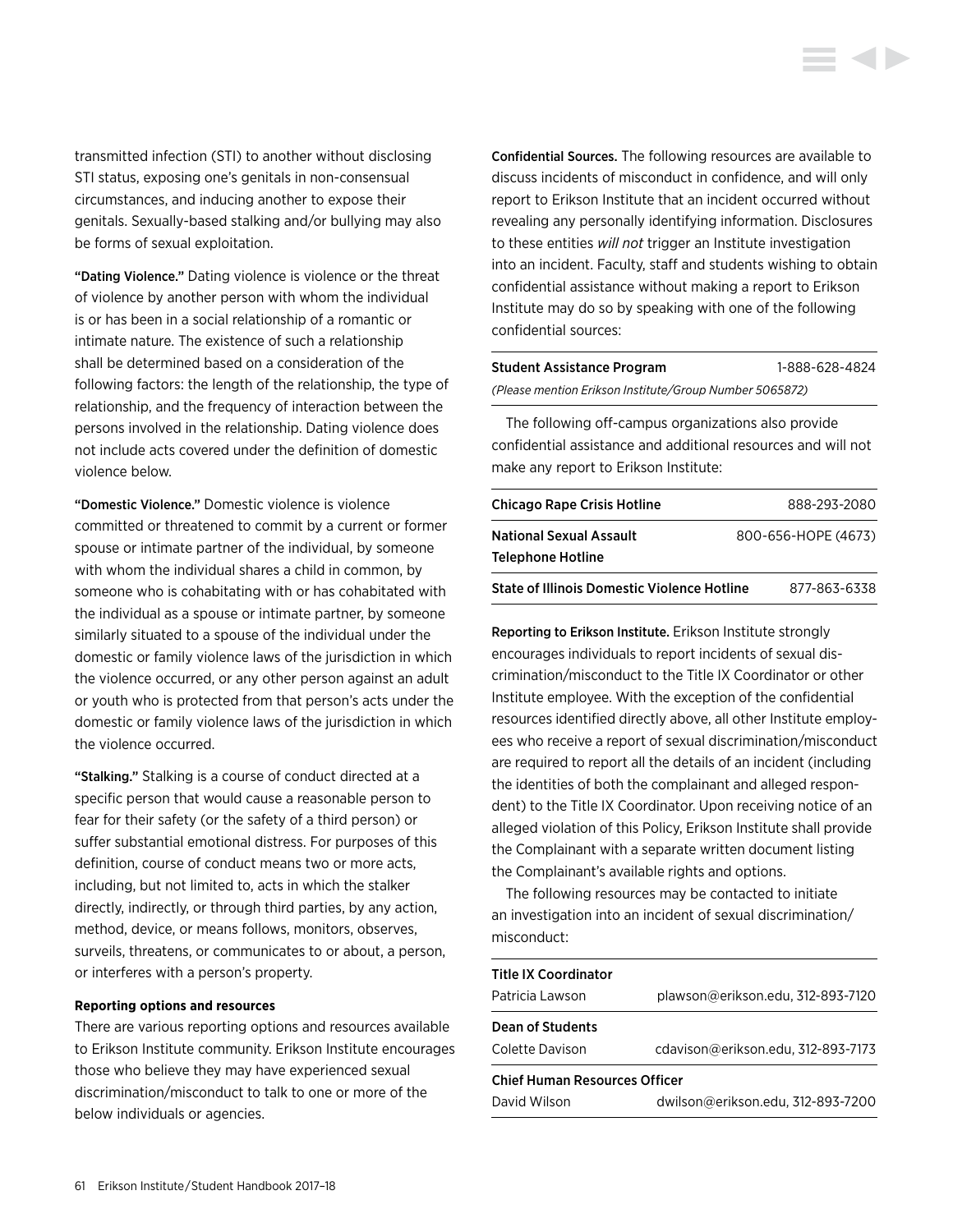Whether or not an individual who has experienced sexual misconduct decides to report an incident to Erikson Institute or the local Police Department, individuals are encouraged to seek immediate medical attention in order to treat physical injuries, test for and treat sexually transmitted infections and pregnancy, and access emergency contraception (if requested).

Under Illinois law, medical personnel are required to alert police when it reasonably appears that the individual requesting the treatment has received an injury sustained as a victim of a criminal offense, including sexual violence. However, it is the individual's choice as to whether he or she wants to speak to the police.

Erikson Institute provides a prompt, fair, and impartial institutional resolution to allegations of violations of this Policy. Erikson Institute's process is completely separate from the police and courts. Upon receipt of a report or complaint of a violation of this Policy, the Title IX Coordinator shall review the allegations and determine an appropriate course of action. In addition, the Title IX Coordinator or designee will provide prompt and appropriate interim measures to support and protect the Complainant and Respondent and prevent any further acts of misconduct, harassment or retaliation prior to the final resolution of the complaint.

For a copy of the full Title IX policy, contact Patricia Lawson, the Vice-President for Finance and Operations/CFO and Title IX Coordinator at plawson@erikson.edu or go to *[www.erikson.edu/consumer-information](http://www.erikson.edu/consumer-information)* and click on Health & Safety.

Any student who has made a complaint about discrimination, harassment, or retaliation and who is not satisfied with the outcome of the investigation of such complaint may initiate a grievance by using the General Grievance Procedure set forth on page 51.

Prohibition on retaliation: There will be no retaliation or reprisals against any employee or student who submits a complaint, reports an incident witnessed, supports a complaining witness, or participates in any way in the investigation of a discrimination or harassment claim. For instance, a faculty member would be prohibited from making any adverse academic decision or taking any other adverse action against a student because the student complained or cooperated in good faith with an investigation of alleged conduct prohibited by this policy. Any acts of retaliation will be considered a violation of this policy and corrective action will be taken immediately.

#### **Emergency procedures**

In the event of an emergency, dial 911 from any telephone inside Erikson Institute. Emergency response personnel will be able to identify the exact location of the phone from which the call was made. If possible, please notify the security desk by dialing '0' after calling 911, so they can direct emergency response personnel to the individual(s) requiring assistance and alert Erikson staff.

In the event of a fire, everyone is required to use the stairwells located by the classrooms and elevators.

More extensive emergency procedures are posted on *my.erikson.edu*. For additional information, see "Campus safety and security," page 86.

Procedures for reporting criminal actions: If you believe yourself to be the victim of a crime or to have knowledge of a crime, you should immediately report to one of the security authorities identified below. They will assist you to report the incident to the proper authorities. A security officer is on duty in the ground floor lobby during normal business hours and during evenings and weekends when classes or other public events are scheduled. The security officer may be contacted in an emergency by dialing extension 0 on any phone in the Erikson Institute building or by calling (312) 755-2250. You may also reach the Institute operator during daytime business hours by pressing "0" on any internal phone. Each of Erikson's elevators has an emergency call button, which is monitored 24/7 by Simplex, Inc. Calls made to the monitoring service are routed to security personnel.

You can also report criminal activities or other emergencies directly to the Chicago Police Department by dialing 911 from any phone in the building. The phone system is designed so that the police can identify the caller's exact location within the building. We encourage you to contact Erikson's security officer in addition to calling 911 so that he can direct the emergency response team to the desired location as quickly as possible. The security officer can also provide assistance in reporting criminal activity to the police. Non-emergencies can be reported to the Chicago Police Department by dialing 311.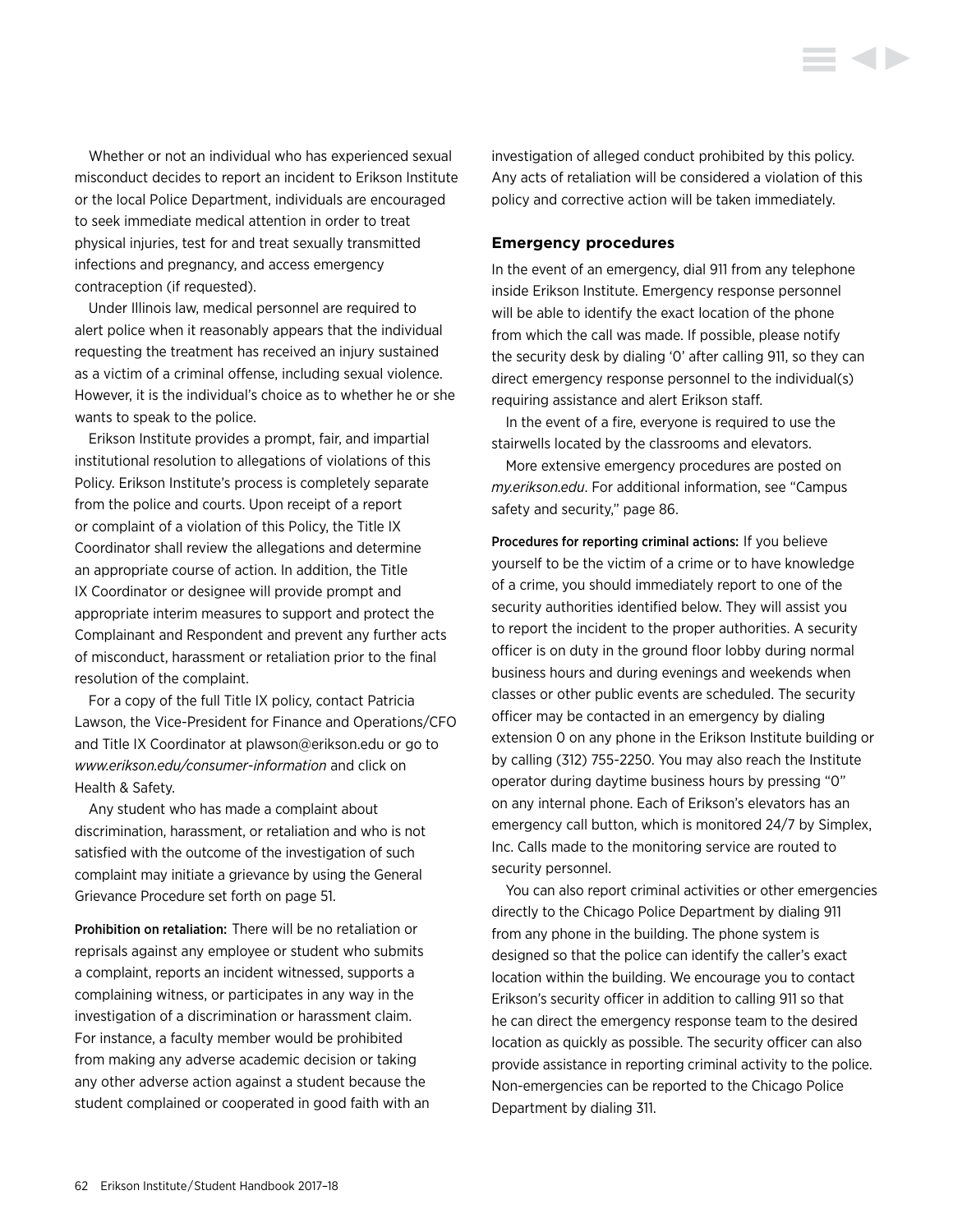The following table summarizes the contact information for security authorities to whom you can report a crime:

| Security authority                   | Location              | <b>Number</b>  |
|--------------------------------------|-----------------------|----------------|
| Security officer                     | Ground floor lobby    | O              |
| Chief HR and Facilities Officer      | 3rd floor, Office 325 | (312) 893-7200 |
| Dean of Students                     | 4th floor. Office 414 | (312) 893-7173 |
| VP for Finance and<br>Operations/CFO | 4th floor. Office 410 | (312) 893-7120 |
| Dean of Enrollment                   | 3rd floor, Office 319 | (312) 893-7145 |
| Police Department, non-emergency     |                       | 311            |
| Police Department, emergency         |                       | 911            |

## **Gender neutral restrooms**

In keeping with Erikson's commitment to a safe and inclusive environment for all students, staff, and visitors to our campus, two multi-stall, gender-neutral bathrooms are available to provide options that are consistent with each person's gender identification and expression. The genderneutral restrooms can be found on the second and third floor.

## **Information technology telecommunication networks and information resources**

#### **Purpose**

Erikson provides its staff, students, and guests with a wide array of information technology and resources. As with all Institute assets, our campus-wide telecommunications, including phones, voicemail, computer network, workstations, laptops, servers, software, printers, mobile devices, and collaboration tools, are intended for authorized business use. Members of the Erikson community are expected to use these resources in a responsible, professional way. Users shall use these resources in a manner that is honest and ethical and in accordance with the standards for honest and ethical behavior outlined in Erikson's Human Resources Policy Manual. The following guidelines will help users understand their responsibility to protect the integrity of these resources, to properly use and protect information, and to respect the rights and privacy of other users. The rules apply equally to users who connect their own devices to Erikson's network.

#### **Policy guidelines**

The purpose of Erikson's computer network and information resources is to support its mission of teaching, research, and community engagement. The guidelines below are meant to help us avoid compromising Erikson's mission as well as resources.

- 1. Access—Users must refrain from seeking to gain unauthorized access to information resources or enabling unauthorized access by others. Inappropriate uses include, but are not limited to:
	- Sharing your username and passwords and permitting other individuals to access your accounts;
	- Accessing another user's files or directories without authorization; Attempting to capture or crack passwords or encryption to access another user's accounts or network files;
	- Intercepting or monitoring any network communication not explicitly intended for you without authorization;
	- Impersonating another individual in communication (e.g., forged email, texts, IMs, social media postings);
	- Restricting or denying access to the system by legitimate users.
- 2.Usage—Use of Erikson's information resources must comply with Institute policies and legal obligations, including licenses and contracts, and all federal and state laws. Inappropriate uses include, but are not limited to:
	- Using Erikson's resources for private financial gain (e.g., running a private business);
	- Using Erikson's resources to conduct partisan political activities (e.g., lobbying or campaigning) where prohibited by federal, state, or other applicable laws;
	- Copying and using Institute purchased/leased software contrary to the provisions of the contract;
	- Consuming an unauthorized, disproportionate share of networking resources;
	- Downloading, viewing, or transmitting fraudulent, harassing, pornographic, or threatening messages or materials or materials containing ethnic slurs, racial epithets, or other content that may be construed as harassment or disparagement of others based on their race, color, religion, national or ethnic origin, gender, gender identity, gender expression, sexual orientation, marital status, age, disability, veteran status, or any other status protected by federal, state, or local laws;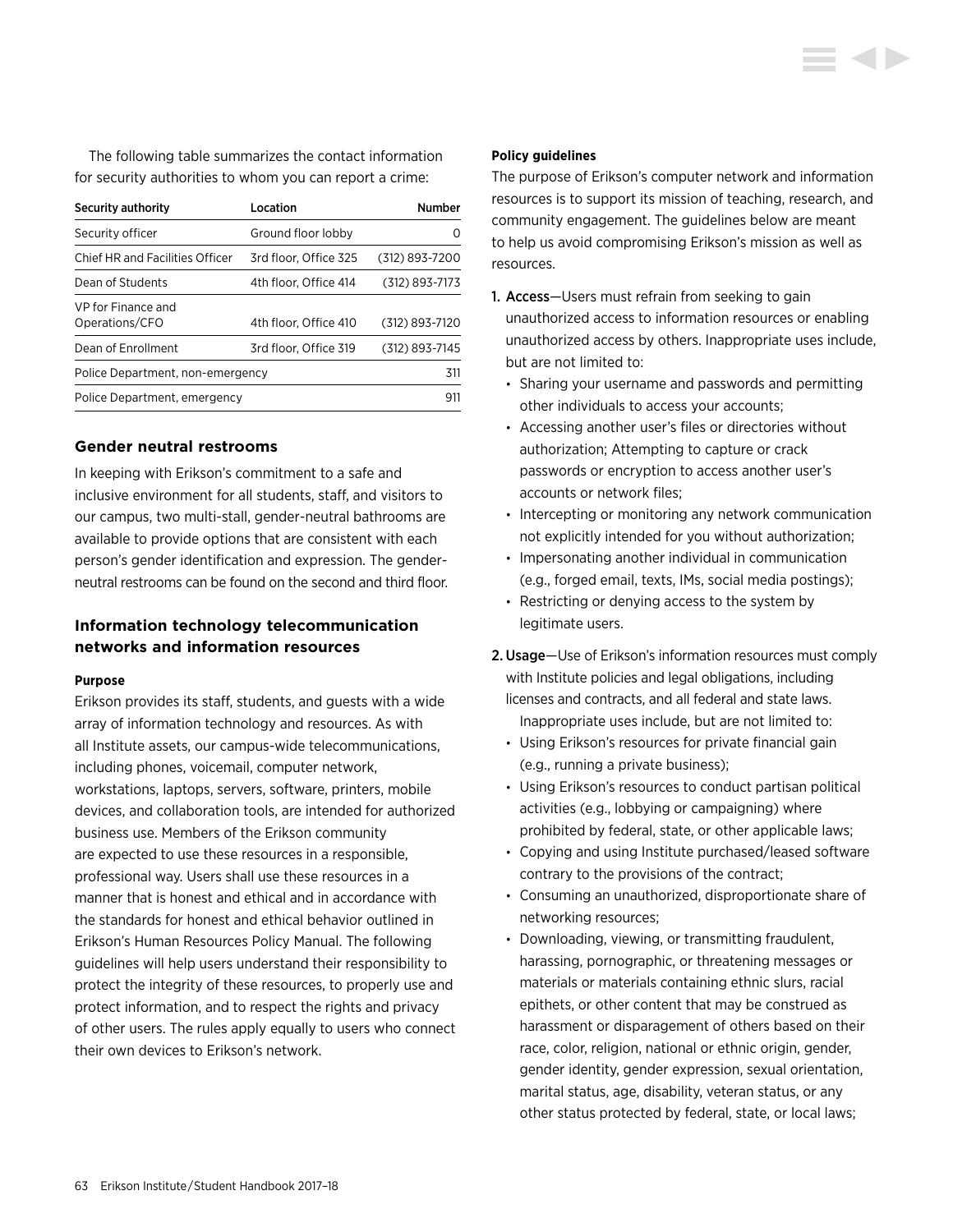- Using copyrighted or licensed digital resources without appropriate permission and/or attribution (e.g., journals, movies, music, software, games, data, etc.). (See Erikson's Intellectual Property Policy and the Peer-to-Peer File-Sharing policy for more information);
- Violating the terms of use of online media forums, including social networking websites, mailing lists, chat rooms, and blogs.

Please note that Erikson acknowledges that there may be a legitimate academic or scholarly reason for downloading, viewing or transmitting certain content that in most other contexts would be violative of this policy. If such circumstances arise, please use appropriate discretion in processing such materials.

- 3. Integrity and security of information—Users must respect and protect the integrity of information and information resources and preserve the rights and privacy of individuals. Inappropriate activities include, but are not limited to:
	- Deploying software programs that secretly collect information about individual users;
	- Destroying or altering data or programs belonging to other users;
	- Storing, sending or otherwise processing sensitive personal information about individuals without express authorization and proper security protections or in violation of applicable law. Examples of such information include: financial information, social security numbers, driver's license numbers, state ID numbers, and health information;
	- Transmitting sensitive or proprietary information to unauthorized persons or organizations;
	- Sending unsolicited messages without authorization to a large number of recipients, including staff and students;
	- Transmitting confidential, personally-identifiable information, or information otherwise protected by law, over the network without proper safeguards, which in some instances, such as in the case of transmitting sensitive personal information, may require encryption.

"Personally identifiably information" means information that is identifiable to an individual or reasonably identifiable to a specific device.

- 4.Personal use of Institute-owned networks and information resources—Erikson acknowledges that a certain amount of incidental personal use of Instituteowned information resources may occur. Erikson further acknowledges that a certain amount of such use on personally-owned devices on Erikson network resources may also occur. As a general rule, Erikson does not object to such periodic incidental use so long as it is:
	- Reasonable and limited;
	- Does not interfere with academic commitments;
	- Does not adversely affect or burden Erikson's information systems, the academic environment generally, or other users.

# 5. Erikson's right to access information resources for legal and Institute purposes—Users should have no expectation of privacy when using Erikson's telecommunication networks and information resources for any form of activity, including but not limited to email (personal and business), messaging, accessing the Internet, or engaging in social media. Erikson may monitor communications and other activities taking place on its information systems and reserves the right at its discretion to access, and in some circumstances disclose to third parties, any records, messages, or communications sent, received, or stored on its information systems, without the knowledge and consent of the users who have custody of them, subject to applicable law. Examples of circumstances in which representatives of the Institute may need to access and/ or disclose electronic or other records to third parties (including paper records) include:

- In response to investigations, subpoenas, or lawsuits. Erikson may be required by law to provide electronic or other records, or information related to those records, to third parties;
- In connection with Erikson's own investigations;
- To ensure the proper functioning of the Institute;
- To protect the safety of individuals or the Erikson community;
- To provide, maintain, or improve services; and, in that connection Erikson may also permit reasonable access to data by third-party service providers.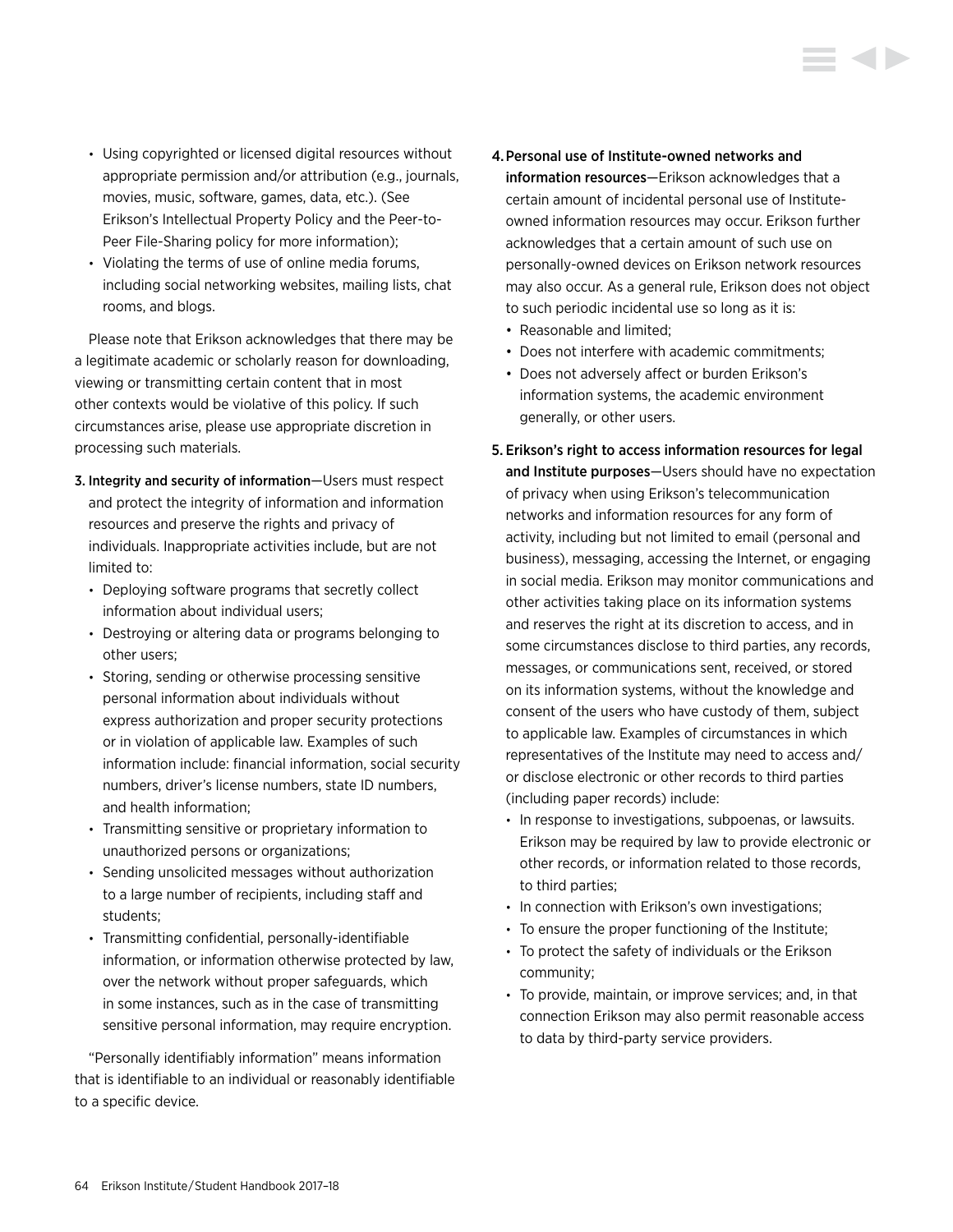#### **Procedures**

## *Reporting concerns about or possible misuse of information resources*

Users should report any system defects and concerns with system security to the Information Technology staff. If you receive "spam" or unsolicited email, you can forward it to SPAM REPORTING so that it can be blocked in future. To report suspected misuse of Erikson's computer telecommunications resources, users should follow the procedures outlined in the Whistleblower Policy.

#### *Consequences of misuse of information resources*

Inappropriate use of these resources may result in loss of access and disciplinary action, up to and including termination or dismissal or, in some cases, in civil or criminal prosecution.

#### **Peer-to-Peer File-Sharing Policy**

Peer-to-peer file-sharing software applications are defined as programs that allow computers to share content in the form of music, movies, games, computer files, or software over a local network and the Internet without accessing a centralized distribution server or set of servers. Erikson prohibits the use of peer-to-peer applications on its networks or IT resources to transmit or exchange any videos, music, software, images, or other copyright-protected content, unless the user has valid, written authorization to access and/or distribute such content. Any use of the IT resources in violation of this policy will be subject to discipline or sanctions in keeping with the applicable provisions of IT policies and other Erikson rules and policies. To avoid the risk of copyright infringement, as well as possible exposure to viruses, unexpected material, or spyware, users should obtain materials through the many authorized Internet services that legitimately distribute copyrighted works online, whether music, ebooks, or motion pictures. For a list of authorized services, please contact the library staff.

Erikson expects that any use of its network and IT resources will be consistent with Erikson's policies and compliant with applicable laws. Be aware that Erikson is required by the Department of Education and the 2008 Higher Education Opportunity Act to use a variety of technology-based methods to monitor and combat unauthorized use of its network and IT resources to distribute copyrighted materials in violation of the copyright owner's rights. Erikson is under no obligation to protect a user from a complaint or action arising from any violation, or alleged violation, of the law, including infringement of any intellectual property rights due to use of peer-to-peer, or any other type of "file-sharing," software applications. Users should understand that the fact that material is accessible through the Internet does not mean that accessing and distributing such material is authorized by copyright-holders. Even when users pay for that access, they do not necessarily acquire the right to distribute the material to others.

#### **Privacy statement for Erikson websites**

This notice describes the Privacy Statement of Erikson Institute ("Erikson", "we" or "our"), a U.S. non-profit organization. Erikson is committed to protecting your privacy when you visit our website by restricting the use of collected information. This privacy policy outlines how we collect information when you visit our site and how we use that information. You will not be required to submit personally identifiable information, but if you choose to do so, you are accepting and consent to the practices described in this Privacy Statement.

Our business changes constantly and our Privacy Statement and Terms of Use will change also. Your continued use of our websites following the posting of any amendment shall indicate your acceptance of the revised Privacy Statement.

#### **1. Information we collect**

Anonymous information: Our websites automatically capture limited, non-personally identifiable information that your browser makes available. This information may include your Internet protocol (IP) address, browser type and computer operating system, time and date you visit, the pages you access, and the address of the page that directed you to our site. We use this data to understand patterns of site activity and to improve the site so it is more useful for you. This information is not linked in any way to your personal information. Although we cannot guarantee impenetrability of our servers, we have established reasonable physical, electronic, and procedural safeguards for all of the information we collect online.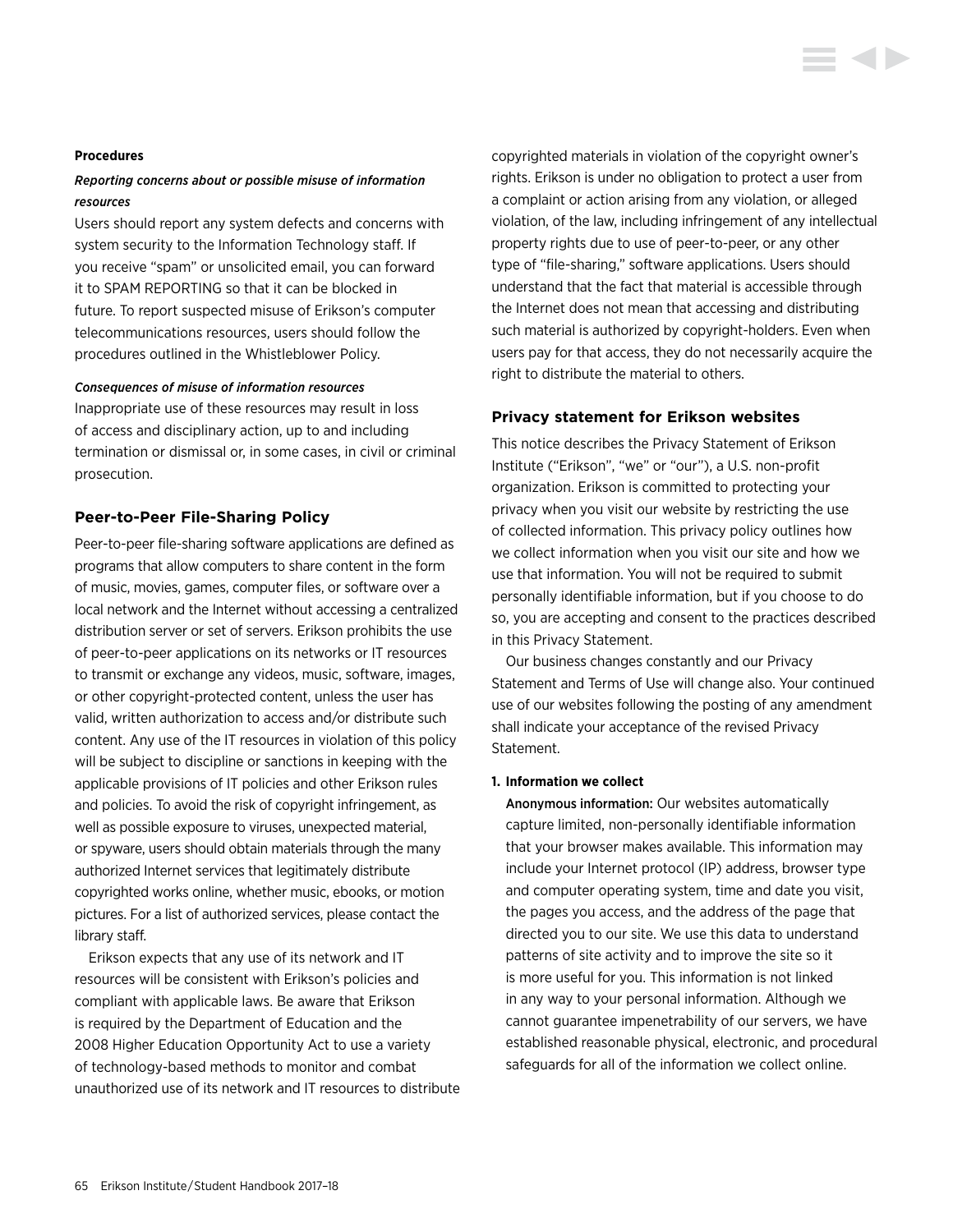Personal information: We do not collect personally identifiable information from you unless you supply it voluntarily. The types of personally-identifiable information that you may be prompted to consider providing include your name, mailing address, email address, telephone number, ethnic background, gender, marital status, GRE scores, program interests, date of birth, social security number, visa classification, armed forces affiliation, credit card number, citizenship, language spoken, academic experience, work experience, financial information, or other information relevant to an application for admission, request for information, or a transaction. If you reside in the European Union, upon providing your personally identifiable information to Erikson, you will be indicating your explicit consent that the personally identifiable information you have provided may be transferred to, processed, and stored in the United States, in accordance with this policy.

We request personally identifiable information only when necessary to provide a service or to complete a transaction. Examples include subscribing to electronic newsletters or listservs; completing online surveys; requesting program information; applying for admission to an academic program; registering and paying for events or courses; or making a donation.

Disclosure Regarding Google Display Advertising: We have implemented Google Analytics features based on Display Advertising (e.g., Remarketing, Google Display Network Impression Reporting, the Doubleclick Campaign Manager integration, or Google Analytics Demographics and Interest Reporting).

We use remarketing with Google Adwords and analytics to display content-specific advertisements to visitors who have previously visited our site when those visitors go to other websites that have the Google Display Network implemented. We and other third-party vendors, including Google, use first-party cookies (such as the Google Analytics cookies) and third-party cookies (such as the DoubleClick cookie) together to report how your ad impressions, other uses of ad services, and interactions with these ad impressions and ad services are related to visits to our site.

Google Analytics does not store any visitor specific data, and we will not use visitor-specific data in any

way related to Google Analytics, Google Adwords, and Remarketing. We use aggregated behavioral information to refine our marketing efforts.

At any time, you may choose to opt-out of Google Analytics tracking with the Google Analytics opt-out browser add-on available at *[tools.google.com/dlpage/](tools.google.com/dlpage/gaoptout) [gaoptout](tools.google.com/dlpage/gaoptout)/.* You can also opt-out of Google Analytics for Display Advertising and customize Google Display Network ads using the Ads Settings at *[www.google.com/](www.google.com/settings/u/0/ads) [settings/u/0/ads](www.google.com/settings/u/0/ads)/.*

#### **2. What we do with the personal information we collect**

Some of our websites have chat rooms, forums, and message boards. Please remember that any information that is disclosed in these areas becomes public information, and you should exercise caution when deciding to disclose your personal information.

We will not sell, trade, or otherwise transfer to third parties your personally identifiable information, except that we may share this data with subsidiaries, affiliates, and vendors we retain to provide services necessary to our operations. Such third parties could include website hosting companies, mail delivery service companies, payment processors, and institutional research companies. We also reserve the right to release personally identifiable information (i) when we are under legal compulsion to do so (e.g. we have received a subpoena) or we otherwise believe that the law requires us to do so; (ii) when we believe it is necessary to protect and/or enforce the rights, property interests, or safety of Erikson, our users or others; or (iii) as we deem necessary to resolve disputes, troubleshoot problems, prevent fraud, and otherwise enforce the Privacy Statement and our Websites Terms of Use. Additionally, in the event that Erikson is merged with or becomes part of another organization, or in the event that Erikson is sold or it sells all or substantially all of its assets or is otherwise reorganized, the information you provide will be one of the transferred assets to the acquiring or reorganized entity.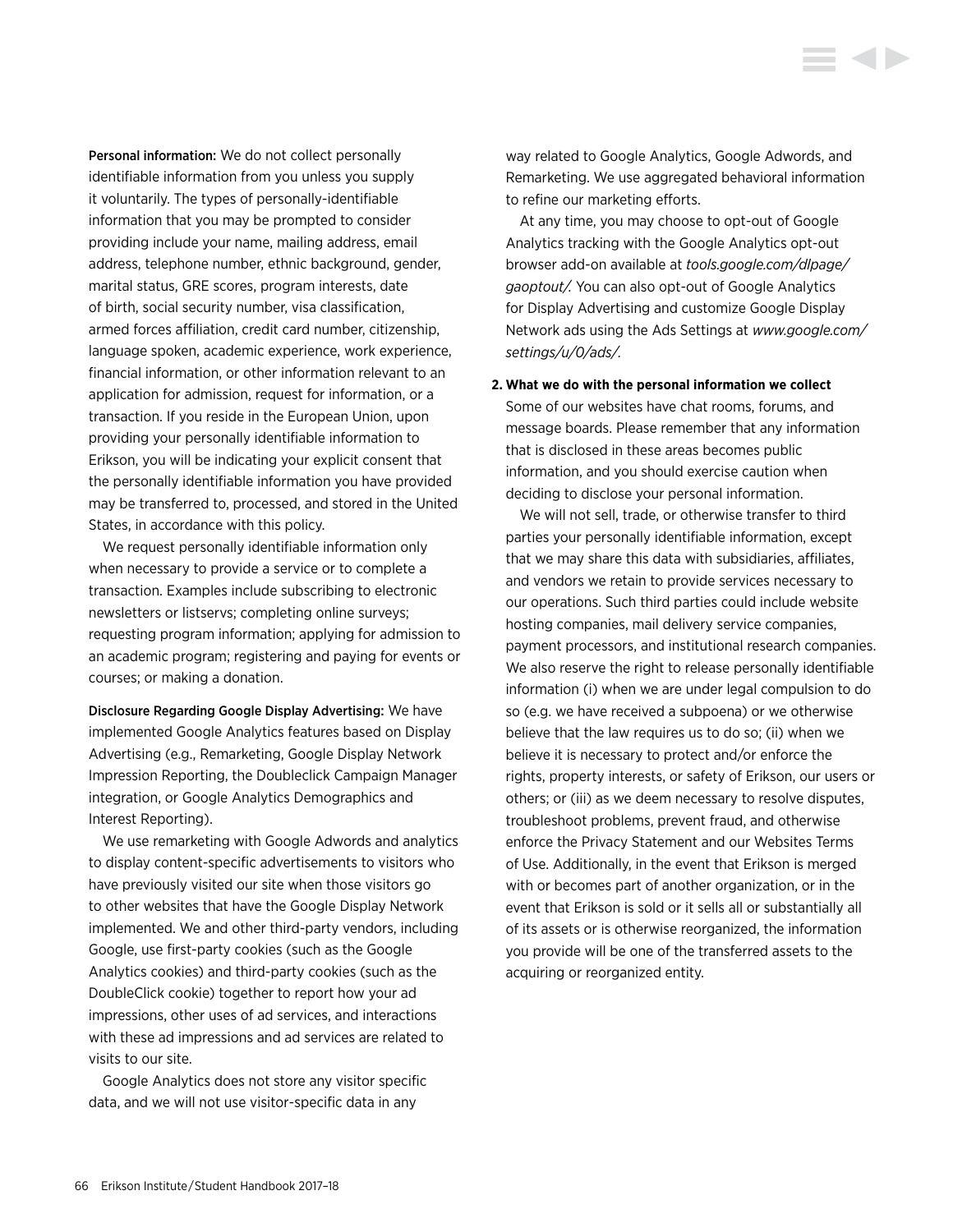### **3. Opt-out rights**

Student directory information. Aside from directory information that may be disclosed under FERPA, we will not post personally identifiable information about students or graduates without prior permission or as otherwise set out herein. Students who wish to withhold the disclosure of some or all directory information should notify the Registration and Student Records office by October 1 of the academic year concerned.

Alumni directory information. Personal and professional contact information for alumni is collected through various methods and is published online in a searchable, passwordprotected alumni directory. We restrict directory access to alumni and persons connected to the Erikson community and use all appropriate technology to prevent misuse of the data by unauthorized parties. Alumni can request that their contact information be withheld from the directory by contacting us at: alumniservices@erikson.edu.

Emails and direct mail*.* You can opt out of receiving future promotional electronic mailings from us by following the unsubscribe procedures indicated in each mailing. You can opt out of receiving printed promotional mail in the future as well by contacting us at: unsubscribe@erikson.edu.

Cookies*.* We use cookies to keep track of and enhance certain user activities on our websites such as logging into your account, accessing your courses or your grades, and other user-specific features. You may block or restrict cookies on your computer or purge them from your browser by adjusting your web browser preferences. You should consult the operating instructions that apply to your browser for instructions on how to configure your browser setting to meet your preferences.

However, because cookies allow you to take advantage of some features or functions of our websites, we recommend that you leave them turned on. For example, EriksonOnline uses Blackboard Learn™, which requires the acceptance of a cookie by your browser to access information in the courses. If you block or otherwise reject our cookies, you will not be able to use this feature.

#### **4.How you can access and update your personal information**

If you have a My.Erikson account, you may access and update your information by clicking on Personal Info. Additionally, you may contact the Registration and Student Records Office at registration@erikson.edu to request updates to your personal information.

#### **5. What about links to other websites?**

This statement applies only to Erikson websites. Our websites may contain links to third party sites. We are not responsible for the content or policies of such sites and recommend that you check the third party privacy statements posted on their websites.

## **6. How do I ask questions and provide feedback regarding privacy?**

We welcome your questions, comments and concerns about privacy. Erikson is committed to the resolution of concerns or complaints about your privacy and our collection or use of your personally identifiable information. If you have any questions regarding this privacy statement or how we protect your personal data, please contact us at:

Erikson Institute ATTN: Privacy Practices 451 North LaSalle Street Chicago, Illinois 60654-4510 or webprivacy@erikson.edu

#### **Smoking policy**

Smoking is not permitted anywhere inside the building. Per City of Chicago ordinance, smoking is not allowed within 25 feet of any building entrance.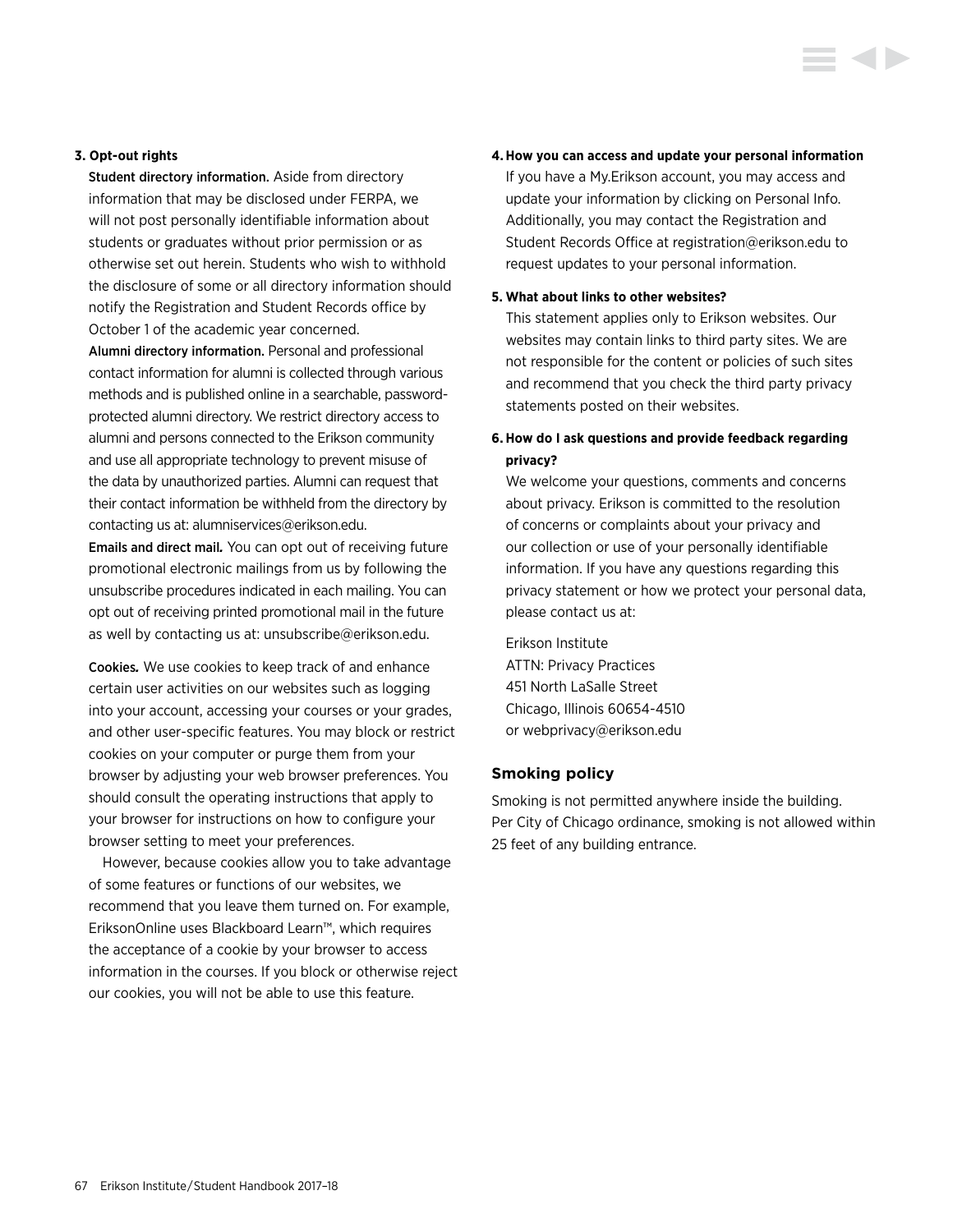# Registration/student records policies and procedures

## **Academic records**

The official record and transcripts for students are kept in the Registration and Student Records Office. Students are responsible for notifying the Registration and Student Records Office of any changes to their name and contact information by submitting change of name, address, phone number or email, etc., to Registration and Student Records, in writing, with appropriate supporting documentation for name changes (court order, marriage license, or dissolution decree). Name changes apply to permanent student files (but not their contents) and computer records; mentions of your previous name as it appears throughout your narrative evaluations, which are part of your official transcript record, are not changed.

## **Add/drop procedures**

The official add/drop period for each term is published in the academic calendar. Students may add or drop courses through *my.erikson.edu* during this period. If needed, a revised tuition statement will be issued and you will be informed of any changes in your eligibility for financial aid.

#### **Registering for a course after the add/drop period**

Students who wish to register for a course after the add/ drop period must submit a Course Add/Drop Request Form, available through *my.erikson.edu,* to the Registration and Student Records Office. In some cases students may be asked to seek written approval from the course instructor before a Course Add/Drop Request Form will be considered. If approved, you will be informed of any adjustment to your tuition statement, and a \$100 late fee will be added to your account. A revised tuition statement will be issued and you will be informed of any changes in your eligibility for financial aid. It is your responsibility to make up any missed course work.

#### **Withdrawal from a course after the add/drop period**

Students who wish to withdraw from a course after the add/drop period must submit a Course Add/Drop Request Form, available through *my.erikson.edu,* to the Registration and Student Records Office. Your request to withdraw from a course will be considered official on the date you submit the completed Course Add/Drop Request Form to the Registration and Student Records Office.

Once you have withdrawn from the course(s), you will be informed of any adjustment to your tuition statement for the term. Students who withdraw from a course after the end of the add/drop period may be eligible for a refund according to the Institute's Tuition Refund Policy (see page 84). The official date of your request will determine the amount of tuition that will be refunded to you, in accordance with the refund policy. A revised statement will be issued and you will also be informed of any changes to your eligibility for financial aid. If you are eligible to receive a refund of tuition, Erikson will issue a check to your current address within three weeks from the date we receive the Course Add/Drop Request Form.

▄▗▎▖

Students who withdraw from a course up to four weeks before the end of the term will receive a grade of W, withdrawal. Students who withdraw from a course during the last four weeks of the term will receive a grade of WF, withdrawal, fail. No student will be eligible to withdraw from a course while an issue regarding the student's possible academic dishonesty or other misconduct is pending with respect to that course.

## **Audited courses**

Students wishing to audit a course must officially register for the course and submit a written request form to the Registration and Student Records Office. A course that is audited does not count as hours attempted, and therefore is not included in the calculation of a student's GPA, full- or part-time status, or progress toward degree or certificate completion. Auditors are not required to complete course assignments, including examinations and term papers. Class attendance is required, and auditors have a right to participate in class discussions. A grade of AU indicates satisfactory attendance; students who do not meet the attendance requirement will receive a grade of W. Tuition for audited courses will be two-thirds the tuition charged for courses taken for academic credit.

## **Change of address**

Erikson Institute can be notified of a change of address by submitting through *my.erikson.edu*. Be sure to include any change in phone number and external email. Students are responsible for notifying Erikson Institute of any change in contact information. Returned mail because of incorrect address, including billing, is the responsibility of the student.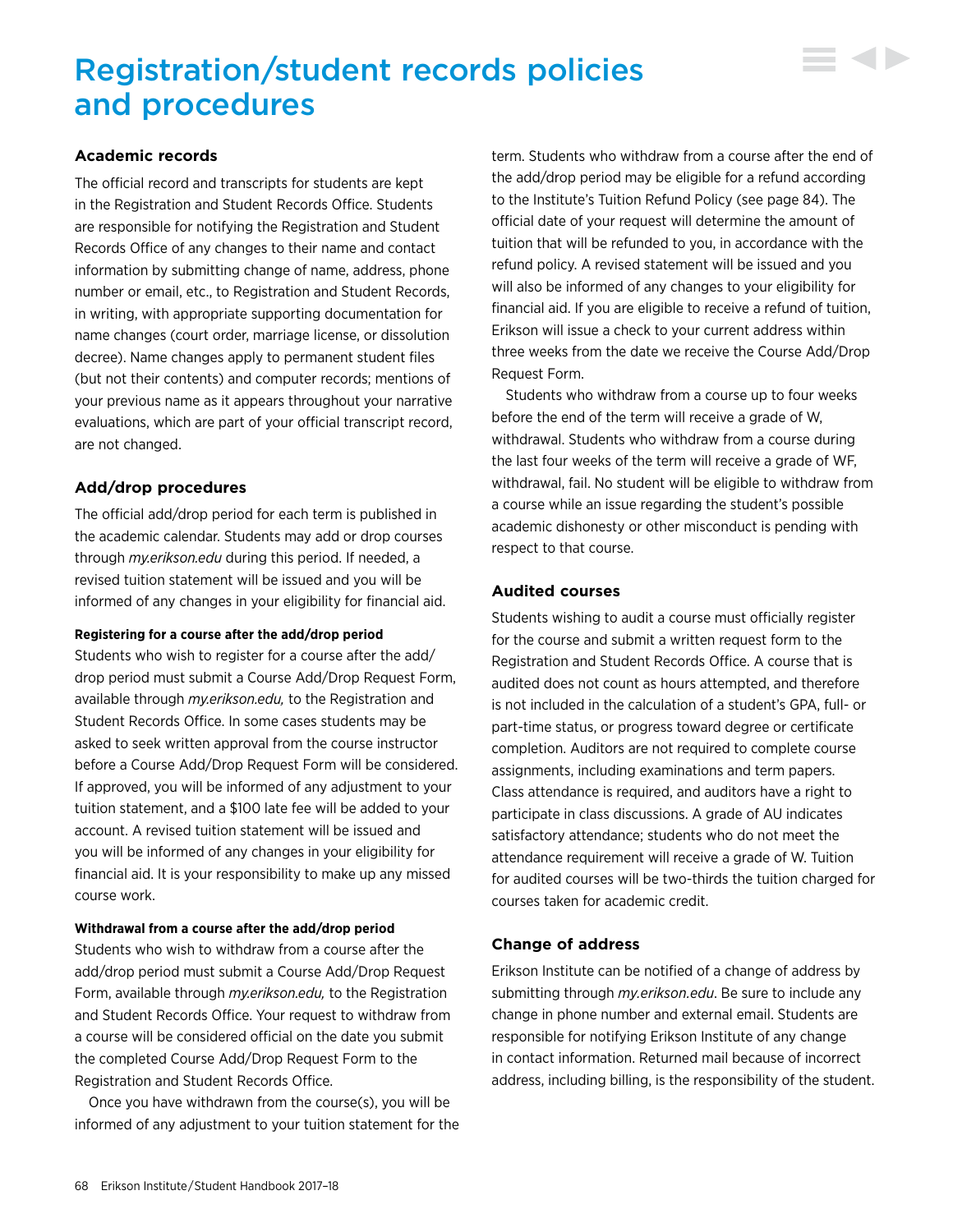## **Changing programs or cohorts**

Students who wish to change their academic program must take the following steps:

- 1. Review the general requirements and information about your intended new program, available in the Handbook or on Erikson's web site. If you are interested in the teacher certification program, please read pages 1–8 of the Handbook for Teacher Education Candidates available from *my.erikson.edu.*
- 2. Obtain a copy of your Erikson transcript showing completed coursework and courses in progress.
- 3. Meet with your faculty advisor regarding your interest in the new program.
- 4.Make an appointment with the director of the program to assess the appropriateness of the transfer, review the degree requirements of the new program, and develop a new program plan.

You must then submit a Change of Program Request form, with your advisor's and the new program director's signatures of approval, to the Registration and Student Records Office. You will be notified once your request has been approved, as well as of any changes in your tuition and financial aid. You may also be assigned a new advisor.

In order to maintain the integrity of the master's cohort model, cohort changes are generally not allowed. Students who have extenuating circumstances and wish to change their cohort must first meet with their faculty advisor to discuss the request. The Dean of Enrollment Management will make the final decision on the request.

## **Course substitution**

On occasion, students may wish to develop a special project in lieu of a course requirement. Approval of the course instructor is required and must be obtained prior to the beginning of the semester in which the course is offered. A proposal for a course substitution must be submitted in writing and approved by the Registration and Student Records office. Students are still responsible for the material presented in the course. Contact your advisor and the course instructor if you have any questions.

### **Holds on registration**

A hold may be placed on a student's registration for a variety of reasons, including but not limited to:

- Failure to pay tuition bills by specified deadlines
- Failure to submit complete immunization record
- Incompletes from prior term course work
- Incompletes exceeding the allowable number for the current year
- Unpaid library fines

Students who have a hold on registration:

- Will not be allowed to attend classes
- Cannot access course materials on EriksonOnline
- Cannot use library resources
- Cannot register for future semesters
- Will not have current year financial aid (loans and scholarships) disbursed to them
- Will not be eligible to receive an official transcript or diploma, if applicable.

It is the student's responsibility to take immediate steps to resolve any holds on their registration. Students who fail to do so by the end of the published add/drop period will incur a late registration fee of \$100 per class. Please be aware that instructors may bar late registrants from their classes, resulting in delayed completion of degree requirements and extended time to degree completion.

#### **Immunization records**

All degree and certificate students enrolled at Erikson for 3 or more credits are required by the State of Illinois to complete an Immunization Record form. Forms are available from the Registration and Student Records Office. When completed, the forms should be returned to the Registration and Student Records Office.

All students doing fieldwork/internships in licensed centers must have health forms completed and on file indicating the results of the tuberculin skin test or chest x-ray and general findings on communicable diseases and physical and emotional conditions (Section I, A and Section II, A and B of the "Medical Report on an Adult or Child in a Licensed Child Care Facility"). It is the student's responsibility to comply with any additional health-related requirements of his or her fieldwork or internship site.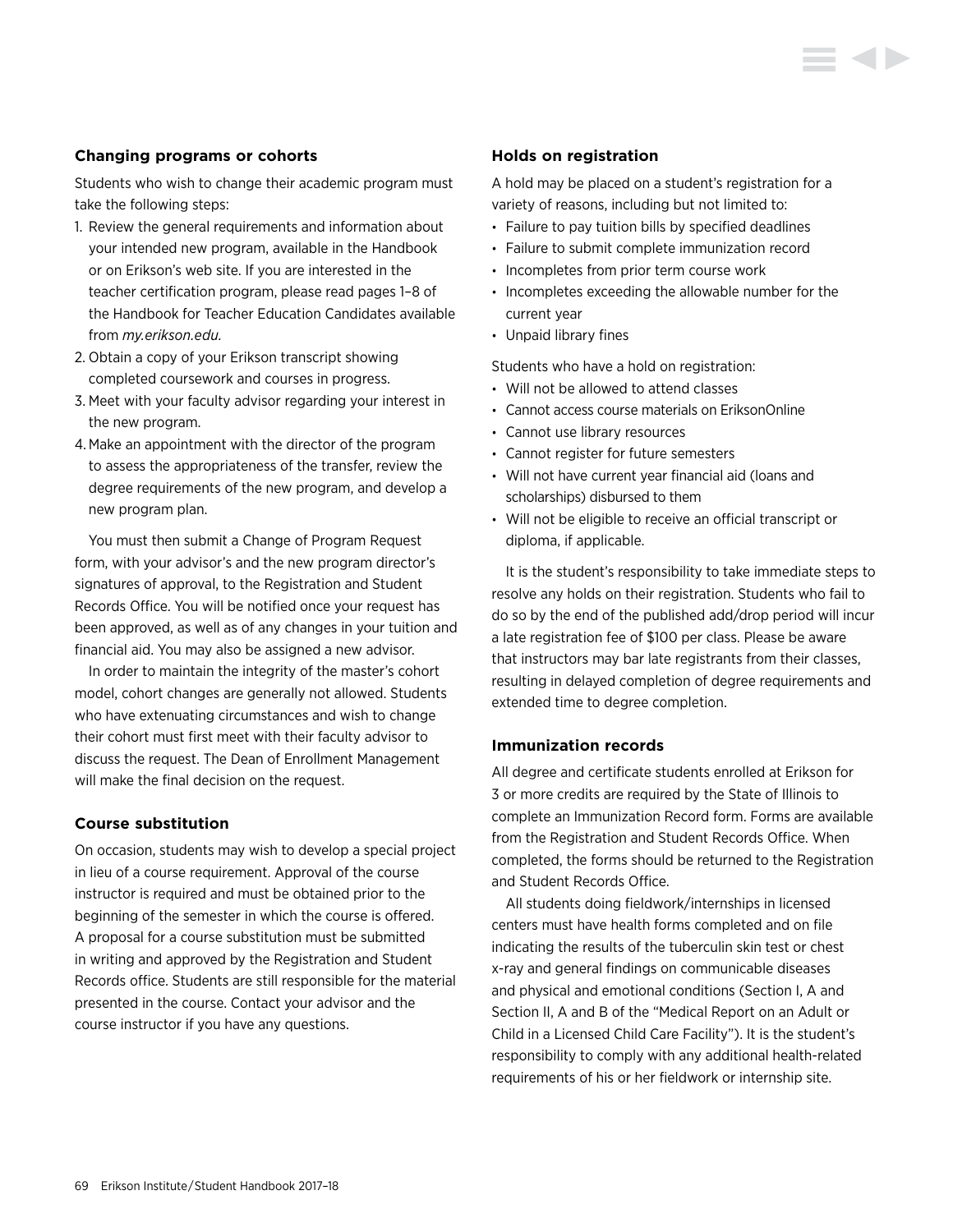Erikson Institute's health examination and documentation requirements may be supplemented or changed without notice at the discretion of the Erikson Institute or as required by a change in state or federal law.

## **Incomplete Policy**

All course work is due the last day of class unless otherwise stated on the individual course syllabus. If you anticipate that you will not meet the deadline, you should arrange to take an incomplete in the course prior to the last day of class. Students must have completed a majority of the required coursework AND have attended class on a regular basis in order to be eligible and approved for a grade of I, Incomplete.

Incompletes are considered an exception, not a rule. Granting an incomplete and setting a due date for submission of the completed work, is totally at the discretion of the faculty instructor(s), and there is no guarantee that it will be seen as being in the student's best interest.

To request an incomplete, students submit an Incomplete Request form, which is available from *my.erikson.edu*. The student and their instructor will discuss a deadline for the completion of course requirements and the instructor will then make the final decision about the due date for any work. The deadline can be any date after the end of the semester but no later than the following:

| For fall term courses   | January 30   |
|-------------------------|--------------|
| For spring term courses | June 30      |
| For summer term courses | September 30 |

All incomplete requests must be approved in writing by your instructor(s) and the form must be turned in to the Assistant Director, Registration and Student Records, no later than the last day of class. The Incomplete Request is not officially accepted until it is reviewed and approved by the Assistant Director, Registration and Student Records.

A student who does not complete a course, fails to turn in an Incomplete Request form by the last day of class, and is not given a grade by the instructor, will receive a grade of NG, no grade submitted. Grades of I and NG become an FR,

failure by rule, if the student has not completed the course requirements by the deadlines established in the academic calendar. There is a maximum number of incompletes you may carry in any one year. It is determined by the program option you are following:

| Two-year master's degree program              |   |  |
|-----------------------------------------------|---|--|
| First vear                                    | 2 |  |
| Second year                                   | 0 |  |
| Three-year and online master's degree program |   |  |
| First and second year                         |   |  |
| Third year                                    | O |  |
| Certificate programs                          |   |  |
| First vear                                    |   |  |
| Second year                                   |   |  |

Once you have reached the maximum number of incompletes in a given year, you must complete one of the courses for which you have an incomplete before requesting another incomplete for that academic year. The Registration and Student Records Office will not approve an additional request without serious extenuating circumstances.

Incompletes from a prior academic year (excluding summer semester) may not be carried into the next academic year.

Please note: Students with incompletes will not be allowed to do an internship. Students may request a leave of absence or be required by the faculty to take a leave of absence to complete incomplete courses.

#### **Independent study**

It is possible that you may have interests that go beyond the material covered in the classes or that you may want to pursue questions raised in the course of study. This can be pursued through an independent study course (C498 Independent Study) at additional cost. All independent study projects must be arranged with a faculty member and approved by the Senior Vice President for Academic Affairs/Dean of Faculty.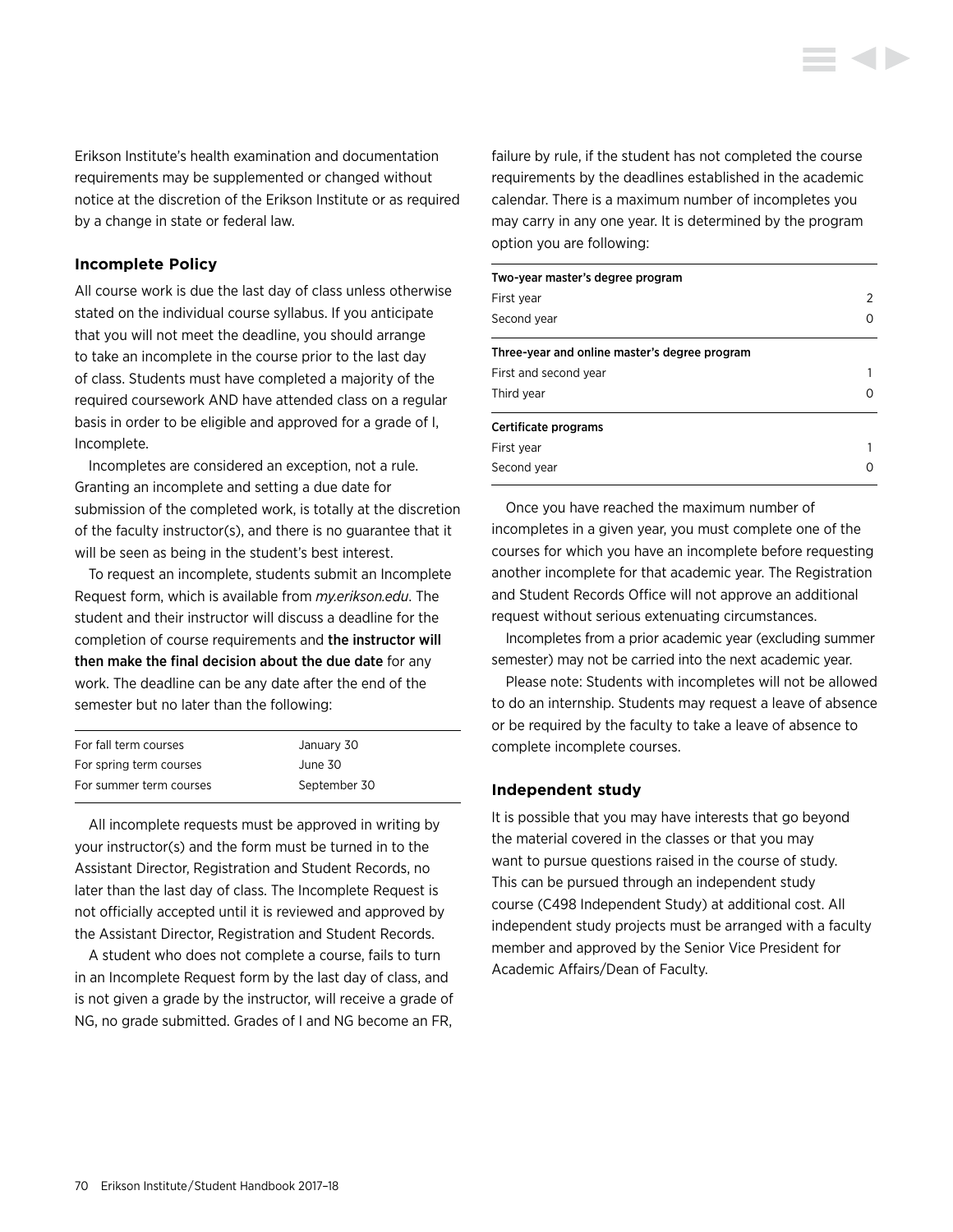#### **Leave of absence**

Master's degree and certificate students may, in special circumstances, request a temporary leave of absence from Erikson and resume studies at a specified later term. In order to be eligible for a leave of absence, students must have a minimum grade point average of 2.67 (B–), be in good academic standing, good standing with student accounts, and if applicable, have any other Institute holds cleared before the leave may be approved. The length of a leave of absence can vary from one semester to an entire academic year. If you decide to request a leave of absence from Erikson, you must take the following steps:

- 1. Meet with your faculty advisor to discuss your decision to take a leave of absence to ensure that you are making the best decision and to discuss the implications. Given the sequential nature of the Erikson curriculum, your advisor will work with you to determine the best date for your return. This will be driven in part by the best sequencing of your course work.
- 2. If you are receiving financial aid, you must also meet with the Dean of Enrollment Management to discuss the impact of this decision on your financial responsibilities (for example, balance due and loan repayment obligations).

If after these discussions you do decide to take a leave, you must immediately complete the Leave of Absence Request form and secure your advisor's signature. Forms are available from *my.erikson.edu*. Your leave will not be considered official until the Registration and Student Records Office receives the completed Leave of Absence Request form.

Please note: It is in your best interests to notify us of your decision to take a leave of absence as soon as possible. The date of your official leave will determine the amount of tuition that may be refunded to you. (See Erikson's Refund Policy, page 85). Reasons for the leave of absence will be considered on a case-by-case basis and may influence the amount of the refund.

If you are eligible to receive a refund of tuition, Erikson will issue a check to your current address within three weeks from the date we receive the Leave of Absence Request form.

If you fail to register for a term without taking an official leave of absence, we will assume that you have unofficially withdrawn from Erikson. In order to return to Erikson, you would need to reapply.

If you have taken a leave of absence from Erikson, you must notify us in writing of your intended return three months in advance, to ensure that you are notified of priority registration and other important information during your leave. It is your responsibility to re-apply for financial aid by the deadlines for your intended return. Contact the Dean of Enrollment Management for appropriate guidelines.

Erikson Institute welcomes requests to re-enroll after a leave of absence and, in all but unusual cases, such requests will be granted. The Institute reserves the right to deny or defer enrollment in unusual circumstances. In determining whether a student may re-enroll, the Institute may consider the student's academic status when last enrolled, activities and conduct while away from the Institute, potential for successful completion of the student's program, and the ability of the Institute to support the student academically or financially, as well as other relevant factors. The decision of the Senior Vice President for Academic Affairs/Dean of Faculty is final with respect to re-enrollment.

If you wish to extend your leave of absence beyond the approved date, you must apply in writing three months prior to your scheduled return date. The Registration and Student Records Office will decide whether to approve an extension or require that you reapply at a later date. If you do not return at the agreed upon time and do not request an extension, we will assume that you have withdrawn from the Institute.

## **Official Institute communications**

Erikson Institute, recognizing the increasing need for electronic communication with students, has established email as an official means of communication with its students. In order to ensure consistent and effective communication, an official Erikson email address is required for all students. Erikson will send official communications to the Erikson email account, which is uniquely assigned to each student upon official matriculation at the Institute.

Erikson Institute expects that every student will receive email at her or his Erikson email account and will read email on a frequent and consistent basis. A student's failure to receive and read Institute communications in a timely manner does not absolve that student from knowing and complying with the content of such communications. All use of email is expected to be consistent with other Erikson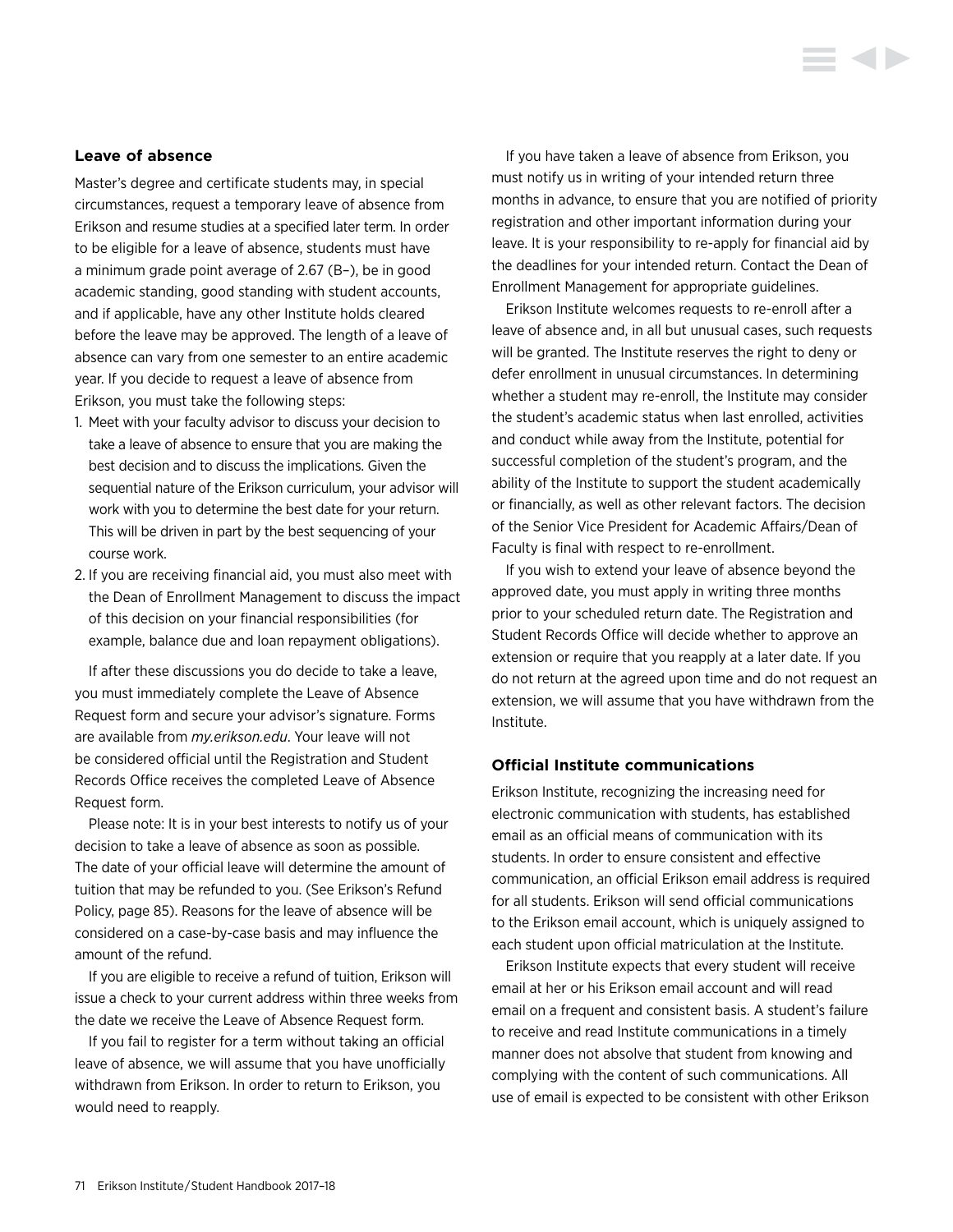Institute policies including the "Information Technology Telecommunication Networks and Information Resources."

Information concerning emergencies or school closing is published through the following ways:

- *my.erikson.edu*
- the Erikson Institute homepage at *<www.erikson.edu>*
- the main telephone number, (312) 755-2250
- Erikson email accounts
- text message via the Emergency Notification System

## **Readmission**

Students who have withdrawn from Erikson or exceeded the term of their leave of absence must reapply for admission if they wish to resume their studies at a later time. The admission committee will determine whether or not to readmit a candidate. Readmitted students are subject to all new degree requirements in effect at the time of readmission.

## **Registration**

New and continuing students are required to register for courses during the priority registration period before the beginning of each term in which they are taking courses, doing an internship, or otherwise engaging in graduate study. Only registered students have access to Institute resources, including electronic course materials and syllabi. Students are responsible for registering in a timely manner. Registration information will be provided to students well in advance of registration deadlines.

## **Repeated courses**

Occasionally students may be required to repeat a course due to poor performance, low cumulative grade point average, or failure to complete an Incomplete in a timely manner. All attempted courses appear on the student's official academic transcript, and repeated courses are assigned an "R" notation to indicate that the course has been repeated. Only the grade earned in the most recent repeated course is used in the calculation of the grade point average.

Students who are required to repeat a course must pay the full cost of tuition for the course. Students will not receive Erikson need-based grants or scholarship funds for repeated courses. Federal and alternative loans may be available for students who are eligible for the loan programs.

## **Review of records**

The Family Educational Rights and Privacy Act (FERPA) affords any individual who is or has been a student at Erikson Institute certain rights with respect to their educational records. "Education records" are records maintained by the Institute via documents, computer files, or other materials that contain information directly related to a student.

A student's rights under FERPA include:

1. The right to limit or allow access to personally identifiable information contained in the student's education records. FERPA authorizes disclosure of what is considered directory information for all student records without consent if no modifications to access are made.

#### *Directory Information*

Directory information includes name, telephone, email, degree or certificate program, class, participation in activities, dates of attendances, degrees and awards received, photograph, and the most recent previous educational agency or institution attended. An annual notification of FERPA policies shall be made available to students and shall include the types of education records and information designated by Erikson Institute as directory information.

 Directory information may be released to the following person(s) or for the following reason(s) without consent:

- School officials who has a legitimate educational interest if the official needs to review an education record in order to fulfill his or her professional responsibility;
- Other schools to which a student is transferring;
- Specified officials for audit or evaluation purposes;
- Appropriate parties in connection with financial aid to a student;
- Organizations conducting certain studies for or on behalf of the school;
- Accrediting organizations;
- To comply with a judicial order or lawfully issued subpoena;
- To military recruiters under the Solomon Act;
- Appropriate officials in cases of health and safety emergencies; and
- State and local authorities, within a juvenile justice system, pursuant to specific State law.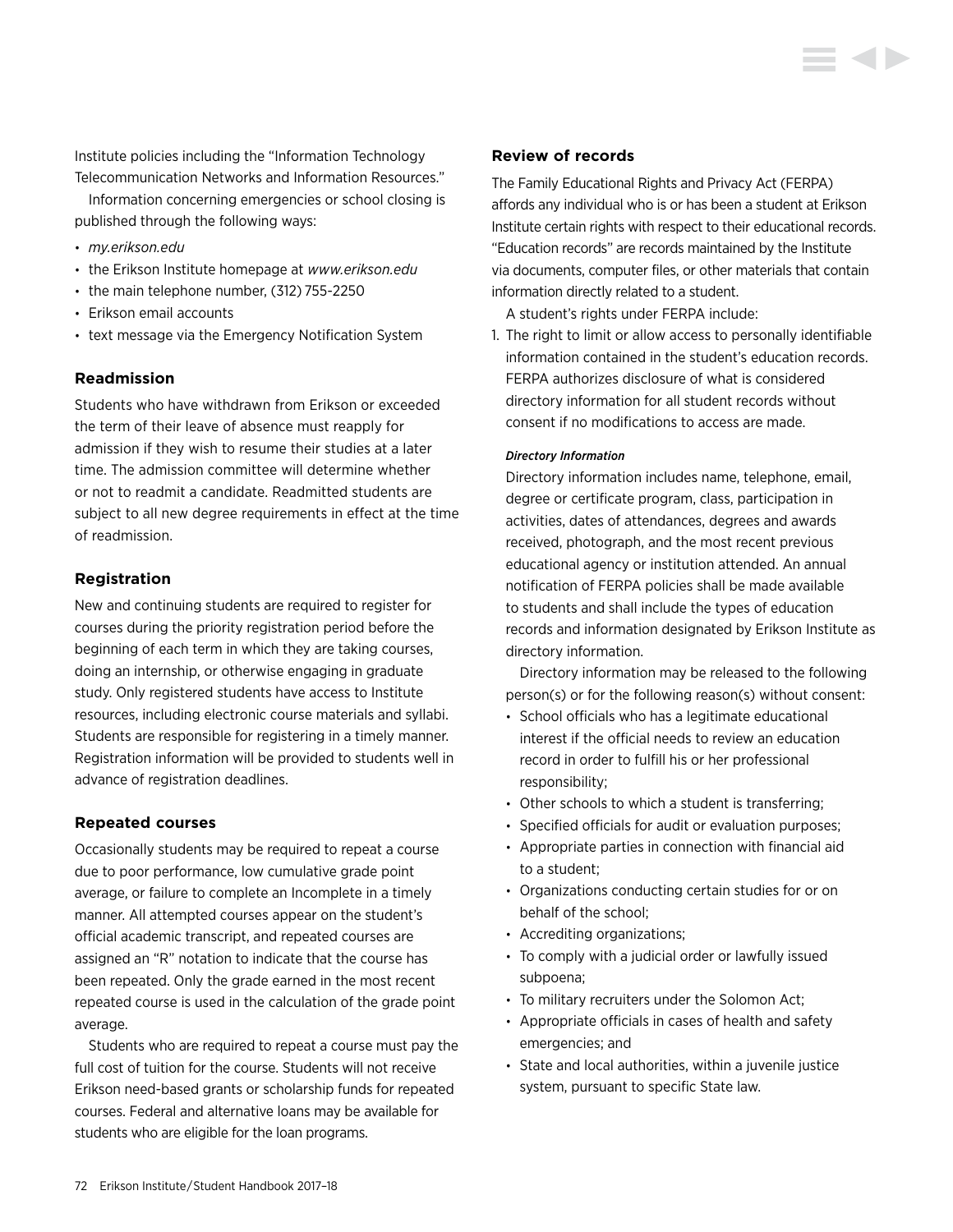Any student who does not desire inclusion of some or all of directory information in the Institute Directories or other dissemination of the information by the Institute should notify the Registration and Student Records Office in writing no later than October 1 of each academic year concerned. Students may not prohibit the verification of attendance or of the awarding or lack of awarding of a degree or certificate, nor may they prohibit Erikson school officials from gaining access to information used in a professional capacity.

### *Allowing Access*

Educational records, excluding directory information, are only accessible to third-parties with the written permission of the student, with the exception of Erikson school officials. However, the following documents are not educational records for the purposes of FERPA:

- Records kept in the possession of the maker that are used only as a personal memory aid and not accessible to any other person;
- Employment records related solely to a student's capacity as an employee of the Institute, except where a current student is employed based on student status (e.g., work-study, graduate assistantship, etc.);
- Records maintained for compliance with local law enforcement;
- Medical and mental health records made, maintained, or used by professionals in connection with the treatment of a student that are available only to persons providing treatment; and
- Records with information about an individual created after she/he is no longer a student at the Institute.
- 2. The right to inspect and review the student's education records.

 Students should submit to the Dean of Enrollment Management a written request that identifies the record(s) they wish to inspect. The appropriate official will make arrangements within 45 days of the receipt of request for access and notify the student of the time and place where the records may be inspected. If the official to whom the request was submitted does not maintain the records, the student will be advised of the correct official to whom the request should be addressed. Copies of any records

or portions of records may be provided to the student on request for a fee that covers the Institute's costs of copying.

 Note: Letters of recommendation written for students' files prior to January 1, 1975, will remain confidential, and under no circumstances will be revealed to students. Students may have access to letters written after January 1, 1975, unless they have signed a waiver of their right to read confidential recommendations

3. The right to request the amendment of the student's education record(s) if believed to be inaccurate or misleading.

 A student may ask Erikson Institute to amend a record that she/he believes is inaccurate or misleading. The student should write to the Erikson Institute official responsible for the record, clearly identify the part of the record she/he wants changed, and specify why it is inaccurate or misleading.

 If Erikson Institute decides not to amend the record as requested by the student, the student will be notified of the decision and advised of his or her right to a hearing regarding the request for amendment. Additional information regarding the hearing procedures will be provided to the student when notified of the right to a hearing.

 Notwithstanding the outcome of such a hearing, if the student wishes to insert a written explanation respecting the content of the disputed record into the record, such written explanation will be accepted and included in the record.

4. The right to file a formal complaint with the U.S. Department of Education concerning alleged failures by Erikson Institute in FERPA compliance.

 Complaints regarding alleged FERPA violations should be addressed to:

Family Policy Compliance Office U.S. Department of Education 400 Maryland Avenue, SW Washington, DC 20202-4605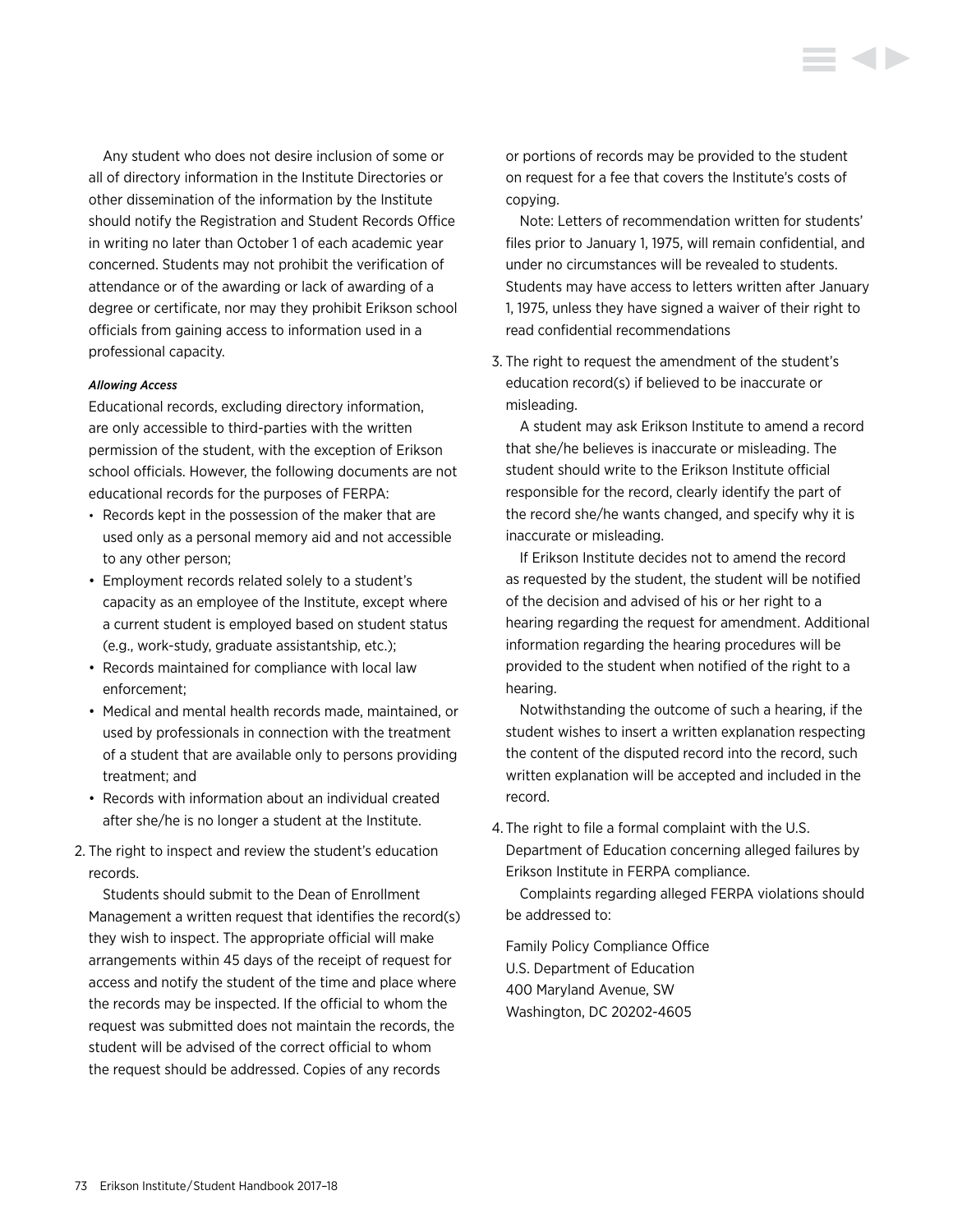## **Transcript requests**

An official academic transcript is issued only upon written approval of the student. Transcript requests are handled through Parchment at *<www.parchment.com>*. A registration process is required at the initial request time. During that process, you will be asked for enrollment status, date of birth, last four digits of the social security number, student ID number, email address, and electronic signature to keep on file for current and future requests. A username and login is created at registration, which you will use for any future requests. All requests will require the address/addresses to which the transcripts should be sent, whether through mail or e-mail. The fee is \$7 for each electronic transcript and \$12 for each paper transcript mailed through Parchment. More information about the transcript request process is available at *<www.erikson.edu/registration>*. Please allow two to four business days for electronic official transcripts and seven to ten business days for sealed paper official transcripts.

In instances of emergency, requests may also be made at the Registration and Student Records Office. Any request done at Erikson will be considered a "rush transcript" and assessed a rush fee of \$12 per transcript. Transcripts are processed at the time of request and are given directly to the requestor. Rush transcripts will not be mailed, as those requests must be made through Parchment.

Please note that Erikson will not issue transcripts to students who have a financial or other type of "hold" on their accounts. Erikson does not provide photocopies of student transcripts from previous institutions.

## **Transfer credit**

With the exception of jointly recognized courses in the MS/MJ dual degree program, it is expected that all work for the degree and certificate programs will be completed at Erikson. Transfer credit is not accepted for previous graduate level work. Erikson will, however, consider accepting a maximum of 6 credits for comparable courses taken at one or more of Erikson's peer institutions in the Four College Consortium: Bank Street College of Education, Wheelock College and Pacific Oaks College. Transfer of credits from these institutions will be considered on a case-by-case basis and will require a full evaluation of the course syllabus for which transfer credit is requested. Approved transfer credits received from Erikson's educational partners are recorded and calculated in the GPA.

#### **Withdrawing from Erikson**

If you decide to withdraw from Erikson, you must take the following steps:

- 1. Meet with your faculty advisor to discuss your decision to withdraw, to ensure that you are making the best decision and to discuss possible alternatives.
- 2. If you are receiving financial aid, you must meet with the Dean of Enrollment Management to discuss the impact of this decision on your financial responsibilities (for example, balance due and loan repayment obligations)

If after these discussions you do decide to withdraw, immediately notify the Registration and Student Records Office, in writing indicating that you intend to withdraw from all courses, the effective date, and a reason for the withdrawal. Your withdrawal will not be considered official until you have written to the Registration and Student Records Office, and it is approved.

Please note it is in your best interest to notify us of your decision to withdraw as soon as possible. Students withdrawing from courses are subject to the withdrawal dates posted on the academic calendar. (See Add/drop procedures, page 69). The date of your official withdrawal will also determine the amount of tuition that may be refunded to you. (See Erikson's Refund Policy, page 85).

If you are eligible to receive a refund of tuition, Erikson will issue a check to your current address within three weeks from the date we receive the written notification of intent to withdraw.

If you stop attending classes and fail to complete courses without officially withdrawing from Erikson or requesting a leave of absence, you will receive a grade of WF or "Withdrawal, Fail" in the courses you failed to complete. Your status will be changed to "withdrawn, unofficial." This may jeopardize your chance of readmission at a later time, if you wish to resume your studies.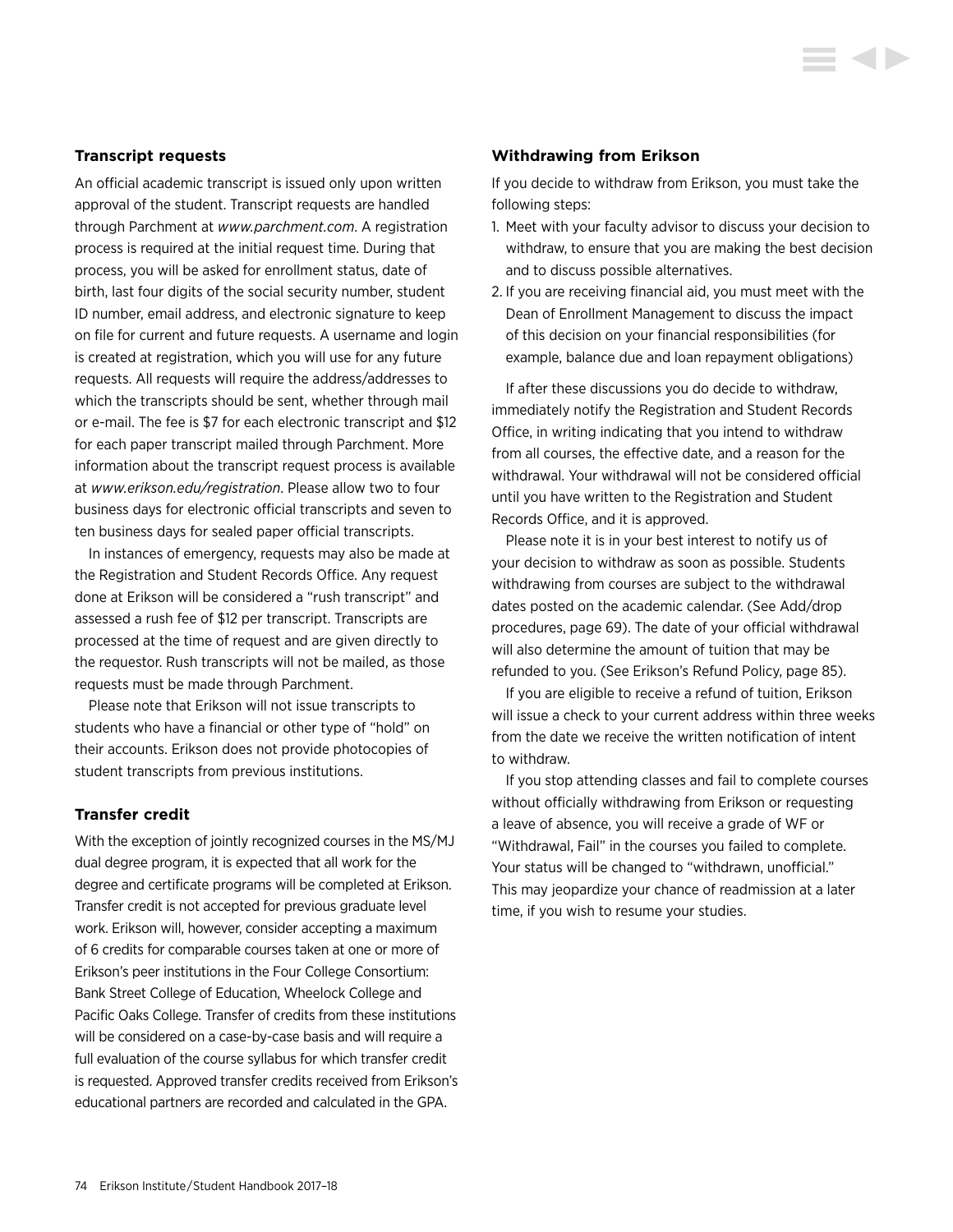# Student rights and responsibilities



## Rights

At Erikson Institute, students are encouraged to engage in free discussion, inquiry, and expression. Student academic performance is evaluated solely on academic achievement, including adherence to the traditional canons of scholarly honesty and integrity, and not on unrelated opinions or conduct.

It is Erikson's policy to provide an educational environment free of sexual harassment or other discrimination. Erikson fully supports the rights and opportunities of its students to seek and obtain an education without subjugation to sexual harassment or discrimination of any kind. All employees, faculty, supervisors and students are required to uphold the Institute's policy.

## Responsibilities

Each student is responsible for the following:

## **General**

- 1. When you matriculate at Erikson, you agree to comply with all policies and procedures that apply to students as described in this Handbook and other sources, including but not limited to course syllabi, *my.erikson*, EriksonOnline, emails, mailing, etc. You also agree to fulfill all understandings and agreements with the student services offices and faculty. If you have questions or concerns, ask the appropriate faculty member or staff person. It is also your responsibility to understand and abide by the academic integrity policies of the Institute and all basic tenets of academic integrity within the higher education community, as well as all other policies and rules set forth in this Handbook and in other procedures adopted by the Institute from time to time.
- 2. Students who believe they have followed directions, have met deadlines, and who still have a grievance with one or more student services offices, should contact the Dean of Enrollment Management, who will act as a facilitator in resolving the problem.
- 3. Students who believe they have followed directions, have met deadlines, and who still have a grievance with one or more instructors, should contact the Dean of Students, who will act as a facilitator in resolving the problem.
- 4. Keep copies of all transactions, records, and receipts. These copies will verify transactions in the event a document has been misplaced or if there is a disagreement.
- 5. Each student is responsible for checking her/his mailbox and the Institute email at regular intervals.

## **Finance**

- 1. If applying for financial aid, follow the written procedures issued by the Financial Aid Office and submit the necessary materials as early as possible.
- 2. Pay tuition and fees in full by the end of the add/drop period or develop a payment plan before the beginning of the academic year. If you have made no financial arrangements, you will be asked to withdraw from class(es).
- 3. Meet all payment deadlines. If you do not, you incur substantial finance charges until a satisfactory payment plan is arranged and maintained. Further payment delay will result in being asked to withdraw from current class(es) and being unable to obtain transcripts, diplomas, or certificates as well as incurring legal fees.

## **Registration**

- 1. Confirm your degree requirements and schedule by reviewing this Handbook, degree planning worksheets, and by consulting your advisor. These materials contain most of the information needed to facilitate smooth planning.
- 2. Register for classes during the published priority registration period.
- 3. Complete drops, adds, and changes of class by the published deadlines.
- 4. For exceptions, make an appointment to see your advisor. Students unsure about who advises them should contact the Registration and Student Records Office.

## **Student conduct**

1. Erikson's anti-bias commitment applies to all areas of discrimination, including those based on race, color, religion, national origin, sex, sexual orientation, gender identity, gender expression, marital status, age, disability, or veteran status. Respect is expected to be shown toward persons in all categories, both generally, and as individuals. It is each student's responsibility to approach interactions and diversity openly, and to act from one's centered, adult compassionate self.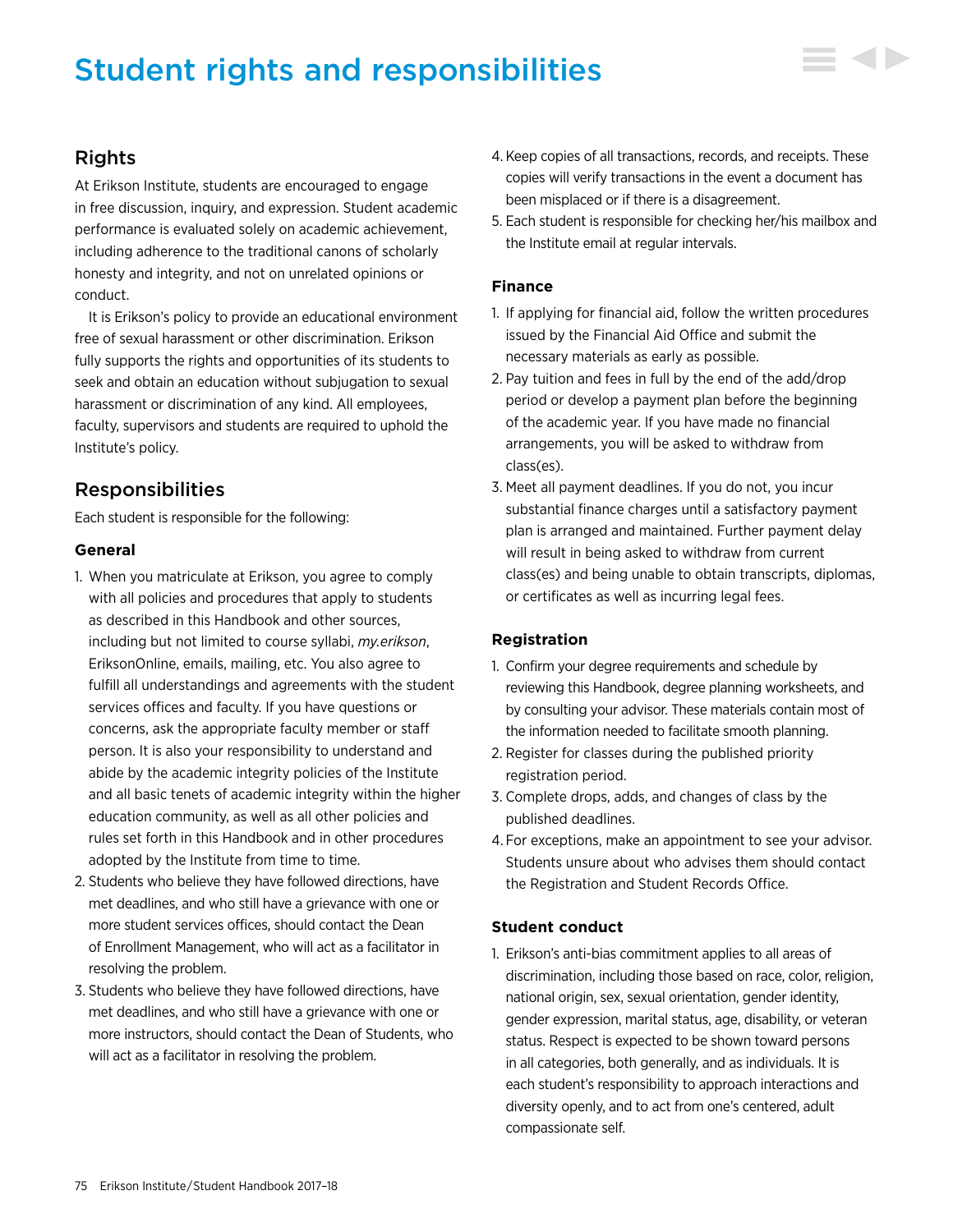- 2. Students are expected to conduct themselves in a manner compatible with the Institute's function as an educational institution. Behavior that is disruptive and/or interferes with the educational process is disrespectful of the rights of others and is not acceptable and, if continued, may result in discipline as summarized in paragraph 4 below, up to and including dismissal from the program.
- 3. Erikson Institute adheres to the laws of the State of Illinois and the federal government with respect to its substance abuse policy. The use, possession, or distribution of illegal drugs by students or employees is prohibited. The consumption or possession of alcoholic beverages for all students and employees under the age of 21 is strictly forbidden. Alcohol is prohibited from being on-campus at any time except during special events and in such instances is only to be consumed by those over the age of 21 in designated areas.
- 4. Erikson Institute reserves the right to address the following student conduct as disciplinary matters: failure to attend classes regularly, make satisfactory progress toward a degree, or neglect of academic work or requirements; violation of the rules of Erikson Institute; lying to an officer of the Institute; cheating, plagiarism, forgery, or other forms of academic dishonesty; theft of or damage to property of the Institute or others; violation of Erikson Institute computer policy; possession of stolen goods; physical violence (including assault and sexual assault), discrimination, intimidation, harassment or disorderly conduct; violation of law (including unlawful use or possession of controlled substances, firearms, or hazardous materials); and other conduct that departs from generally accepted standards of integrity, professional conduct, and ethical behavior, whether committed on or off campus. Depending upon the circumstances of the offense, discipline can include, but is not limited to, some or all of the following actions: admonition, probation, requirement of adherence to a conduct contract, requirement to take a leave of absence or withdraw, dismissal, and expulsion.

### **Student disciplinary process**

Complaints relating to potential student misconduct, other than in situations raising issues of academic integrity and discrimination on the basis of sex under Title IX of the Education Amendment of 1972, shall generally be handled

using the procedures set forth below. Where circumstances raise a combination of issues that might be addressed under one or more procedures, or where the unique facts of a dispute warrant, the Institute reserves the right to modify or combine procedures, or fashion a new procedure, to address a particular case fully and fairly.

**KID** 

Reports or complaints about alleged student misconduct or violation of Institute rules should be made in the first instance to the Dean of Students and/or the Dean of Enrollment Management. The Dean of Students and Dean of Enrollment Management shall make a threshold determination whether the circumstances warrant investigation. Criminal misconduct may also be reported to the appropriate civil authorities. In such circumstances, the Institute may proceed with its own disciplinary process or, in its discretion, stay internal proceedings pending outside investigation.

If the Dean of Students and/or Dean of Enrollment Management threshold evaluation indicates that a violation of Institute rules or standards may have occurred, the accused student will be interviewed, at which time he or she is informed of the investigation, questioned regarding the allegations, and asked to discuss his or her alleged involvement. On the basis of this interview and any other initial investigation considered appropriate by the Institute, the Dean of Students and/or Dean of Enrollment Management shall make an initial determination whether the Institute's disciplinary standards appear to have been violated. If the Dean of Students and/or Dean of Enrollment Management determines at any time that no misconduct appears to have occurred, the matter shall be closed.

If the Dean of Students and/or Dean of Enrollment Management believes after initial investigation that misconduct has occurred, the Deans will discuss this initial conclusion with the student. If there is no disagreement as to the facts or the appropriate sanction, the matter shall be resolved by a written agreement, signed by both the Deans and student, stating the agreed facts and sanction, with a copy of the agreement to be maintained by the Institute. Such an agreement shall constitute the final decision upon the misconduct allegation.

If the Dean of Students and/or Dean of Enrollment Management believes after initial investigation that misconduct has occurred but the student disagrees with either this conclusion or the proposed sanction, the Dean of Students and/or Dean of Enrollment Management shall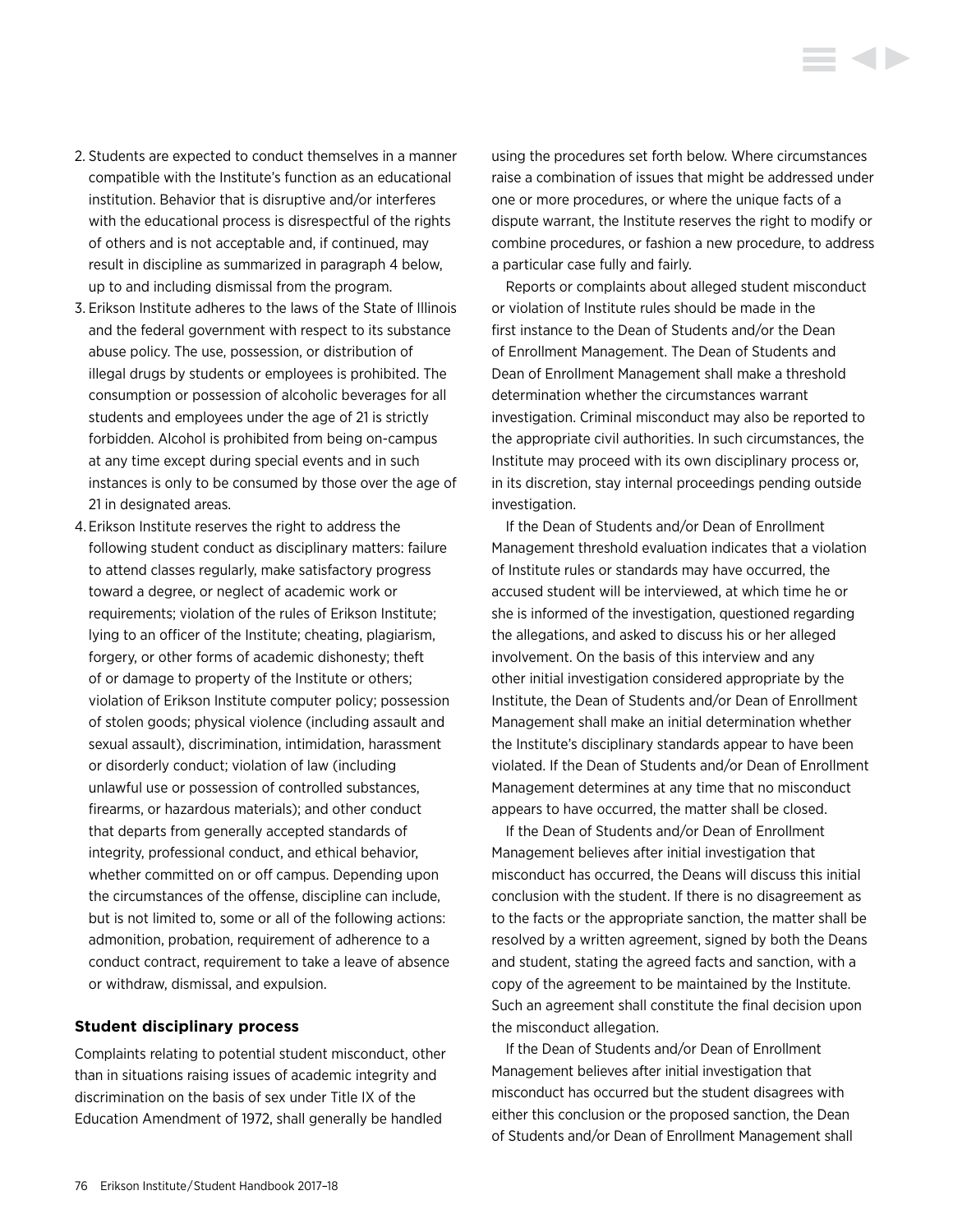prepare a memorandum summarizing the results of the initial investigation, discussions to date with the student, and sanction being proposed. This memorandum shall be delivered to the Senior Vice President for Academic Affairs/Dean of Faculty or delegate for further proceedings. Depending upon the circumstances of the allegation, the Senior Vice President for Academic Affairs/Dean of Faculty or delegate shall implement either an administrative or committee review process, the choice of which shall be made at the discretion of the Senior Vice President for Academic Affairs/Dean of Faculty or delegate.

If an administrative review is chosen, that review shall be delegated to a member of the Institute administration (other than the Dean of Students and/or Dean of Enrollment Management) or to an outside investigator chosen by the Institute. The administrative investigator shall investigate the circumstances of the complaint by interviewing the student, the complainant (if any), and witnesses, as well as by reviewing documents and conducting other investigation deemed appropriate. The student shall be afforded an opportunity to meet with the administrative investigator and supply written materials and documents justifying the student's position. This administrative review is a factfinding and dispute resolution process, not an evidentiary hearing, and no witness or party to the complaint has the right to personally confront other witnesses/parties or to question them directly. Attorney involvement in interviews or in the administrative investigative process may, but need not, be permitted at the discretion of the Institute. After concluding the administrative investigation, the administrative investigator shall prepare a written recommendation discussing the alleged misconduct and sanction proposed by the Dean of Students and/or Dean of Enrollment Management and the facts that the investigator has found. This recommendation shall be made to the Senior Vice President for Academic Affairs/Dean of Faculty or delegate for final resolution of the matter. The decision of the Senior Vice President for Academic Affairs/Dean of Faculty or delegate is final.

If a committee review is chosen, the Institute, through its Senior Vice President for Academic Affairs/Dean of Faculty or delegate, shall appoint an *ad hoc* committee of three members to investigate the complaint. The committee members should include Institute faculty members or administrators and may, but need not, include a current student; one of the committee members should be designated by the Institute as chair. The committee should investigate the circumstances of the complaint by interviewing the student, any complainant, and witnesses, as well as by reviewing documents and conducting other investigation deemed appropriate. The accused student shall be afforded an opportunity to meet with the committee and supply written materials and documents justifying the student's position. The committee review contemplated is a fact-finding and dispute resolution process, not an evidentiary hearing, and no witness or party to the complaint has the right to personally confront other witnesses/parties or to question them directly. Attorney involvement in committee interviews or the investigative process may, but need not, be permitted at the discretion of the Institute. After concluding the investigation, the committee shall prepare a written recommendation discussing the alleged misconduct and sanction originally proposed by the Dean of Students and/or Dean of Enrollment Management and the facts that the committee has found; this recommendation shall be made to the Senior Vice President for Academic Affairs/Dean of Faculty or delegate for final resolution of the matter. The decision of the Senior Vice President for Academic Affairs/Dean of Faculty is final.

At any point during the disciplinary process, the process may be ended by agreement of the student and Institute, with any such resolution to be memorialized in a written agreement signed by the student and Institute.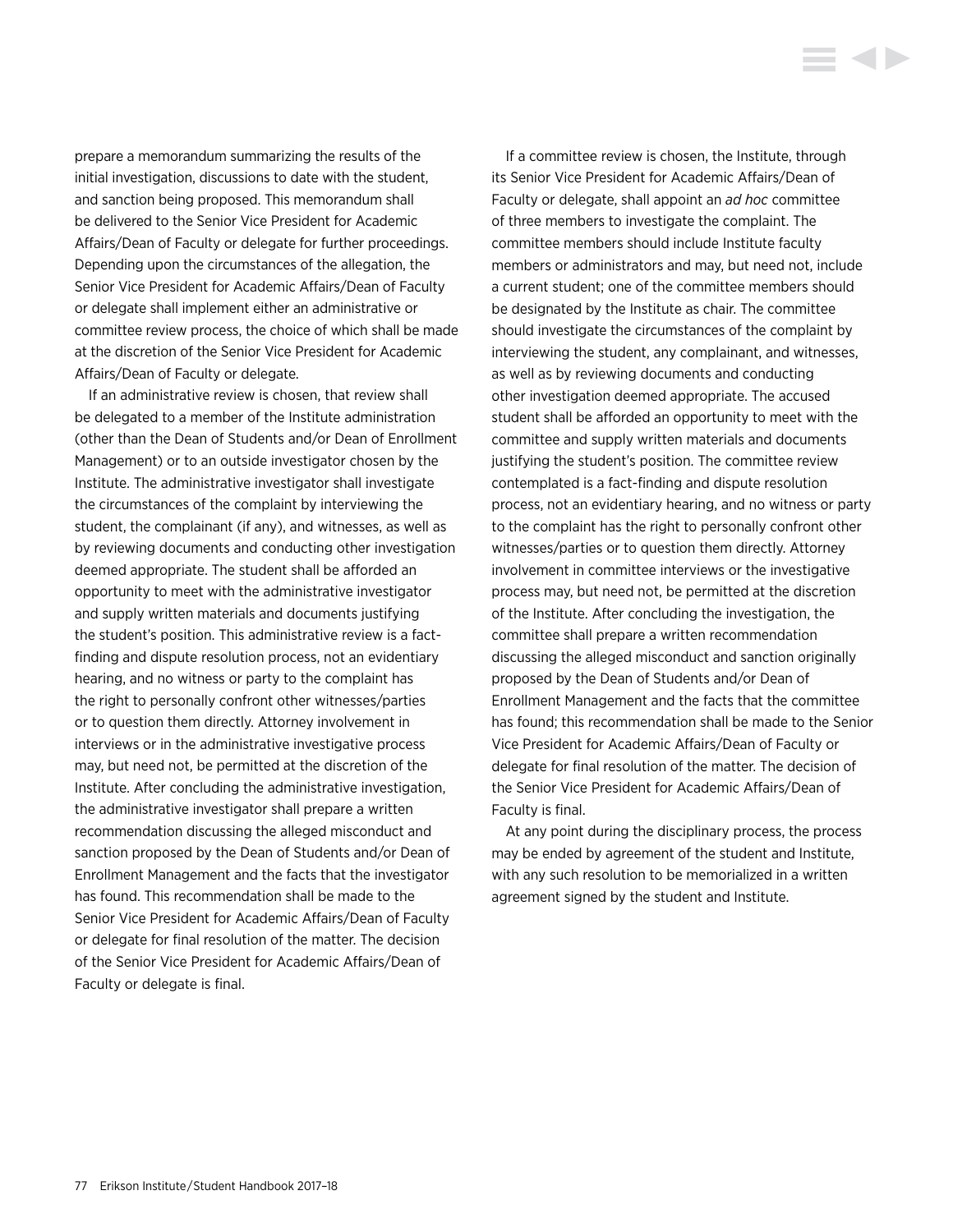# Financial aid

Erikson participates in the William D. Ford Direct Loan (Direct Loan) program through the U.S. Department of Education, which provides need-based and non-needbased student loans. Students must meet the Department of Education's eligibility requirements in order to receive student loans. Erikson also offers need-based grants as well as a limited number of competitive scholarships and fellowships. Financial aid, including scholarships and grants, is not automatically renewable—students must reapply each year.

## Financial Aid Award Eligibility

## **Master's degree programs**

Students enrolled in Erikson's master's degree programs may be eligible for one or a combination of the following forms of financial aid:

- Cari B. Sacks Scholarship
- Irving B. Harris Scholarship
- Harris Leadership Fellowship
- Harris Excellence Scholarship
- Barbara T. Bowman Scholarship
- Barbara Bowman Fellowship in Early Education and Social Justice
- Pelino Family Scholarship
- Anne Searle Bent Scholarship
- Edward Neisser Memorial Scholarship
- Partnership for Quality Childcare Scholarship
- Erikson need-based grant
- TEACH Grant (for students enrolled in the MS in Early Childhood Education leading to initial early childhood teaching license and bilingual/ESL endorsement)
- Federal Stafford unsubsidized loan
- Federal Graduate PLUS loan
- Alternative loans available through private lenders

To be considered for any of the above financial aid award programs, with the exception of the Federal Stafford unsubsidized loans, students are required to submit the following forms:

- 1. Free Application for Federal Student Aid (FAFSA). Erikson's school code is G35103.
- 2. Erikson Financial Aid Application form

## **Graduate certificate programs**

Student enrolled in Erikson's certificate programs may be eligible for one or a combination of the following forms of financial aid:

- Erikson Infant Specialist/Infant Mental Health scholarships
- Pelino Family Scholarships
- Federal Stafford unsubsidized loan
- Federal Graduate PLUS loan
- Alternative loans available through private lenders

The respective certificate program faculty awards scholarships for the certificate programs. To be considered for the loan programs, with the exception of the Federal Stafford unsubsidized loans, students are required to submit the following forms:

- 1. Free Application for Federal Student Aid (FAFSA). Erikson's school code is **G35103.**
- 2. Erikson Financial Aid Application form

## **Federal Direct Stafford Loans**

Stafford Unsubsidized Loans (non-need based): Stafford unsubsidized loans accrue interest upon disbursement of the loan and students are responsible for paying the interest on the loan while enrolled. Students may opt to defer interest payments during the period of enrollment by adding the accrued interest to the loan principal (also known as capitalization of interest). Please note that capitalization generally results in more interest paid over the life of the loan. Stafford unsubsidized loans are available to eligible borrowers regardless of financial need. Eligible borrowers are graduate students who are enrolled at least half-time (3 credits). The annual loan limit on Stafford unsubsidized loans is \$20,500 for students enrolled in the master's and graduate certificate programs. The interest rate on Stafford Unsubsidized loans disbursed July 1, 2017–June 30, 2018 is a fixed 6.00%.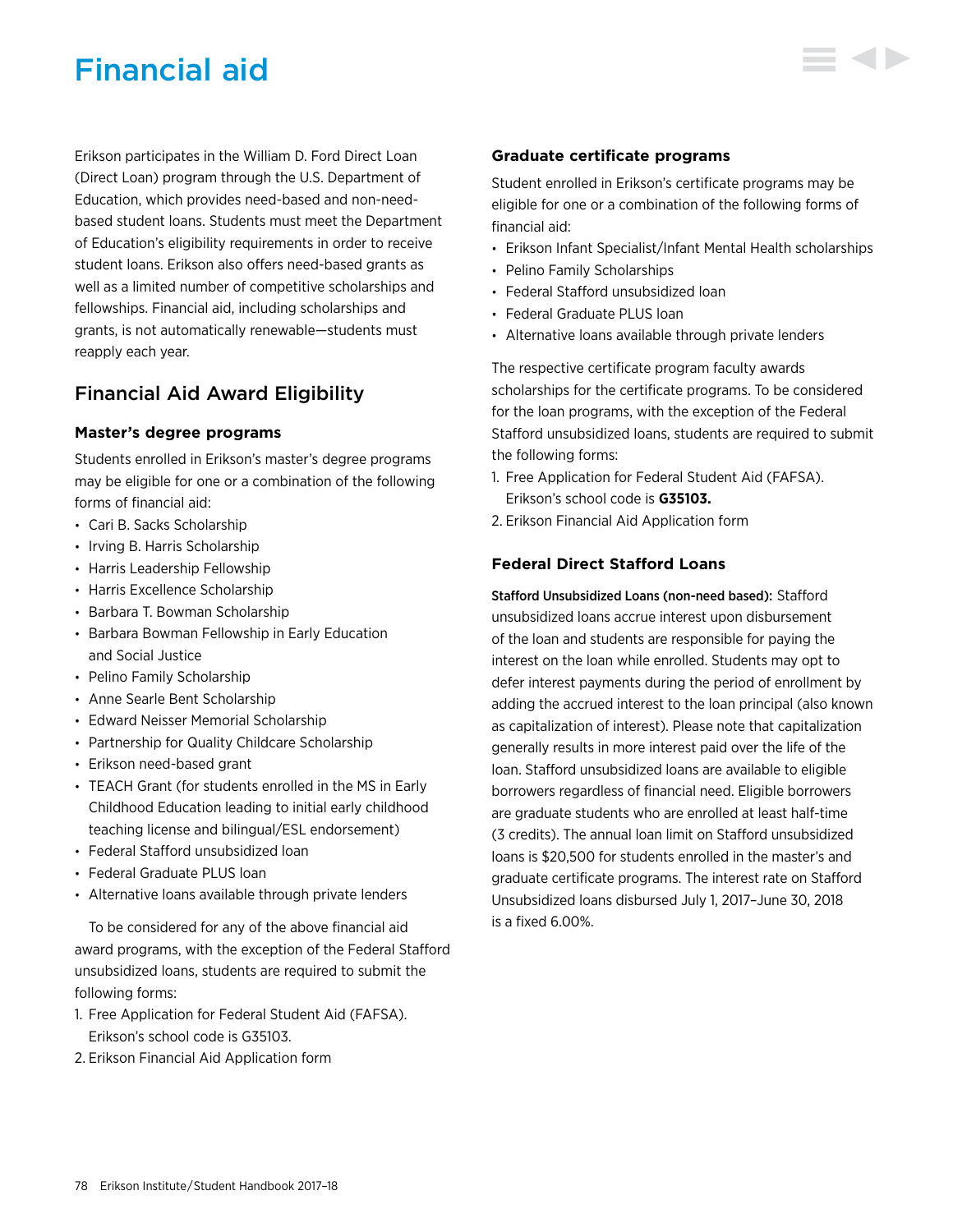## **Graduate PLUS Loan**

This federal loan program was authorized as part of the Deficit Reduction Act of 2005. Repayment on Graduate PLUS loans begins 60 days following the disbursement of the loan; however, students enrolled at least half-time (3 credits) are eligible for deferment. Interest begins to accrue upon disbursement. Graduate PLUS loans are available to eligible borrowers with financial need based upon their FAFSA information. The maximum award amount is the difference between the total cost of education minus all financial aid for which the student is eligible. Borrowers must pass a simple credit check. The interest rate on Direct Graduate PLUS loans disbursed July 1, 2017–June 30, 2018 is a fixed 7.00%.

## **Master Promissory Note (MPN)**

To receive Stafford unsubsidized and/or Graduate PLUS loan funds, students must complete a Master Promissory Note (MPN). Students who receive Stafford and Graduate PLUS loans must complete a separate MPN for each program. Erikson utilizes multi-year MPN's which means that you have to complete the promissory note only once. No federal loan funds will be disbursed without a completed and approved MPN.

#### **Loan counseling**

All students who accept a federal student loan must complete loan entrance counseling before receiving loan funds and loan exit counseling before leaving Erikson. Failure to complete exit counseling will result in a hold on the student's account, which will prevent the student from receiving her/his transcripts, diploma, and/or certificate of completion.

## **Teacher Education Assistance for College and Higher Education (TEACH) Grant**

The TEACH Grant program provides up to \$4,000.00 per year, for up to two years (maximum \$8,000) in grants to teacher candidates who:

- 1. are enrolled in the MS in Early Childhood Education leading to early childhood teaching license and bilingual/ESL endorsement;
- 2. plan to teach full-time in high-need subject areas; and
- 3. plan to teach at schools that serve students from low-income families.

Note: You may access the U.S. Department of Education's list of schools serving low income students and the directory of high-need subject areas through the TEACH Grant page in the Student Services section of *my.erikson.edu*.

TEACH Grant recipients agree to teach for at least four years within eight years of finishing their degree program and to teach high-need subjects in designated schools that serve low-income students. If you do not complete the four-year teaching obligation, your grant will convert to an unsubsidized loan, which you will have to repay with interest calculated back to the date the funds were disbursed.

TEACH Grant recipients must sign a TEACH Grant Agreement to Serve (service agreement) and complete a loan counseling session for each financial aid award year that the award is disbursed. When you sign the service agreement, you are agreeing to the repay the grant as a Federal Unsubsidized Stafford loan, with interest accrued from the date the grant funds were first disbursed, if you do not complete the teaching service requirement. Once a TEACH Grant is converted to a loan, it cannot be converted back to a grant.

You may request cancellation of all or part of your TEACH Grant award. If you request cancellation before the first day of the payment period or within 14 days after your TEACH Grant has been disbursed to your Erikson student account, Erikson will return the funds and they will not be converted to a Federal Unsubsidized Stafford loan.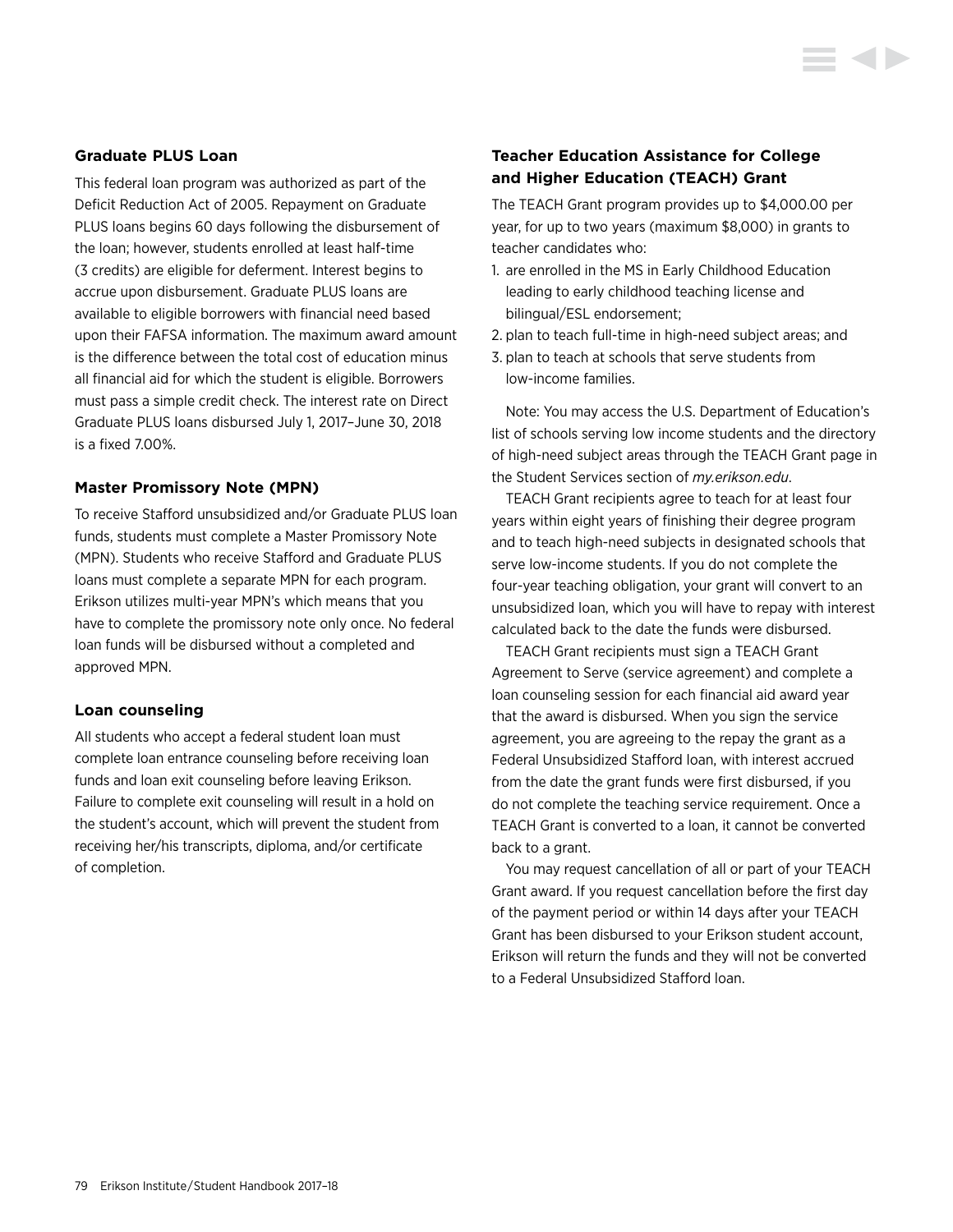TEACH Grant awards are disbursed in equal amounts over two or three terms, with the maximum \$4,000 award divided by the appropriate number of terms. The maximum award for each respective term is calculated based on the following:

| <b>Registered credits</b>                  | Amount of award |
|--------------------------------------------|-----------------|
| Full-time (6 or more credits)              | 100%            |
| 3/ <sub>4</sub> -time (4.5–5.5 credits)    | 75%             |
| $\frac{1}{2}$ -time (3–4 credits)          | 50%             |
| Less than $\frac{1}{2}$ -time (<3 credits) | 25%             |

To be eligible for a TEACH Grant, you must:

- Be a U.S. citizen or eligible non-citizen
- Be enrolled in or plan to enroll in the MS in Early Childhood Education leading to initial teaching license and bilingual/ESL endorsement
- Maintain a minimum cumulative grade point average of 3.25
- Complete TEACH Grant counseling and sign a TEACH Grant Agreement to Serve each year at *<www.teach-ats.ed.gov>*
- Complete the FAFSA although you do not have to demonstrate financial need to be eligible

## **Award notification**

Students who have completed all financial aid application materials will receive an award letter detailing their eligibility for need-based grants, scholarships, and/or loan assistance. You will be notified in writing of any changes in your financial aid eligibility due to a change in enrollment status.

Financial aid is available for summer term if the student is enrolled at least half-time. Summer term is considered the first term of the academic year for financial aid purposes; therefore, students who wish to receive financial aid for the summer term must complete financial aid application materials for the following academic year (i.e. forms for 2017–18 to receive aid for summer 2017).

## **Disbursement of financial aid**

Scholarships and grants are applied directly to tuition accounts at the beginning of each term. Scholarship and grants awards are based on an assumption about the number of credit hours the student will take each term and may be adjusted if the student enrolls for a different number of credit hours.

Student loans are disbursed at the beginning of each term, assuming all necessary paperwork and entrance counseling have been completed. The loan funds will be applied first to any outstanding tuition and/or fees not covered by scholarships, grants, or other resources. If the loan funds are in excess of the current term's tuition and fee charges, you will receive a refund check from Erikson Institute within 14 days of the loan funds being applied to your tuition account.

You may refuse a loan disbursement within 14 days by notifying the Financial Aid Office in writing. The loan funds will be returned to the Department of Education.

If you wish to change the amount of financial aid you have accepted, you must notify the Financial Aid Office in writing of the changes you wish to make.

## **Return of Title IV funds**

If you withdraw from Erikson Institute during an academic term and have received a federal student loan or TEACH Grant for that term, you may be required to return a portion of the disbursed funds to Erikson Institute or to the Department of Education as required by federal regulation. This policy is separate and distinct from Erikson's tuition refund policy, which may also apply.

## **Return of Tuition Assistance**

Military Tuition Assistance (TA) is awarded to a student under the assumption that the student will attend school for the entire period for which the assistance is awarded. When a student withdraws, the student may no longer be eligible for the full amount of TA funds originally awarded. To comply with the new Department of Defense policy, Erikson Institute will return any unearned TA funds on a prorate basis through at least the 60% portion of the period for which the funds were provided. TA funds are earned proportionally during an enrollment period, with unearned funds returned based upon when a student stops attending.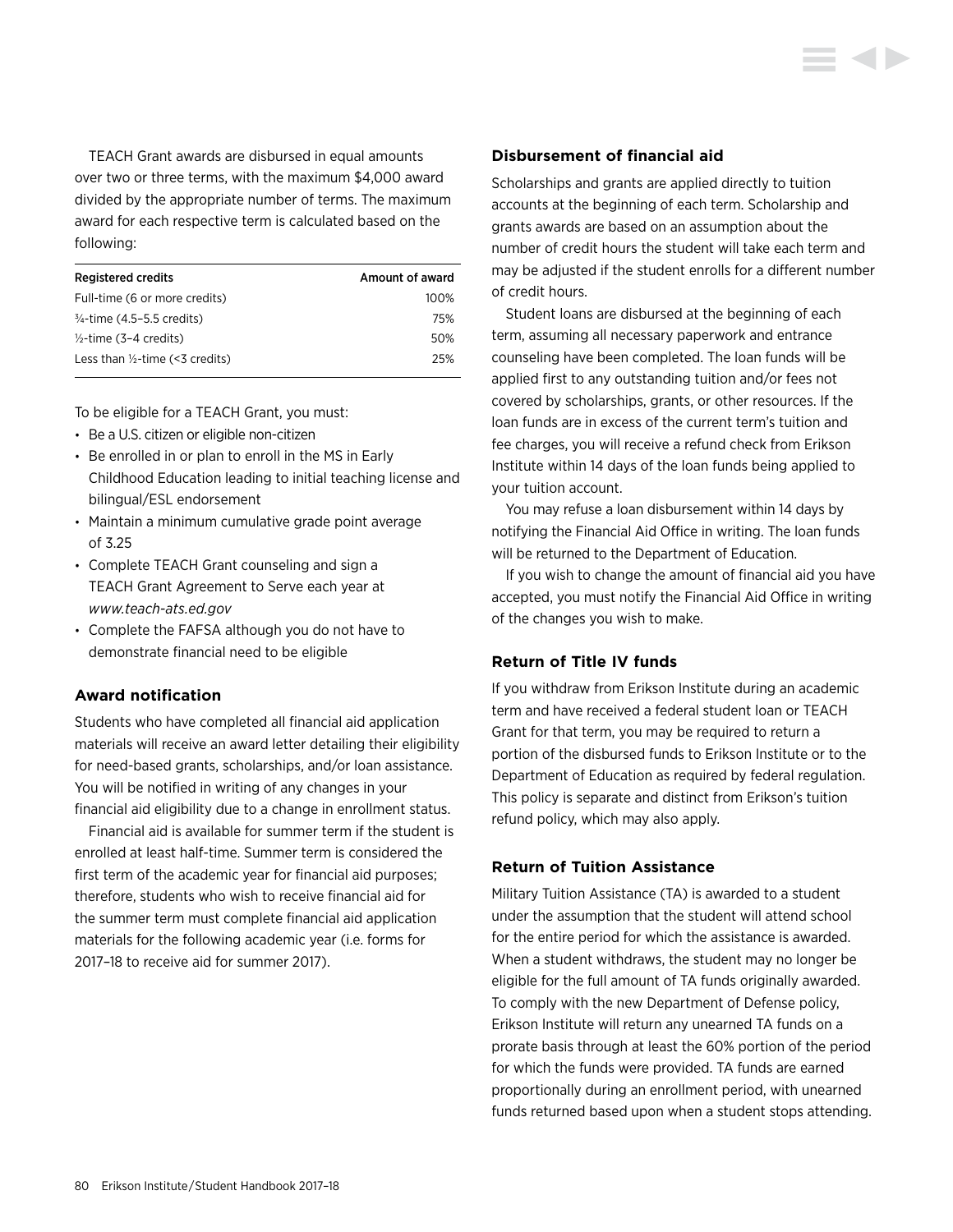## **Return of Erikson fellowships, scholarships and need-based grants**

Funding for Erikson's fellowship, scholarship and needbased grant programs is provided by the generous gifts of donors and Erikson supporters. The Institute takes seriously its responsibility to conscientiously award and monitor its limited fellowship, scholarship and need-based grant funds. Students who withdraw from a course or all courses, regardless of the circumstances of the withdrawal, are required to pay back 100 percent of the Erikson fellowship, scholarship or need-based grant award for the term. The funds may be re-awarded for future enrollment in the courses, contingent upon the student retaining her/his eligibility for the specific award program.

## **Satisfactory academic progress**

To be eligible for Title IV financial aid, a student must make satisfactory academic progress (SAP) toward completion of a degree or certificate as follows:

#### 1. Grade Point Average requirement

To graduate, all master's students are required to have a cumulative grade point average (GPA) of at least 3.0 with no more than two C+, C, or C− grades. Certificate program students are required to have a cumulative grade point average of at least 3.0 with no more than one C+, C, or C− grade, and a grade of B or better in internship courses.

A student's cumulative GPA is defined as the total quality points earned (refer to Erikson's grading system details in the Student Handbook for quality points earned for grades included in GPA calculations) divided by total hours attempted.

*Incomplete, Withdrawal, and missing grades:* Grades of I (Incomplete), W (Withdrawal) and missing grades are not included in the calculation of the GPA. Grades of WF (Withdrawal, fail) and NG (No grade submitted) are included in the calculation of the GPA and earn 0 quality points, therefore negatively impacting Satisfactory Academic Progress evaluations.

*Repeated Courses:* Only the grade earned in the most recent repeated course is used in the calculation of the GPA.

*Transfer credits:* Erikson rarely accepts transfer credits from another institution, and in such cases transfer credits are recorded and calculated in the GPA.

To ensure that this requirement will be met, students must achieve the minimum cumulative grade point averages below according to the student's program length:

|                    | By the end of     |             |            |
|--------------------|-------------------|-------------|------------|
| Program option     | <b>First year</b> | Second year | Third year |
| Master's           |                   |             |            |
| 2-year student     | 3.0               | 3.0         | na         |
| 3-year student     | 2.5               | 3.0         | 3.0        |
| 4-year student     | 2.5               | 3.0         | 3.0        |
| <b>Certificate</b> | 3.0               | 3.0         | na         |

#### 2. Credit hour completion requirement

Students must make progress toward completion of the degree by satisfactorily completing a minimum number of credit hours per academic year as follows:

|                       | By the end of |             |            |             |
|-----------------------|---------------|-------------|------------|-------------|
| <b>Program option</b> | First year    | Second year | Third year | Fourth year |
| Master's              |               |             |            |             |
| 2-year student        | 18            | 38          | na         | na          |
| 3-year student        | 9             | 18          | 38         | na          |
| 4-year student        | 9             | 18          | 28         | 38          |
| <b>Certificate</b>    | 6             | 18          | na         | na          |

If a student changes program options, she/he is required to have completed the minimum number of credit hours for the program in which she/he was enrolled at the end of the period that is being monitored.

Erikson Institute rarely accepts transfer credits from another institution, and in such cases transfer credits are counted toward the credit hour completion requirement. If a student repeats a course, both enrollments are calculated in the credit hour completion rate. If a student withdraws from a course after the add/drop period, the student will receive a grade of 'W' or 'WF' depending on the date of withdrawal. Grades of 'W' and 'WF' are considered an unsuccessful attempt in the credit hour completion rate. If a student has a grade of 'I' or 'NG', the grades are considered an unsuccessful attempt in the credit hour completion rate until the course has been successfully completed and a final passing grade has been posted.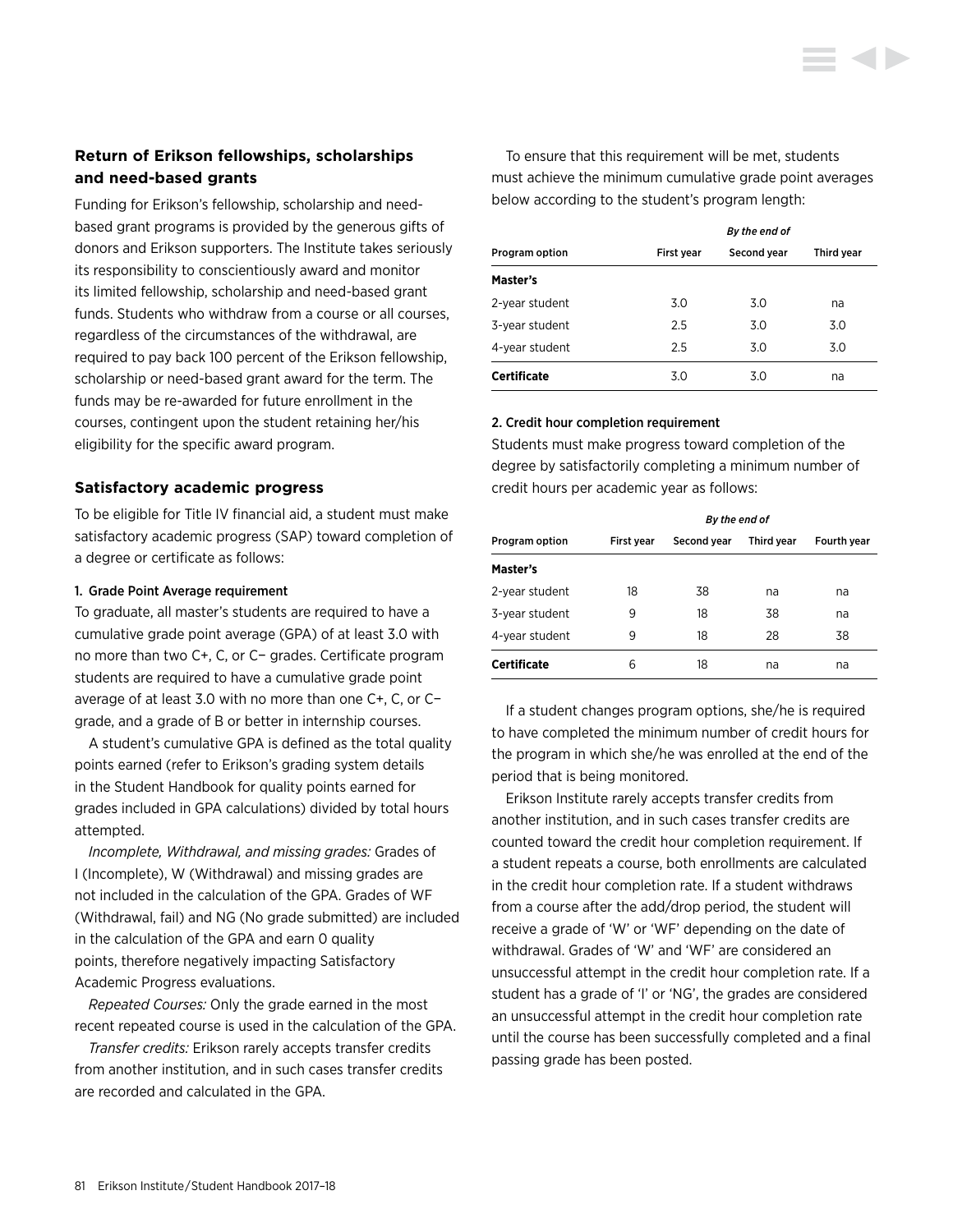### 3. Maximum time frame for program completion

Students must complete the master's degree program within five years of entering the program. Certificate programs must be completed within three years.

## 4. Schedule for monitoring progress

Each Title IV aid recipient's progress relative to credit hours earned, cumulative grade point average and maximum time frame for program completion will be monitored once per academic year at the end of the summer term.

## 5. Denial of financial aid

Students who do not meet the minimum standards for satisfactory academic progress will be notified in writing and will be ineligible for Title IV financial aid for subsequent enrollment periods, even if the student is allowed to register for classes.

## 6. Regaining eligibility

If a student is denied Title IV assistance because she/he has not maintained satisfactory academic progress, courses must be taken at the student's expense until the student's progress meets all requirements of this policy.

## 7. Repeated course work

If a student retakes a previously *failed* course, the repeated course will be included in the student's Title IV enrollment status and Title IV funds will be available to pay for the repeated course. If a student retakes a previously *passed* course, one repetition of the repeated course will be included in the student's Title IV enrollment status and Title IV funds will be available to pay for the repeated course.

All repeated courses affect financial aid satisfactory academic progress calculations. A repeated course along with the original attempt must be counted as attempted credits.

### 8. Appeals

If a student has experienced unusual circumstances that have negatively affected his or her academic progress, a written appeal may be submitted to the Dean of Enrollment Management. The appeals process is reserved for situations outside the student's control, such as family catastrophe, illness, and other special circumstances. In order for the appeal to be considered, a student must submit information regarding why she/he failed to make satisfactory academic progress and what has changed in the student's situation that would allow the student to demonstrate satisfactory academic progress at the next evaluation.

Appeals will only be approved if the SAP review committee determines that:

- the student will be able to meet SAP standards after the subsequent payment period; or
- an academic plan is developed with the student and the faculty advisor that, if followed, will ensure that the student is able to meet SAP standards by a specific point in time.

If an appeal is granted, the student will be placed on financial aid probation for the specified period and will have her/his Title IV financial aid eligibility reinstated.

## **In-school loan deferment**

If you have federal student loans from prior years, you may be eligible to defer repayment of those loans if you are enrolled for at least 3 credits at Erikson. We work with National Student Clearinghouse to automatically notify your lenders of your enrollment status. If you wish to request a deferment, you should contact your lender to request a deferment form and submit the form to the Registration and Student Records Office for certification.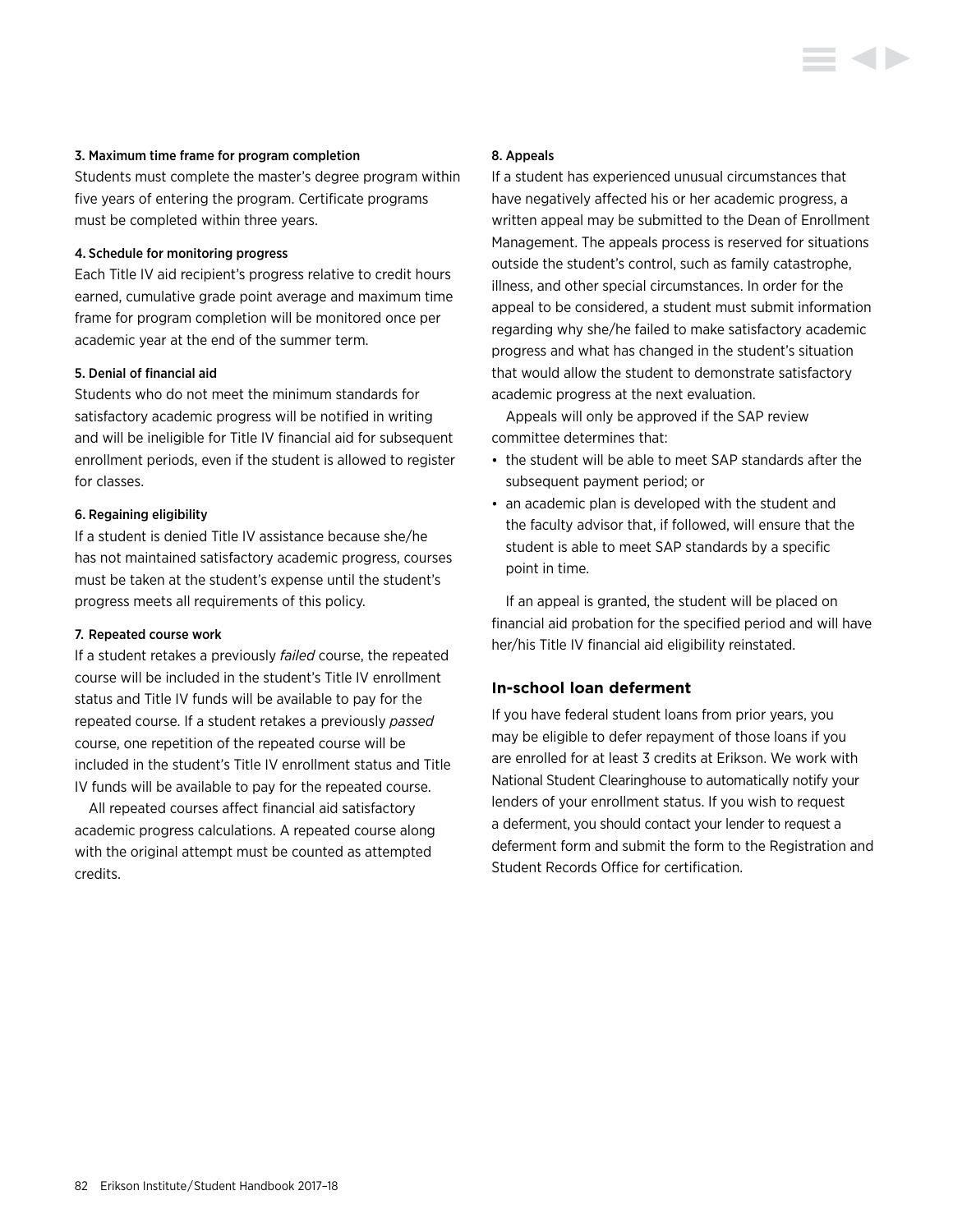# Student financial accounts



## **Tuition**

Erikson degree and certificate students are charged by the credit hour. The credit hour cost is \$1,030 for Summer 2017, Fall 2017, and Spring 2018.

## **Fees**

Degree and certificate students are responsible for the following fees.

## *One time fees*

| Matriculation fee (non-refundable)   |       |
|--------------------------------------|-------|
| PhD and Master's                     | \$200 |
| Certificate                          | \$150 |
| Due with enrollment into the program |       |
| Application for degree conferral fee |       |
| Master's                             | \$175 |
| Due with graduation application      |       |
|                                      |       |

#### *Recurring fee*

| <b>Student services fee</b> | \$600 |
|-----------------------------|-------|
|                             |       |

### **Making payments**

Unless otherwise noted, tuition is due on the last day of the add/drop period for each term. Online credit card payments can be made through *my.erikson.edu*. Payments may also be mailed to the tuition payment lock box:

Erikson Institute 3755 Paysphere Circle Chicago, IL 60674

If by the end of the add/drop period a student has failed to pay in full, submit a payment plan with fee and first payment, or submit all necessary paperwork to receive a Department of Education loan, she/he will incur a \$100 late payment fee. Failure to make payment within three weeks of a late fee being applied may result in being de-registered from classes. If a student makes payment in full after being de-registered, the faculty will review the case before she/he will be allowed to re-enroll and return to class.

Erikson Institute accepts any of the following: personal checks, money orders, Discover, MasterCard, or Visa. There will be a \$25 fee for all returned checks. If a student incurs

two insufficient funds fees, personal checks will no longer be accepted from that student and future payments must be made with a certified or cashier's check.

## **Payment plans**

Students have the option of enrolling in a payment plan. The fee for this service is \$15 per semester. Payment plan worksheets are available through *my.erikson.edu*. Signed worksheets and first payment are due on the last day of the add/drop period for the given term. Thereafter, payments are due on the 15th of the month with the last payment due before the end of classes. Payment plans are an excellent alternative for students who cannot afford to pay an entire semester's tuition at once or do not want to take out student loans. However, it is very important that students analyze their financial situation before agreeing to make monthly payments. Students will incur a \$25 late fee for each late payment.

### **Employer payments**

If an employer is reimbursing a student directly for tuition, the student is responsible for all Erikson tuition costs, which are due on the last day of the add/drop period for the term. If an employer is paying Erikson directly for a student's tuition, the student is responsible for providing the Financial Analyst with a typed statement on business stationery stating what portion of the tuition is covered and when Erikson Institute will receive payment. This statement and any uncovered portion of tuition are due on the last day of the add/drop period for the term.

## **Collections**

Erikson Institute makes every attempt to assist students with financing their education. In instances where an account becomes delinquent, Erikson Institute will send the student's account to a collection agency. Students are responsible for any and all legal fees or collection agency fees related to their delinquent accounts. To avoid this, we encourage students to pay on time and notify the Financial Analyst immediately if she/he is unable to make a payment due to extenuating circumstances so other arrangements can be made.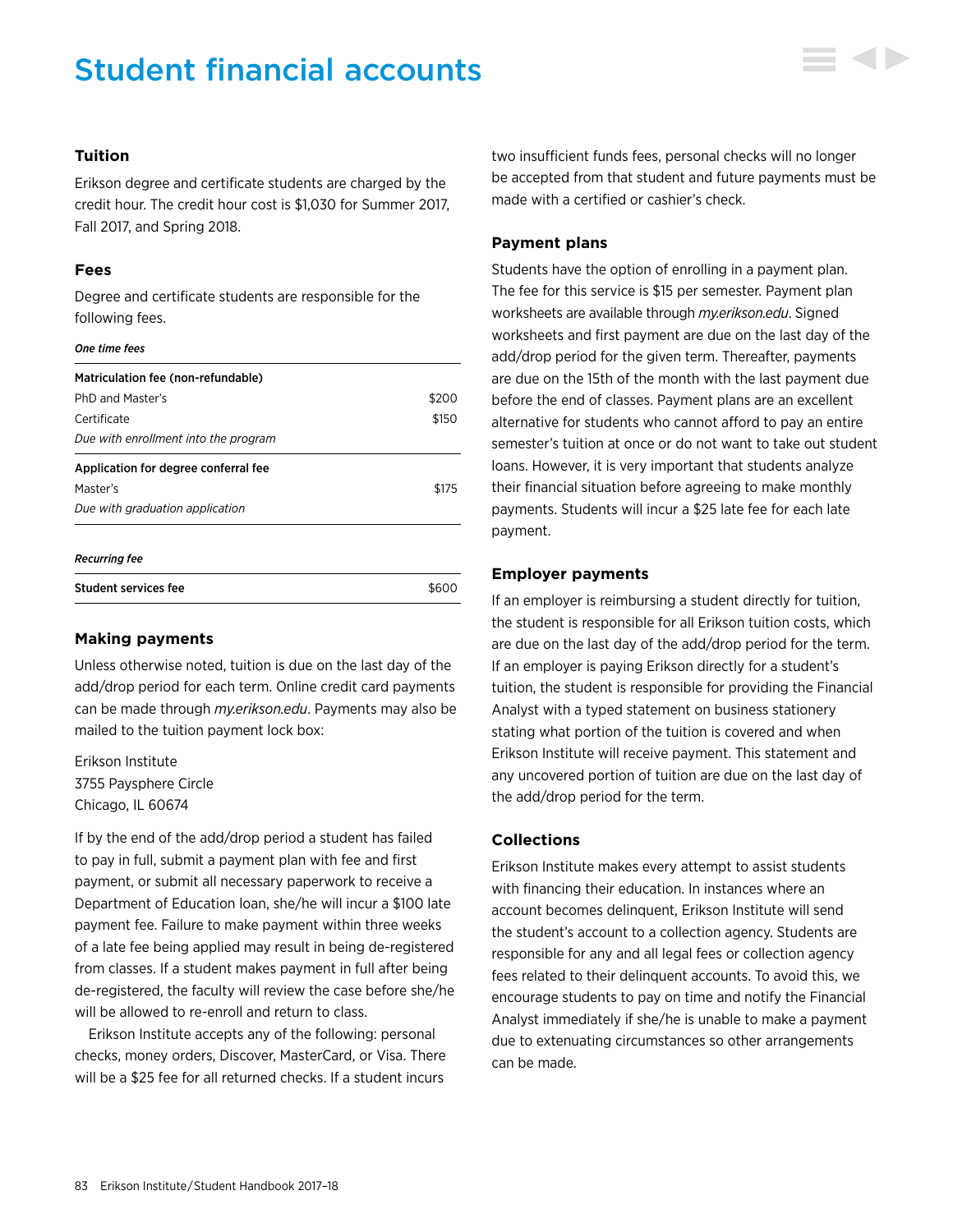## **Tuition refund policy**

Students who withdraw from classes may be entitled to a refund of a portion of tuition according to the policy and refund schedule described below. Only tuition may be refunded; all fees will be due as charged regardless of when refund requests are submitted. In order to obtain a refund, students must officially withdraw from classes through the Registration and Student Records Office. Students must officially withdraw from a class or classes for which they seek a refund; the Institute does not automatically withdraw students from classes even if a student fails to attend the class. Refunds will be calculated based on the date the required paperwork was submitted to the Registration and Student Records Office, not on the last day of class attended. Therefore, it is imperative that students see the Registration and Student Records Office immediately upon dropping a class, dropping the program, or changing programs. Meeting with your advisor does not constitute meeting with the Registration and Student Records Office. Refunds will be calculated according to the following schedule:

| <b>Effective Date of Withdrawal</b> | Percentage of Refund |
|-------------------------------------|----------------------|
| End of add/drop period              | 100%                 |
| Second week of term                 | 75%                  |
| Third week of term                  | 50%                  |
| Fourth week of term                 | 25%                  |
| Fifth week of term or later         | 0%                   |

If a student withdraws and is on a payment plan, the balance of the tuition becomes due immediately. The Institute will not grant a refund if a student withdraws or is forced to withdraw from a course for disciplinary reasons, including violation of the Institute's academic dishonesty policy.

### **Release of financial information**

It is Erikson Institute's policy not to release any financial information to any third party. If you would like a third party to have access to your financial information, please provide the Financial Analyst with written permission. Your written permission must clearly designate each third party to whom you wish to permit release of your financial information. The Institute will honor your written permission for the remainder of the academic year in which you submit the request. If you wish to grant permission for access to your financial information for a subsequent academic year, you must submit an additional written request for the subsequent year. You may withdraw permission at any time by submitting a request for withdrawal in writing to the Financial Analyst, who will make every effort revoke the permission as soon as possible but may require until the end of the academic year to do so.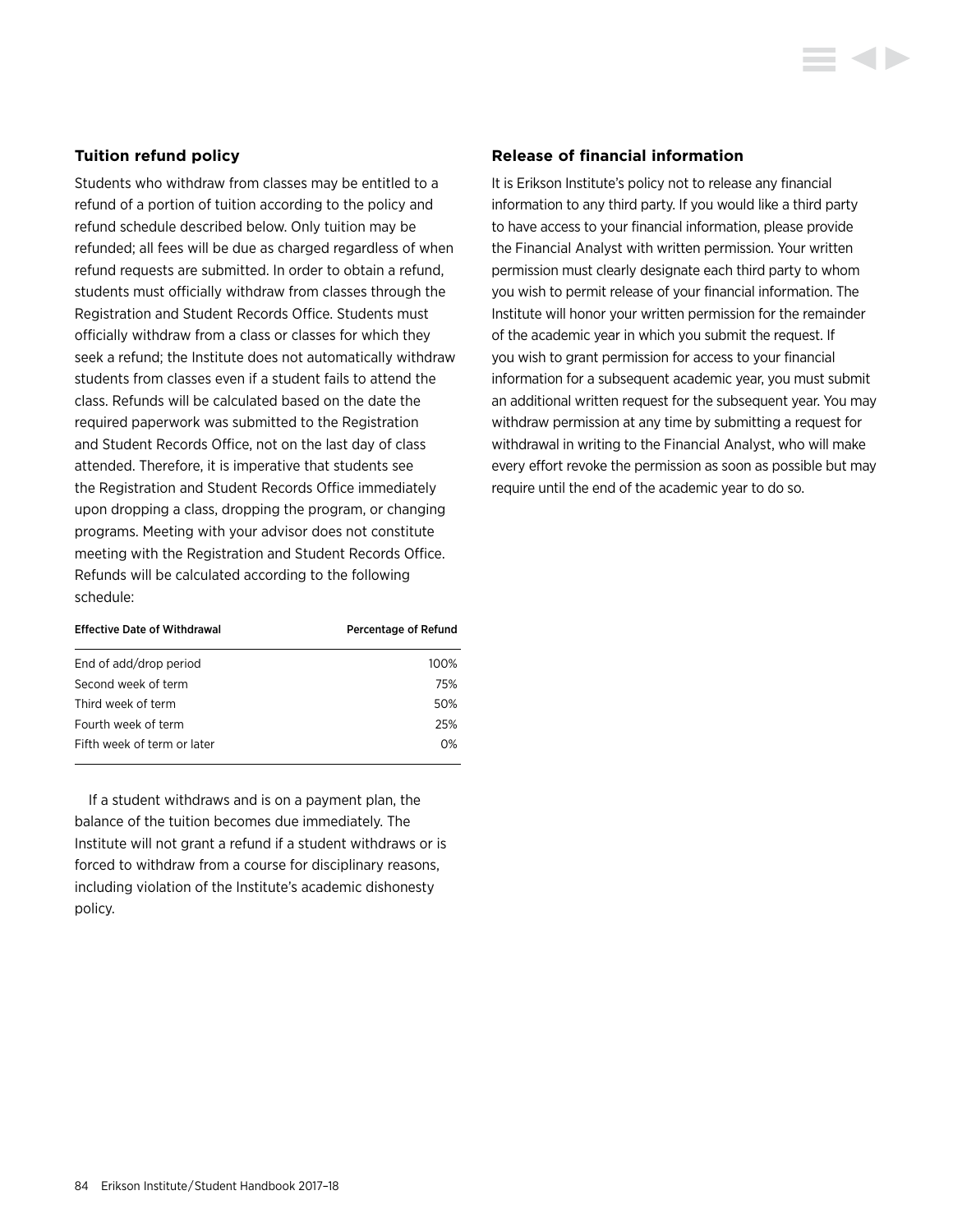## Student resources

## **Academic Success Center**

Becoming a competent writer is a critical component of professional development, and writing is an integral part of students' academic work at Erikson. Students enter Erikson's degree programs with different levels of experience with academic writing. The Academic Success Center (ASC) provides writing and study skill support for all on campus and online master's students.

The Center consists of four components:

- 1. The ASC web site (*asc.erikson.edu*);
- 2. An on-campus writing center in the library;
- 3. An online support option via asc@erikson.edu; and
- 4. The Pick Writing Program, which provides individual and group support to students, including tutor-led peer study and writing groups.

All students are encouraged to review the Learning Tools site on my.erikson to explore different kinds of technology support for reading and writing, including Read & Write Gold. ASC and Library staff are available to help students navigate this site.

The academic needs of all incoming students will be informally assessed on the basis of their written application, academic transcripts, letters of recommendation, and interview with a faculty member. Based on this information, the admissions committee may make a recommendation that the student attend individual or group writing support sessions during the academic year.

All incoming students will also be asked to complete a writing assessment once their application and decisionmaking process is completed. This will further help us ascertain whether or not the student could benefit from academic support. In the case that a student may need additional support, they will be contacted through the Academic Success center (ASC) to give them more information about services available, including a 4-week Summer Writing Course.

In the summer course, students get a head start on some of the reading and writing that will be required in the master's program courses. The summer writing course is also available to incoming master's students who have not been given a recommendation to take the course, but who would like to participate voluntarily. Students who are taking the class are asked to make a commitment to attend all sessions.

Students who are assigned to an individual tutor will work with that person throughout their first semester and possibly throughout their first academic year. Tutor meetings are generally one-on-one or two students to one tutor depending on what makes sense, and sessions typically last one hour.

All writing tutors are equipped to support students with the ideal process of graduate level academic writing, which includes: building overall competence and skill, developing confidence in their capacity to write successfully, active reading/annotating, outlining, writing drafts and reflecting. See page 40 for course descriptions.

## **Advising**

## **Faculty Advising**

All students will work closely with a faculty advisor throughout their course of study. Group advising, in the form of monthly seminars, is provided to first year master's degree students and three year students in their second year. Individual advising is provided to certificate and PhD students. Masters degree students entering their internship year, with the exception of Teacher Education students, will have group supervision with their adviser in their Integrative or Supervision Seminar. Child Life and Teacher education students, because of the specialized requirements of their programs, will also have individual advising.

#### **Enrollment Management Support**

The Enrollment Management offices, as well as many other Erikson staff, also work closely with students to ensure that their needs are met.

### **Campus safety and security**

Erikson Institute is committed to promoting the safety of all members of its campus community, including staff, students, and visitors. Toward this end, we post information related to campus safety and security on the campus portal, my.erikson (click on "Campus Safety and Security") and on the Erikson website (see "Consumer Information," *[www.erikson.edu/consumer-information](http://www.erikson.edu/consumer-information)*. You will find four documents related to safety and security.

The *Annual Security Report* includes information concerning current policies and procedures for campus security in compliance with the Clery Act of 1998, as amended. These policies and procedures cover important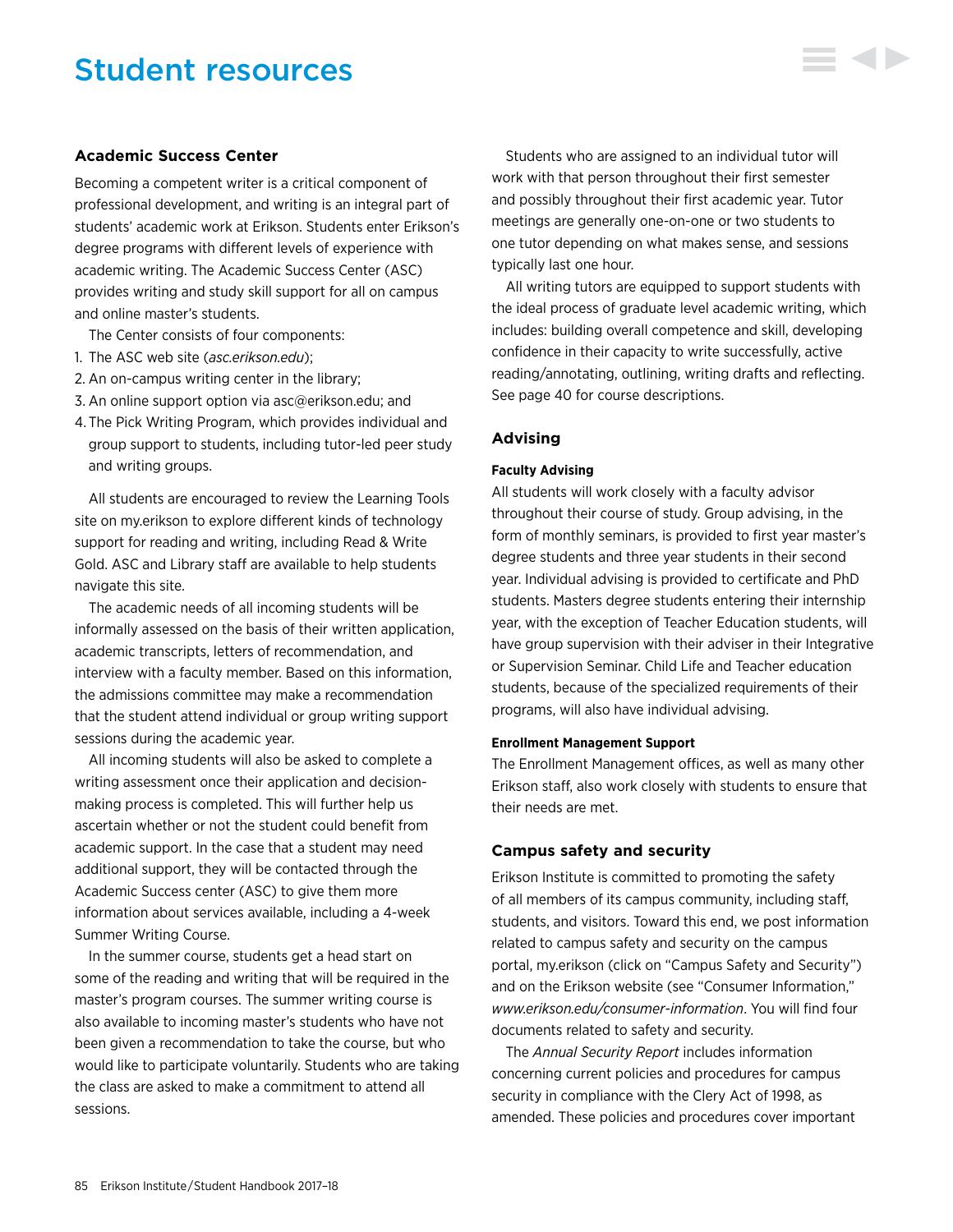topics such as reporting criminal activity, responding to emergencies, and communicating potential threats to the safety of the campus community. It describes procedures related to access to campus and security awareness. It also includes policies and procedures regarding harassment, including sexual harassment and the use of alcoholic beverages and controlled substances. The report presents crime statistics for the preceding three calendar years. We also provide consumer information about community resources related to promoting the safety of individuals, including resources for drug and alcohol abuse prevention.

The *Fire and Life Safety Manual* describes emergency procedures related to life/safety events, such as fire, bomb threats, severe weather, nuclear threats, evacuations, and other serious events.

The *Emergency Procedures Quick Reference* provides a one-page summary of the emergency procedures described in the *Fire and Life Safety Manual.* It also includes floor plans for floors two, three, and four, showing evacuation routes.

*Tips on Public Safety* offers practical advice on how to avoid becoming a victim of crime.

#### **Career services**

The Field Education and Career Services Office assists students with finding part- or full-time employment in the field and internship placements. Erikson maintains an electronic database of career resources on *my.erikson.edu*, including job postings that we receive from organizations seeking to employ early childhood professionals and resources on resume writing and interviewing. In addition, Erikson has an extensive network of alumni and professional contacts, whom students can contact as they seek jobs. Networking events are held at various times during the academic year.

### **Computer and Internet access at Erikson**

The computer lab is located on the 3rd floor near the student lounge, seminar rooms and classrooms. During regular term, lab hours are 8:30 a.m. until 8:00 p.m. Staff members are available to assist students during the hours of 8:30 a.m. until 6:00 p. m. Most computers are Windows based and students have access to network printers.

In addition to the computer lab, workstations in the Edward Neisser Library are available to students during the Library's operating hours.

Network resources include full access to the Internet via a secure network, as well as online library services, printing, career resources, and online course areas.

Students requiring tutoring in computer skills and online resources should refer to the section on the library.

User IDs and passwords are obtained from the Network Administrator.

#### **CTA U-Pass**

Erikson Institute participates in the University Pass (U-Pass) program through the Chicago Transit Authority (CTA), which offers eligible students a discounted pass for unlimited rides on all CTA buses and trains. The U-Pass is offered on a semester-by-semester basis. Each student will be issued a Ventra U-Pass card. Students enrolled for five or more credit hours during fall or spring semesters, or four or more credit hours during summer term, are eligible for a U-Pass for that semester/term. Please note: For Erikson students to be eligible for the U-Pass, all eligible students during a given semester will be charged for a U-Pass (approximately \$130/semester), whether or not they utilize the pass. If a student who was eligible at the beginning of a semester subsequently drops below the required credit hours during the add/drop period, the student's U-Pass will be deactivated and the fee may be refunded on a prorated basis. The U-Pass includes the student' s name, picture, and school name, and is not transferable. Additional information about the U-Pass program is available on the CTA web site at *<www.transitchicago.com/upass>*.

Lost or stolen U-Pass card: You may apply for a replacement U-Pass by contacting the Registration and Student Records Office that serves as Erikson's U-Pass Coordinator. You will need to present your Erikson student ID and pay the \$50 replacement fee. A replacement U-Pass will be issued and sent to Erikson within 5–7 business days. CTA will replace lost or stolen U-Pass cards only once per academic term. Upon receipt of the replacement card, you will be notified via email to pick up the U-Pass.

Defective, damaged or demagnetized U-Pass card: If the CTA fare equipment on a bus can not read a U-Pass, the bus operator should allow you to complete the ride for free. At CTA rail stations, present the defective U-Pass card to the customer assistant to have it inspected. To replace a defective U-Pass,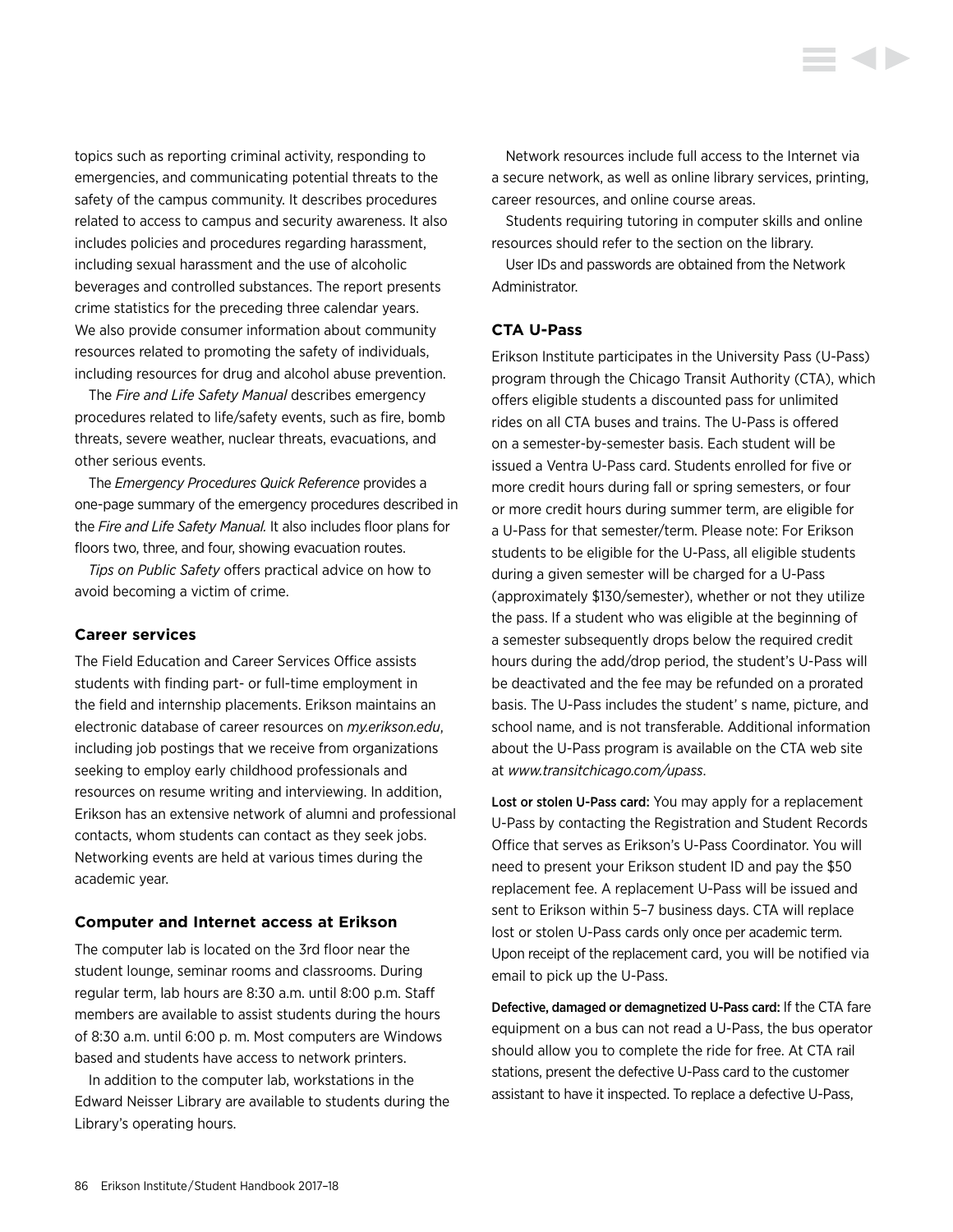go to Ventra Customer Service at 165 N. Jefferson St., Chicago, IL, to get a form stating that the card is defective and a 7-day pass. Bring the defective card and form to the Registration and Student Records Office, who will order a replacement card for you. The first replacement is free, though any future replacements for defective cards will have a fee. A replacement U-Pass will be sent to Erikson within 5–7 business days. Upon receipt of the replacement card, you will be notified via email to pick up the pass.

Fraudulent Use of U-Pass: Any U-Pass presented by a person other than the student whose name and photograph appears on it will be confiscated, and the person may be subject to arrest. Fraudulent cards will be confiscated and a replacement card will not be issued for one year after the date of misuse. Students should carry their student ID with them at all times when they are planning to use the CTA U-Pass.

U-Pass Customer Service: Visit *<www.ventrachicago.com>* or call (877) 669-8368 Monday–Friday from 8 a.m.–4:30 p.m. for any questions about Ventra U-Pass.

CTA General Offices: Chicago Transit Authority 567 W. Lake Street, 2nd floor Chicago, IL 60661

You can also visit *<www.transitchicago.com/upass>*

## **Health insurance**

Erikson Institute does not have a student health center, and at the same time the roll out of the Patient Protection and Affordable Care Act has significantly changed the health insurance and healthcare landscape, particularly for student health insurance plans.

In accordance with Section 1501 of the Affordable Care Act, all Erikson students will be expected to have health insurance coverage and be in compliance of all applicable federal laws.

Students may already be covered by private insurance either through their employers or through a spouse or family member. If you are a student who is not currently covered

by private insurance, you will have the ability to utilize the new Illinois online Health Marketplace, GetCoveredIllinois, to select an insurance plan that best meets your needs. You are encouraged to begin to review your health insurance options and become familiar with the information provided on *<www.getcoveredillinois.gov>*. The online Marketplace is designed to walk consumers through the health care information and enrollment process in a few simple steps, but if you have difficulty navigating the website, you may seek out the assistance of a free Healthcare Navigator. You can find a list of trained Navigators in your area on *<www.getcoveredillinois.gov>*. In addition, Erikson will offer an on-campus enrollment session with trained Navigators from GetCoveredIllinois prior to the start of the Fall term.

International students who are in F-1 status are subject to the health insurance requirement as a condition of their F-1 status. Students with F-1 and other non-immigrant visas who are maintaining legal status in the U.S. are eligible to enroll in insurance through the marketplace. However, nonimmigrant students are not eligible for Medicaid unless they have been in the U.S. for five years. Per F-1 student regulations, comparable policies must cover the full period of enrollment and must cover a minimum of US \$50,000 for accident or illness, and at least US \$7,500 for repatriation, and US \$10,000 for medical evacuation. International students are encouraged to contact Maggie Murphy, Senior Assistant Director of Admission and International Student Services prior to choosing another health insurance plan in order to make sure that the plan meets these requirements.

For additional information, please refer to the following resources:

- To get up-to-date information on coverage in Illinois: *[www.getcoveredillinois.gov](http://www.getcoveredillinois.gov)*
- To get up-to-date information on the Patient Protection and Affordable Care Act, or to explore coverage options in a state other than Illinois: *[www.healthcare.gov](http://www.healthcare.gov)*
- To find a Healthcare Navigator who can assist you in the enrollment process: *[www.getcoveredillinois.gov/get-help](http://www.getcoveredillinois.gov/get-help)*
- To find specific fact sheets for young adults, women, veterans, and Medicaid recipients: *[www.getcoveredillinois.](http://www.getcoveredillinois.gov/fact-sheets) [gov/fact-sheets](http://www.getcoveredillinois.gov/fact-sheets)*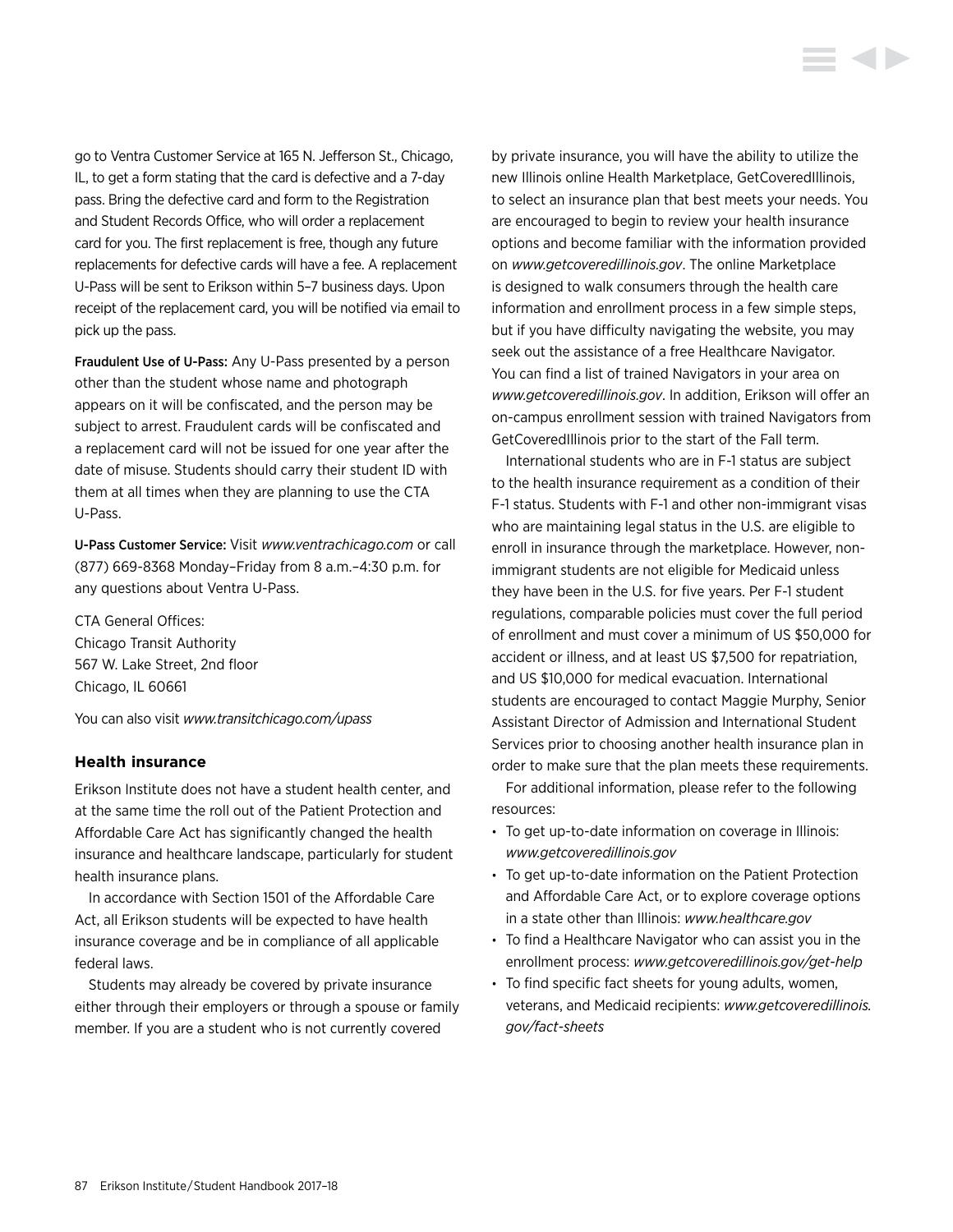## **International Student Services**

Erikson has approval from the Department of Homeland Security to enroll non-immigrant international students in its degree programs. The Assistant Director of Admission and International Student Services serves as the international student advisor to all F-1 students from the time they are offered admission to Erikson through completion of the degree program, as well as the Optional Practical Training period if applicable. F-1 students participate in a special international student orientation meeting before the start of their program at Erikson. This orientation is separate and distinct from the general orientation programs for international students.

Given the complicated and constantly changing nature of immigration regulations, F-1 students are encouraged to meet with the international student advisor regularly. Typical issues that require consultation or authorization from the international student advisor include, but are not limited to, the following:

- Travel authorization signatures for travel outside the United States
- Extension of degree program
- Change of degree program
- CPT authorization for students beginning their internship
- Application to receive authorization for Optional Practical Training following the completion of the degree program
- International student health insurance
- Enrollment verification documents needed for loans, visa renewals, etc.
- Application to change non-immigrant status
- Updating of contact information in the SEVIS database

## **Library**

The Edward Neisser Library provides multifaceted information services that support the education, information, research, and service programs of Erikson Institute. Its specialized collection is a valuable resource. Information about journals, assessment kits and other materials can be found at *<library.erikson.edu>*.

Students are allowed to check out circulating materials, as well as audio-visual equipment, laptops, and assessment kits. In the event of loss of or damage to library materials, the library will request that the Student Accounts Office place a

hold on the student's account until such time as the materials are returned or replaced, or the library is reimbursed for their loss or damage. Such a hold will render the student unable to register for classes, receive transcripts, or access online resources.

Materials not available in the Edward Neisser Library can be requested from other libraries through the library's interlibrary loan system. The library regularly offers workshops aimed at assisting students to develop and expand their information seeking skills. Individual guidance is also provided as necessary.

#### **Library hours**

#### Regular hours

| Monday-Thursday                 | 8 a.m. - 9:30 p.m. |
|---------------------------------|--------------------|
| Friday                          | 10 a.m. - 4 p.m.   |
| Saturdav                        | Hours vary         |
| When classes are not in session |                    |
| Monday-Thursday                 | 9 a.m. - 5 p.m.    |

Friday 9 a.m.–4 p.m. For information or assistance, please contact the

library staff at (312) 893-7210 or through email at libraryhelp@ erikson.edu.

## **Lost and found**

The lost and found is located at the main lobby security desk on the first floor.

## **Multicultural student affairs**

Through its programs and services, Multicultural Student Affairs advocates for and supports Erikson's African American, Asian American, Latina/o, Native American, lesbian, gay, bisexual, transgender, and international students. It also partners with faculty and staff to create an inclusive environment that recognizes and values the contributions of students of color, LGBTQ, and international students at the Institute. The office sponsors a variety of social and educational programs for the Erikson community throughout the academic year to help enrich the students' Erikson experience.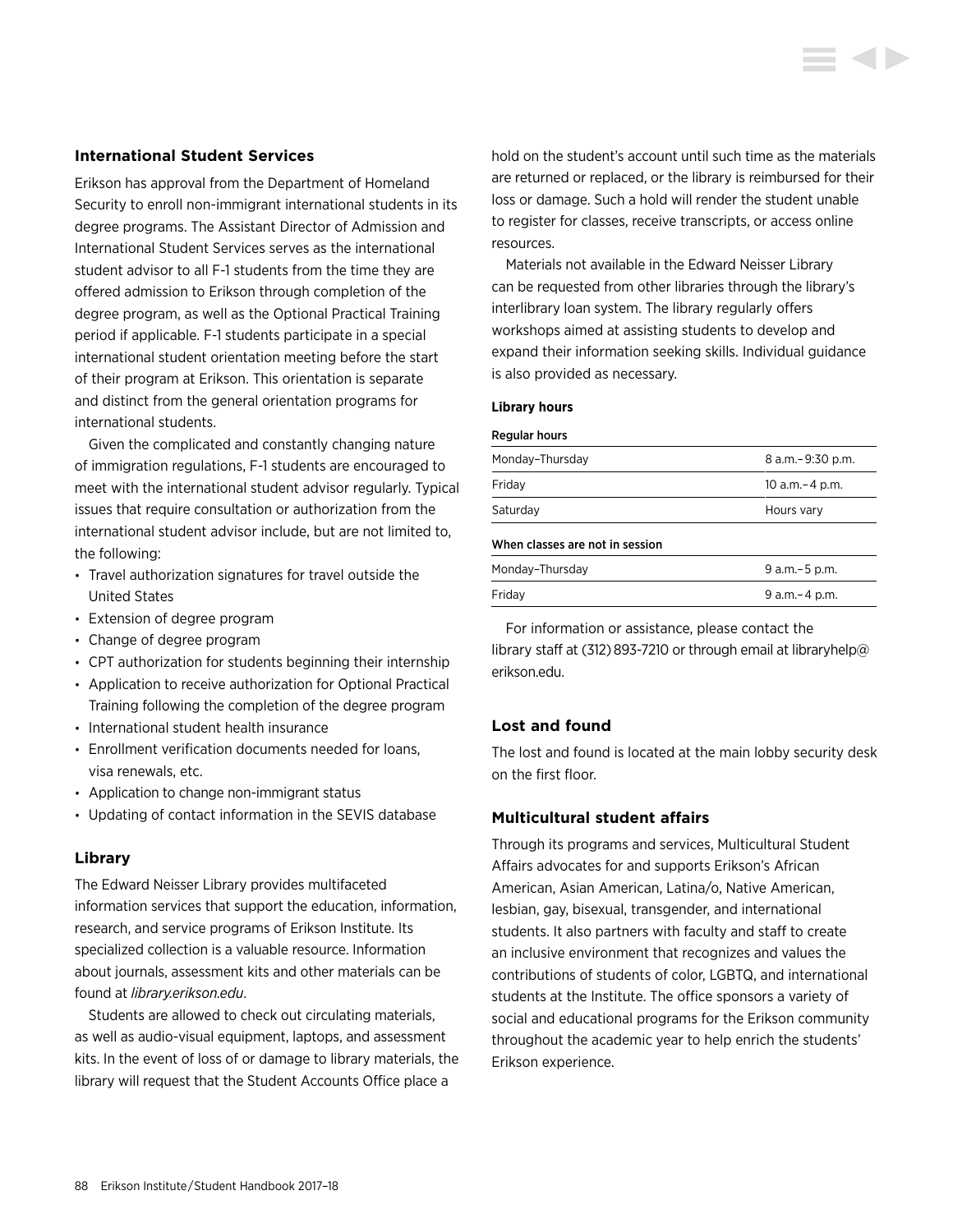## **Online resources**

Erikson has four important online services for student use: Erikson Library, Erikson webmail, My.Erikson and EriksonOnline. Each of these resources is available to students from any location with Internet access.

Erikson Library: The Edward Neisser Library subscribes to many resources that are available online through its website: *<library.erikson.edu>.* These include online subscriptions to scholarly journals, databases of journal articles, interlibrary loan, and electronic books. Students may access most of these resources from off-campus by using the same username and password used for Erikson webmail.

Erikson webmail: Students can access their Erikson email accounts at *<mail.erikson.edu>.*

My.Erikson: My.Erikson is the web-based campus portal that provides students access to their course schedule, academic records (grades, unofficial transcripts, degree audit worksheets, etc.), and a wide range of academic and student services such as online bill-payment, student discussion boards and career services information. My.Erikson can be accessed at *my.erikson.edu*.

EriksonOnline: EriksonOnline is the environment for online teaching and learning at Erikson. It provides students with remote access to course materials, online research and library resources, as well as communication and collaboration tools for each course at Erikson. Within each course site students are able to view, save and print course syllabi, assignments, readings, presentations and resources, view video clips, and listen to narrated presentations. Discussion areas allow students to communicate with the course instructor and other students enrolled in the respective course. Journals, blogs, wikis, course mail and online meetings are other tools for online teaching and learning in EriksonOnline. In addition, all Erikson students (on-campus and online) have access to the Academic Success Center, the Library and links to Student Services through EriksonOnline. The Academic Success Center includes information, resources, links, and contact information related to writing resources, writing support, and library services. EriksonOnline also provides a wide range of technical assistance resources and support services to online learners to encourage and enable successful online learning experiences and positive outcomes at Erikson. EriksonOnline can be accessed at *[erikson.blackboard.com.](http://erikson.blackboard.com)*

#### **Parking and transportation**

Discounted parking is available at three locations.

Greenway Self-Park, 60 W. Kinzie St., entrance on Kinzie. 2 blocks from Erikson. Rates: \$18 if you park before 3 p.m. and \$5 after 3 p.m., Monday through Saturday (no discount on Sunday). All rates are for up to 12 hours.

MartParc Orleans, 437 N. Orleans St., entrances on Orleans and Hubbard. 3.5 blocks from Erikson. Rates: \$14 if you enter before 3 p.m. (blue ticket) and \$10 after 3 p.m. and on weekends (green ticket), for up to 12 hours.

MartParc Wells (only weekdays after 3 p.m.), 401 N. Wells St., entrances on Kinzie and Wells. 2.5 blocks from Erikson. Rates: \$10 after 3 p.m. Discounted parking is available only after 3 p.m., Monday through Friday. No discount is available on weekends.

Note: To receive discounted rates, request validation from the security desk in the main lobby. Please make sure to note the garage where you parked to receive the correct validation.

There is limited free and metered parking in the vicinity of the campus. Erikson Institute does not provide change for parking meters. Students who commute by car are encouraged to allow extra time to find parking.

The closest El stops to Erikson Institute is the Grand stop (State and Grand) on the Red Line and the Merchandise Mart stop (Kinzie and Wells) for the Brown and Purple Lines. You may also locate numerous bus stops near Erikson, please check *[www.transitchicago.com.](www.transitchicago.com)*

There are several Metra train stations within one mile of Erikson Institute. For Metra fare and schedules, contact the RTA at (312) 322-6777 or *<www.metrarail.com>.*

#### **Printing and photocopying**

Three all-in-one printer/copier machines are available for student use. Two machines are located in the library and one in the computer lab. Each printer will have instructions on how to use the printer/copiers. Money for copies can be added to your account on my.erikson. Each machine has the ability to photocopy, print, collate, staple, holepunch, and more.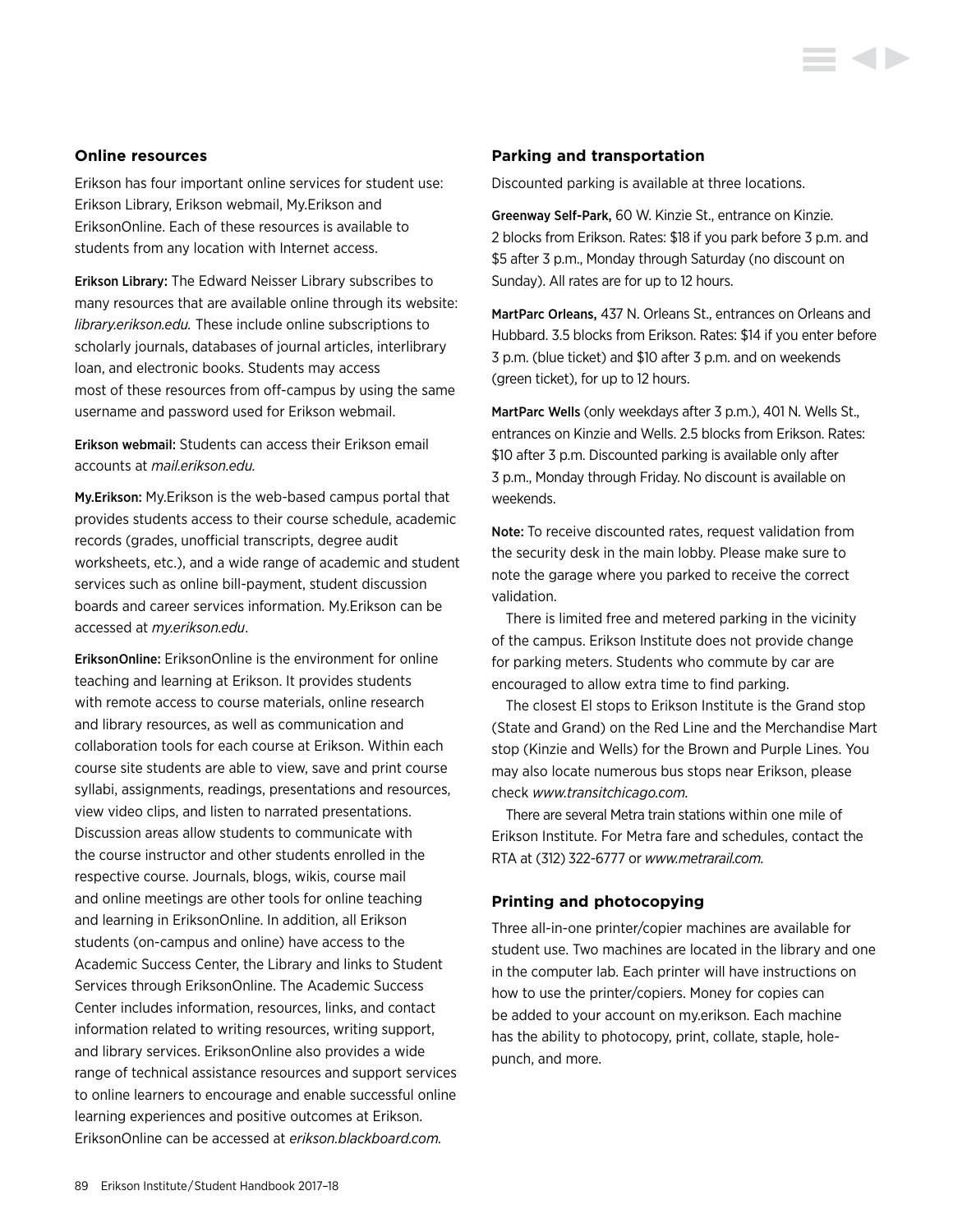## **Student Committee**

The Student Committee is the primary vehicle at Erikson through which students organize their interests and provide input into modification of policies related to academic or student affairs. Open to any student interested, the Student Committee is advised by the Dean of Enrollment Management and a faculty member, both of whom are not only knowledgeable about institutional resources and procedures, but also advocate for students in accessing these resources in support of their interests. The Student Committee can be reached at StudentCommittee@erikson.edu.

## **Student ID cards**

Erikson Institute provides each student with a photo ID card. This card will also serve as your library card and building access card. Photos for ID cards are taken during your program orientation. If you are unable to attend orientation, please contact the security officer to schedule an appointment to have your ID picture taken.

## **Student mailboxes**

Mailboxes are provided for all students enrolled in one of the on-campus degree or certificate programs. Mailboxes are located in the Student Lounge on the 3rd floor. Students are expected to check their mailboxes on a regular basis, as they are utilized by Erikson faculty and staff as a means of communicating important information.

### **Students with disabilities**

### **ADA policy**

Erikson Institute is committed to complying with the Americans with Disabilities Act, the Rehabilitation Act of 1973, Section 504, which states: "No otherwise qualified person with a disability in the United States…shall, solely on the basis of disability, be denied access to, or the benefits of, or be subjected to discrimination under any program or activity provided by any institution receiving federal financial assistance." Erikson will also comply with other federal, state, and local laws regarding accommodations for any person with a disability. Erikson will neither discriminate against, nor decline to reasonably accommodate, a qualified student or staff member with a disability.

#### **Disability-related definitions**

Person with a disability: Someone with a physical or mental impairment that substantially limits one or more major life activities; who has a record of such an impairment; or who is regarded as having such an impairment. (Americans with Disabilities Act of 1990).

**STATE** 

Major Life Activity: A function such as caring for one's self, performing manual tasks, walking, seeing, hearing, speaking, breathing, learning, and working.

Qualified person with a disability: A qualified person with a disability is an individual with a disability who, with reasonable accommodation, meets the essential eligibility requirements for participation in academic programs or activities provided by the Institute or who, with reasonable accommodation, can perform the essential functions of the job for which he or she has applied or been hired to perform.

Reasonable accommodation: In the case of students, a reasonable accommodation is a modification or adjustment to a course, program, service, or activity that enables a qualified student with a disability to obtain equal access. "Equal access" means an opportunity to attain the same level of performance or to enjoy equal benefits and privileges as are available to a similarly situated student without a disability. Reasonable accommodations are individualized and flexible and are based on the nature of the disability and the academic environment. They provide equal access, not an unfair advantage. The ADA requires an institution of higher education to provide reasonable accommodation to a qualified individual with a documented disability, provided that the accommodation does not create undue hardship. An "undue hardship" refers to any accommodation that would be unduly costly, substantially disruptive, or that would fundamentally alter the nature of the program. Only the peripheral requirements of courses, programs, and activities are subject to modification to accommodate a disability. Essential elements of courses, programs, and activities must remain intact (Section 504 of the Vocational Rehabilitation Act and the Americans with Disabilities Act)

### **Disability services coordinator**

Erikson's disability services coordinator is responsible for serving the needs of students with disabilities. The coordinator is Colette Davison, Dean of students, fourth floor, Room 414, (312) 893-7173 or cdavison@erikson.edu.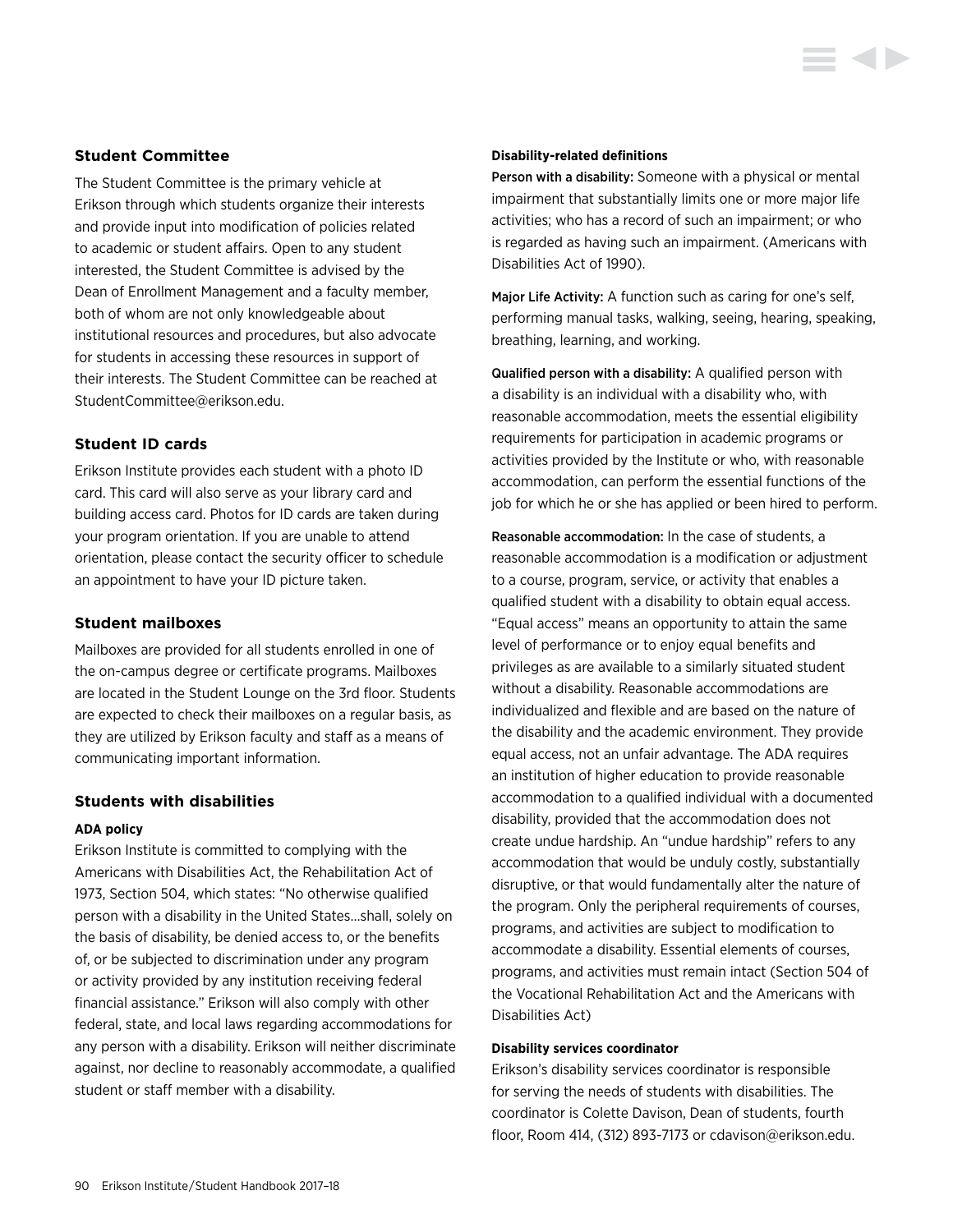#### **ADA compliance committee**

The ADA compliance committee works to meet the needs of our students and staff with disabilities, inform the Institute of disability issues, and acquaint our faculty and staff with the available services and process for receiving services. This committee has two student-related goals: 1) to ensure that students with disabilities enjoy educational opportunities equal to those of their non-disabled peers; and 2) to increase access by students with disability to valued experiences, activities, and roles.

#### **Procedure for applying for accommodation**

Any student with a disability wishing to request an accommodation should begin the process as early as possible by contacting the disability services coordinator to arrange a meeting. The student should also download and complete the form for requesting accommodations available in the Student Services section of my.erikson. New students should initiate the process before the beginning of classes or early in the semester. Remember that it may take several weeks to process a request for accommodation. Students seeking accommodation for the comprehensive examination should apply no later than the registration deadline for the exam.

Requests for accommodation will be considered on a case-by-case basis. What constitutes a "disability" or a "reasonable accommodation" may vary from individual to individual.

The Institute requires appropriate documentation of the disability and of the need for the requested accommodation. The coordinator will provide guidelines for appropriate documentation. In most cases, such documentation and/or assessments should be no more than three years old. In rare cases, additional documentation or second opinions may be requested. Students who already have documentation should send it to the disability services coordinator at the time they make the accommodation request. Referrals to diagnosticians may be obtained from the disability services coordinator.

The documentation should be original, signed, and on official letterhead from a certifying professional in the area of the student's disability. The documentation must address:

- Identification of the specific disability and functional limitation(s);
- Prognosis (permanent or temporary and, if temporary, the anticipated duration); and
- Recommendations for specific accommodations.

Once the appropriate documentation is received, the coordinator, in confidential consultation with consultants or faculty as appropriate, will review the documentation to clarify the existence and extent of the disability and the reasonableness of the requested accommodation. The student and the coordinator will then meet and work together to determine appropriate accommodations. If modifications to the curriculum or academic matters are at issue, faculty may also become involved in these discussions.

Students who receive an accommodation for Erikson courses will be provided with a letter explaining all approved accommodations. It is the responsibility of the student to forward the letter to each instructor as soon as possible after receiving it. The letter does not disclose any information about the nature of the student's disability. That information is kept confidential. The student and the coordinator will maintain contact as appropriate for ongoing efforts to accommodate the student.

#### **Grievance procedure**

In rare instances, the Institute may not grant a student's request for the accommodation.

If a student believes that she or he has been discriminated against or denied a reasonable accommodation in violation of this policy, the student may file a written appeal, setting forth the circumstances of the grievance, to the Senior Vice President for Academic Affairs/Dean of Faculty, who will investigate the matter and resolve the appeal in his or her sole discretion.

A written appeal should be made within 45 days of notice of denial of the accommodation request. The student may request a conference with the Dean of Faculty, or the dean's designee, to discuss the appeal. The student may be assisted during such conference by an appropriate professional with knowledge of the student's disability, functional limitation(s), and/or the availability of appropriate accommodations. The dean will provide the student with a written copy of her/his determination within 45 days of the date of receipt of the written appeal.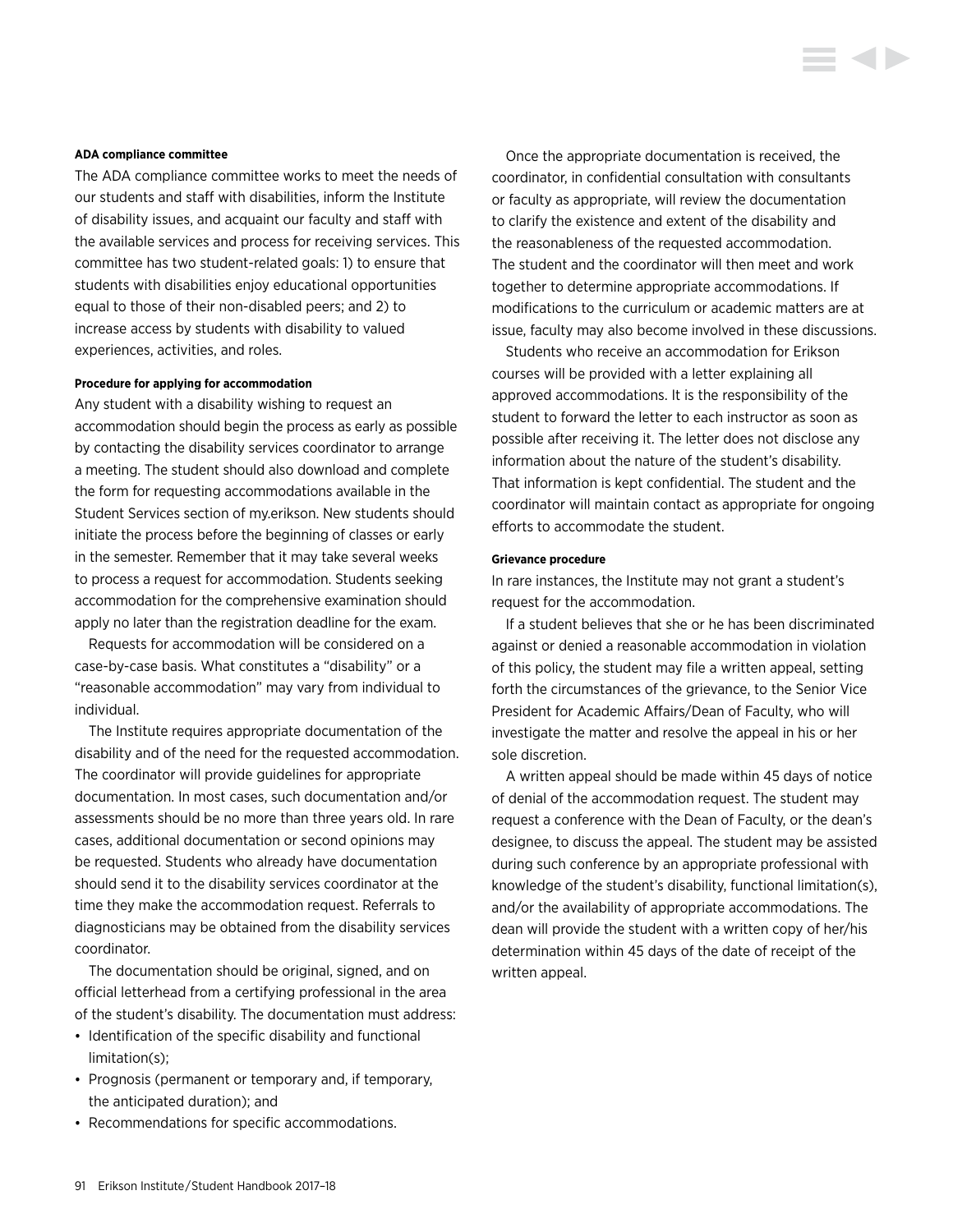#### **Accessibility of campus facilities**

Erikson Institute's campus is housed in a new facility, completed in August, 2008. The campus was designed to meet the stringent ADA and Illinois requirements for accessibility by persons with disabilities in effect at the time of the building's completion. The space was designed to comply with the following laws and guidelines:

- Americans with Disabilities Act (ADA) of 1990, as updated through 2004;
- Illinois Accessibility Code (IAC) of 1997;
- International Code Council/ANSI A117.1-2003, Accessible and Usable Buildings and Facilities (as referenced and amended by City of Chicago Building Code Chapter 18-11); and
- City of Chicago Building Code 2007, specifically Chapter 18-11.

As such, the entire campus is fully-accessible to the persons with disabilities. The entrance to the ground floor, which is at street level, includes an ADA standard manual door that opens automatically at the push of a button. The three upper floors are served by elevators; all bathrooms are equipped with ADA standard stalls in two designs; sinks and water fountains are at appropriate heights for persons in wheelchairs; hallways are wide and uncluttered; wayfinding signage is at an appropriate height for persons in wheelchairs and available in Braille for persons with visual impairment; classrooms, seminar rooms, and hallways are equipped with strobe lights to alert persons with hearing impairment of an emergency; and each floor has an area of rescue assistance for people who are unable to exit by stairs in an emergency. ADA accessible parking is available within two blocks of our front entrance.

#### **Notice of the availability of services for students with disabilities**

The disability services coordinator contacts all students a month prior to the beginning of fall semester, reminding them of the availability of services and encouraging students with documented disabilities to set up an appointment to review their eligibility for accommodation. In addition, each course syllabus includes a prominent statement for students with disabilities in the "front matter." The coordinator meets with the faculty, enrollment management staff, academic success center staff, and tutors each September to review the process by which students with disabilities are approved for accommodations. Faculty are encouraged to refer any student who self-identifies as needing an accommodation to the coordinator. During the orientation to the comprehensive examination, faculty remind students that anyone needing accommodation for the exam need to request it no later than the deadline for registration. Policies and procedures for obtaining services are included in the *Handbook*, which is posted on the Erikson portal as well as public website.

#### **Management of student information**

The disability services coordinator receives and retains all inquiries and requests for accommodation, as well as the required documentation. To preserve student confidentiality, all information regarding requests for or delivery of reasonable accommodation is housed in a secure file cabinet in a locked office and/or on a password-protected computer. Access is restricted to the coordinator. Access by others to the information is on a "need to know" basis consistent with the requirements of HIPAA. Student files are retained for a period of three years following a student's exit from the Institute and then destroyed in a secure manner.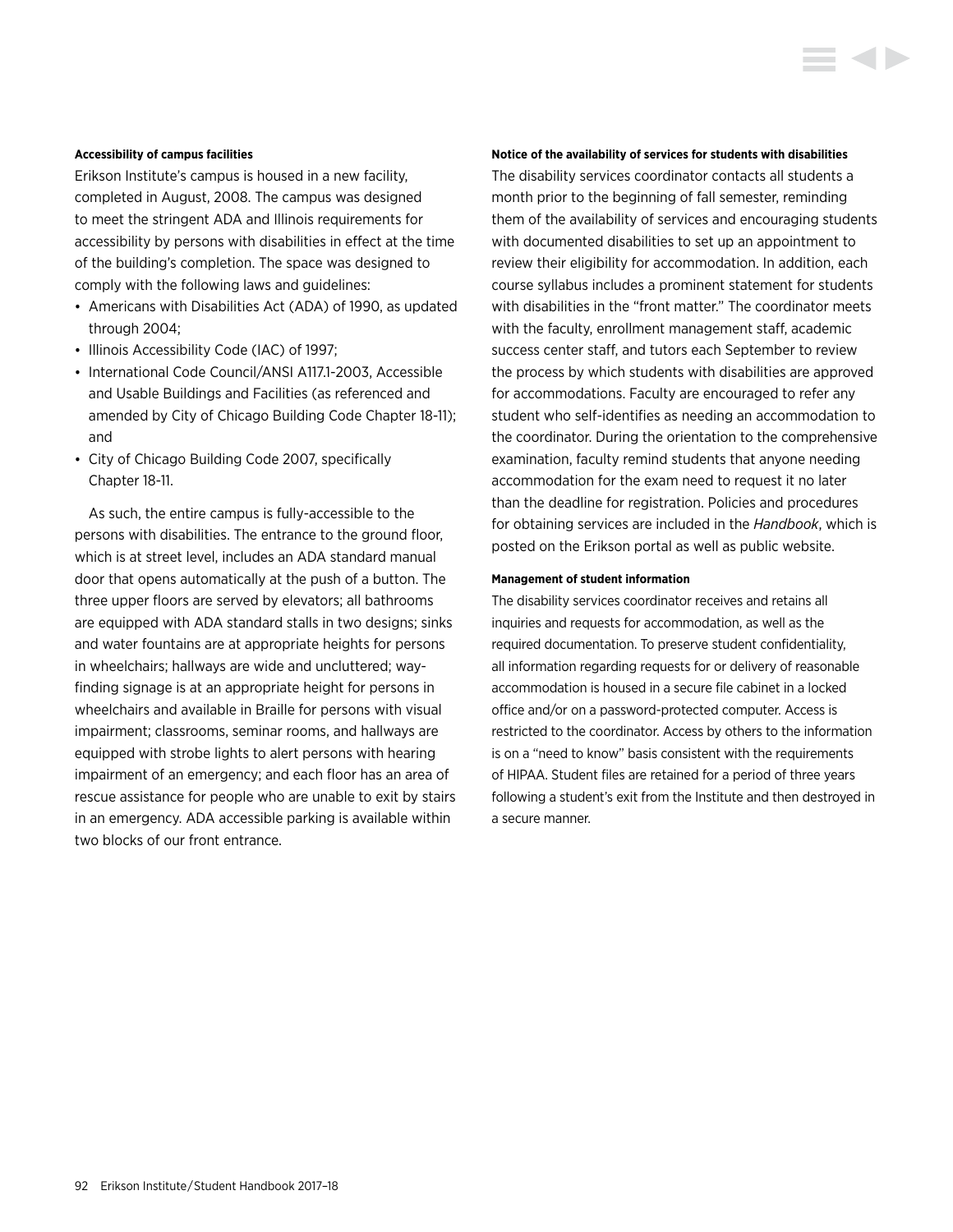# Student services directory

#### **Academic Success Center, Room 216**

Stripe Gandara sgandara@erikson.edu (312) 893-7184

#### **Admission Office, Room 312 / 313 / 314**

Maggie Murphy mmurphy@erikson.edu (312) 893-7143

Candace Williams cwilliams@erikson.edu (312) 893-7144

Valerie Williams vwilliams@erikson.edu (312) 893-7142

#### **Computer Lab, Room 303**

Chip AuCoin techhelp@erikson.edu (312) 893-7196

#### **Dean of Students, Room 414**

Colette Davison cdavison@erikson.edu (312) 893-7173

## **Field Education and Career Services, Room 312 / 316**

Maggie Brett mbrett@erikson.edu (312) 893-7221

Candace Williams cwilliams@erikson.edu (312) 893-7144

#### **Financial Aid, Room 311**

Alex Yang ayang@erikson.edu (312) 893-7154

## **International Student Services, Room 313**

Maggie Murphy mmurphy@erikson.edu (312) 893-7143

**IT Help** techhelp@erikson.edu

#### **Library, Room 210**

Karen Janke library@erikson.edu (312) 893-7210

Brittany Jones library@erikson.edu (312) 893-7210

Diana Sykes library@erikson.edu (312) 893-7210

## **Multicultural Student Affairs, Room 314**

Valerie Williams vwilliams@erikson.edu (312) 893-7142

## **Registration and Student Records, Room 310 / 312**

David Arron Saenz dsaenz@erikson.edu (312) 893-7141

Stacy Branch sbranch@erikson.edu (312) 893-7153

#### **Student Accounts, Room 457**

Bruce Myers bmyers@erikson.edu (312) 893-7122

#### **Students with Disabilities, Room 414**

Colette Davison cdavison@erikson.edu (312) 893-7173

93 Erikson Institute/Student Handbook 2017-18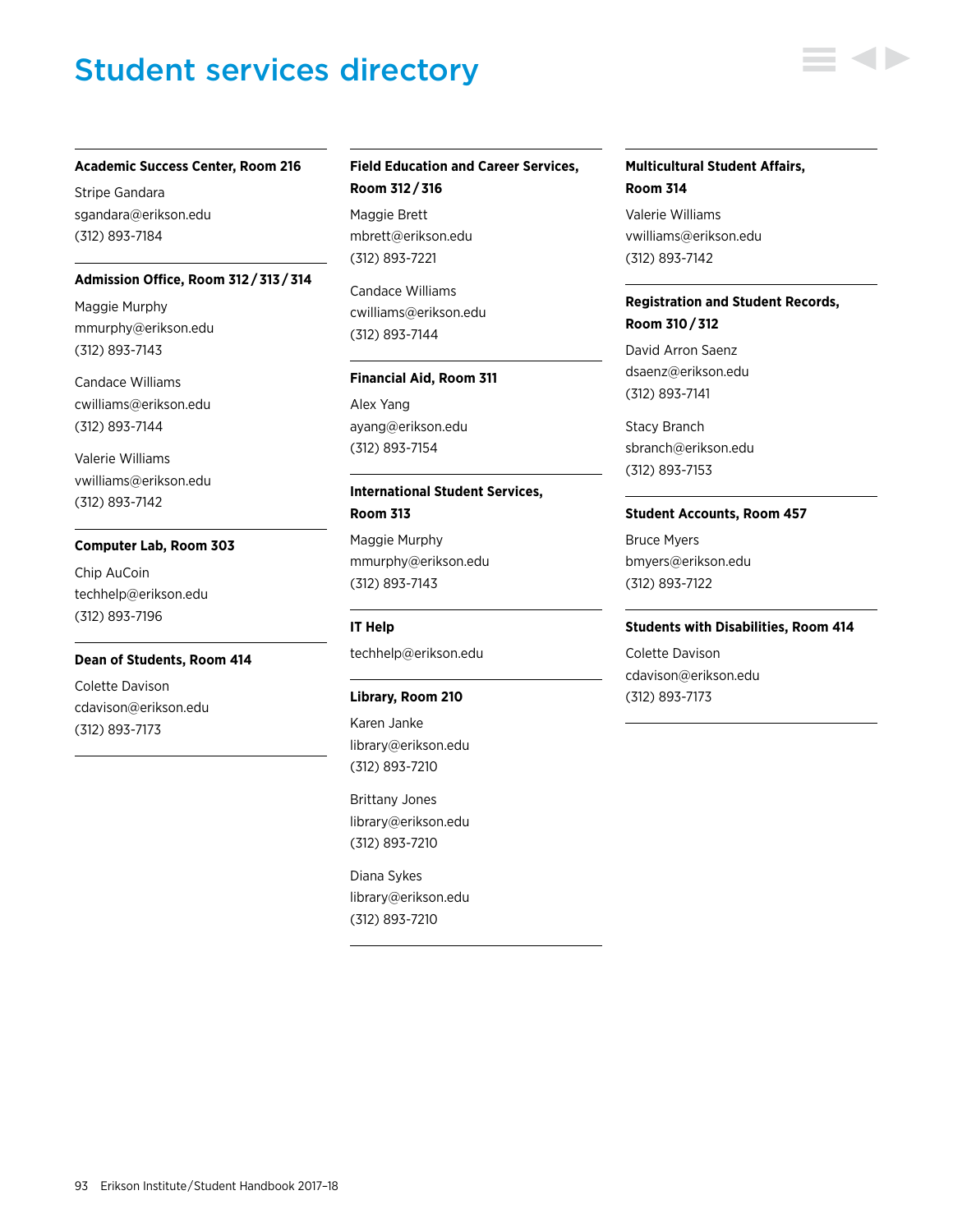## Faculty and staff

## **Faculty**

Jie-Qi Chen, PhD, Senior Vice President for Academic Affairs/Dean of Faculty Tonya Bibbs, PhD Barbara T. Bowman, MA Ashley Curry, PhD Pamela Epley, PhD Linda Gilkerson, PhD Laura Grandau, PhD Samina Hadi-Tabassum, EdD Nucha Isarowong, PhD Florence Kimondo, PhD Jon Korfmacher, PhD Cassandra McKay-Jackson, PhD, LCSW Gillian Dowley McNamee, PhD Luisiana Melendez, PhD Amanda Moreno, PhD Mark Nagasawa, PhD

## **Senior Instructors**

Mary Hynes-Berry, PhD Rebeca Itzkowich, MA

### **Instructors**

Theresa Atchley, MEd Jill Barbre, MEd LCSW Jennifer Kemp Berchtold, MS, CCLS, DT Margaret Brett, AM, LCSW Sandy Carrillo, MS Patricia Chamberlain, MS Charles Chang, MA Amy Clark, MA Terra Ellingson, MA Andria Goss, MS, MSW Melinda Gronen, MA, LCSW Rebecca Halperin, MS Carey Halsey, MS Robyn Hart, MEd Mary Claire Heffron, PhD Carri Hill, PhD Andrea Hohf, MSCD, LCSW Sherry Kaufman, JD Margaret Lane, MEd Isabela Marchi, MEd, MS Mary Marovich, MEd Sarah Martinez, MEd, MA, LCPC Rebecca Mermelstein, PhD Christine Morrison, MS Catherine Murray, MSW, LCSW Patricia Perez, PhD Mary Quest, MA Ruth Reinl, MSE

Sara Robles, MEd Saskia Rombouts, MA Jennifer Rosinia, PhD Angela Searcy, MS Charlene Slezak, PsyD Sue Stolzer, PhD Elizabeth Tertell, MEd

## **Staff**

#### Office of the President

Geoffrey Nagle, PhD, President Michelle Jackson, Manager of Executive Affairs

#### Academic Programs

Jie-Qi Chen, PhD, Senior Vice President for Academic Affairs/Dean of Faculty Colette Davison, PhD, Dean of Students Rhonda Gillis, MA, Manager of Academic Affairs Chris Simons, BA, Faculty Coordinator

## Center for Children and Families

Sara Anderson, BA, Staff Clinician Stacey Austin, BA, Staff Clinician Michele Belanski, MSW, Staff Clinician Julianna Blanning, MS/MSW, Staff Clinician Susan Chen, MSW, Staff Clinician Lauren Cooper, MS, Transition Manager Aleida Jaimes Correa, BS, Disabilities **Consultant** Michelle Costello, MSW, Staff Clinician Monica Dirr, MSW, Staff Clinician Laura Fraint, PsyD, Staff Clinician Fraeda Friedman, PhD, Disabilities Consultant Yvette Gonzalez, PhD, Clinical Psychologist Ruchira Gulati, MS, Staff Clinician Zachary Kulhan, BA, Administrative Coordinator Amy Labb, MA, Transition Case Manager Margret Nickels, PhD, Director Nicole Polash, MS, Disabilities Consultant Anne Powers, MEd, Coordinator of Intervention Services Emma Retzlaff, BA, Billing Coordinator Jean Rounds, MSW, Staff Clinician Marian Slahor, BA, Business Manager Elizabeth Stoltenberg, MS/MSW, Staff Clinician Cassandra Ward, MS, Staff Clinician Frank Zator, BA, Patient Account Representative

#### Communications

Jeffrey Danna, BA, Director of Storytelling and Content Strategy Brian Moore, BA, Director of Audience Engagement and Content Strategy

### Distance Learning and Continuing Education

Chip Donohue, PhD, Dean of Distance Learning and Continuing Education Gabriele Frahm, BS, Instructional Designer Dorothy Jagonase, BS, Instructional Designer Tamara Kaldor, MS, Associate Director, TEC Center Jessica Kubacki, BS, Program Manager Mike Maxse, BS, Director of Distance Learning Michael Paulucci, MFA, Manager of Video and Multimedia Lester Shannon, BS, Program Manager Matthew Zaradich, BA, Assistant Director of Distance Learning and Continuing Education Early Math Collaborative Jeanine Brownell, MS, Assistant Director of Programming Suzanne Budak, BS, Research Coordinator Lisa Ginet, EdD, Program Director Donna Johnson, MS, Assistant Director of School Support Services Jennifer McCray, PhD, Principal Investigator Cody Meirick, MA, Program Manager Claudia Melgar, MEd, Research Analyst Gala Pierce, MEd Administrative Coordinator Erin Reid, PhD, Assistant Director of Research Enrollment Management Stacy Branch, BS, Assistant Director, Registration and Student Records Michel Frendian, EdM, Dean of Enrollment Management Maggie Murphy, BA, Senior Assistant

Director of Admission and International Student Services

David Arron Saenz, MPA, Director, Registration and Student Records

Candace Williams, MS, MSW, Associate Director, Admission and Career Services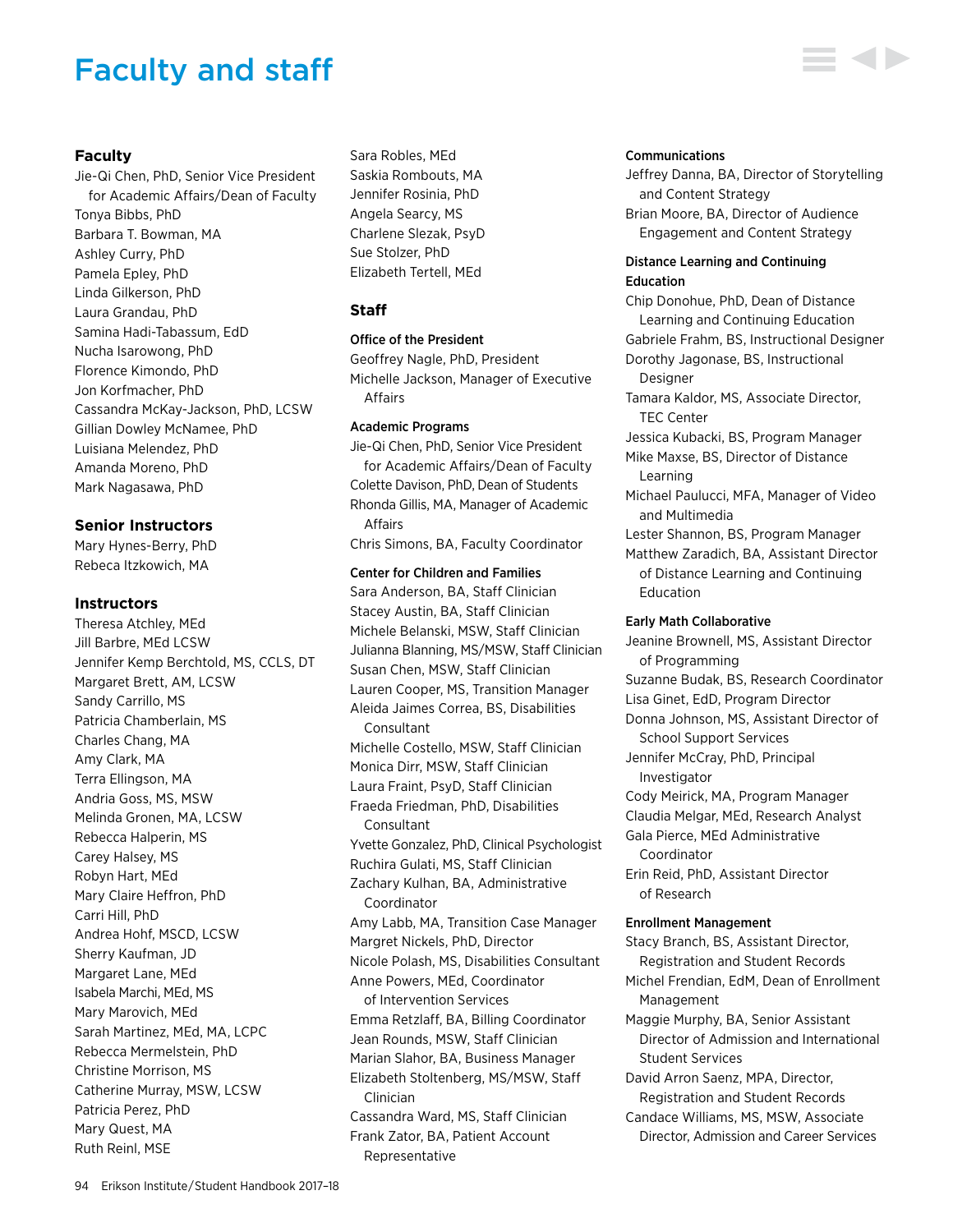Valerie Williams, MEd, Associate Director, Admission and Multicultural Student Affairs

Alex Yang, MA, Associate Director, Financial Aid and Enrollment Services

#### Field Education and Career Services

Margaret Brett, AM, LCSW, Director of Field Education and Career Services Candace Williams, MS, MSW, Associate Director, Admission and Career Services

#### Finance

David Dawodu, BS, Associate Director of Finance and Compliance Christine Frankhauser, BComm, Controller Myrna Guadarrama, BS, Senior Grant and Contract Accountant Patricia Lawson, BS, Vice President for Finance and Operations/CFO Bruce Myers, Financial Analyst/Student Billing Coordinator Sarah Roberson, MFA, Accounts Payable Coordinator

#### Fussy Baby

Catalina Ariza, MEd, Fussy Baby Home Visitor

Hannah Jones-Lewis, MSW, Program Manager

Michelle Lee, MEd, LPC, Infant Mental Health Specialist

Nancy Mork, MSW, Senior Infant Mental Health Specialist

Tori Torrence, MSW, Field Trainer Chang Vang, Administrative Coordinator

#### Herr Research Center

Laura Abbruzzese, MS Program Monitor Leanne Beaudoin-Ryan, PhD, Associate

Director of Research Juliet Bromer, PhD, Assistant Research **Scientist** 

Saima Gowani, EdM, Project Director

Patricia Molloy, MA, Project Manager

Samara Morris, Administrative Assistant Cristina Pacione-Zayas, PhD, Director

of Policy

Jessica Ruiz, MS, Site Coordinator Penquaet Smith, BS, Manager, Illinois

Early Childhood Fellows Program Lenoy Thottappilly, BS, Web Applications

Developer

Jaclyn Vasquez, MS, EDI Associate Director Yinna Zhang, PhD, Project Director, China Initiative

## Human Resources

David Wilson, BS, Chief Human Resources and Facilities Officer

#### Infant Studies

Jennifer Kemp, MS, Program Manager, Infant Studies Certificate Program

Sarah Martinez, MEd, MA, LCPC, Master's Infant Concentration Coordinator and IMH Field Educator

#### Information Technology

Chip AuCoin, BA, Technical Support Specialist

Eric Cormack, BS, BA, Technical Support Specialist

Jonathan Frank, BA, Chief Information **Officer** 

Cathi Odtohan, BA, Systems Administrator

#### Institutional Advancement

Anna Akers-Pecht, BA, Coordinator, Annual Fund and Alumni Relations

Rebecca Beno, BA, Grant Writer and Prospect Research Coordinator

Madeleine Holdsworth, MBA, Assistant Director, Data Systems and Donor Services

Cheryl Mendelson, BA, Vice President for Institutional Advance

Patricia Offer, BS, Director of

Development and Alumni Relations Michelle Smith, Executive Assistant

Anne Volz, BA, Director, Corporate and Foundation Relations and Grant Management

#### Institutional Research

Charles Chang, MA, Chief Research and Strategy Officer

#### Library

Karen Janke, MSLIS, Director, Edward Neisser Library Brittany Poku, MS, Circulation Desk

Coordinator

Diana Sykes, MS, Public Services Librarian

## New Schools Project

Valencia Burney, MS, Professional Development Facilitator

Linda Hamburg, MS, Professional Development Coordinator Anna Jerabek, MEd, Professional Development Facilitator Sue Mitra, EdD, Professional Development Coordinator Laura Mudd, MEd, Professional Development Facilitator

Emma Rand, BFA, Project Coordinator

#### **Senior Research Associate**

Toby Herr, MEd

## **Research/Project Associates**

#### Calm Classroom K-2

Adenia Linker, MEd Maria Kontoudakis, MS Lisa Wartemberg, MSEd

Erikson/Illinois Department of Children and Family Services Project Kelsey Crick, BA Andria Goss, MS, MSW

Erikson/Illinois State Board of Education Prevention Initiative Monitoring Project Cristina Gonzalez del Riego, MS Kimberly Hanes, MS Rebecca Harles, EdM Margaret Reardon, BS

## Illinois Home Visiting Quality Monitoring Project

Jennifer Baquedano, BS Helen Jacobsen, BS

#### Project Match

Toby Herr, MEd Warrine Tidwell, BS

#### **Writing tutors**

Stripe Gandara, PhD, Associate Director of Writing and Academic Support Diane Carasig, MS Dawn Craan, MS Amberle Dekker, MS Cristina Gonzalez del Riego, MS Emma Iverson, MS Grazyna Jakubowska, MS Vanessa Lee, MS Shira Miller, MS Alejandra Paucar, MS Nicole Polash, MS Megan Sexton, MS